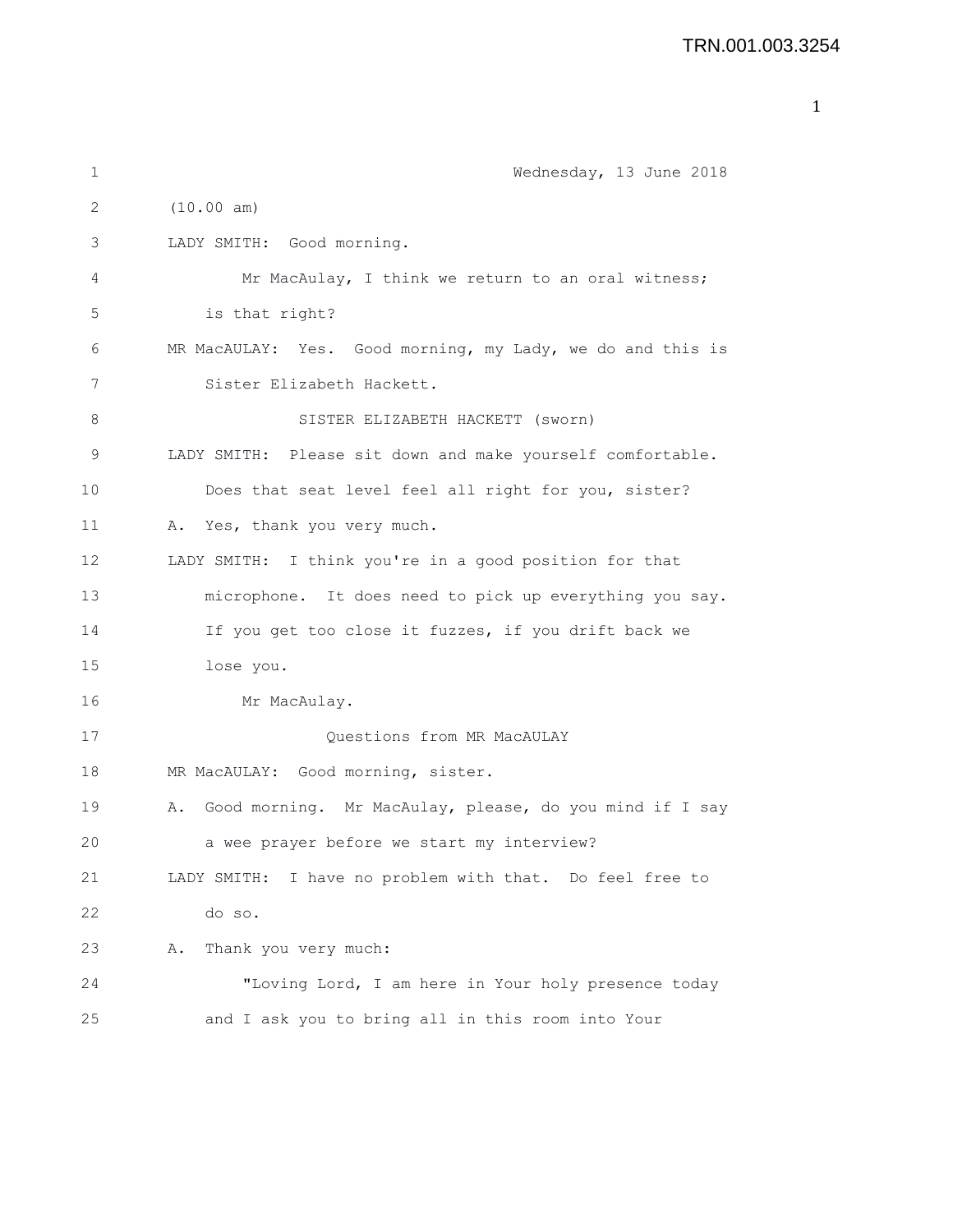| 1  |    | presence today and I ask you to bless them and I ask the  |
|----|----|-----------------------------------------------------------|
| 2  |    | Holy Spirit to come upon me, to lead me and quide me      |
| 3  |    | this morning, and all these prayers I ask in Jesus'       |
| 4  |    | Amen."<br>name.                                           |
| 5  |    | Thank you Mr MacAulay and thank you Lady Smith.           |
| 6  |    | MR MacAULAY: Sister Elizabeth, I think your date of birth |
| 7  |    | 1940.<br>is                                               |
| 8  | Α. | That is right, yes.                                       |
| 9  | Q. | So you're now 78; is that right? In front of you in       |
| 10 |    | that red folder you'll find the statement that you        |
| 11 |    | provided to the inquiry. I'll give the reference of       |
| 12 |    | that to the stenographers. It's WIT.001.001.7622.         |
| 13 |    | Could you look at the last page of the statement,         |
| 14 |    | sister? You'll find that on page 7666.                    |
| 15 | Α. | Yes.                                                      |
| 16 | Q. | Can you confirm that you have signed the statement?       |
| 17 | Α. | Pardon?                                                   |
| 18 | Q. | Can you confirm you have signed the statement?            |
| 19 | Α. | Oh I have, yes. This is my signature, yes.                |
| 20 | Q. | Do you also say in that last paragraph:                   |
| 21 |    | "I have no objection to my witness statement being        |
| 22 |    | published as part of the evidence to the inquiry"?        |
| 23 |    | Is that correct?                                          |
| 24 | Α. | That's right.                                             |
| 25 | Q. | Do you also say:                                          |
|    |    |                                                           |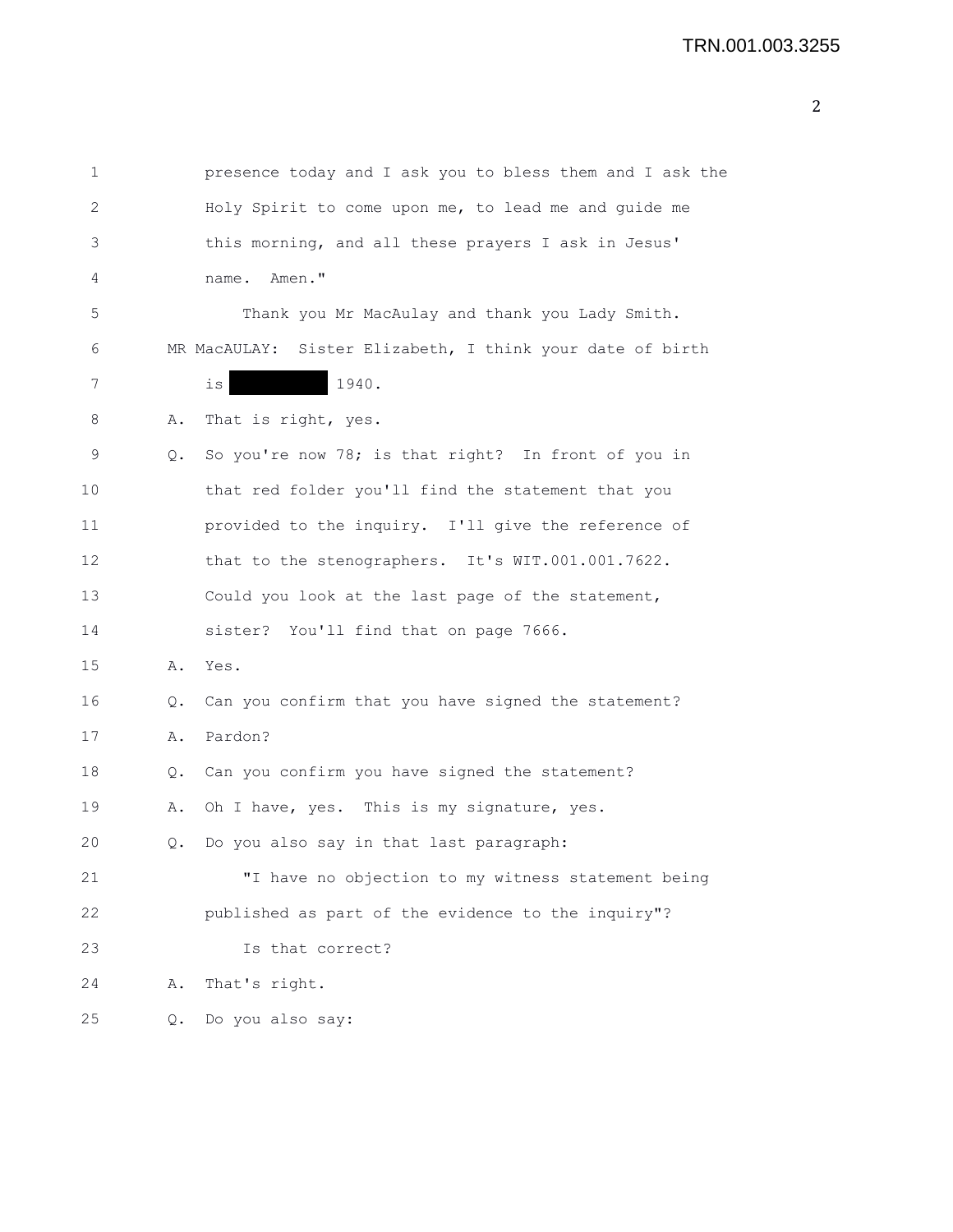|        | i |  |
|--------|---|--|
| ł      |   |  |
| I<br>I |   |  |

| 1  |    | "I believe the facts stated in this witness              |
|----|----|----------------------------------------------------------|
| 2  |    | statement are true"?                                     |
| 3  | Α. | That's right.                                            |
| 4  | Q. | Sister, I think when you were working in the             |
| 5  |    | establishments that I'm about to look at, you were known |
| 6  |    | at Sister                                                |
| 7  | Α. | Gerard of the Passion,                                   |
| 8  | Q. |                                                          |
| 9  |    |                                                          |
| 10 | Α. |                                                          |
| 11 | Q. | You tell us in your statement that you joined the order  |
| 12 |    | in 1957; is that right?                                  |
| 13 | Α. | That's right, yes.                                       |
| 14 | Q. | So you were just 17 at that time?                        |
| 15 | Α. | I was. Coming up to 18.                                  |
| 16 | Q. | What you tell us is that you went to train as a nursery  |
| 17 |    | nurse.                                                   |
| 18 | Α. | I did, yes.                                              |
| 19 | Q. | And can you tell us a little bit about that? What sort   |
| 20 |    | of course was that?                                      |
| 21 | Α. | It was the NNEB, I think you called it -- it was for     |
| 22 |    | babies and toddlers, actually, for nursery nursing.      |
| 23 | Q. | You say babies and toddlers?                             |
| 24 | Α. | Yes that's right.                                        |
| 25 | Q. | What age range?                                          |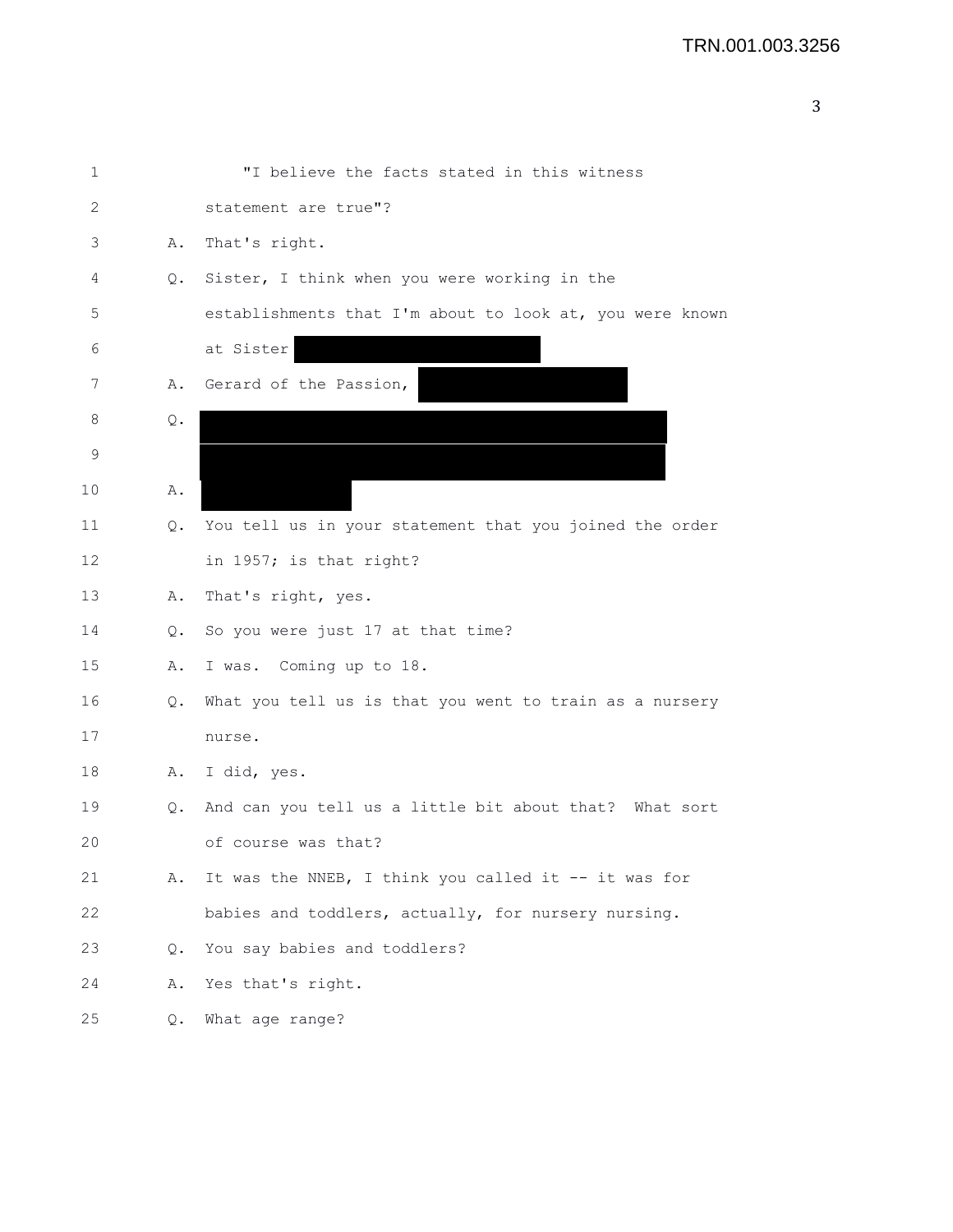```
1 A. Zero to 5.
2 Q. Can you tell me how long the course was for?
3 A. Two years.
4 Q. And where did you do the course?
5 A. In Stoke Lodge in Bristol.
6 Q. Did you do the course before you -- was that after you
7 joined the order?
8 A. Oh yes, yes. I was coming up for two years profession
9 when I did the course.
10 Q. In relation to the training within the course then, can
11 you give me some insight as to what areas you covered
12 within the course?
13 A. We covered general knowledge and we covered English, but
14 with the majority of the time was in connection with
15 babies and toddlers and, you know, how to go about it
16 and how to do it, everything in general to care for the
17 babies and toddlers.
18 Q. After you did that training, did you then go somewhere
19 to work as a nursery nurse?
20 A. I did, yes, I went to Swansea for just over a year.
21 Q. Was it with babies and toddlers you worked?
22 A. Yes, that's right.
23 Q. What was the -- was that in a --24 A. It was in Nazareth House in Swansea. We had our own --
25 yes, and there was children there as well: there was the
```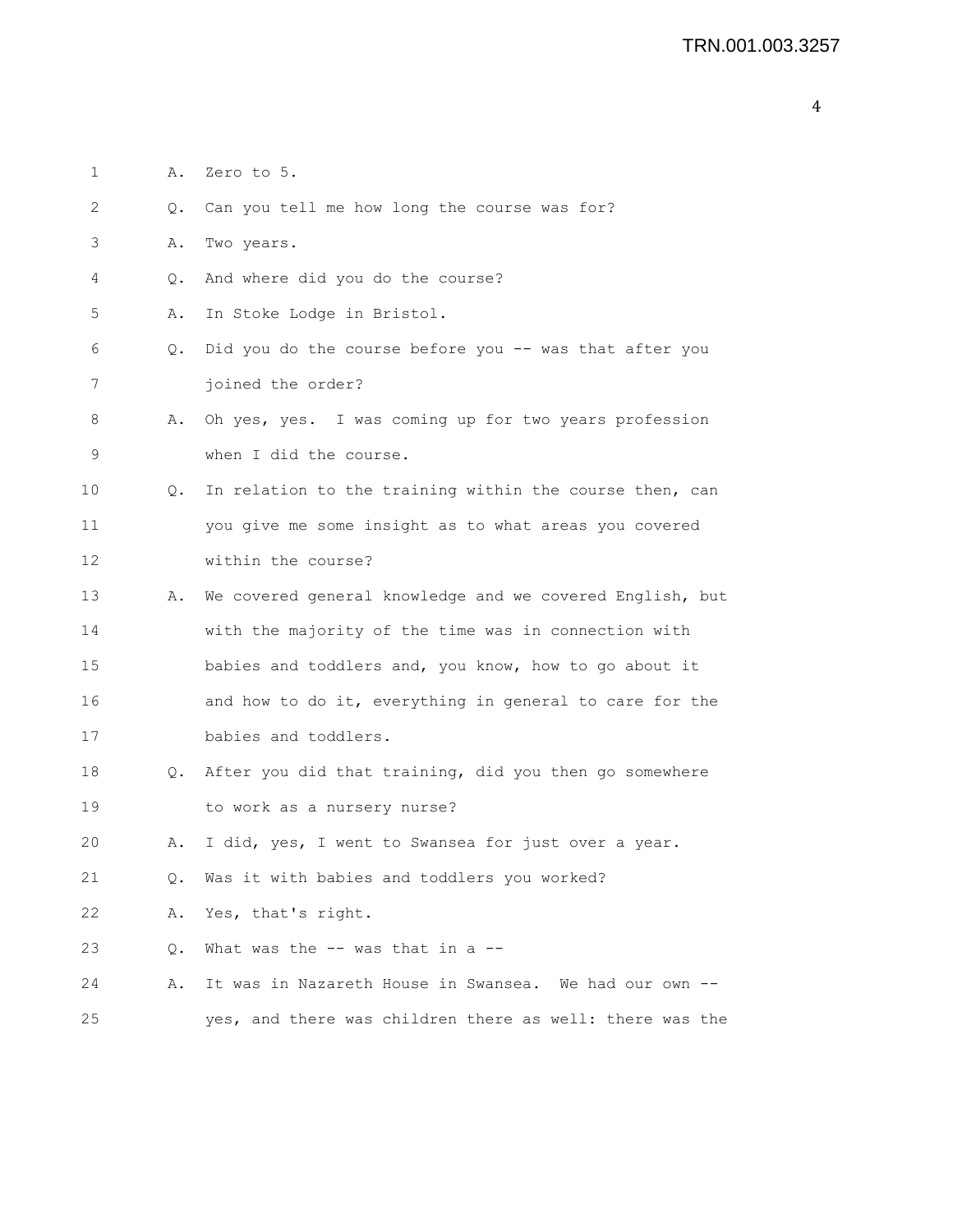| 1  |               | babies and toddlers and children. We didn't have any     |
|----|---------------|----------------------------------------------------------|
| 2  |               | elderly then.                                            |
| 3  | Q.            | Then I think you tell us you went to Middlesbrough; is   |
| 4  |               | that right?                                              |
| 5  | Α.            | Yes, I did, yes.                                         |
| 6  | Q.            | What were you doing in Middlesbrough?                    |
| 7  | Α.            | I was doing 2 to fives, toddlers, 2 to fives --          |
| 8  |               | Q. So again --                                           |
| 9  |               | A. -- caring for them.                                   |
| 10 | $\circ$ .     | -- caring for that range of children?                    |
| 11 | Α.            | Yes, that's right.                                       |
| 12 | Q.            | I think you tell us in your statement that, in about     |
| 13 |               | 1970, you went to Nazareth House Cardonald.              |
| 14 | Α.            | That's right.                                            |
| 15 | $Q_{\bullet}$ | And you were there for about four years?                 |
| 16 | Α.            | Yes.                                                     |
| 17 | Q.            | What did you understand your role to be when you came to |
| 18 |               | Cardonald?                                               |
| 19 | Α.            | When I came to Cardonald I was housemother to those      |
| 20 |               | children, 2 to 5. We had our own area.                   |
| 21 | Q.            | Do I understand from that you went into the nursery      |
| 22 |               | section?                                                 |
| 23 | Α.            | I did, yes.                                              |
| 24 | О.            | You took over from another nun?                          |
| 25 | Α.            | I did, yes.                                              |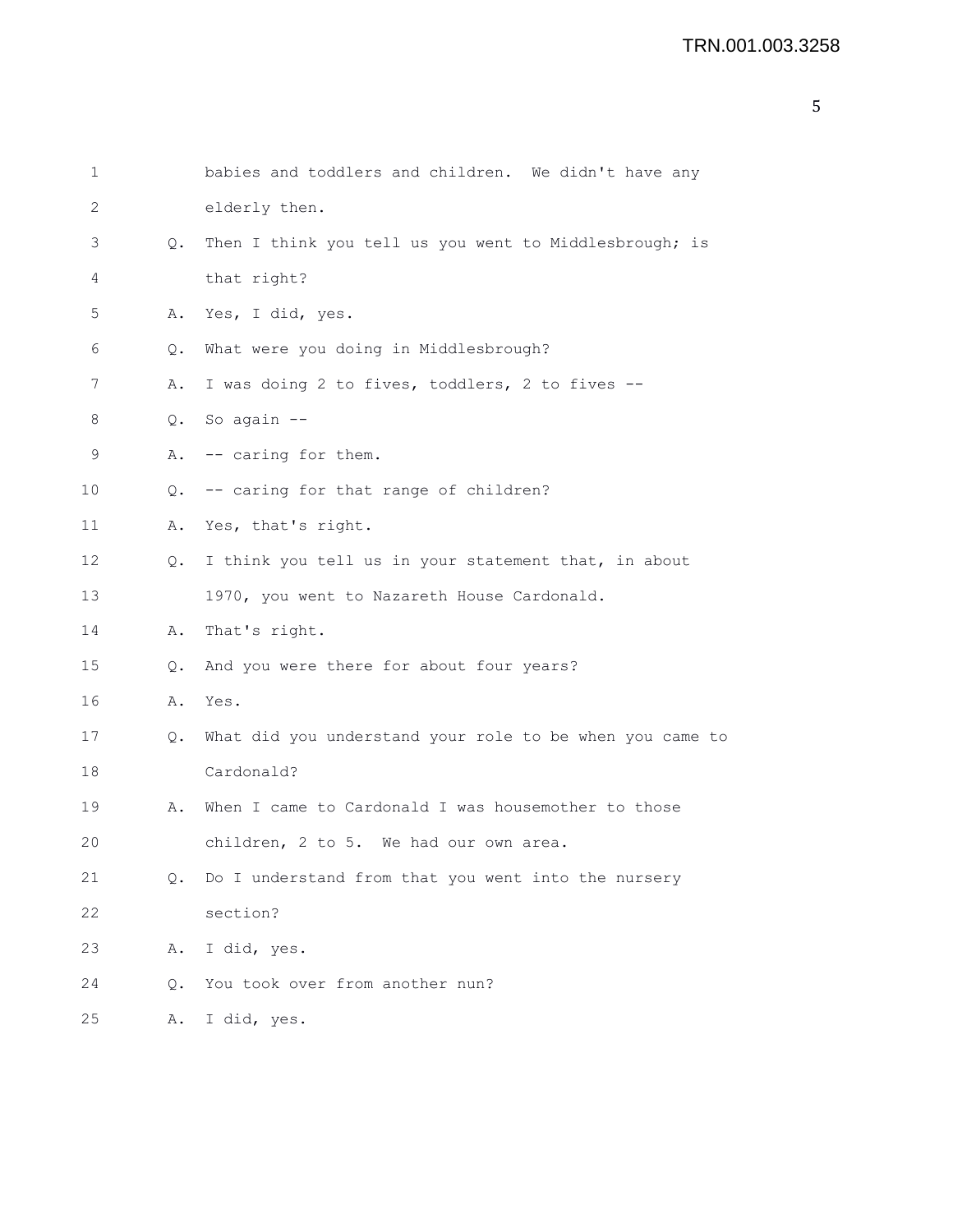| 1  | Q. | And I think we may have heard evidence from her --         |
|----|----|------------------------------------------------------------|
| 2  | Α. | That's right.                                              |
| 3  | Q. | -- in this inquiry.                                        |
| 4  |    | Did you have a handover of any kind with the other         |
| 5  |    | nun?                                                       |
| 6  | Α. | No, no, because sister left in the morning and I arrived   |
| 7  |    | in the afternoon.                                          |
| 8  | Q. | Did someone give you any sort of induction or --           |
| 9  | Α. | Not particularly because that's what I was doing in        |
| 10 |    | Middlesbrough, so it was only sort of -- a different       |
| 11 |    | area, but the same routine, the same type of caring.<br>We |
| 12 |    | just picked up, got to know the area, got to know your     |
| 13 |    | children, got to know your staff, and went on from         |
| 14 |    | there --                                                   |
| 15 | Q. | I think the way you put it in your statement, sister --    |
| 16 | Α. | -- and taking your own experience with you as you moved    |
| 17 |    | on.                                                        |
| 18 | Q. | The way you put it in your statement is:                   |
| 19 |    | "There was no induction or anything like that, it          |
| 20 |    | was more or less in at the deep end."                      |
| 21 | Α. | In at the deep end, yes.                                   |
| 22 | Q. | How many children then were you caring --                  |
| 23 | Α. | I had 24 under 5.                                          |
| 24 | О. | Did you obtain any information early on in relation to     |
| 25 |    | the background of these children?                          |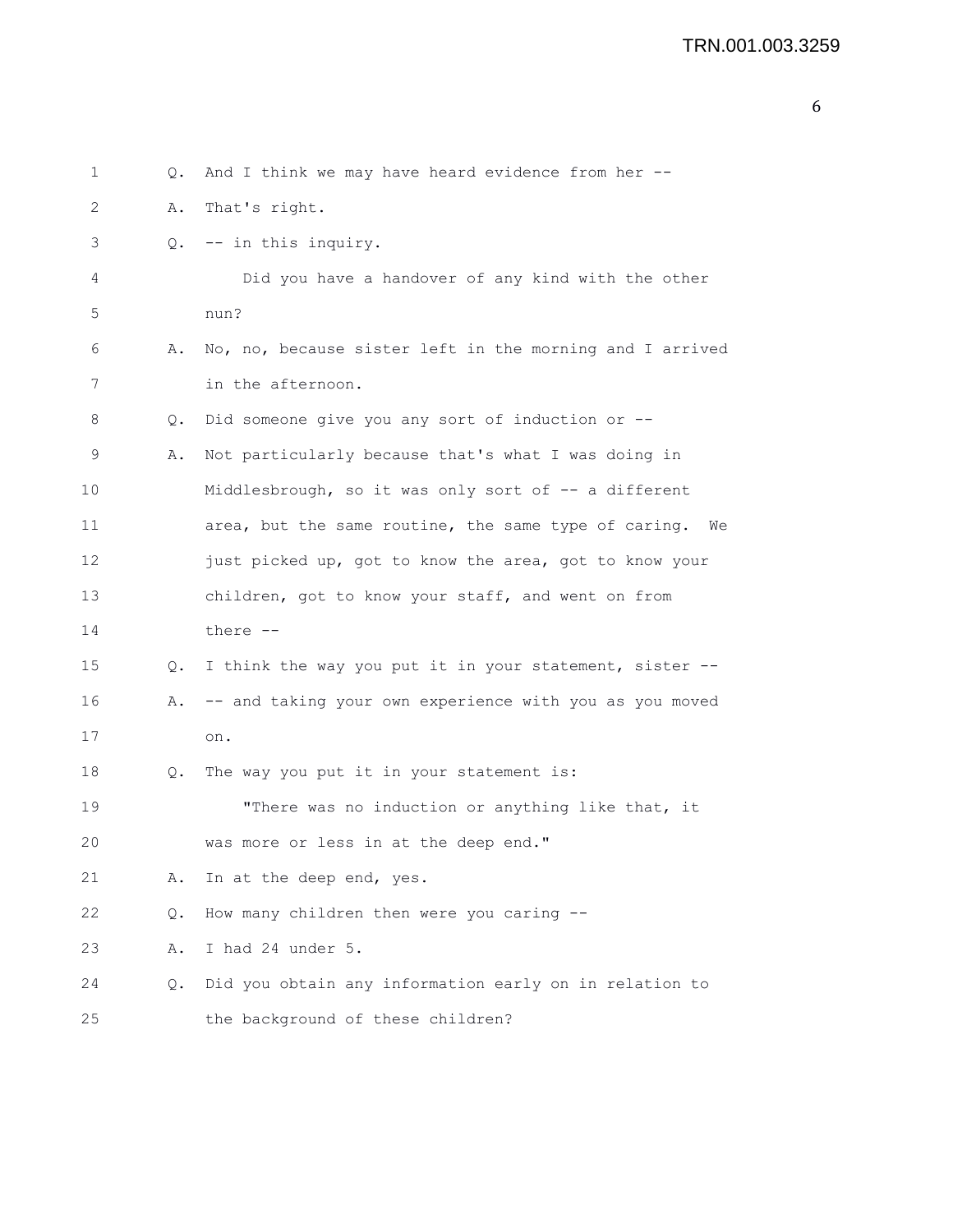| $\mathbf 1$ | Α.        | Well, each -- there was a file on each child. Not an     |
|-------------|-----------|----------------------------------------------------------|
| 2           |           | awful lot of information, mind you, on it but, you know, |
| 3           |           | we kept as much information as we had, whether they came |
| 4           |           | from -- where they came from and who brought them in,    |
| 5           |           | whether it was members of family or whether it was       |
| 6           |           | Social Services or wherever they came from. That was     |
| 7           |           | all in their file and we kept a day-to-day logbook and   |
| 8           |           | as much information as we needed.                        |
| 9           | Q.        | When you say "we", was it yourself who did that, who     |
| 10          |           | kept the records?                                        |
| 11          | Α.        | That's right.                                            |
| 12          | $\circ$ . | Can I just understand the structure. You are in charge   |
| 13          |           | of this group of 24 children --                          |
| 14          | Α.        | That's right.                                            |
| 15          |           | Q. -- were you answerable to anybody?                    |
| 16          | Α.        | I would be answerable to my Superior.                    |
| 17          | Q.        | But not any other senior sister?                         |
| 18          | Α.        | No, no, oh no.                                           |
| 19          | Q.        | I suppose at that time you're fairly senior if you have  |
| 20          |           | had experience and, what, you'd be in your 30s or        |
| 21          |           | thereabouts when you went to --                          |
| 22          | Α.        | I must have been about that.                             |
| 23          | Q.        | Yes.                                                     |
| 24          | Α.        | I'm sure I was.                                          |
| 25          |           | I think you went in 1970; is that right?<br>LADY SMITH:  |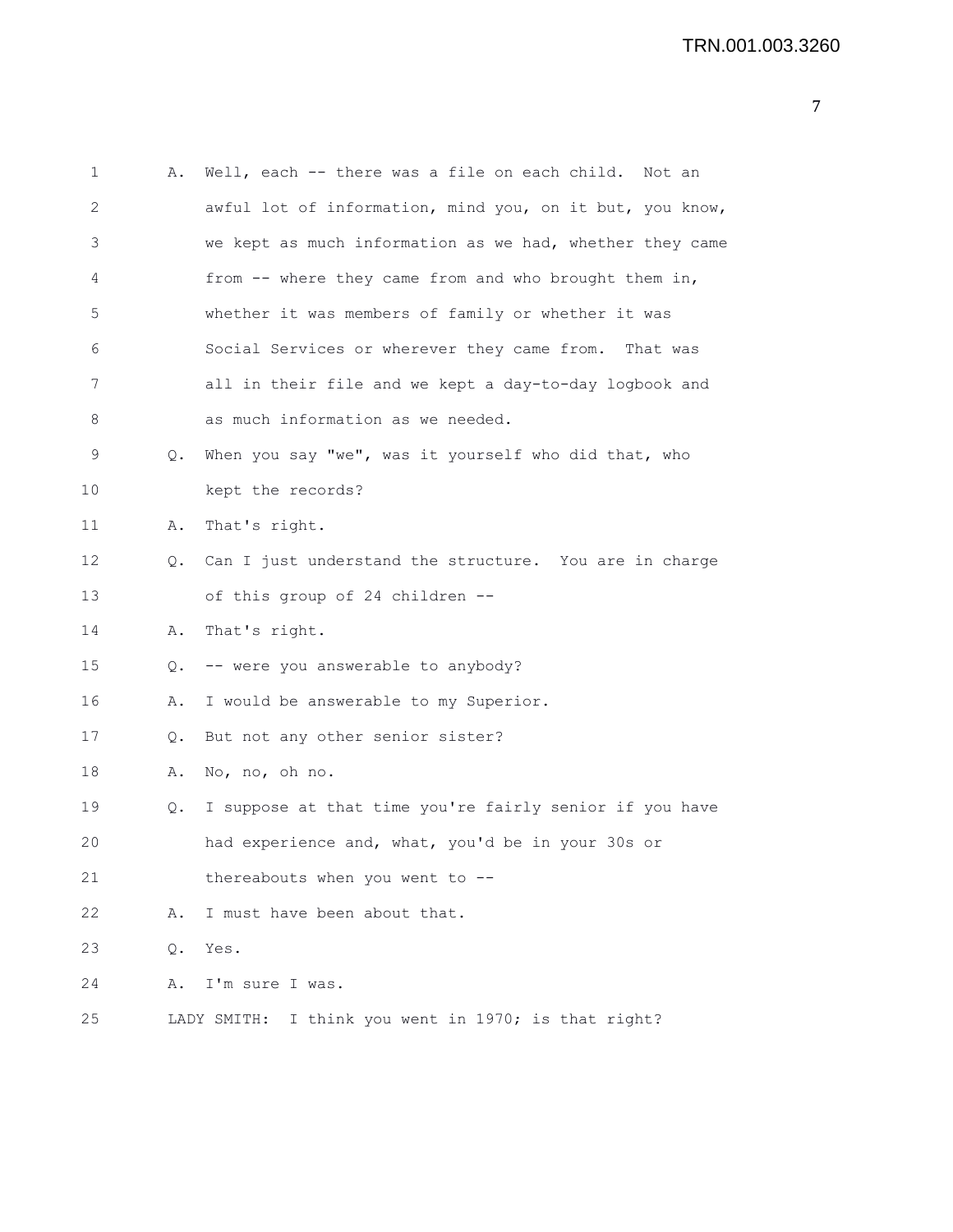```
1 A. Yes. I went there in 1970, so I was 30, that's right.
2 LADY SMITH: So you would be 30 when you got there?
3 A. That's right.
4 MR MacAULAY: So far as the other -- there were other groups
5 of children in the building as well?
6 A. There was indeed, yes.
7 Q. What involvement, if any, did you have with the other
8 groups? Did you have any involvement with the other
9 groups?
10 A. Well, not a lot, except that if I had some of my --
11 because I had all the under fives some of them had --
12 I can remember only one, I think, at the time --
13 siblings in one of the other groups so there would be
14 that interaction with them, you know. If there was
15 anything special going on, we went to parties together
16 at Christmastime -- my group had their own, the little
17 ones had their own playground, they didn't intermingle
18 in the playground with the older children, but they did
19 lots of other things, outings and things like that.
20 Q. You mentioned siblings --
21 A. I did.
22 Q. -- if there were siblings of a child in your group did
23 you try and see that that child --
24 A. They would see their brothers and sisters if, you know,
25 a different --
```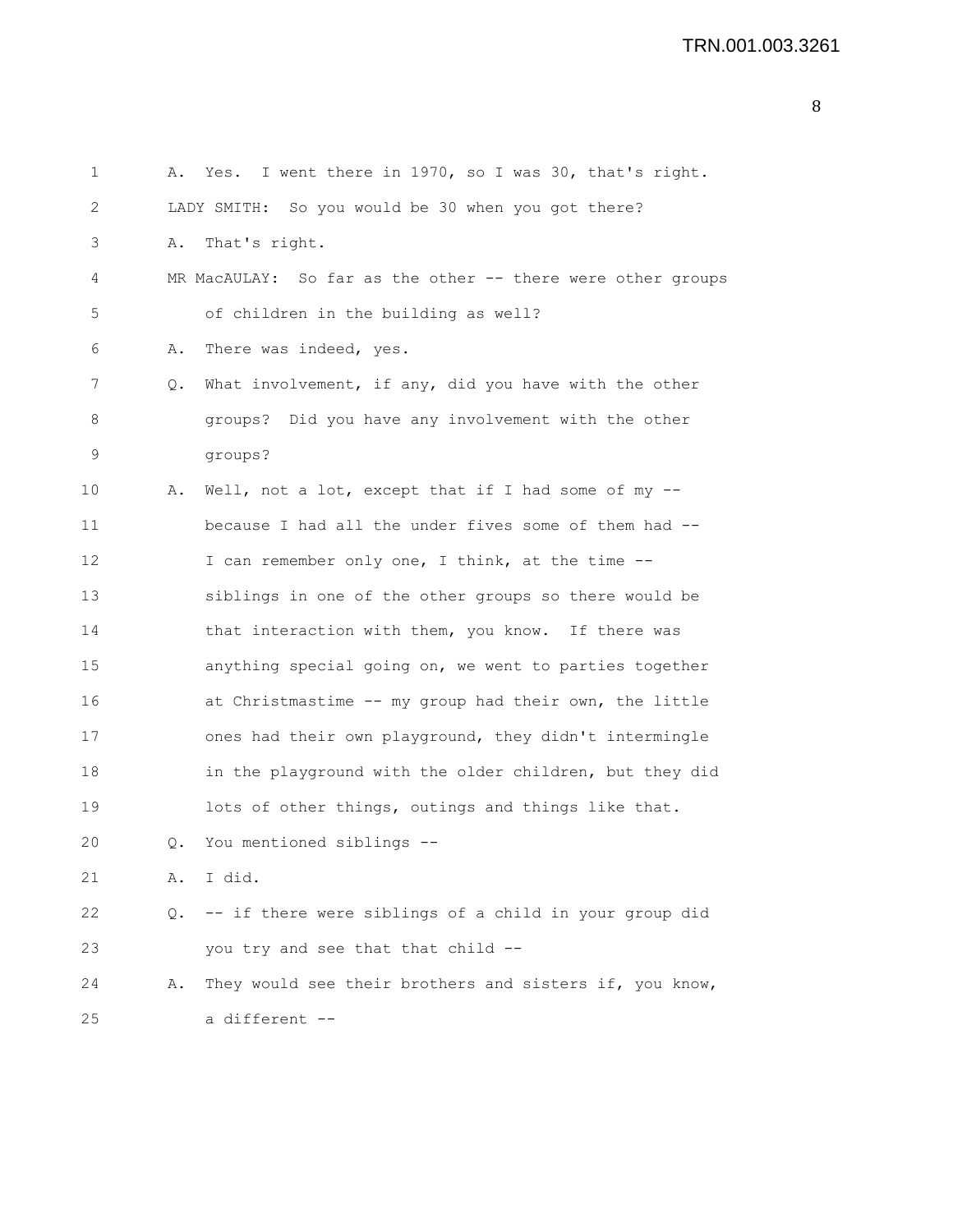| 1  | Q.            | How would you arrange that?                                   |
|----|---------------|---------------------------------------------------------------|
| 2  | Α.            | Well, they were only in a different part of the house so      |
| 3  |               | they could go along to see them, they could play outside      |
| 4  |               | with them, they could  There wasn't any strict                |
| 5  |               | restrictions of them not being able to see their -- but       |
| 6  |               | they just didn't live in the same group with them.            |
| 7  | Q.            | The other sisters that were there when you were there,        |
| 8  |               | can you remember who they were in charge of the other         |
| 9  |               | groups?                                                       |
| 10 | Α.            | There was Sister <b>INV</b> , who is now Sister<br><b>LNV</b> |
| 11 |               | and there was a Sister<br>I'm trying<br>$\cdot$               |
| 12 |               | to think of the other one over the -- there was               |
| 13 |               | <b>LFR</b><br>a Sister<br>there. That was three and they      |
| 14 |               | were running the older groups.                                |
| 15 | $Q_{\bullet}$ | Did you know how these groups were being run? Did you         |
| 16 |               | yourself have any insight?                                    |
| 17 | Α.            | I more or less did sort of know how they were run, but        |
| 18 |               | I didn't have any sort -- that much interaction with          |
| 19 |               | But I lived with the sisters and we talked about<br>them.     |
| 20 |               | different things.                                             |
| 21 | Q.            | Would you talk about the children?                            |
| 22 | Α.            | We would talk about the children, whether -- you know.        |
| 23 |               | Not  I can only say normal, if you talk about                 |
| 24 |               | different things, but nothing that would enter my head        |
| 25 |               | at the moment that would be significant, you know.            |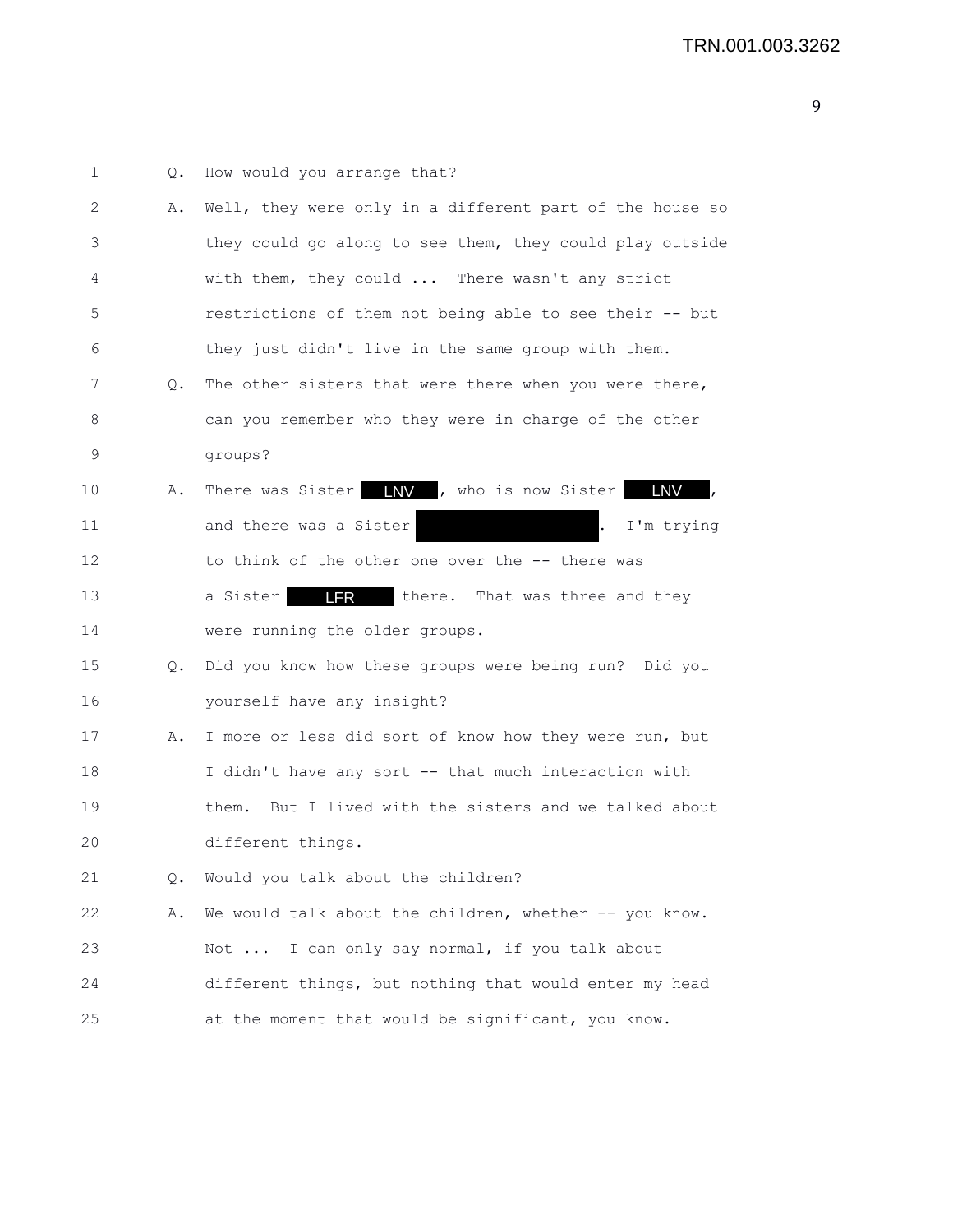```
1 Q. You mentioned that you had members of staff, I think, to
2 help you with the children. 
3 A. I did, yes.
4 Q. How many members of staff did you have?
5 A. I can remember three, but I think I had four. I'd
6 probably have one in the dining room and I had three
7 carers. I have no idea of -- I know their names, but
8 I have no idea of the surnames. It's gone. It's
9 40 years ago.
10 Q. What I want to ask you is in connection with those staff
11 members who were helping you. What were their duties?
12 A. They were my assistants, actually. They were there for 
13 the children, you know, they would come in at a time in
14 the morning and getting them up and help me to run the
15 group and help me to, you know ...
16 Q. And can you remember what sort of training, if any, they
17 had had?
18 A. Now, that I honestly do not remember. None of them went
19 out to anything when I was there. I can't remember if
20 they'd done anything before that.
21 Q. I think what you tell us in your statement, sister,
22 is that towards the end of your time at Cardonald, and
23 you were at Cardonald from 1970 to 1974 --
24 A. Yes, that's right.
25 Q. -- you started taking older children into the group.
```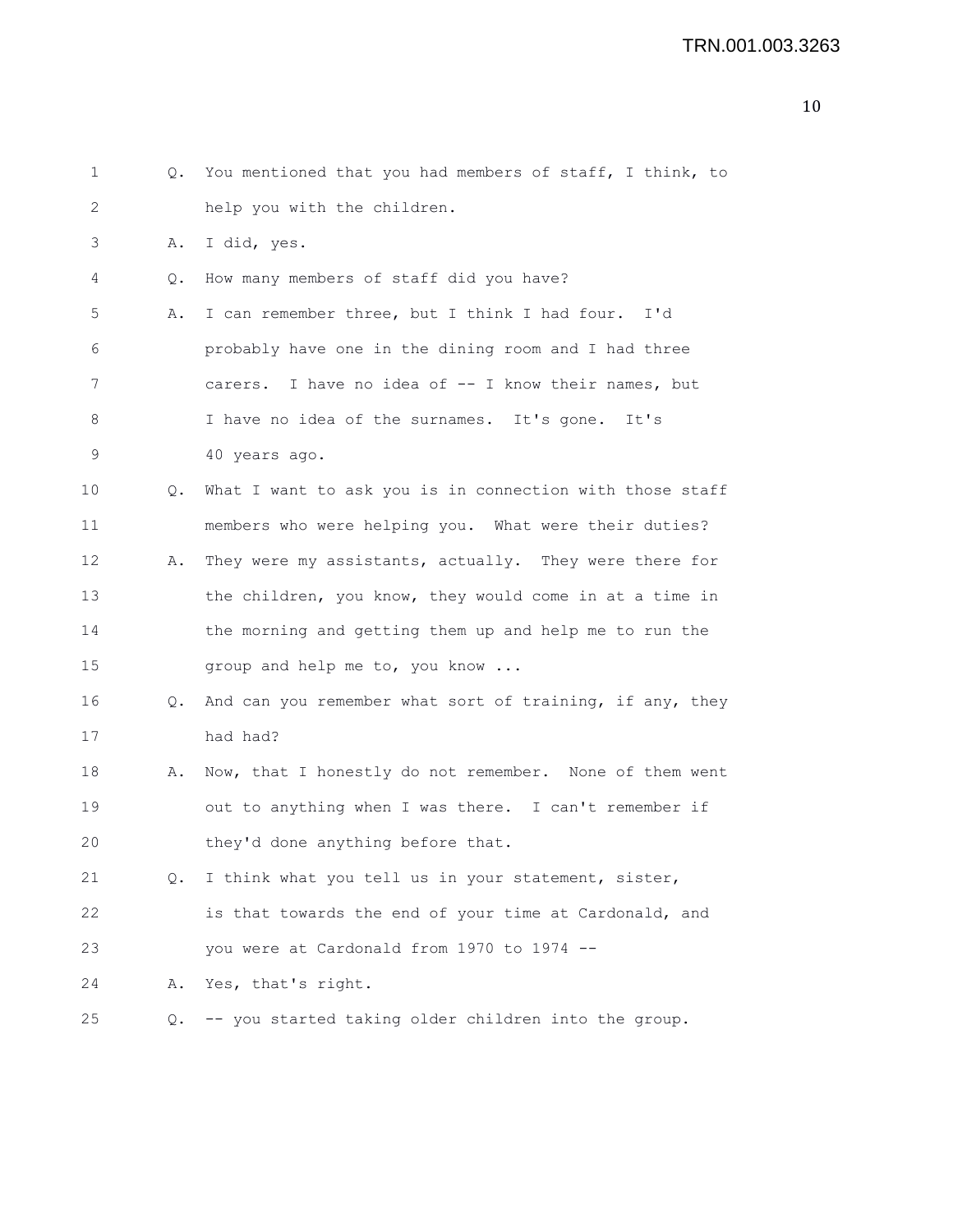```
1 A. Yes. I honestly can't remember whether it was -- it
2 could have been around 12 months before I left. It was
3 just a change that was coming out then. And if I had
4 vacancies and a group, a few children came in, you could
5 have a little one and you could have two schoolchildren
6 with them, you know, and we started taking them. That
7 was the change. And in the other groups, if there was
8 young children, they would start taking them as well.
9 So that all happened -- it could have happened about
10 12 months before. I haven't in my head the dates.
11 Q. So just so I can understand what's being developed here,
12 is the nursery as a nursery being phased out?
13 A. That's right, yes.
14 Q. And the little children are staying in groups with their
15 siblings?
16 A. That's right.
17 Q. So if we look then at the numbers -- and these are
18 numbers that the order have provided to us, sister.
19 I'll put it on the screen in front of you. It's
20 NAZ.001.001.0265.
21 These are numbers that the order have sent us in
22 connection with the different houses.
23 A. Oh, right.
24 Q. If we go back to the top, can we see that Glasgow is the
25 third along from the left, and we're given various
```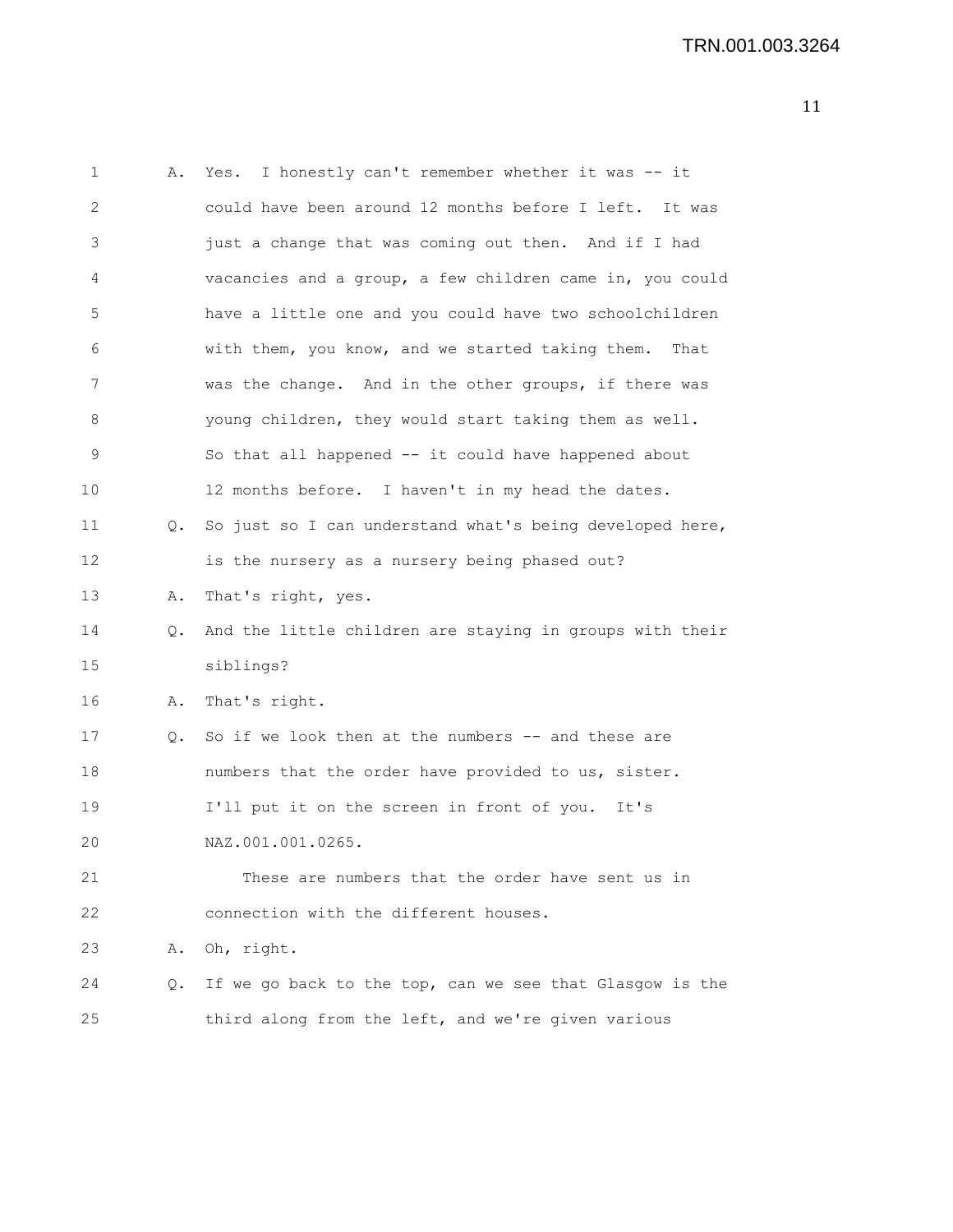| $\mathbf 1$ |    | statistics over the years. If we go down towards the     |
|-------------|----|----------------------------------------------------------|
| 2           |    | bottom of the page, can we see that in June 1970 --      |
| 3           | Α. | 1971.                                                    |
| 4           | Q. | -- you had 24, and I think that's the number you have    |
| $\mathsf S$ |    | mentioned yourself.                                      |
| 6           | Α. | That's right, yes. I would have 24 beds, yes. They'd     |
| 7           |    | always be there, yes.                                    |
| 8           | Q. | If we move on to the next page, 0266, can we see now     |
| 9           |    | that we're not given any information on what we see as   |
| 10          |    | babies, but that the girls -- we're not talking about    |
| 11          |    | $30 - -$                                                 |
| 12          | Α. | I see that, yes.                                         |
| 13          | Q. | Does this suggest, as you've said, that there was        |
| 14          |    | a change in approach and the nursery was being phased    |
| 15          |    | out?                                                     |
| 16          | Α. | That's right, that's right.                              |
| 17          | Q. | So do I take it then, sister, that at a point in time,   |
| 18          |    | towards the latter part of your stint at Cardonald, your |
| 19          |    | responsibility was not just for the little ones but also |
| 20          |    | for older children?                                      |
| 21          | Α. | Yes, that's right. I didn't have many of them now        |
| 22          |    | because we were only starting.                           |
| 23          |    | LADY SMITH: Just looking back, do you think at that time |
| 24          |    | you'd stopped taking the little ones, the ones that are  |
| 25          |    | referred to as "babies" in these statistics?             |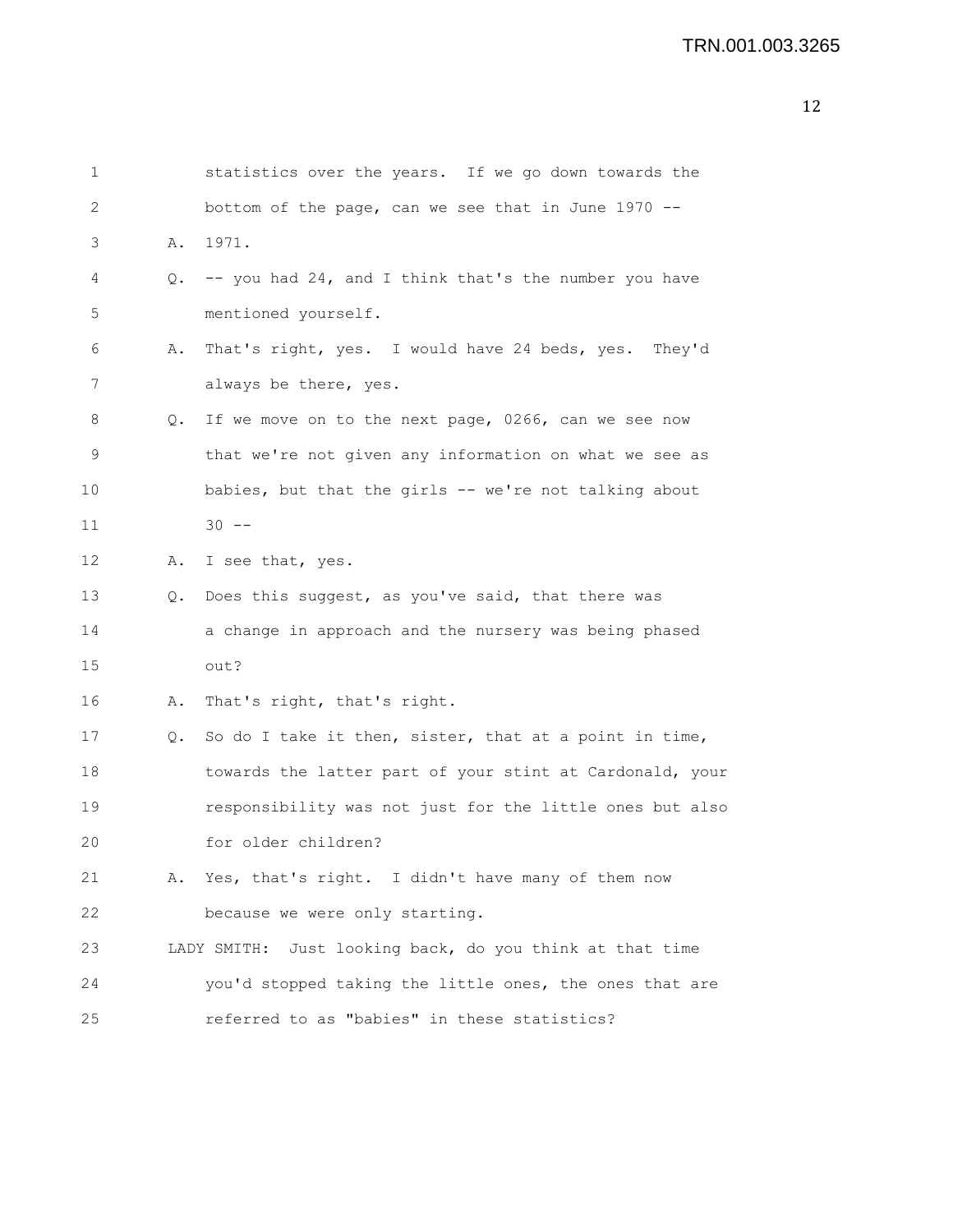| 1  | Α. | Well, I didn't  I had only one family, who was the             |
|----|----|----------------------------------------------------------------|
| 2  |    | baby under $2$ , and she must have been about $-$ - I remember |
| 3  |    | they were fostered but they came back again after              |
| 4  |    | six weeks. She would have been only maybe a year and           |
| 5  |    | a half, a year and 9 months. But if the family came in         |
| 6  |    | and there were little ones under 5, I would still take         |
| 7  |    | If they were coming to my group they would come<br>them.       |
| 8  |    | as a family and the other sisters would start taking           |
| 9  |    | them as well as a family. They wouldn't be under 2 on          |
| 10 |    | the other floors I don't think.                                |
| 11 |    | LADY SMITH: I see. And perhaps a tailing off of taking         |
| 12 |    | single children who were with the little ones, 2 or            |
| 13 |    | 3-year-olds or whatever? Would that fit?                       |
| 14 |    | A. Yes, they would come in if they were coming with            |
| 15 |    | a family.                                                      |
| 16 |    | LADY SMITH: If they were coming with a family, but if there    |
| 17 |    | was a single child of that age group --                        |
| 18 | Α. | I actually don't remember getting a single one in.             |
| 19 |    | I only remember getting -- for the short time I was            |
| 20 |    | there then, I only remember getting the families.<br>The       |
| 21 |    | idea was to keep the families together.                        |
| 22 |    | MR MacAULAY: You've given us some information, sister,         |
| 23 |    | about the training that you did --                             |
| 24 | Α. | Yes.                                                           |
| 25 | Q. | -- in preparation for the sort of work that you were           |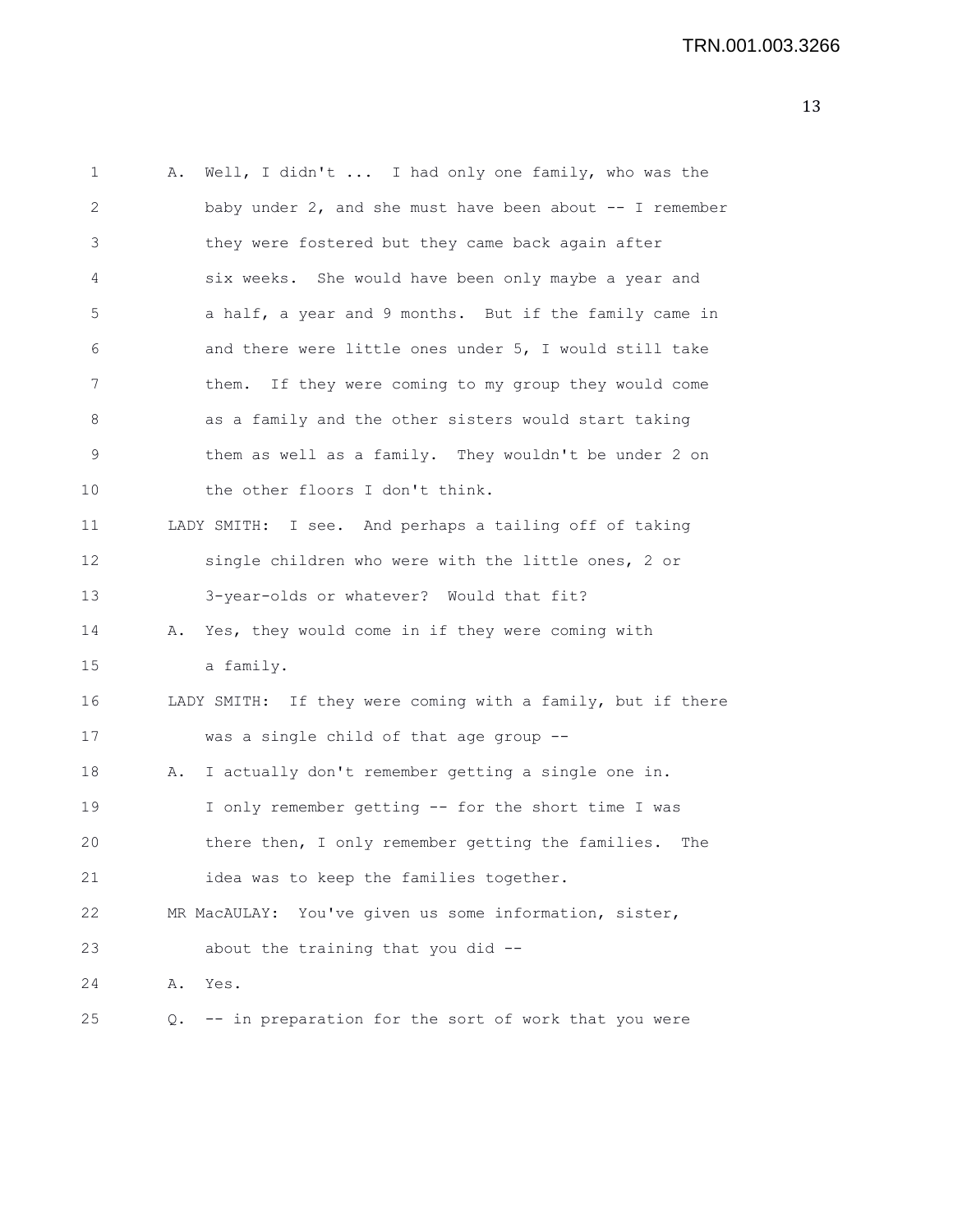| 1  |           | doing in Cardonald.                                      |
|----|-----------|----------------------------------------------------------|
| 2  | Α.        | That's right.                                            |
| 3  | Q.        | Was that training important to you in the way you        |
| 4  |           | approached your task at Cardonald?                       |
| 5  | Α.        | Oh, very much so.                                        |
| 6  | Q.        | Can you explain that?                                    |
| 7  | Α.        | Well, I mean, we did get -- I wasn't -- it wasn't        |
| 8  |           | a training for older children, I didn't do an actual     |
| 9  |           | childcare, but once I started taking the older children, |
| 10 |           | and even before that, I did go out to -- I can't         |
| 11 |           | remember the name of the college, but I did go out on    |
| 12 |           | day releases for different things that would come up     |
| 13 |           | with the older children.                                 |
| 14 | $\circ$ . | Leaving older children to one side for the moment, I am  |
| 15 |           | looking more to when you went to the nursery --          |
| 16 | Α.        | You mean the training I got for the nursery?             |
| 17 | Q.        | Yes.                                                     |
| 18 | Α.        | Oh very much so. Oh very much so. I was able to carry    |
| 19 |           | it out quite well, yes.                                  |
| 20 | Q.        | In particular then, you were able to use the learning    |
| 21 |           | and experience you'd gained from your training and your  |
| 22 |           | experience to inform the way that you'd approach your    |
| 23 |           | job at Cardonald?                                        |
| 24 | Α.        | Absolutely.                                              |
| 25 | Q.        | You say in your statement, sister, that there wasn't     |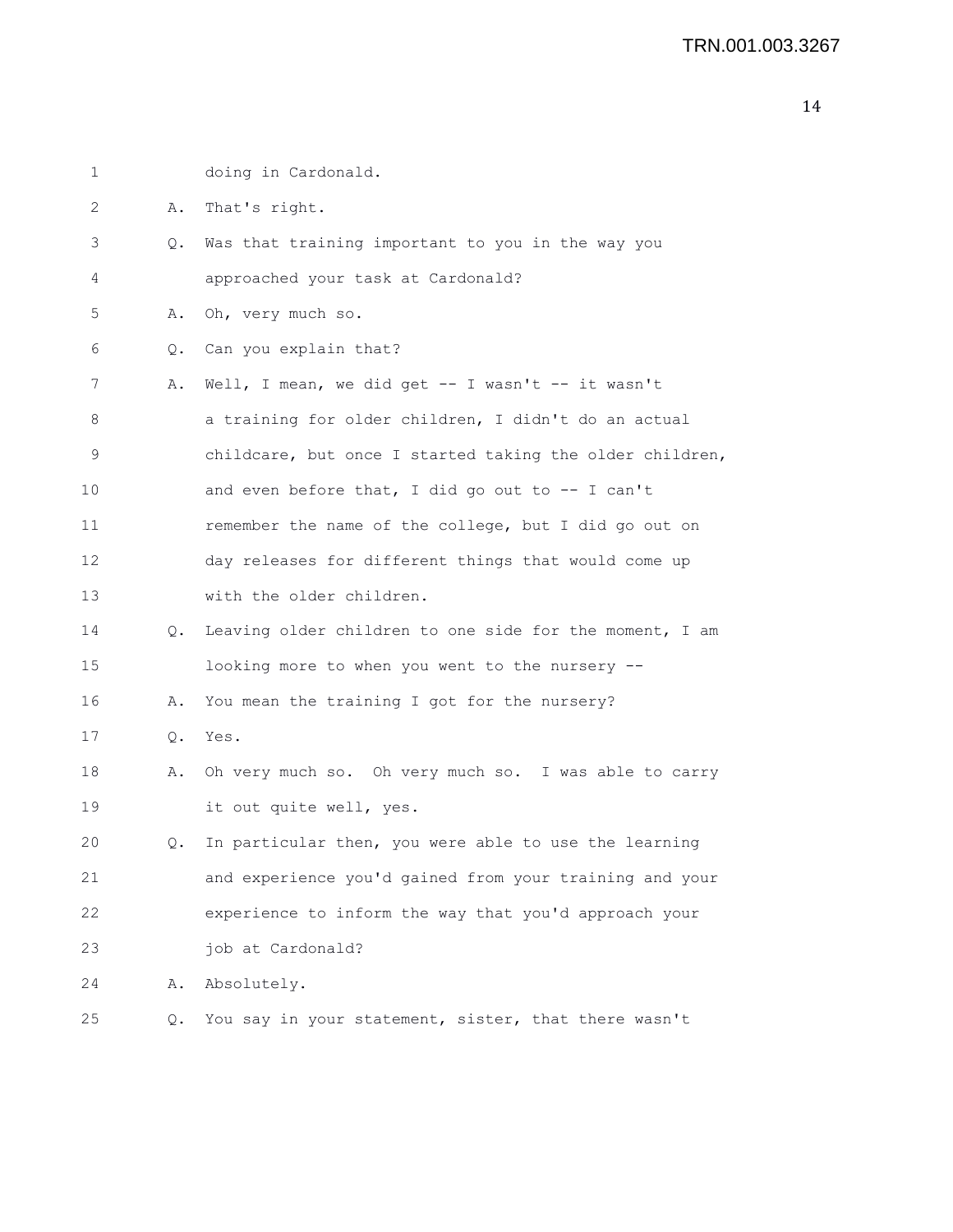| 1  |               | a lot of turnover during your time in Cardonald.           |
|----|---------------|------------------------------------------------------------|
| 2  |               | I think by that you mean not many children left your       |
| 3  |               | group.                                                     |
| 4  | Α.            | That's right.                                              |
| 5  | Q.            | Were there any children who left your group that you can   |
| 6  |               | remember?                                                  |
| 7  | Α.            | No -- I honestly -- as you know, I'm sure it'd be in my    |
| 8  |               | mind if they did, but they didn't actually.                |
| 9  |               | Q. What about coming into the group? Did any children come |
| 10 |               | into the group?                                            |
| 11 | Α.            | The only ones that came were the older children.           |
| 12 | Q.            | So you had the younger children when you went there?       |
| 13 | Α.            | That's right.                                              |
| 14 | Q.            | And they remained with you?                                |
| 15 | Α.            | That's right.                                              |
| 16 | $Q_{\bullet}$ | And older children --                                      |
| 17 | Α.            | That's right. There again, somebody must have gone if      |
| 18 |               | I had the beds, but I honestly  That's not on my           |
| 19 |               | mind who went, except the two particular ones that were    |
| 20 |               | fostered but came back after six weeks.                    |
| 21 | Q.            | When a child was admitted then, just looking to the        |
| 22 |               | admission of a child, would you get information about      |
| 23 |               | why the child was coming?                                  |
| 24 | Α.            | Yes, I would.<br>I would.                                  |
| 25 | Q.            | Would you record that information when you --              |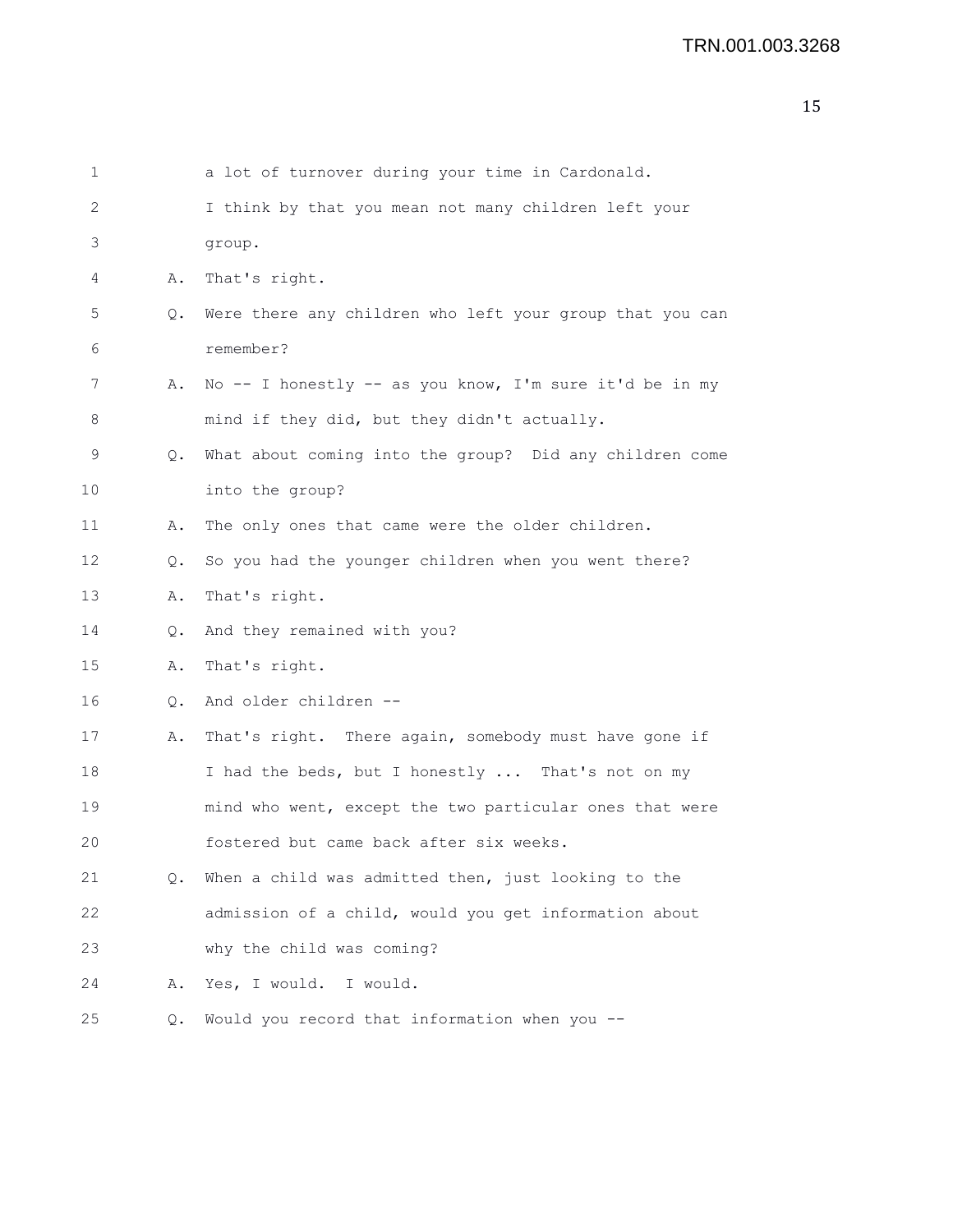| 1  | Α. | Oh, well, I would have a statement from Social Services  |
|----|----|----------------------------------------------------------|
| 2  |    | about that child and why that child was coming -- or     |
| 3  |    | children. Yes, I would.                                  |
| 4  | Q. | And was that part of your duties to keep yourself        |
| 5  |    | informed?                                                |
| 6  | Α. | Oh very much so, yes. Yes.                               |
| 7  | Q. | I think you tell us that you had a logbook.              |
| 8  | Α. | I did, yes.                                              |
| 9  | Q. | Can you tell me about the logbook?                       |
| 10 | Α. | Well, the logbook was a day to day, whatever happened    |
| 11 |    | in the day, whatever happened to any particular child,   |
| 12 |    | whatever type of things we did that was significant that |
| 13 |    | you would record. That was all there.                    |
| 14 | Q. | And one of the things you tell us, I think, is if        |
| 15 |    | a child had a visitor, that would be recorded.           |
| 16 | Α. | That would be recorded, yes, definitely.                 |
| 17 | Q. | Was it yourself who did that?                            |
| 18 | Α. | Absolutely, yes.                                         |
| 19 | Q. | Did you have a file for each child?                      |
| 20 | Α. | I did.                                                   |
| 21 | Q. | What sort of material would find its way into the file?  |
| 22 | Α. | That file -- whatever the social -- whatever was there   |
| 23 |    | that, you know -- and we would add to it, anything       |
| 24 |    | significant that had to go into it or a Social Services  |
| 25 |    | Not very often in Scotland did you have visits<br>visit. |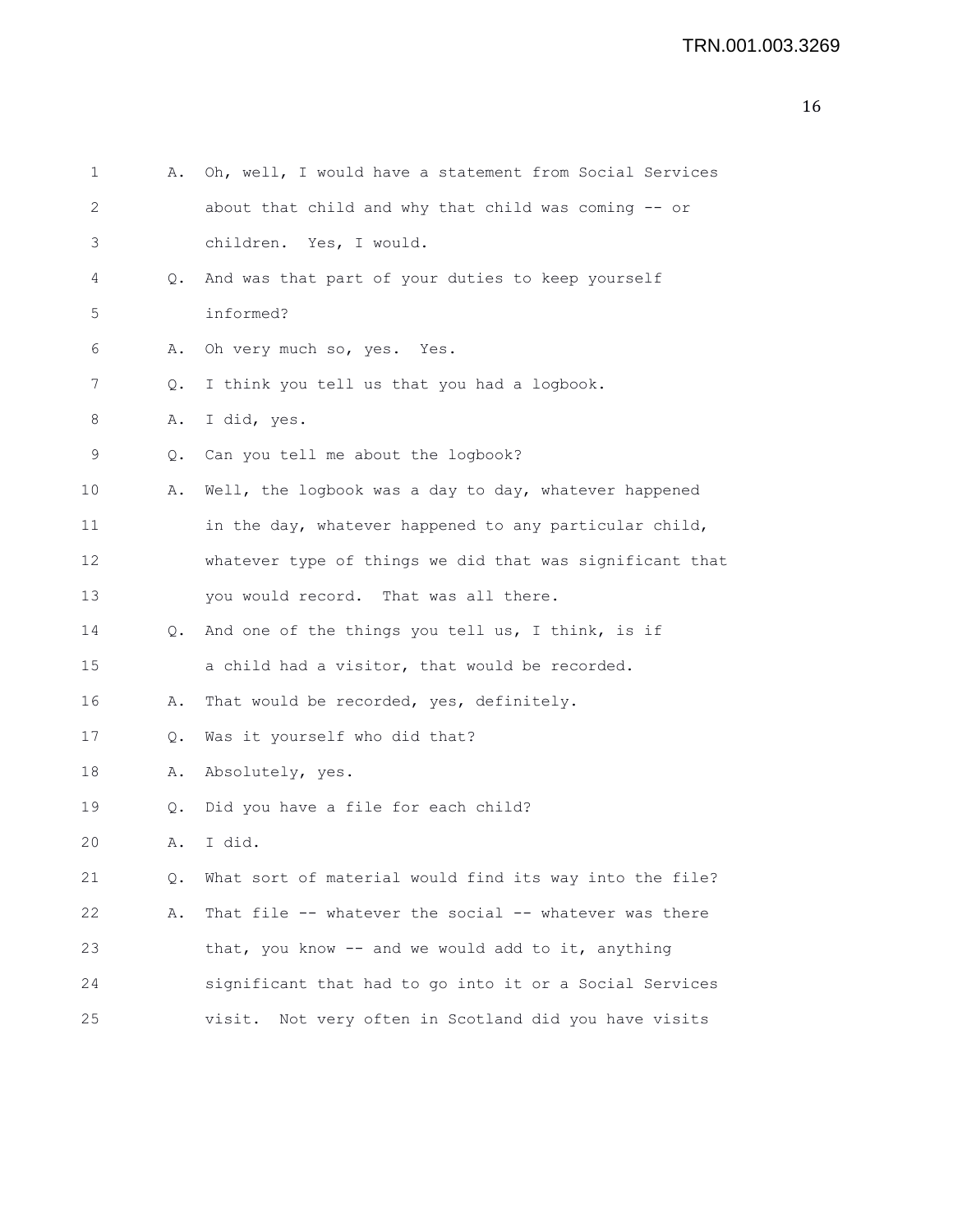| $\mathbf 1$ |    | from Social Services in those days. We are talking       |
|-------------|----|----------------------------------------------------------|
| 2           |    | 40 years, so it wasn't relevant that you'd have a social |
| 3           |    | worker ringing up, saying, "I'm coming today or coming   |
| 4           |    | in to see the children". It didn't happen very often --  |
| 5           | Q. | But if a child had --                                    |
| 6           | Α. | -- but if necessary I would be in touch with Social      |
| 7           |    | Services or they would be in touch with me if there was  |
| 8           |    | anything.                                                |
| 9           | Q. | If a child had had a problem or problems, would that     |
| 10          |    | then be something that would be noted in the child's     |
| 11          |    | case history?                                            |
| 12          | Α. | Definitely, absolutely.                                  |
| 13          | Q. | So bed-wetting, for example, if a child had a problem    |
| 14          |    | with bed-wetting, would that be something that would be  |
| 15          |    | noted?                                                   |
| 16          | Α. | I suppose I would. I never made bed-wetting an issue     |
| 17          |    | and I'm not sure that I would even write it down.        |
| 18          |    | I don't think I would somehow, unless I felt the child   |
| 19          |    | had a problem and that's why they were wetting.          |
| 20          |    | But under normal circumstances I don't think I'd         |
| 21          |    | write that down. In my head now I'm saying that. I       |
| 22          |    | don't think I would. To me it would be degrading to see  |
| 23          |    | it written down so I don't think I would.                |
| 24          | Q. | To put it another way, if there was a problem that you   |
| 25          |    | considered to be relevant and significant to the child,  |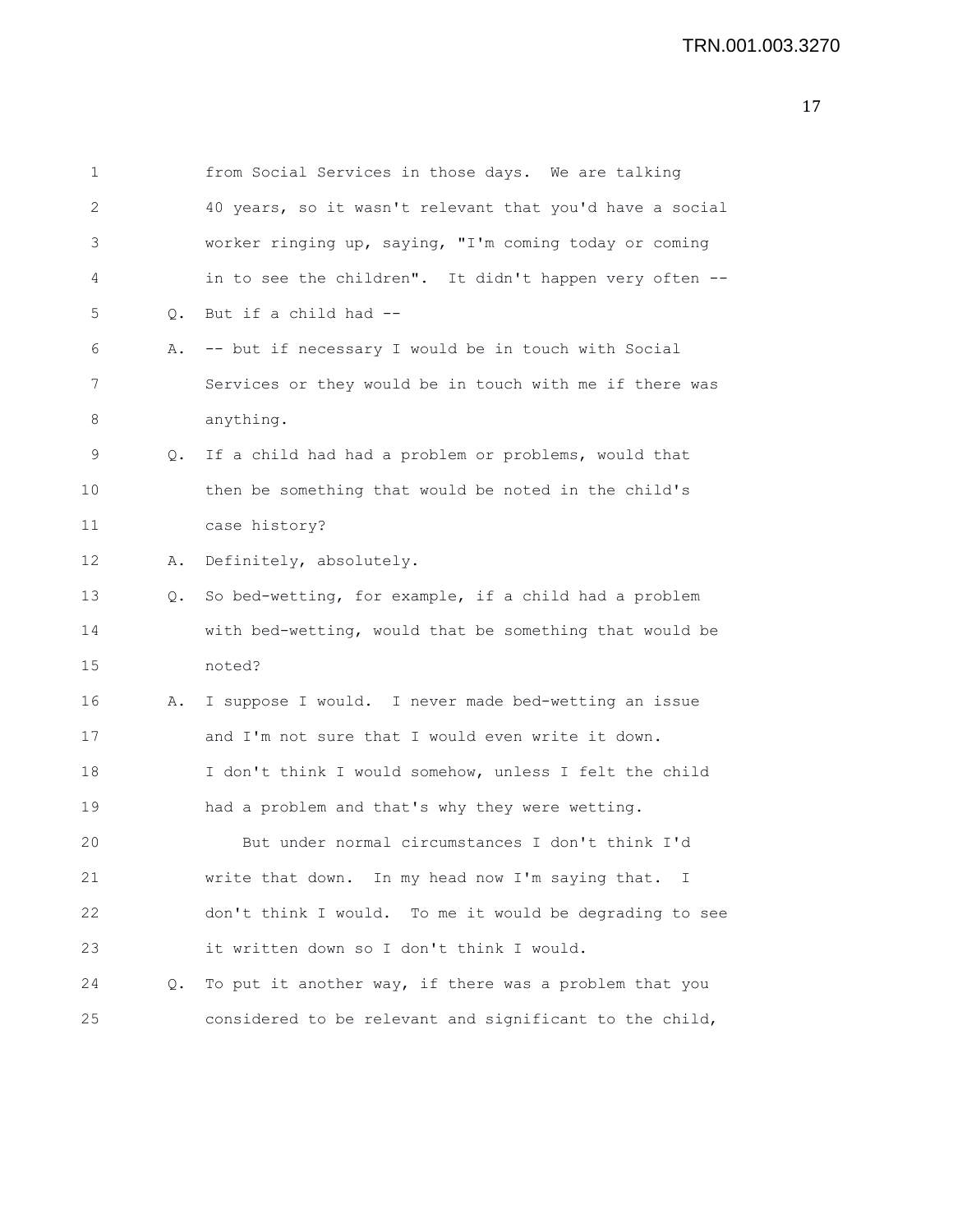| $\mathbf{1}$ |    | then that would be something that would be recorded      |
|--------------|----|----------------------------------------------------------|
| 2            |    | in the child's case history?                             |
| 3            | Α. | Yes, I would do that if there was a problem with the     |
| 4            |    | child or if I thought that maybe is why it's happening.  |
| 5            |    | But there again, I had mostly little ones, you know, so  |
| 6            |    | it would take some of them longer maybe, you know.       |
| 7            | Q. | I think you also say in your statement at some point you |
| 8            |    | also had a visitors' book?                               |
| 9            | Α. | Oh yes, there was always a visitors' book, whoever would |
| 10           |    | come in and sign it, whatever -- anybody that would      |
| 11           |    | I don't ever remember -- well, yes, whoever they might   |
| 12           |    | be. But there was always a visitors' book.               |
| 13           | Q. | Was this a visitors' book dedicated to your group?       |
| 14           | Α. | Oh yes, yes. Nothing to do with anybody else.            |
| 15           | Q. | So did you make a point then if a visitor came, whoever  |
| 16           |    | it may be, of having that visitor sign the book?         |
| 17           | Α. | Yes, I did.                                              |
| 18           | Q. | Can I ask you a little bit about the set-up? I think we  |
| 19           |    | know that the nursery was on the ground floor --         |
| 20           | Α. | Mm-hm.                                                   |
| 21           | Q. | -- of the house at Cardonald; is that correct?           |
| 22           | Α. | That's right.                                            |
| 23           | Q. | And the children had bedrooms?                           |
| 24           | Α. | They did.                                                |
| 25           | Q. | How many children would be to a bedroom in your          |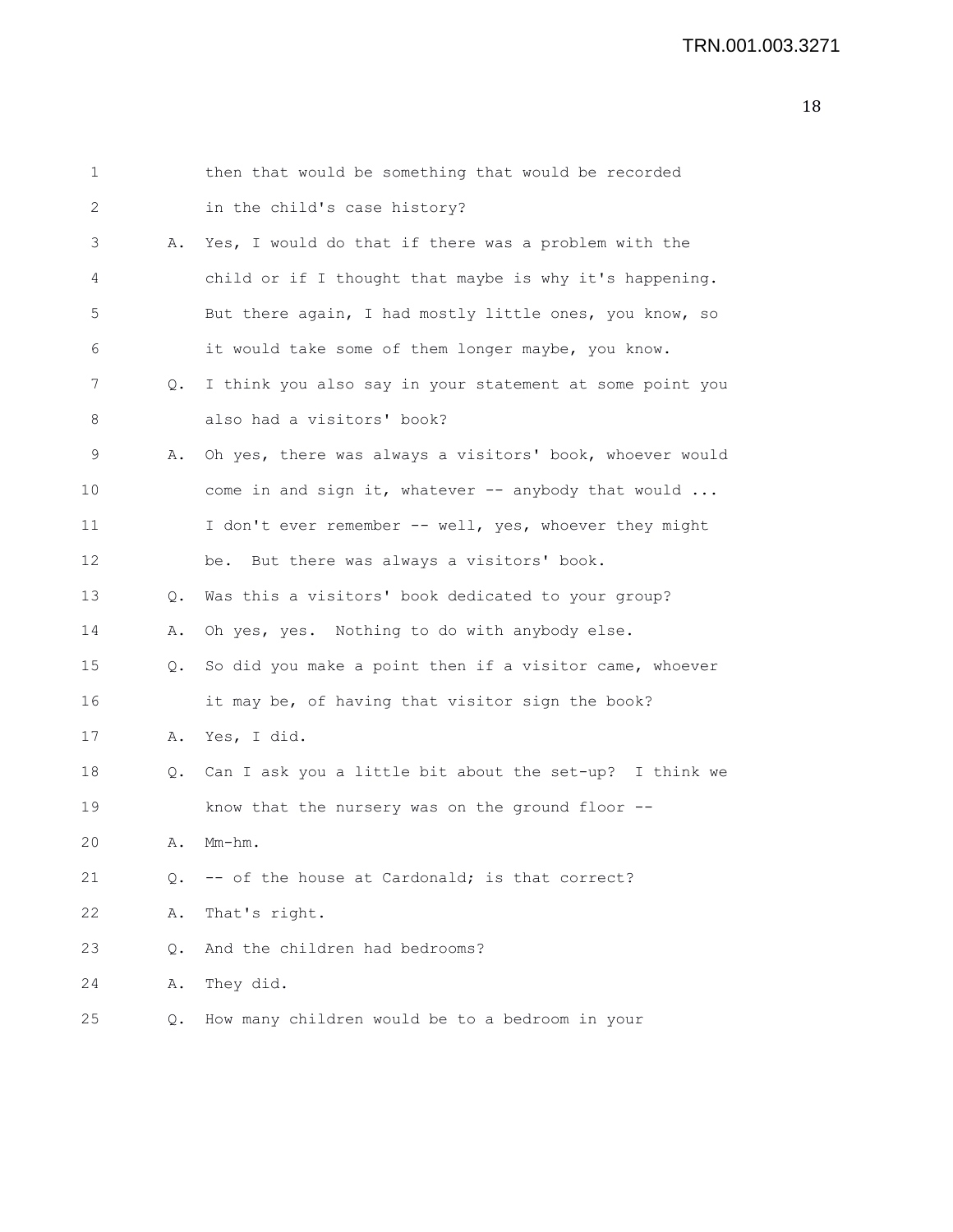1 recollection? 2 A. There could be two, there could be three. I'm not sure 3 if I ever had ... It was all on the ground floor. It 4 wouldn't be multiple. I don't think I would have four 5 in a bedroom. I might have done, but I don't think so. 6 Q. Did you yourself sleep in close vicinity to the 7 children? 8 A. I did, yes, in the corner. 9 Q. What about the staff? 10 A. I had no living-in staff. 11 Q. Did the staff then leave at a particular time? 12 A. At the evening time, yes, they did. 13 Q. Do I take it then, from the way you've described the 14 structure, sister, that you're in charge and therefore 15 the staff are answerable to you? 16 A. They are, yes. 17 Q. You tell us that in the evenings some teenage children 18 from the area would come in to help; is that correct? 19 A. That's correct. 20 Q. Was it yourself who supervised that? 21 A. That's right, yes, and the staff would as well. The 22 staff were there as well. 23 Q. Can I ask you about the food, sister. What's your 24 recollection as to what the food was like? 25 A. Well, actually, quite adequate and quite -- always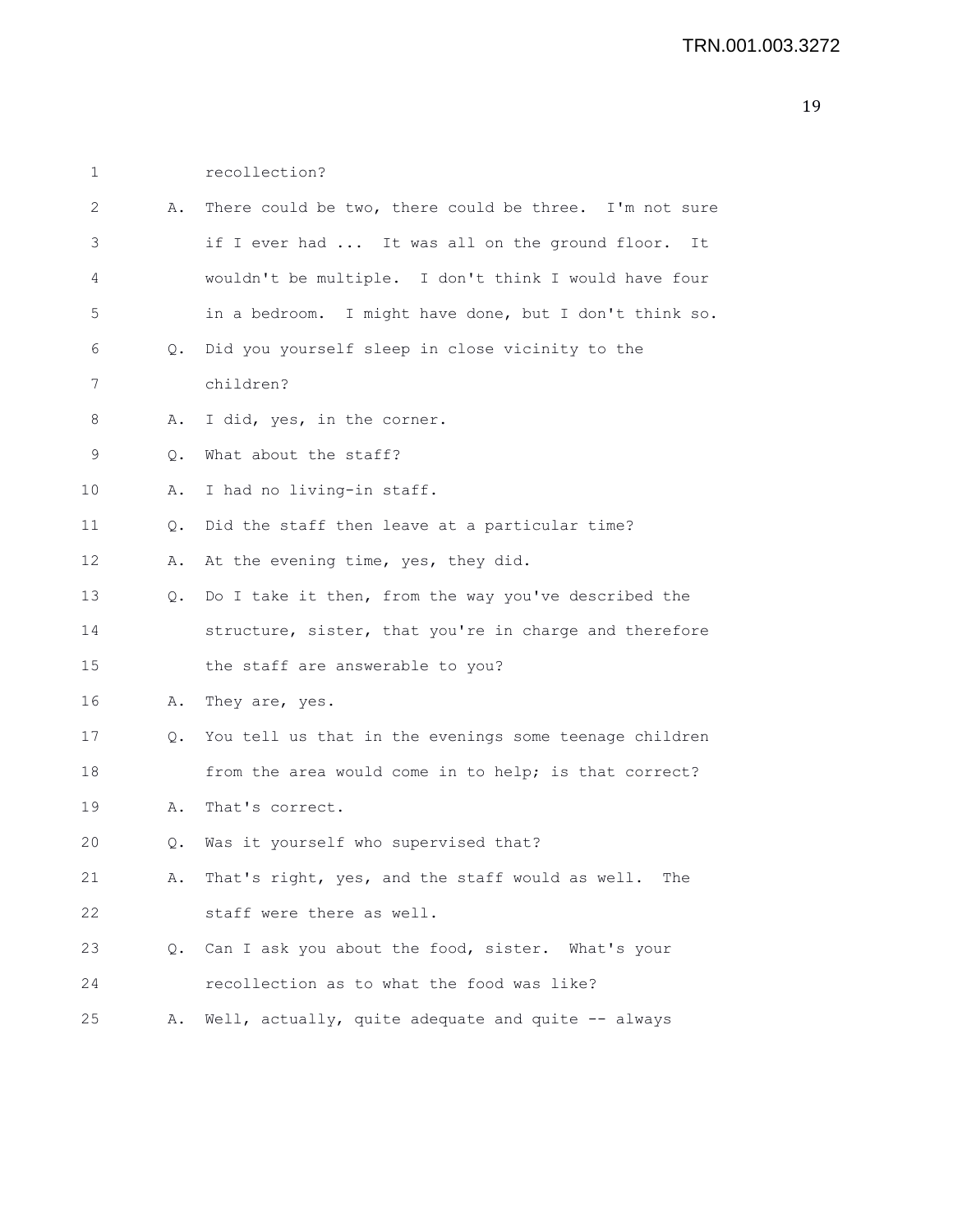| $\mathbf 1$ |    | nicely prepared. I don't ever recall it being            |
|-------------|----|----------------------------------------------------------|
| 2           |    | unpleasant or having a problem with the children eating. |
| 3           |    | So I would imagine it was quite adequate and quite nice  |
| 4           |    | and quite nicely presented. We always had a sister       |
| 5           |    | in the kitchen in those days, in the catering department |
| 6           |    | in those days.                                           |
| 7           | Q. | Would the food be taken then from the kitchen --         |
| 8           | Α. | It would come on a trolley. They had their own hot       |
| 9           |    | trolley. Each group had their own hot trolley.           |
| 10          | Q. | And for your group would you be dining as a group?       |
| 11          | Α. | No, I didn't dine with them.                             |
| 12          | Q. | I'm sorry: would the group dine as a group separately    |
| 13          |    | from the other groups?                                   |
| 14          | Α. | Oh, absolutely, yes, they did -- and I supervised it,    |
| 15          |    | yes.                                                     |
| 16          | Q. | Would you have the same food?                            |
| 17          | Α. | Definitely, yes, always. It was all cooked for the       |
| 18          |    | house.                                                   |
| 19          | Q. | Did you have any difficulty with children not wanting to |
| 20          |    | eat food?                                                |
| 21          | Α. | It's not something that stands out in my mind that I did |
| 22          |    | have, but there wouldn't be a problem if I did. You'd    |
| 23          |    | look upon it as why or  It's not -- every child at       |
| 24          |    | that age might not like the different type of            |
| 25          |    | vegetables, you know, and you might encourage, but you   |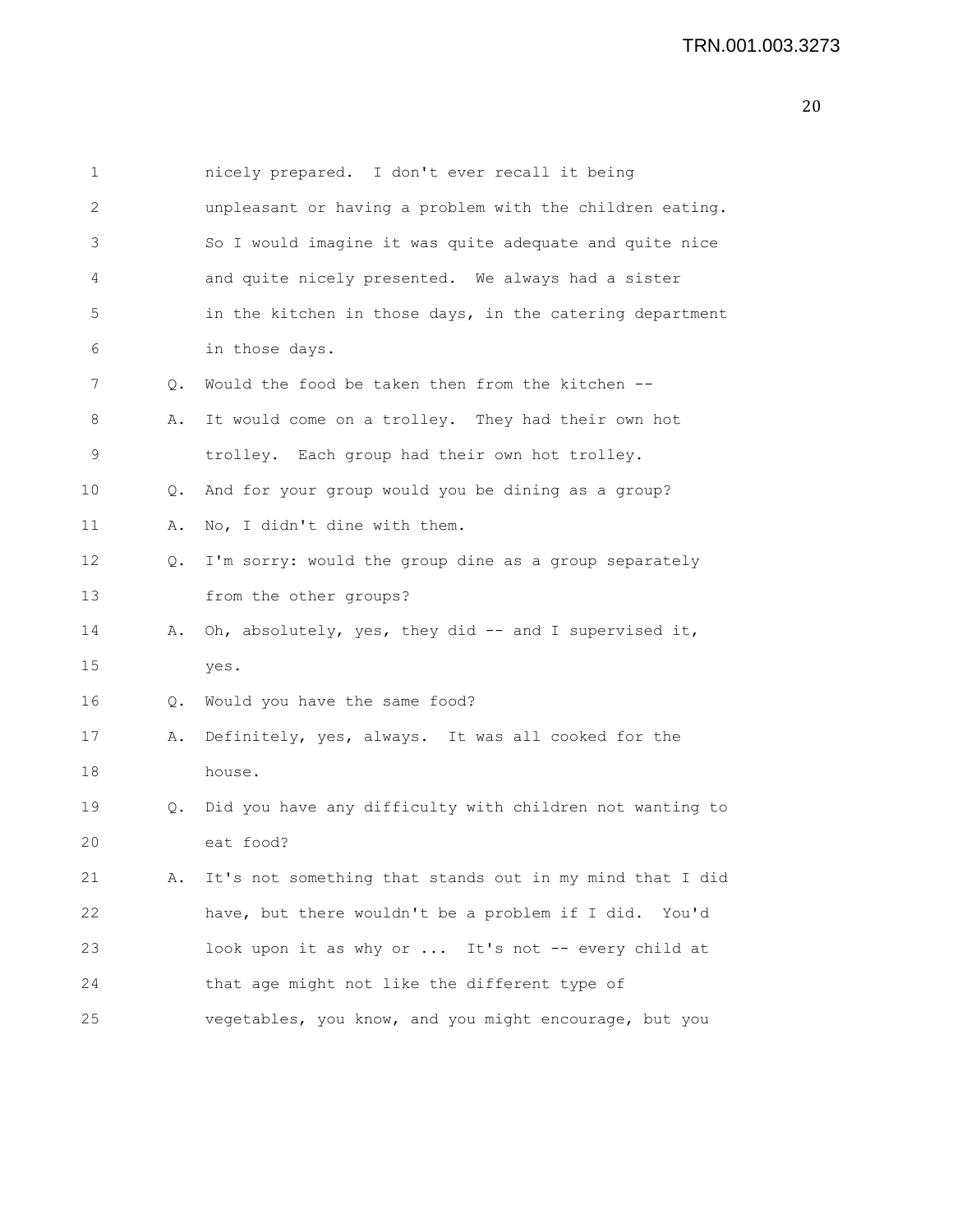| $\mathbf 1$ |    | would never force. So I haven't any recollection in my  |
|-------------|----|---------------------------------------------------------|
| 2           |    | head of having a real problem with children. As I say,  |
| 3           |    | I might have done. You deal with it. You deal with it   |
| 4           |    | in whatever way it comes along.                         |
| 5           | Q. | I think you've anticipated one of my questions: did you |
| 6           |    | ever require to force a child to --                     |
| 7           | Α. | Never, never.                                           |
| 8           | Q. | Did you ever punish a child for not eating?             |
| 9           | Α. | Never, never.                                           |
| 10          | Q. | You also say in your statement, sister, that birthdays  |
| 11          |    | were celebrated.                                        |
| 12          | Α. | Oh, yes. Yes.                                           |
| 13          | Q. | Can you tell me about that? If there were               |
| 14          |    | 24 children --                                          |
| 15          | Α. | There was, yes.                                         |
| 16          | Q. | -- there would be quite a number of birthdays.          |
| 17          | Α. | There would be -- how can I put it? There wouldn't be   |
| 18          |    | sort of a big party with friends coming in or anything  |
| 19          |    | like that, but they always had a cake, they would have  |
| 20          |    | a card, they would have a little gift, wherever you got |
| 21          |    | it, they'd have something. They knew it was their       |
| 22          |    | birthday and we'd have a cake in the evening time and   |
| 23          |    | we would all sing "Happy Birthday". But with            |
| 24          |    | 24 children, there was nearly always a birthday.        |
| 25          |    | Sometimes we would put a few of them together and have  |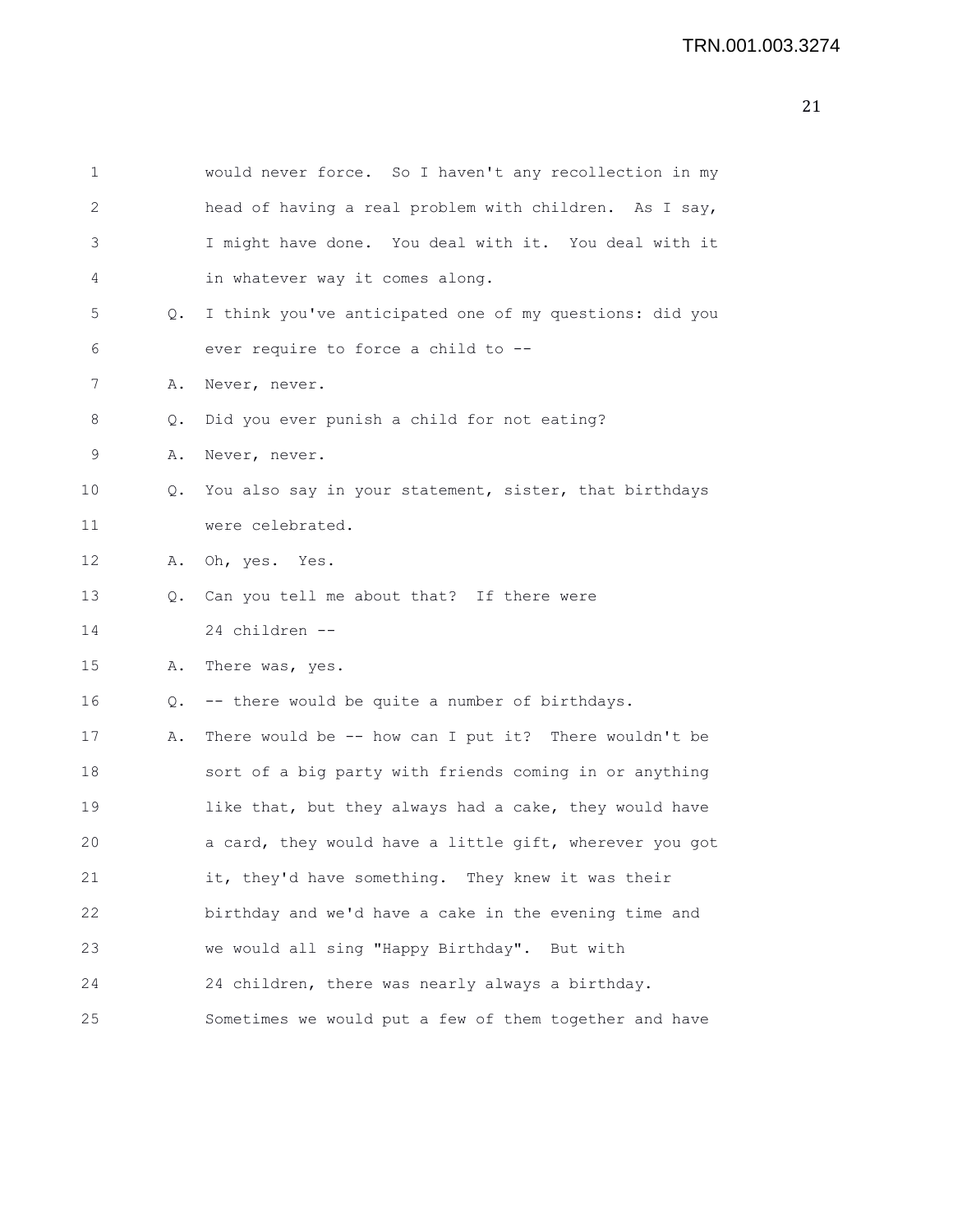| 1                 |           | a little bit more of a celebration, like, you know. But  |
|-------------------|-----------|----------------------------------------------------------|
| 2                 |           | they'd always have something on their own day.           |
| 3                 | Q.        | Did you, as the person in charge of the group, require   |
| 4                 |           | to keep some sort of record as to when the birthdays     |
| 5                 |           | would be?                                                |
| 6                 | Α.        | Oh yes. Yes, that be in their file you'd know when the   |
| 7                 |           | birthdays would be. The little ones may not remember     |
| 8                 |           | when their birthday was, but you would tell them, you're |
| 9                 |           | 3 or 4 or 5 today, you'll be going to the groups         |
| 10                |           | tomorrow. Something like that, you know. But it was      |
| 11                |           | always spoken of.                                        |
| $12 \overline{ }$ | Q.        | Toys: did you have plenty of toys for the children?      |
| 13                | Α.        | Plenty.                                                  |
| 14                | $\circ$ . | Where did the toys come from?                            |
| 15                | Α.        | People were very good. People in Glasgow were            |
| 16                |           | marvellous, absolutely marvellous, and a lot of them --  |
| 17                |           | a lot of people would bring in some nice toys, they'd    |
| 18                |           | pass something in at Christmastime. We always had --     |
| 19                |           | we were always able to buy something for them. But toys  |
| 20                |           | was not a shortage and they would always have a gift,    |
| 21                |           | they would always have their own presents, you know.     |
| 22                | Q.        | And they were allowed to have their own toys?            |
| 23                | Α.        | Absolutely, yes.                                         |
| 24                | Q.        | You also tell us about what holidays you had.<br>And     |
| 25                |           | I think Fairlie was the place you went to?               |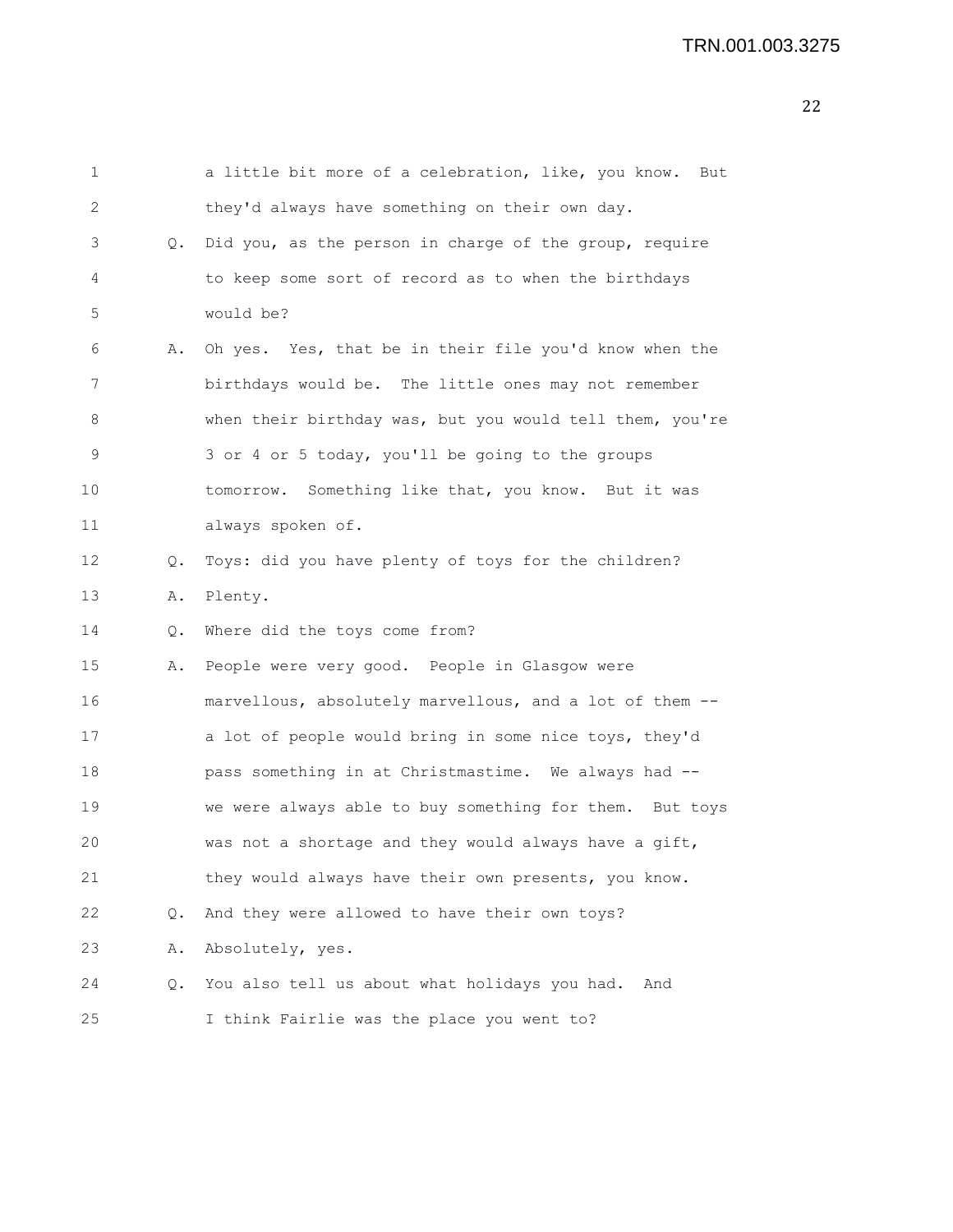1 A. Yes, that was the place for me. 2 Q. And would you go as a group? 3 A. We went as a group, yes, and there would be some 4 children in the other groups that I would take. I used 5 to take about 36. 6 Q. Not just your own group? 7 A. Not just your own group. If there were some children 8 who didn't get away in the other groups or if they had 9 a little problem, I would take those children if they 10 couldn't go out with anybody else, and we always had 11 three weeks in Fairlie. 12 Q. So you'd have members of staff with you? 13 A. They all came with me. That was a wonderful time for 14 the children because it was the -- I think I said it in 15 my statement, didn't I, that the Education Department 16 gave Fairlie for the three months of the summer -- gave 17 the Social Services the house in Fairlie for the 18 children in Glasgow that might need a holiday. But that 19 was through the year. When it came to the summer, they 20 used to give it to the different care homes and they 21 allowed us three weeks. So I was able to take those 22 children away for the three weeks. 23 Q. What sort of activities then did you have there for the 24 children? 25 A. We had the seaside, we had a nice garden. Those that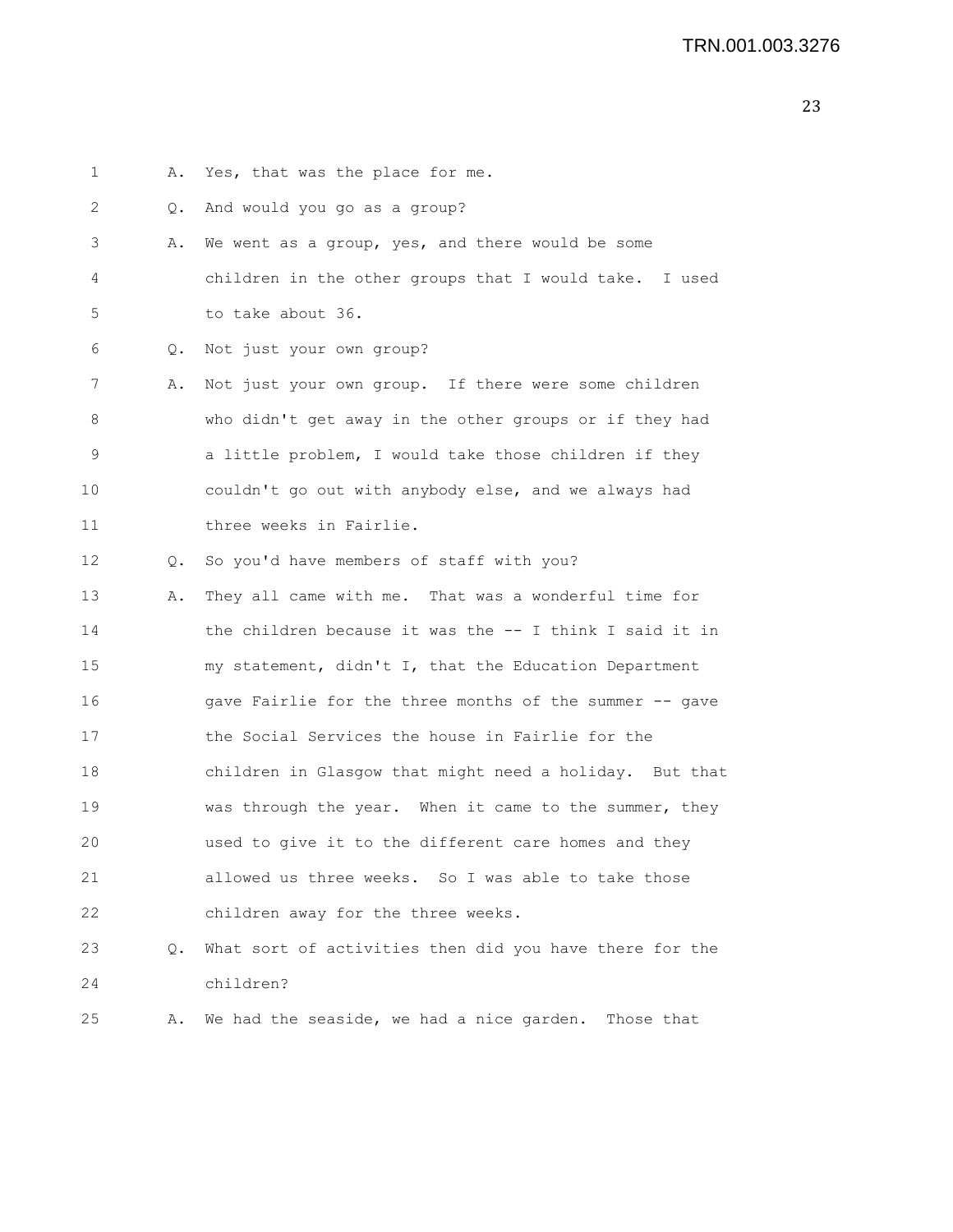1 were a little bit -- some of the 4 or 5-year-olds and 2 a few of the older ones, I used to take them on the 3 train because they didn't get an experience of the 4 train. Now, there is a place I can't remember, but 5 I used to take them on the train. Somewhere not too far 6 away. 7 Q. Okay. 8 A. I'm trying to think of the name of it. I'm sorry, it 9 has slipped me. Did I not say it in my statement? 10 I used to take them on the train for the day and I used 11 to take them to an adventure playground for a treat and 12 I'd take them for a meal on the way back and into the 13 train again for home. It was one of those good days 14 during the holidays for a treat. 15 Q. I touched upon bed-wetting a few moments ago. Can I ask 16 you a little more about bed-wetting. Let's look at the 17 nursery set-up first of all. Did you have any problems 18 with children bed-wetting when you were in the nursery? 19 A. I'm sure I had. As I say, bed-wetting was never really 20 an issue and it's just one of those things. If I did 21 have a few, it was seen to normally. They were just got 22 up and they were taken to the bathroom. They were all 23 little ones. They were washed and their bed was

24 changed, sheets were gone to the laundry. But there was

25 never an issue or never "Why did you ..." -- how would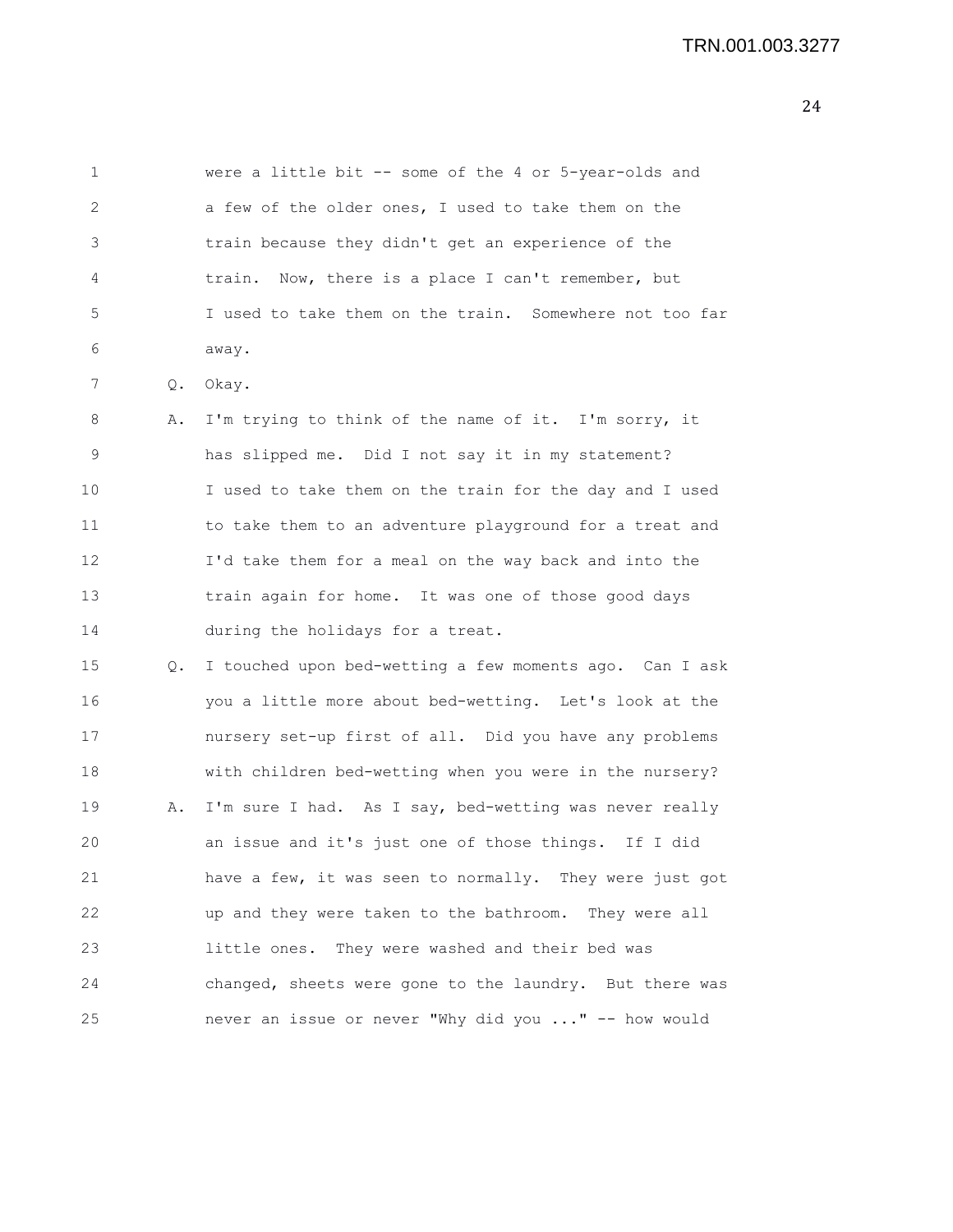| 1  |           | they -- it was normal to them if they wet the bed,       |
|----|-----------|----------------------------------------------------------|
| 2  |           | normal to me.                                            |
| 3  | Q.        | When you had older children towards the latter part of   |
| 4  |           | your stint there, did you have any of the older          |
| 5  |           | children --                                              |
| 6  | Α.        | And I do not remember in Glasgow having older children   |
| 7  |           | wetting the bed. Not in my head at all.                  |
| 8  | $\circ$ . | Was there any punishment given to a child that wet the   |
| 9  |           | bed?                                                     |
| 10 | Α.        | Never, never, never.                                     |
| 11 | Q.        | When you were in the nursery, I think the children at    |
| 12 |           | that time would be too young to go to school.            |
| 13 |           | Is that $--$                                             |
| 14 | Α.        | Yes.                                                     |
| 15 | Q.        | Did you have some sort of schooling arrangement within   |
| 16 |           | the home?                                                |
| 17 | Α.        | I did. We had a hall in the grounds where they had       |
| 18 |           | plenty of toys and they had the garden and the staff     |
| 19 |           | used to take them over there in the morning and I'd take |
| 20 |           | my own stint with them as well. So you know, they were   |
| 21 |           | occupied, they had plenty to do over there, plenty of    |
| 22 |           | games and plenty of things to do. Outdoor -- they were   |
| 23 |           | outdoors, they'd have a few toys outdoors. Plenty of     |
| 24 |           | running around to do. No problem.                        |
| 25 | Q.        | When you had older children then that went to school,    |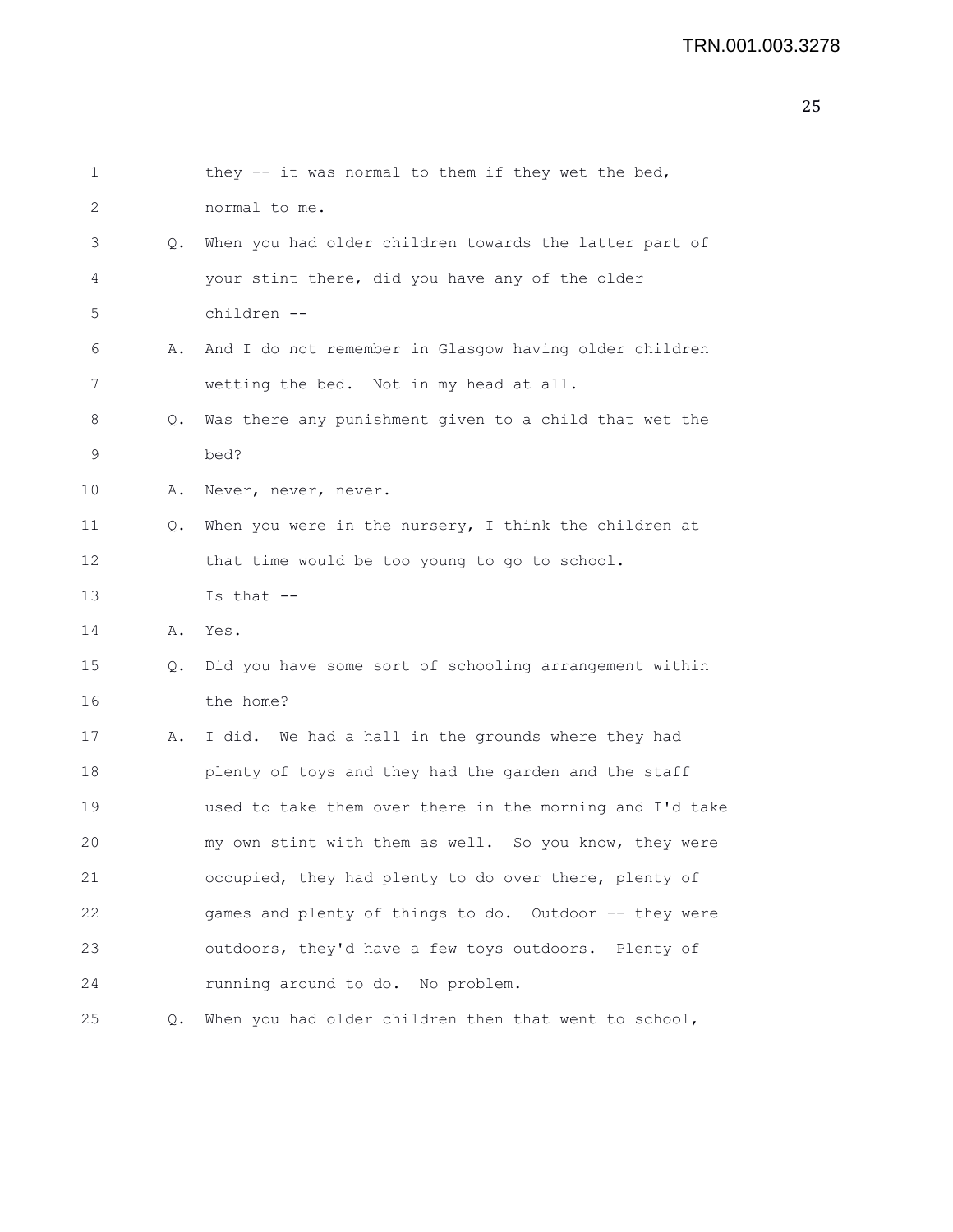| 1       |       | the children may have had homework to do?                |
|---------|-------|----------------------------------------------------------|
| 2       | Α.    | They did, yes.                                           |
| 3       | Q.    | Would you be involved in that?                           |
| 4       | Α.    | Well, it wouldn't be something that they would come home |
| 5       |       | to and do homework straightaway, but some time in the    |
| 6       |       | evening they would do it. Maybe after tea, they'd        |
| 7       |       | have $--$                                                |
| 8       | $Q$ . | And were they given enough time to --                    |
| 9       | Α.    | Always. They would come home, to my knowledge, with      |
| $10 \,$ |       | a set of bits of homework to do, like, you know. They    |
| 11      |       | would do that and I would be there with them or one of   |
| 12      |       | the staff would be there with them, like, you know,      |
| 13      |       | supervising a bit.                                       |
| 14      | Q.    | We've touched upon visitors before already, sister. Can  |
| 15      |       | I just understand the position with social workers.      |
| 16      |       | Let's look over the piece, including the nursery and     |
| 17      |       | when you had the older children. I understood you to     |
| 18      |       | say that social workers did not visit on too regular     |
| 19      |       | a basis.                                                 |
| 20      | Α.    | No, that's right.                                        |
| 21      | Q.    | Can you let me understand that? What's your              |
| 22      |       | recollection as to how regularly --                      |
| 23      | Α.    | I actually haven't got a recollection of social workers  |
| 24      |       | coming all that often. But I also know that if I did     |
| 25      |       | have a problem or I needed them, there would be no       |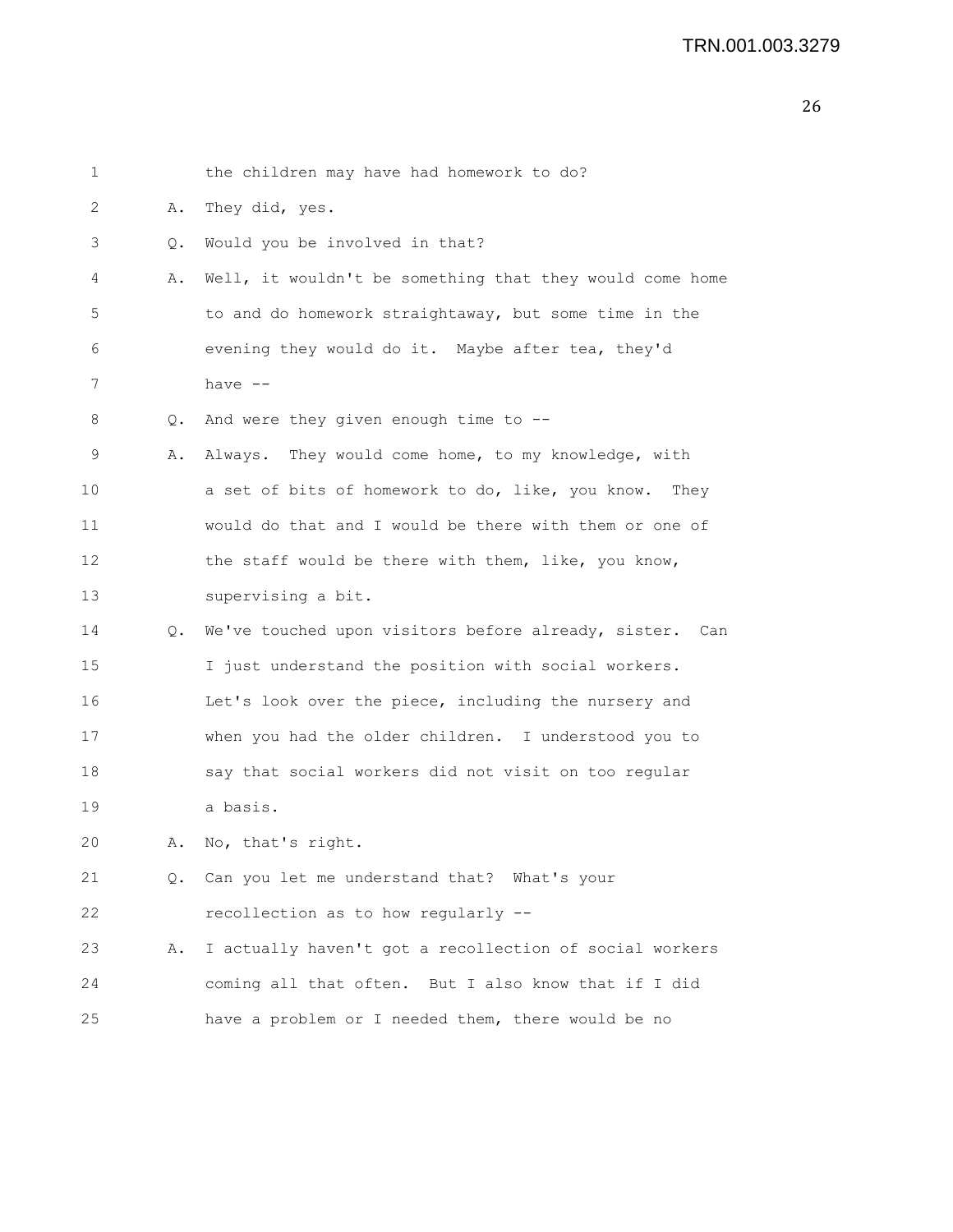| $\mathbf 1$ |    | problem in me ringing them and they would come.          |
|-------------|----|----------------------------------------------------------|
| 2           |    | I remember that especially about an older child that     |
| 3           |    | came and why she came. They decided to have her          |
| 4           |    | fostered again, although the first foster didn't --      |
| $\mathsf S$ |    | wasn't successful. But they decided they would try it    |
| 6           |    | again because somebody approached them. It didn't work   |
| 7           |    | that time either.                                        |
| 8           |    | So I would have quite a good interaction at that         |
| 9           |    | time if there was a necessity for it. They were okay,    |
| 10          |    | they would come along if I needed them and if they       |
| 11          |    | wanted to do this, you know, but as a group and as       |
| 12          |    | children on the whole, they didn't come on that regular  |
| 13          |    | a basis to see so many in the group.                     |
| 14          | Q. | But if a social worker did come, would you make a record |
| 15          |    | of that?                                                 |
| 16          | Α. | Oh absolutely. Yes.                                      |
| 17          | Q. | Would the social worker also require to sign --          |
| 18          | Α. | She would, and when things happened, I would get         |
| 19          |    | a statement from them to what was happening.             |
| 20          | 0. | Did you have a procedure then, particularly with the     |
| 21          |    | older children, whereby the care of the child was        |
| 22          |    | reviewed to see what progress the child was making or -- |
| 23          | Α. | Not a lot.                                               |
| 24          | Q. | Not a lot?                                               |
| 25          | Α. | Not a lot, no. Not in Glasgow.                           |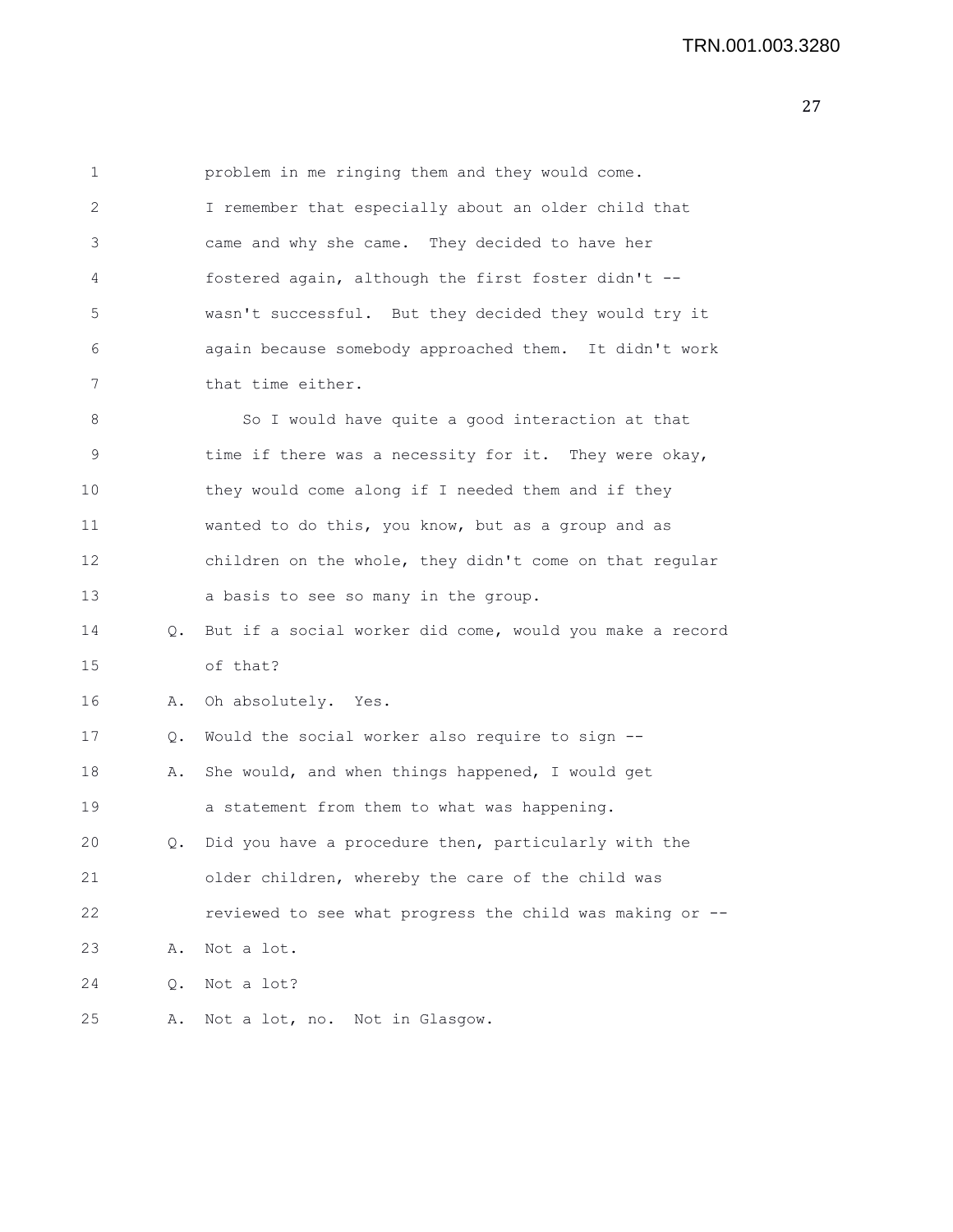1 Q. Are you comparing Glasgow to somewhere else? 2 A. Maybe. But no, there wasn't really all that -- unless 3 there was something that they decided whatever ... 4 Whatever was done, there were records kept, both for 5 myself and the social worker, whatever. But I mean, 6 I have no recollection, really, and I'm sure it would 7 stay in my mind, of them coming on a really regular 8 basis for the type of child I had in the nursery, you 9 know. 10 Q. Particularly when you look at when you had some older 11 children -- 12 A. You see, I didn't have the older children for that long 13 by the time I left -- in Glasgow. When they came in, 14 they came in and, apart from this one child, there 15 wasn't any -- they were there and how long they stayed, 16 I really don't know. But I didn't have the 17 social workers coming in to see them very often. 18 Q. Just so I can understand in relation to evaluating any 19 progress a child might have been making, do I take it 20 from what you're saying then that wasn't really part of 21 the system when you were there? 22 A. Well, the progress -- we were so normal, the 23 progress ... Once the child settled and they were going 24 to school and they were coming home and they were all 25 right, I didn't need the social worker. But if I needed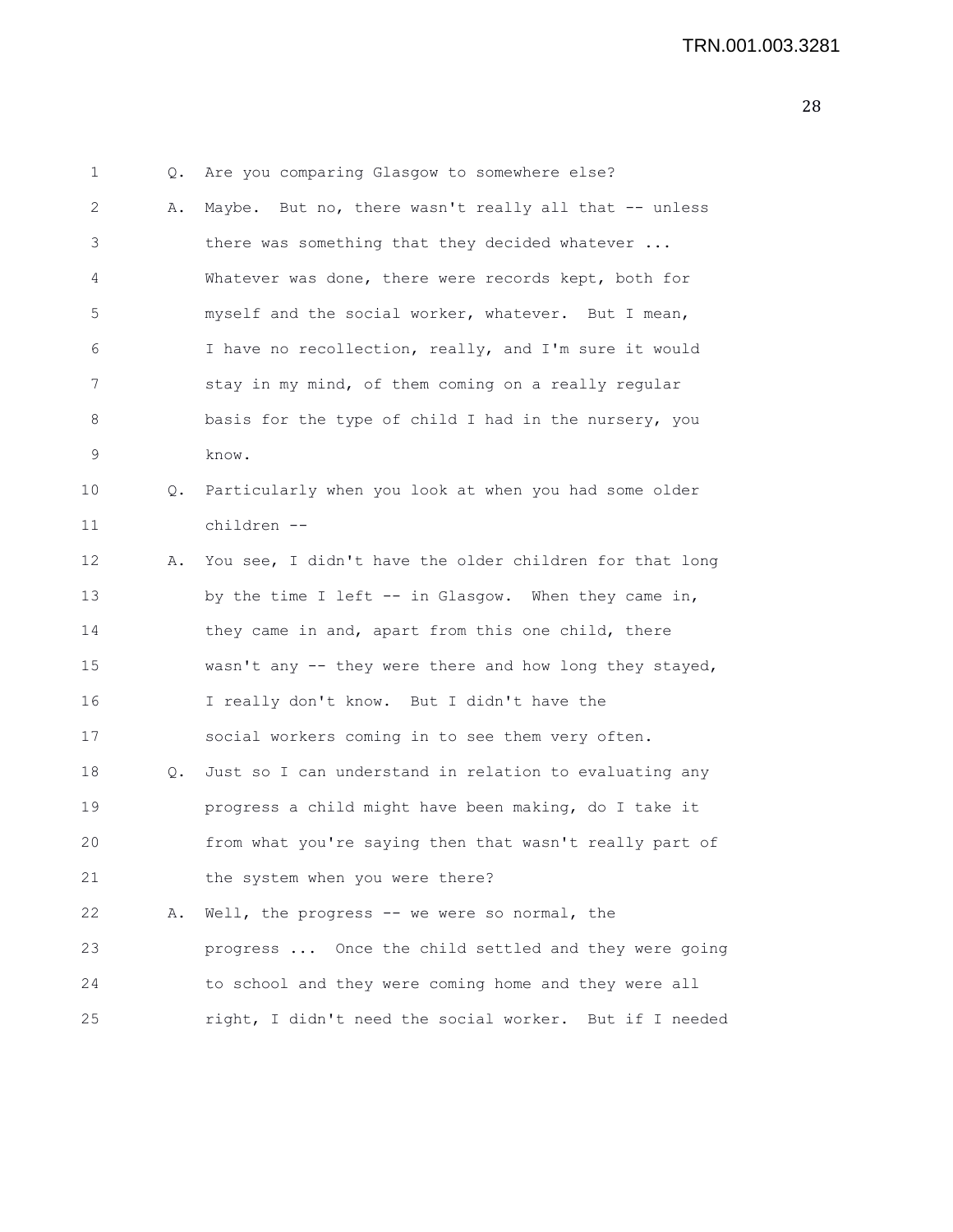| 1  |    | her, if I had a problem with those children, then        |
|----|----|----------------------------------------------------------|
| 2  |    | I would be in touch with the social worker. But if       |
| 3  |    | there wasn't a problem, they left them and we got on     |
| 4  |    | with the job.                                            |
| 5  | Q. | What was the -- can you remember what the age of the     |
| 6  |    | oldest children you had was when you moved into having   |
| 7  |    | older children?                                          |
| 8  | Α. | I think the oldest one -- I'm just thinking of one       |
| 9  |    | boy -- no idea what his name is, I can see him --        |
| 10 |    | I think he would be 13 or 14. He was part of a family.   |
| 11 | Q. | Would he not be somebody that you may want to assess how |
| 12 |    | he was getting on and perhaps plan for the future?       |
| 13 | Α. | Well, thinking in my mind, he was not a problem, not     |
| 14 |    | a problem as such. But -- how would I put it? He         |
| 15 |    | didn't cause me a problem, but he used to do funny       |
| 16 |    | things, he was very clever, but nothing that I had to    |
| 17 |    | sort of get in touch with the social worker for or       |
| 18 |    | anything like that, you know. He didn't seem to have     |
| 19 |    | any problem at school. If he did, I'm sure they would    |
| 20 |    | have been in touch with me.                              |
| 21 | Q. | Just on that, did you get reports from the school about  |
| 22 |    | the children, the older children, once you --            |
| 23 | Α. | Did they come out from school in those days? I don't     |
| 24 |    | know.                                                    |
| 25 | Q. | You can't remember. Can I ask you this, something you    |
|    |    |                                                          |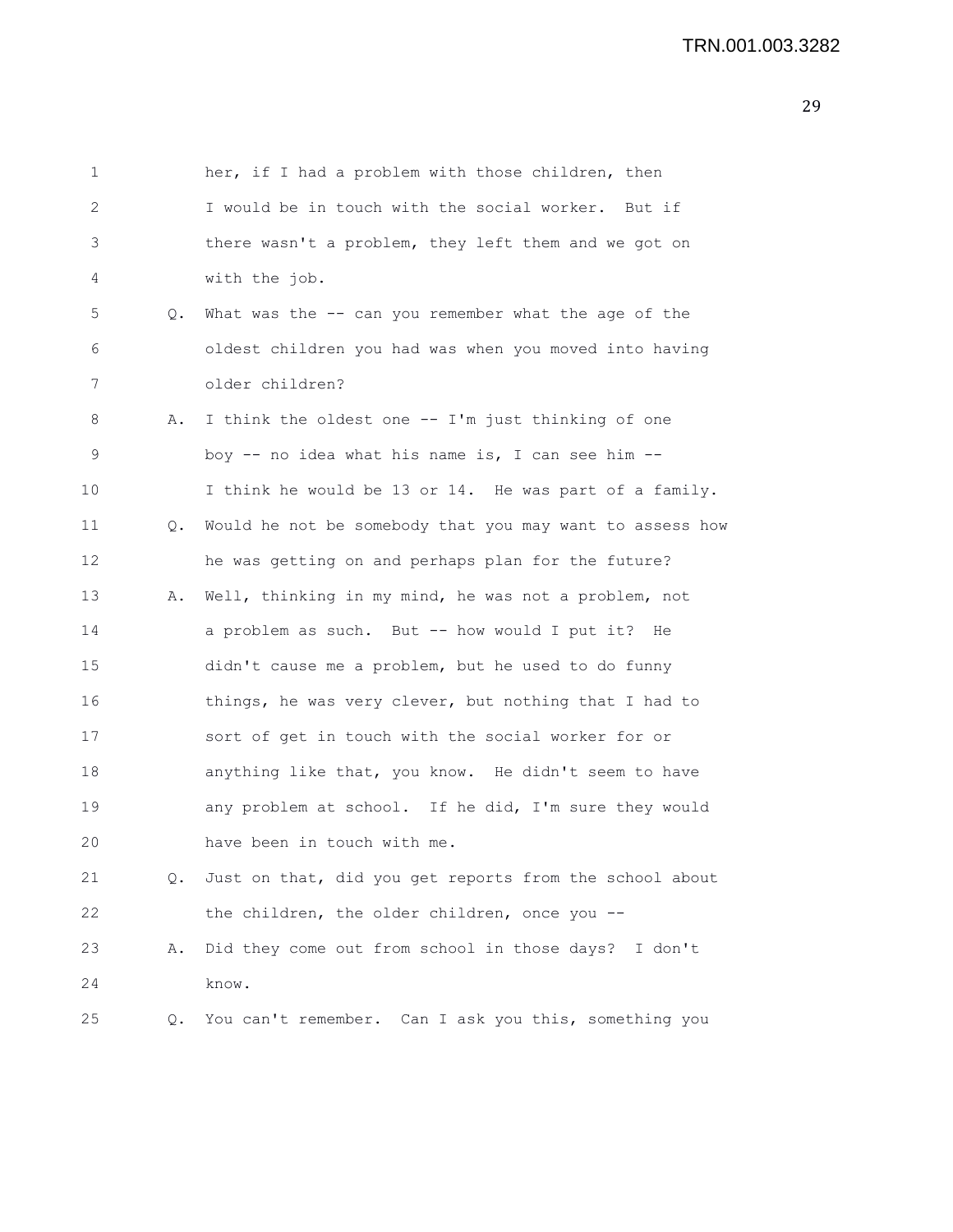| 1           |    | say in your statement, sister. It's at paragraph 73 and  |
|-------------|----|----------------------------------------------------------|
| 2           |    | you say:                                                 |
| 3           |    | "I don't know whether the older children in              |
| 4           |    | Cardonald had reviews."                                  |
| 5           | Α. | Had what?                                                |
| 6           | Q. | If you look at your statement: it's on the screen.<br>It |
| 7           |    | is at paragraph 73. We've been talking about reviews     |
| 8           |    | and you say three lines down:                            |
| $\mathsf 9$ |    | "I don't know whether the older children in              |
| 10          |    | Cardonald had reviews. If they were done, they were      |
| 11          |    | done because they were necessary or there was            |
| 12          |    | a problem."                                              |
| 13          | Α. | Yes. Yes, that's right.                                  |
| 14          | Q. | And you say:                                             |
| 15          |    | "The older children would say, 'I will tell my           |
| 16          |    | social worker on you', but the little ones didn't say    |
| 17          |    | that."                                                   |
| 18          | Α. | Yes, that's right. That's an expression. Now, I'm just   |
| 19          |    | looking at that now, that I said that, and I am not      |
| $20$        |    | quite sure whether that came from Cardonald or whether   |
| 21          |    | it came from somewhere else in the general terms of my   |
| 22          |    | time with children.                                      |
| 23          | Q. | I just wondered what that meant.                         |
| 24          | Α. | Yes, that's really a statement I would make now, but     |
| 25          |    | I honestly, looking at it, I'm not quite sure whether    |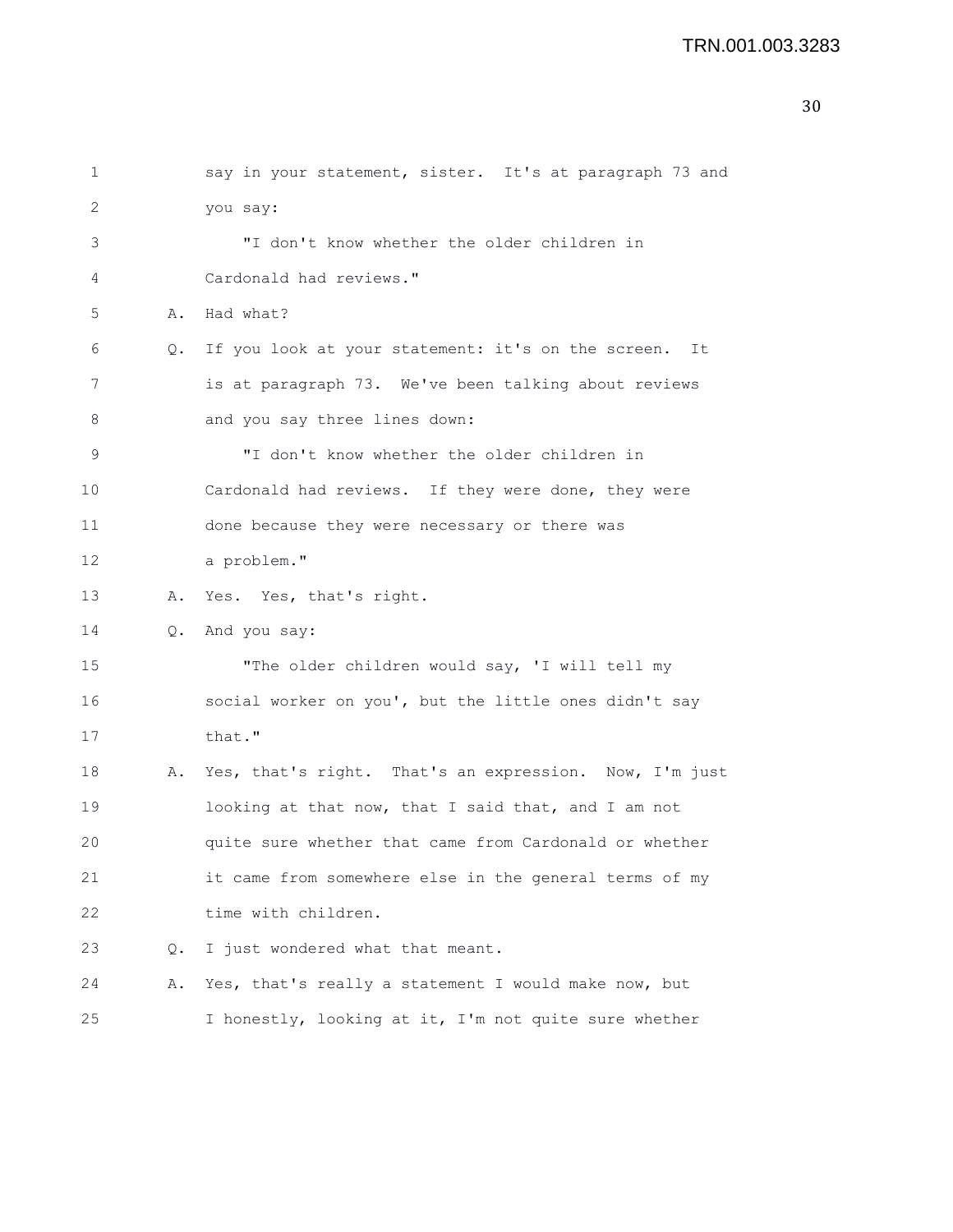| 1  |           | that would be Cardonald or not.                          |
|----|-----------|----------------------------------------------------------|
| 2  | $\circ$ . | But $I'm --$                                             |
| 3  | Α.        | But, yes, children could tell me that, couldn't they,    |
| 4  |           | yes.                                                     |
| 5  | Q.        | Why would they be saying that?                           |
| 6  | Α.        | Maybe -- did I tell them off for something or did staff  |
| 7  |           | tell them off? I couldn't tell you. I honestly don't     |
| 8  |           | know why I said that, but there's a possibility.         |
| 9  | Q.        | And it's an expression you remember?                     |
| 10 | Α.        | Yes, it is an expression that I remember, yes.           |
| 11 | Q.        | Can I ask you a little bit about discipline and          |
| 12 |           | punishment. I'm looking at over the piece, not just the  |
| 13 |           | nursery, but also when you moved to take older children. |
| 14 |           | Were you given any guidance as to how children were to   |
| 15 |           | be disciplined?                                          |
| 16 | Α.        | Never. Never.                                            |
| 17 | Q.        | Can I ask about your training, your nursery training:    |
| 18 |           | did that involve any guidance as to discipline?          |
| 19 | Α.        | Not to my knowledge. I wouldn't think it came into it    |
| 20 |           | at all.                                                  |
| 21 | $\circ$ . | Do I take it then, when you were in Cardonald, you were  |
| 22 |           | given no guidance and do I take it from that, there was  |
| 23 |           | no written code?                                         |
| 24 | Α.        | Definitely not. Definitely not.                          |
| 25 | Q.        | Do you know or did you know at the time how children in  |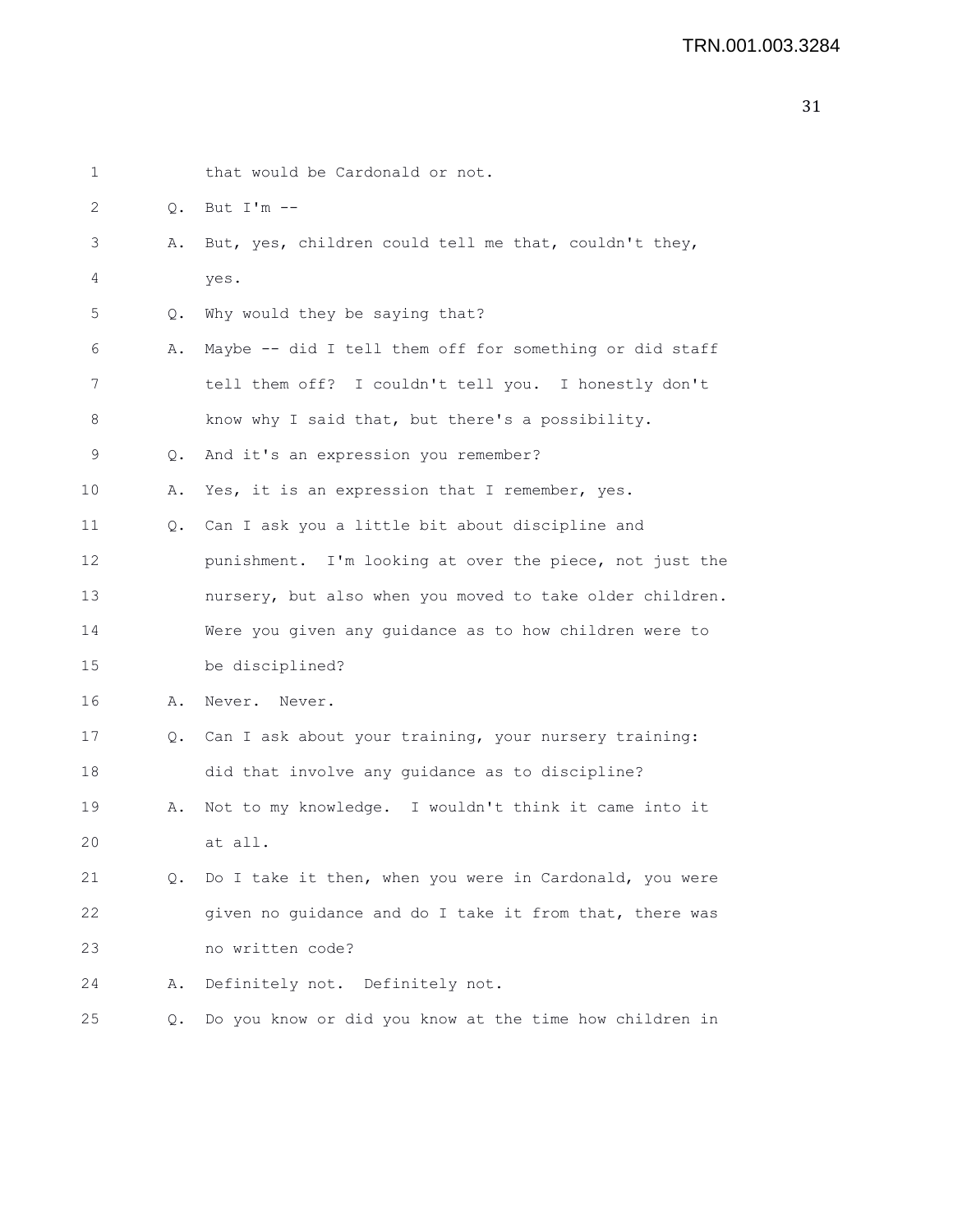| $\mathbf{1}$ |    | other groups were being disciplined by the sisters?      |
|--------------|----|----------------------------------------------------------|
| 2            | Α. | I didn't. I never thought of it. I don't think I ever    |
| 3            |    | thought of it --                                         |
| 4            | Q. | So -- carry on, sister.                                  |
| 5            | Α. | Sorry. I would never discuss -- I don't think I would    |
| 6            |    | ever  It never came up, I don't think it ever came       |
| 7            |    | up. I can't -- I have no discipline or punishment --     |
| 8            |    | definitely not.                                          |
| 9            |    | Q. I just wonder then how there'd be a consistency in    |
| 10           |    | discipline. If you have, let's say, four discrete        |
| 11           |    | groups and you have different sisters in charge of these |
| 12           |    | groups --                                                |
| 13           | Α. | That's right.                                            |
| 14           |    | Q. -- if there's no guidance given on discipline, how do |
| 15           |    | you get a consistent approach?                           |
| 16           | Α. | I don't know of anybody that would give you guidance on  |
| 17           |    | how to discipline and punish a child. I really don't     |
| 18           |    | know. I honestly don't know how I would get guidance on  |
| 19           |    | that if somebody -- this is what you're to do or that's  |
| 20           |    | what you're to do or  Never.                             |
| 21           | Q. | How did you discipline a child if a child was            |
| 22           |    | misbehaving, sister?                                     |
| 23           | Α. | I never -- you know, Mr MacAulay, I never really         |
| 24           |    | disciplined a child as such, never. I might have --      |
| 25           |    | I honestly  I would definitely maybe take them aside     |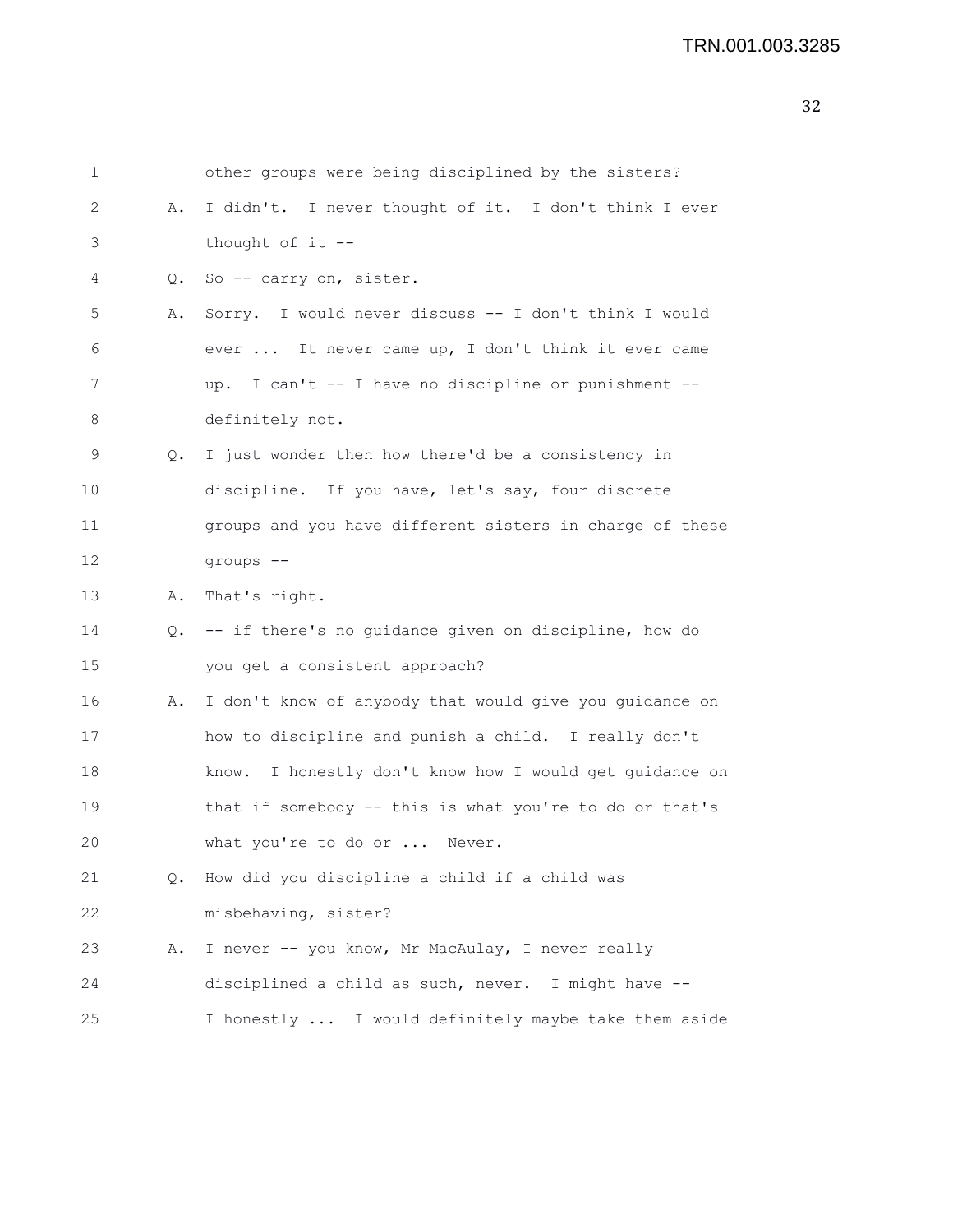| 1              |       | and I would talk to them or tell them it's something you |
|----------------|-------|----------------------------------------------------------|
| $\sqrt{2}$     |       | don't do. I don't know how I'd approach it, but it's     |
| $\mathfrak{Z}$ |       | not something that's in my mind that this is what I did. |
| 4              |       | I mean, okay, I had a couple of older children then in   |
| 5              |       | my last stages, but if you were trying to discipline     |
| 6              |       | a little one between 2 and 5, you might as well talk to  |
| 7              |       | the wall. Bless their hearts, they wouldn't know what    |
| 8              |       | I was talking about, I don't think. I don't know what    |
| 9              |       | they would do that would upset me or  I honestly --      |
| 10             |       | no, you know. It's not something that came into my       |
| 11             |       | category at all, actually.                               |
| 12             | $Q$ . | What about a smack? Because smacking --                  |
| 13             | Α.    | I never laid my hand on a child. I never laid a hand.    |
| 14             |       | I wouldn't take it from my staff and they would know     |
| 15             |       | that.                                                    |
| 16             | Q.    | Do you know then, sister, how children in other groups   |
| 17             |       | were disciplined by the sisters in charge?               |
| 18             | Α.    | Mr MacAulay, I really don't know. It was something       |
| 19             |       | that -- even if, you know, even outside, when we met as  |
| 20             |       | sisters in the different areas of our community life, it |
| 21             |       | wasn't something that was ever spoken about or I ever    |
| 22             |       | heard that, "Oh, I had a bad time today with the         |
| 23             |       | children", or, "So-and-so drove me mad". Never heard     |
| 24             |       | If they did, I didn't hear it.<br>it.                    |
| 25             | Q.    | Can I ask you this, sister -- and you were asked about   |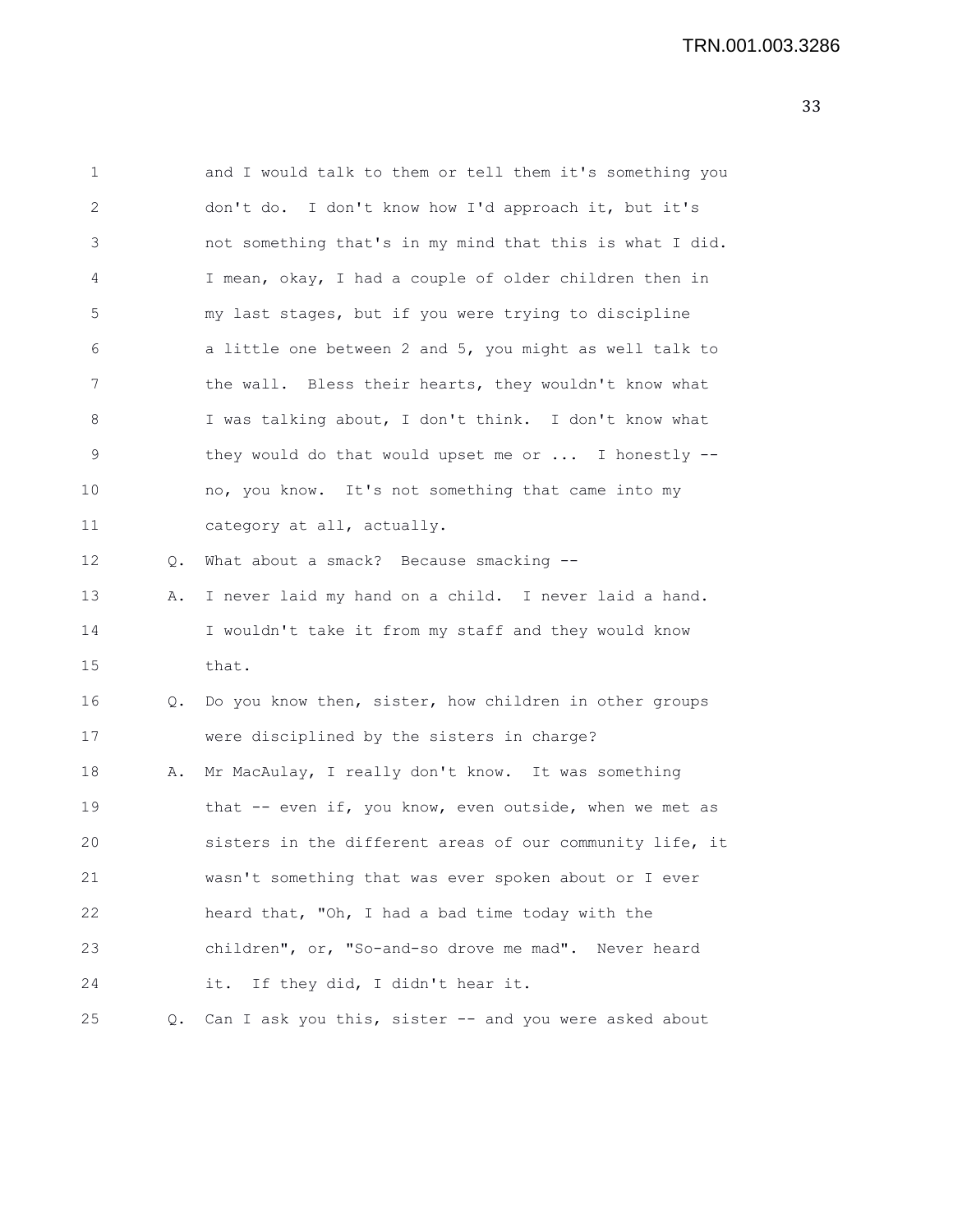1 this when you gave your statement: did you yourself 2 witness any behaviour when you were at Cardonald that 3 you would consider to be abusive of a child? 4 A. Never. I never witnessed it. Never witnessed it, 5 Mr MacAulay, never. 6 Q. One of the sisters you mention in your statement, at 7 **paragraph 83, is a Sister IFL**. 8 A. I think you asked me about her, didn't you? You 9 mentioned her name to me. She wouldn't a name that 10 I would mention. I wouldn't mention any name, actually. 11 Q. She's mentioned in your statement. I think what you say 12 is: 13 **"Sister III** wasn't in Cardonald during my time 14 there. I knew her well before she died --" 15 A. Yes. 16 Q. "-- but I never made a connection between her and 17 Cardonald." 18 A. No, never. I only knew her -- the only time I knew her, 19 actually, was from 1957 to 1959. I had never met her 20 after that but I knew her well for those two years. 21 Q. Would you know if any younger sister might have been 22 afraid of her or -- 23 A. No, not to my knowledge, never. It wasn't -- no, 24 I never. You know, I never heard any sister that worked 25 with her with the children ... I ... I never heard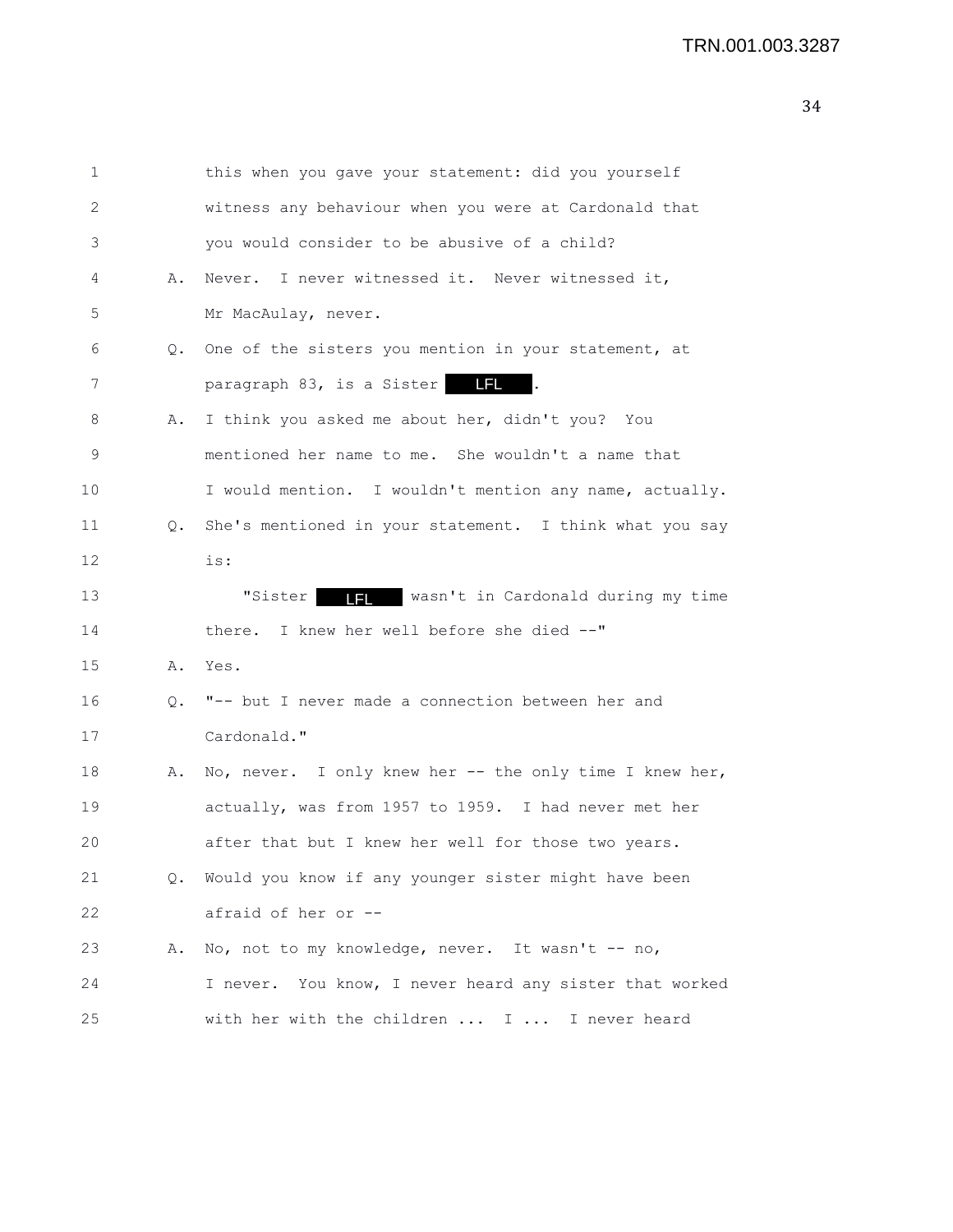| 1  |    | anything at all about her.                               |
|----|----|----------------------------------------------------------|
| 2  | Q. | Were you aware that Sister         might have been       |
| 3  |    | involved with the nursery at some point in time before   |
| 4  |    | your time there?                                         |
| 5  | Α. | I never heard of her being in Cardonald in my time, even |
| 6  |    | before that, you know.                                   |
| 7  | Q. | When you gave your statement, sister -- and this is from |
| 8  |    | paragraphs 83 onwards, 83 through to 107 -- a number of  |
| 9  |    | different allegations were put to you in connection with |
| 10 |    | the treatment of children. Do you remember that?         |
| 11 | Α. | I do, indeed.                                            |
| 12 | Q. | We won't go through the detail with you today, but I'll  |
| 13 |    | just put a summary of what was being said. For example,  |
| 14 |    | suggestions that if a child wet the bed, then that child |
| 15 |    | would be punished and humiliated. Were you aware of any  |
| 16 |    | of that?                                                 |
| 17 | Α. | Never. Never. If it happened, I never saw it and         |
| 18 |    | I never heard anybody talk about it at that time.        |
| 19 |    | Q. Would you --                                          |
| 20 | Α. | We never -- it was never mentioned, never. When you      |
| 21 |    | mentioned it before, I remember saying that I could      |
| 22 |    | never understand -- I can never understand why these     |
| 23 |    | things happened and the children who went to school with |
| 24 |    | my children, that they didn't talk about it or said the  |
| 25 |    | terrible things that happened to them. I find that       |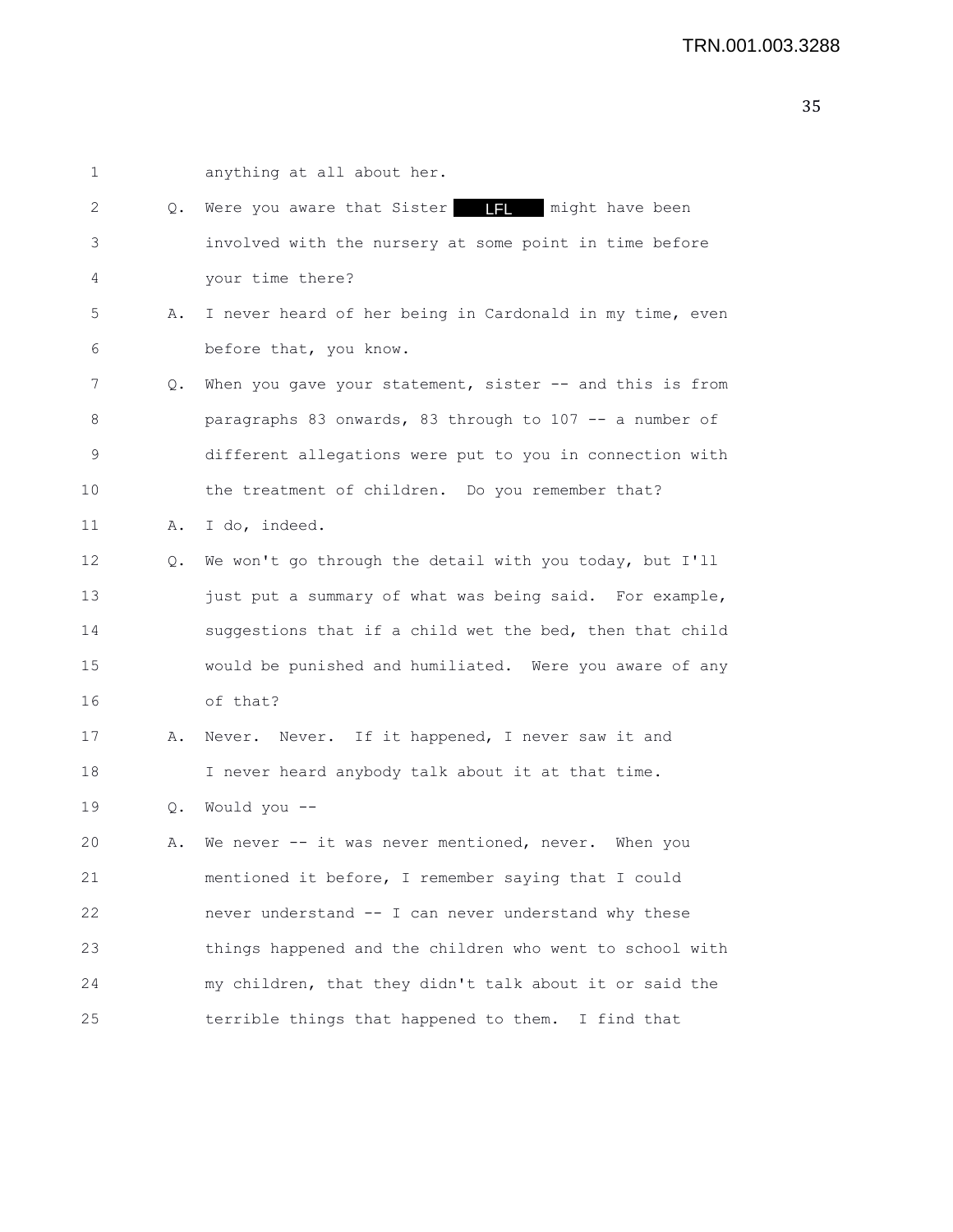| 1  |           | quite extraordinary.                                    |
|----|-----------|---------------------------------------------------------|
| 2  | Q.        | There has been evidence to the inquiry, just to perhaps |
| 3  |           | provide you with a response to that, that children did  |
| 4  |           | say they were scared.                                   |
| 5  | Α.        | Mm-hm, maybe, God bless them. I don't know. It never    |
| 6  |           | came to my attention, ever came to my attention, that   |
| 7  |           | that was happening in the same house that I lived in,   |
| 8  |           | ever.                                                   |
| 9  |           | Q. But could you understand, with your knowledge of     |
| 10 |           | children -- and you've told us about that, sister --    |
| 11 |           | that fear could prevent a child from --                 |
| 12 | Α.        | From saying it?                                         |
| 13 | Q.        | -- from saying something?                               |
| 14 | Α.        | Bless their hearts, I don't know. I really don't know.  |
| 15 |           | They must have been -- well, if it happened, they were  |
| 16 |           | very scared. It saddens me very much really. I can't    |
| 17 |           | understand it at all and I mean that from my heart.     |
| 18 |           | I cannot understand it.                                 |
| 19 | Q.        | I think from what you're saying, sister, is if such     |
| 20 |           | a practice did happen, you would consider that to be    |
| 21 |           | abuse.                                                  |
| 22 | Α.        | I'd never sit back, Mr MacAulay. I would never sit back |
| 23 |           | and think it was happening in the same house that I was |
| 24 |           | in without my doing something about it.                 |
| 25 | $\circ$ . | You'd consider it to be abuse?                          |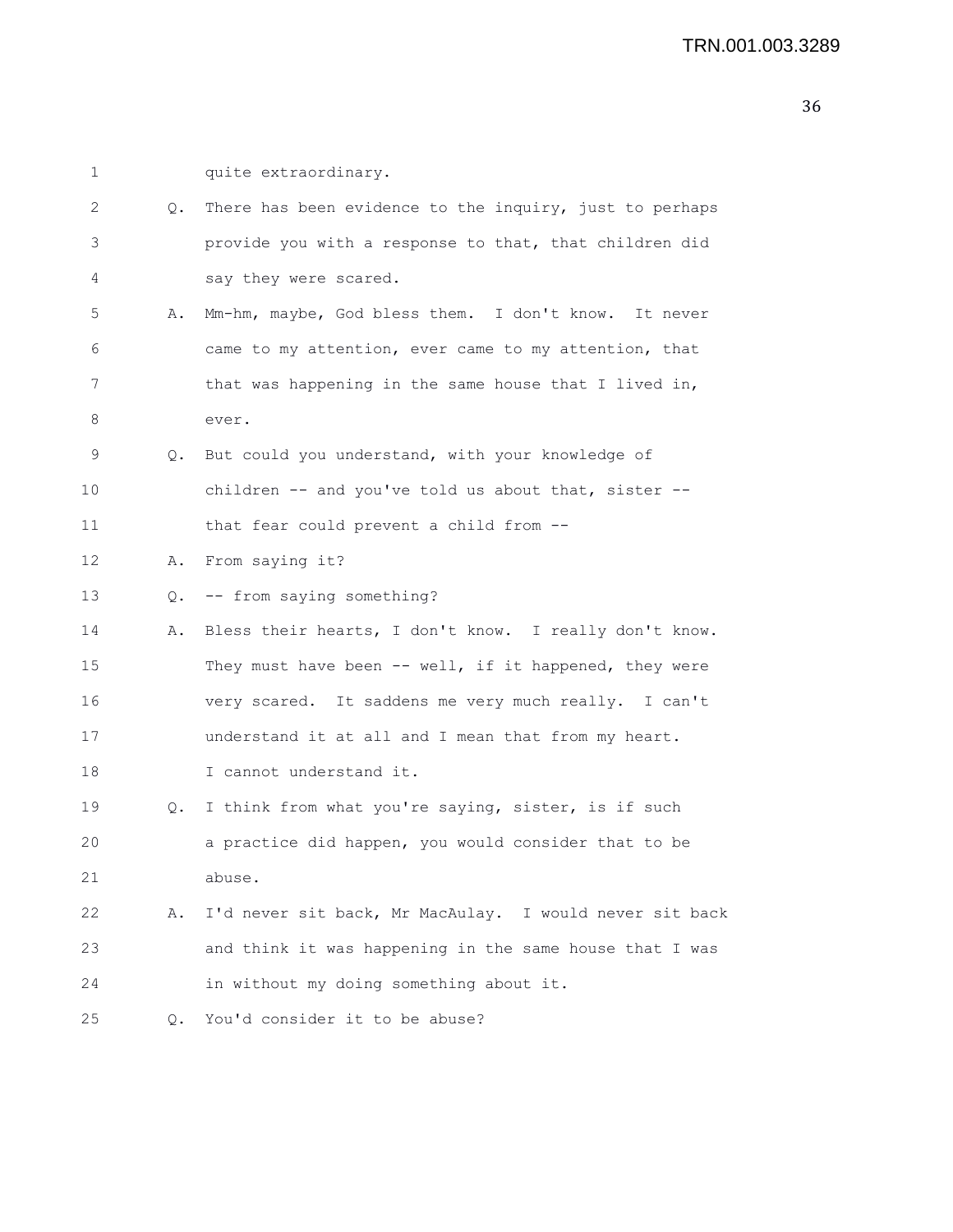| 1  | Α.        | Oh absolutely. Absolutely.                                |
|----|-----------|-----------------------------------------------------------|
| 2  | Q.        | One of the other practices that I think was mentioned to  |
| 3  |           | you when you were giving your statement was the           |
| 4  |           | force-feeding of a child. I think from what you're        |
| 5  |           | saying, sister, you never witnessed anything of that      |
| 6  |           | sort.                                                     |
| 7  | Α.        | Never witnessed it. I couldn't. I never witnessed it      |
| 8  |           | and I wouldn't stand for it if I did. Truthfully,         |
| 9  |           | I wouldn't.                                               |
| 10 | Q.        | There has also been references to quite severe physical   |
| 11 |           | punishment and I think you're aware of that as well, not  |
| 12 |           | just with hands but also with implements. Again,          |
| 13 |           | you haven't witnessed any of that?                        |
| 14 | Α.        | Never.                                                    |
| 15 | $\circ$ . | Would that be abusive?                                    |
| 16 | Α.        | Totally. Totally. Absolutely.                             |
| 17 | $Q$ .     | What about a child being asked to kiss a dead nun?        |
| 18 |           | Because that's something that, again, the inquiry has     |
| 19 |           | heard about.                                              |
| 20 | Α.        | I have heard about that.                                  |
| 21 | Q.        | You have heard?                                           |
| 22 | Α.        | Very much so, very much so. I have heard about that and   |
| 23 |           | I just -- I can't  I really can't understand it at        |
| 24 |           | I really can't understand it at all. I mean, why?<br>all. |
| 25 |           | I don't know. I don't know.                               |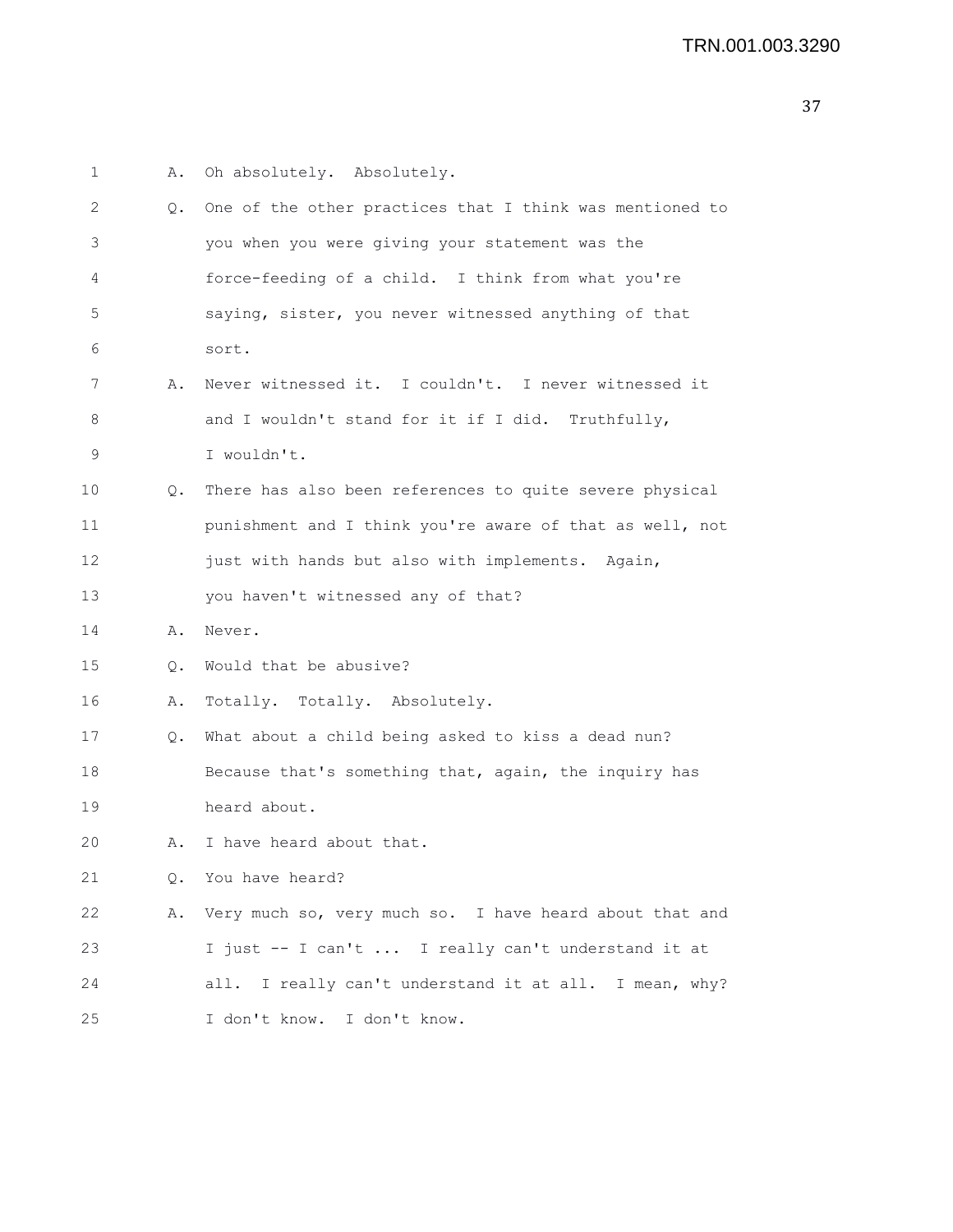| 1  | Q.        | I think the practice was, at least then, if a nun died, |
|----|-----------|---------------------------------------------------------|
| 2  |           | that the coffin with the nun would be --                |
| 3  | Α.        | She was laid out, yes, she was, and the coffin was open |
| 4  |           | in the church, yes.                                     |
| 5  | Q.        | And would a colleague, a nun who went there, would that |
| 6  |           | nun kiss the dead nun?                                  |
| 7  | Α.        | I have never seen it and I have never heard a child --  |
| 8  |           | $I \ldots$                                              |
| 9  | Q.        | I'm not asking about a child; I'm asking if a nun would |
| 10 |           | kiss a dead nun as a sign of respect.                   |
| 11 | Α.        | Never. If I was  The only  I can't say I did,           |
| 12 |           | but the only time that  If you were sitting with        |
| 13 |           | them at the end of life and you were praying with them  |
| 14 |           | at the end of their life and they died, then maybe you  |
| 15 |           | would, I don't know, but there wouldn't be anybody with |
| 16 |           | us, only ourselves. It would be always be sisters that  |
| 17 |           | would be with the dying. We always stayed with the      |
| 18 |           | dying.                                                  |
| 19 | Q.        | In any event, do I take it from what you're saying,     |
| 20 |           | sister, that it would not be acceptable --              |
| 21 | Α.        | Not at all.                                             |
| 22 | $\circ$ . | -- for a child to be asked --                           |
| 23 | Α.        | And I have never witnessed it and never heard a child   |
| 24 |           | saying to me, you know, that they did this.             |
| 25 | Q.        | Well, can I then take you, sister, to when you went to  |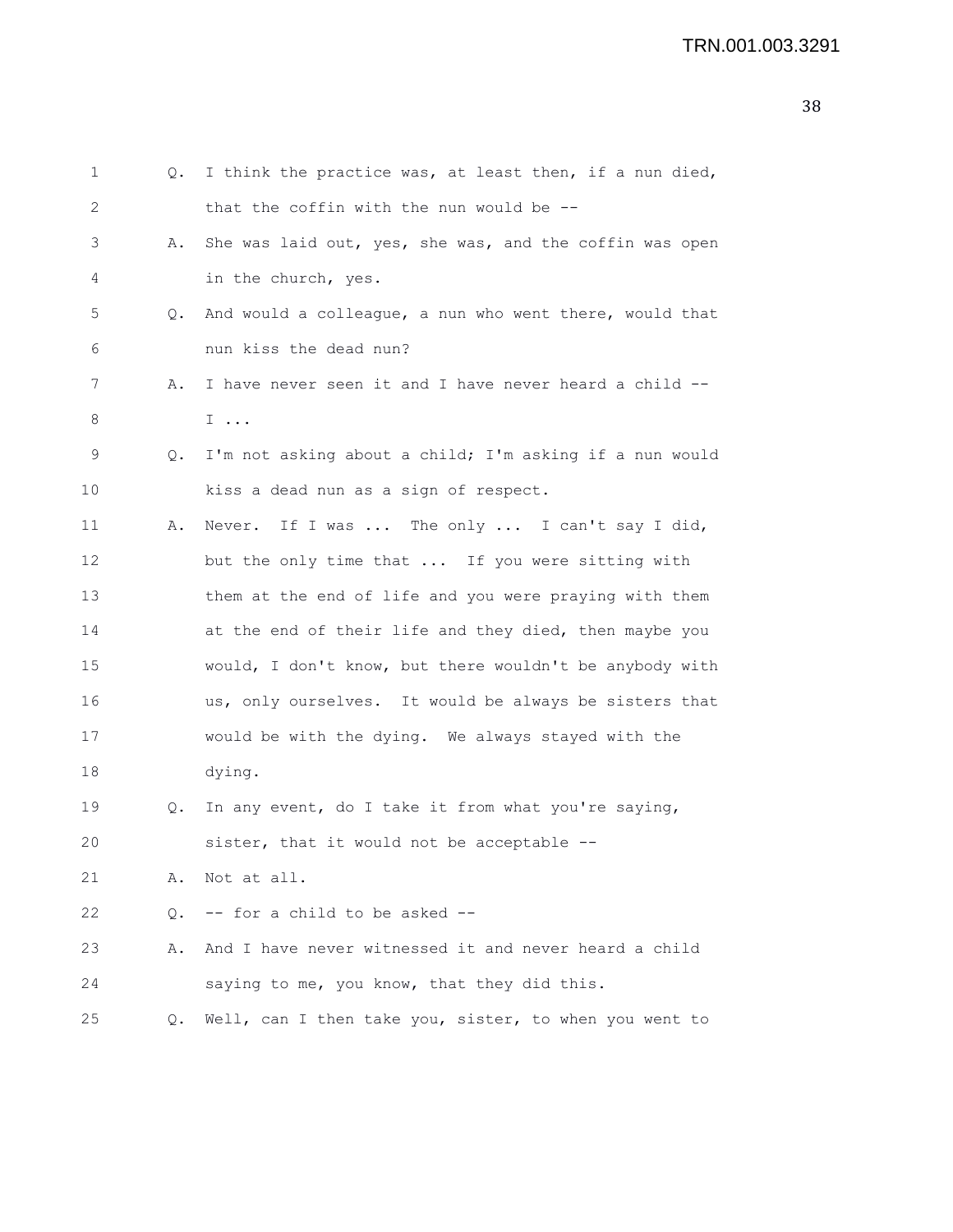| 1  |               | Lasswade. I think I'm right in saying that you went to     |
|----|---------------|------------------------------------------------------------|
| 2  |               | Lasswade straight from Cardonald.                          |
| 3  | Α.            | Straight from Cardonald, yes.                              |
| 4  | $\circ$ .     | So that's 1974?                                            |
| 5  | Α.            | Yes.                                                       |
| 6  | Q.            | What you say in your statement at paragraph 109, it's on   |
| 7  |               | the screen, is that it came out of the blue?               |
| 8  | Α.            | It did, very much so.                                      |
| 9  |               | Q. Can I just understand that? By this time, you had spent |
| 10 |               | four years in Cardonald.                                   |
| 11 | Α.            | $Mm-hm$ .                                                  |
| 12 | Q.            | And I take it you had a group of children --               |
| 13 | Α.            | That's right.                                              |
| 14 | Q.            | -- that you were caring for?                               |
| 15 | Α.            | That's right.                                              |
| 16 | $Q_{\bullet}$ | Do I take it from what you've been saying, sister, that    |
| 17 |               | you would make a point of developing a relationship,       |
| 18 |               | a good relationship with the children?                     |
| 19 | Α.            | Yes, that's right.                                         |
| 20 | Q.            | So to move you from Cardonald to Lasswade would break      |
| 21 |               | that relationship?                                         |
| 22 | Α.            | It was hard, yes, difficult, yes. I loved my               |
| 23 |               | children -- and, you know, Mr MacAulay, I always kept in   |
| 24 |               | my mind that the children I cared for had been deprived    |
| 25 |               | of their rights and it was my -- I felt it was my place    |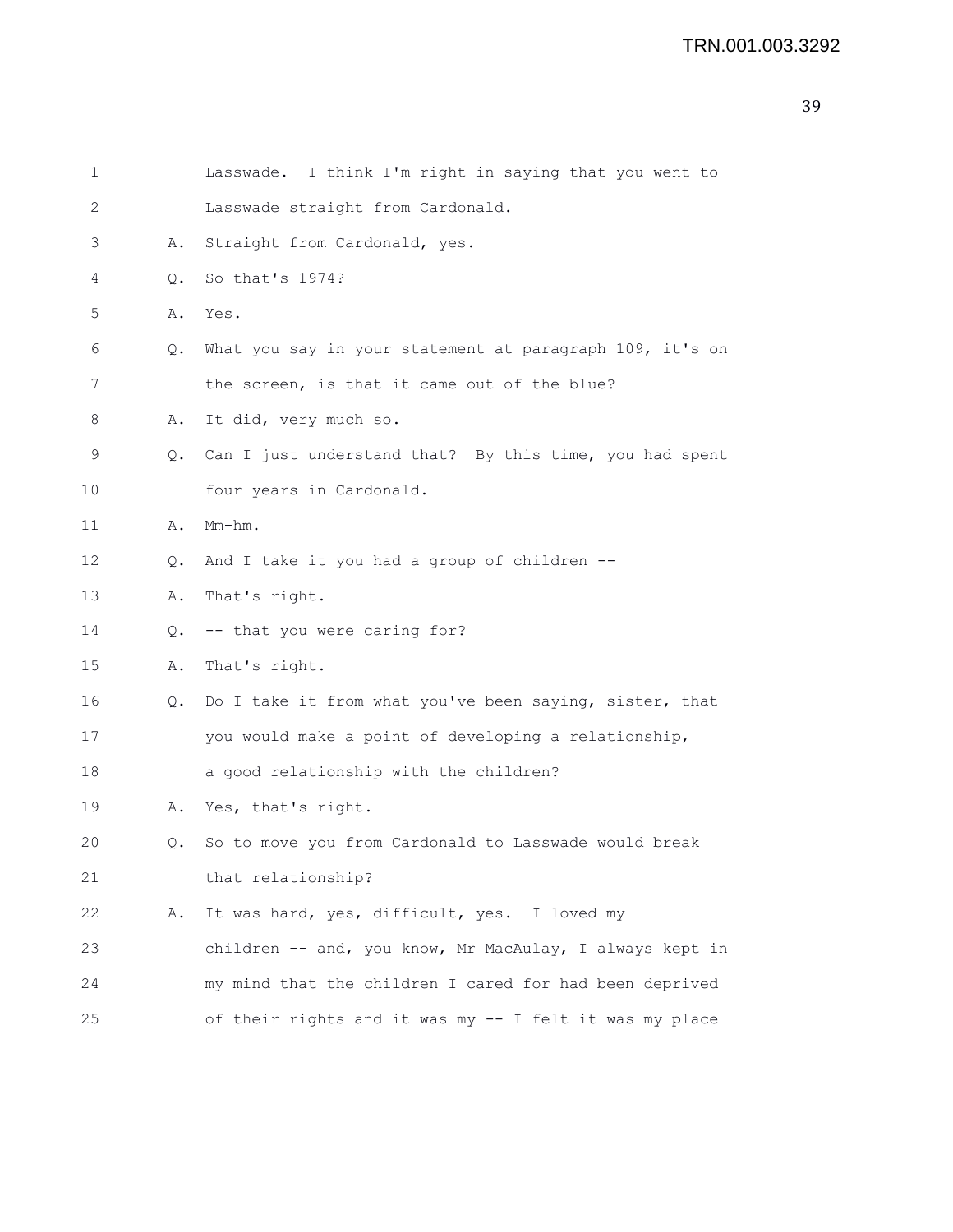| 1  |               | to do my very best for them and that is what I did.      |
|----|---------------|----------------------------------------------------------|
| 2  |               | I loved the children in Glasgow and it was hard          |
| 3  |               | moving, but you know, unfortunately, that was part of    |
| 4  |               | our life, going back in those days, more so than now.    |
| 5  |               | We would change quite often, sometimes. Sometimes you    |
| 6  |               | were left that extra few years, you know, but that was   |
| 7  |               | part of our life and that's the way we accepted it.      |
| 8  | Q.            | I think from the perspective of the children --          |
| 9  | Α.            | Not easy for them, no.                                   |
| 10 | Q.            | So in any event, you went to Lasswade in 1974. Can       |
| 11 |               | I just then ask you about that. I think you were going   |
| 12 |               | there to work with older children.                       |
| 13 | Α.            | That's right.                                            |
| 14 | Q.            | Did they have a nursery in Lasswade at that time?        |
| 15 | Α.            | No, we didn't, no.                                       |
| 16 | Q.            | Again, can I ask you: did you have some form of          |
| 17 |               | induction when you got to Lasswade?                      |
| 18 | Α.            | No, no.                                                  |
| 19 | Q.            | Were you replacing --                                    |
| 20 | Α.            | Same thing. The sister went out -- oh no, she didn't,    |
| 21 |               | sorry. I did get a handover that time.                   |
| 22 | $Q_{\bullet}$ | You did?                                                 |
| 23 | Α.            | I did, I got a handover, yes.                            |
| 24 | Q.            | Who were you replacing at that time?                     |
| 25 | Α.            | Somebody by the name of Sister Eileen or Irene, not with |
|    |               |                                                          |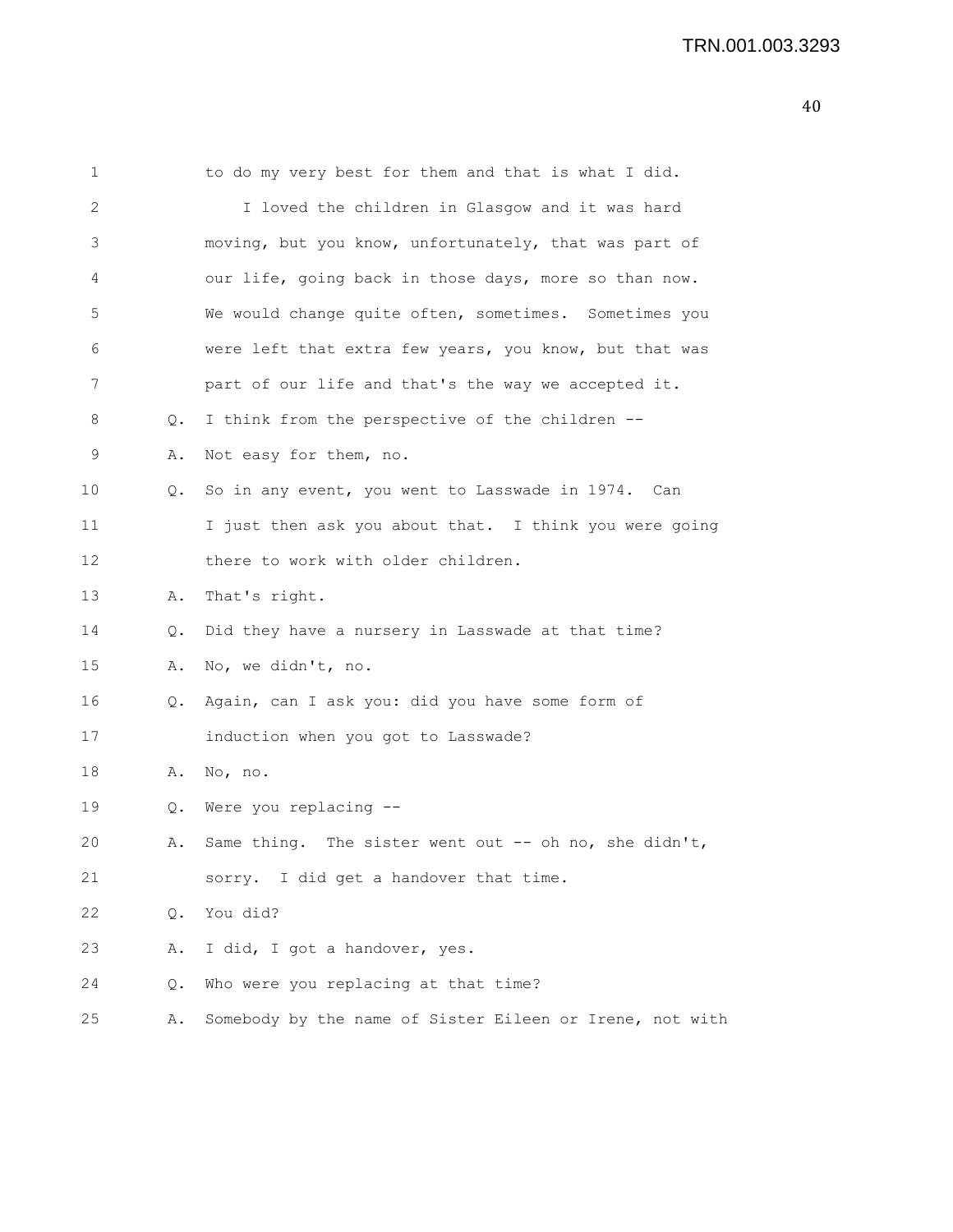1 us now. 2 Q. Can I ask you about the set-up then? What was the 3 set-up at Lasswade in relation to the group. You had a 4 group of children again? 5 A. I did, yes. 6 Q. Was that an older group of different ages? 7 A. It was, yes. I had little ones as well. I had one or 8 two little ones that were home during the day. One or 9 two, that's all. All the others went out to school. 10 Q. How many were in the group? 11 A. I must have had 20, 24. I must have, yes, because there 12 was Lasswade -- Bonnyrigg now -- had -- it was all 13 children in those days, so we had a lot of children. So 14 I would have had between 20 and 25, I'm sure, yes, as 15 every group did. 16 Q. Where were you located then at Lasswade? 17 A. I was in the main house. 18 Q. I think there was another section called Holycote -- 19 A. Yes, there was Holycote in the front of the home, yes. 20 Q. And how many groups -- can you remember -- 21 A. There was five of us: three in the main house and two in 22 Holycote. 23 Q. Who were the other sisters then that were dealing with 24 the children at that time that you can remember? 25 A. There was a Sister **100 CO** . She had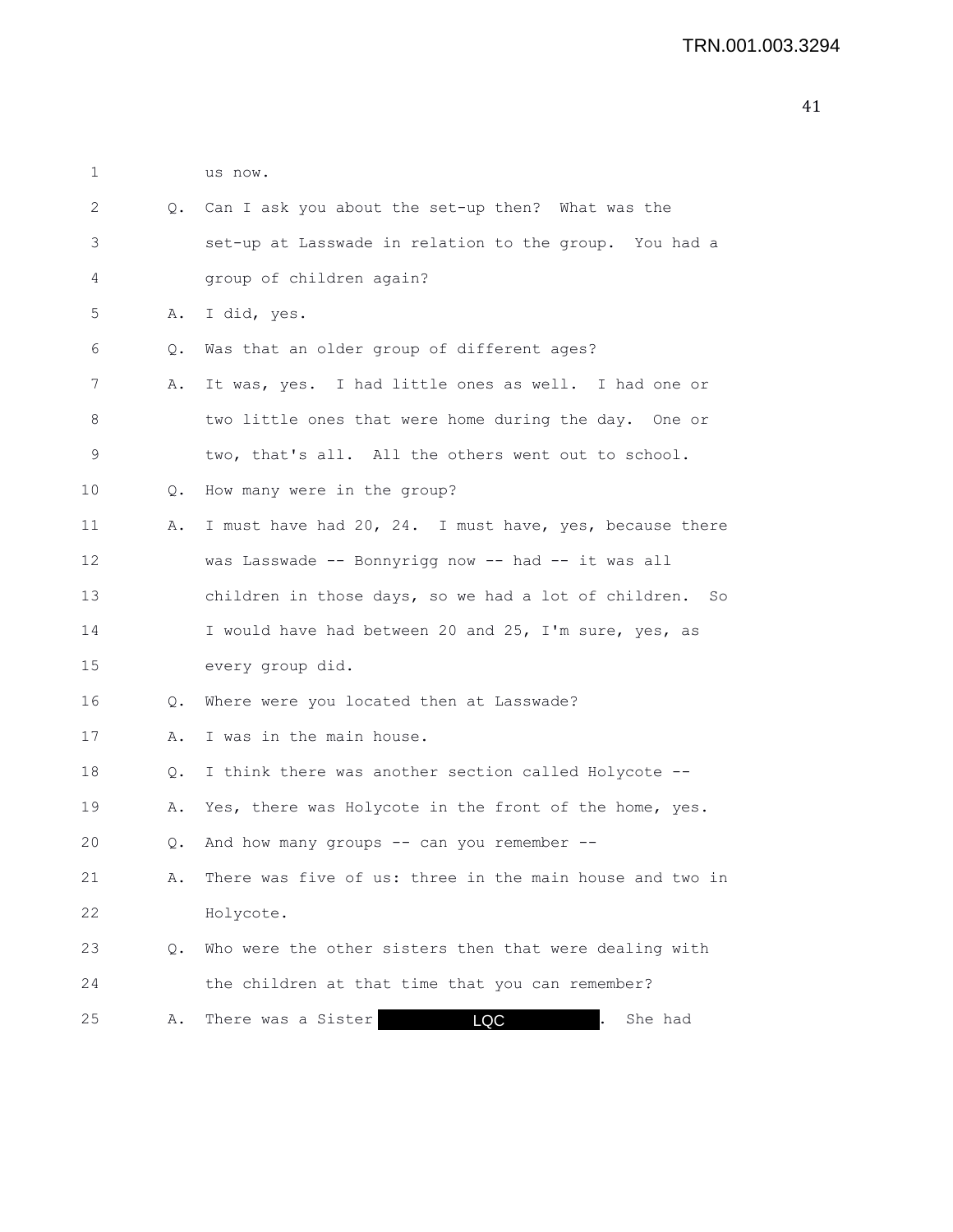| 1  |    | a group. And then there was another group and there was      |
|----|----|--------------------------------------------------------------|
| 2  |    | a few sisters that were there. There was --                  |
| 3  |    | Sister Anthony MacDonald was there for a while, and          |
| 4  |    | there was a Sister <b>IX</b> was there for a while,          |
| 5  |    | and that was the three -- that's the three groups. And       |
| 6  |    | there was a Sister Joan of Arc and Sister TTX Was            |
| 7  |    | in the -- they were in Holycote.                             |
| 8  | Q. | When you got to Lasswade and you had your group of           |
| 9  |    | children, were you able to ascertain whether there were      |
| 10 |    | records there that would --                                  |
| 11 | Α. | Yes, there were records. There was a file on each            |
| 12 |    | child.                                                       |
| 13 | Q. | Did these records provide you then with information in       |
| 14 |    | connection with each --                                      |
| 15 | Α. | That's right, yes.                                           |
| 16 |    | LADY SMITH: Did you go and search out these records for      |
| 17 |    | yourself or were they provided for you as part of -- to      |
| 18 |    | you as part of the induction and handover process?           |
| 19 | Α. | No, no, I -- no. The handover I would have got from          |
| 20 |    | sister was talking about the children in general, but        |
| 21 |    | the file would be in the office.                             |
| 22 |    | Did you make it your business to have a look.<br>LADY SMITH: |
| 23 | Α. | Yes, to find out about them, yes, I did.                     |
| 24 |    | I'm getting the impression that that was<br>LADY SMITH:      |
| 25 |    | something that you diligently did yourself but wasn't        |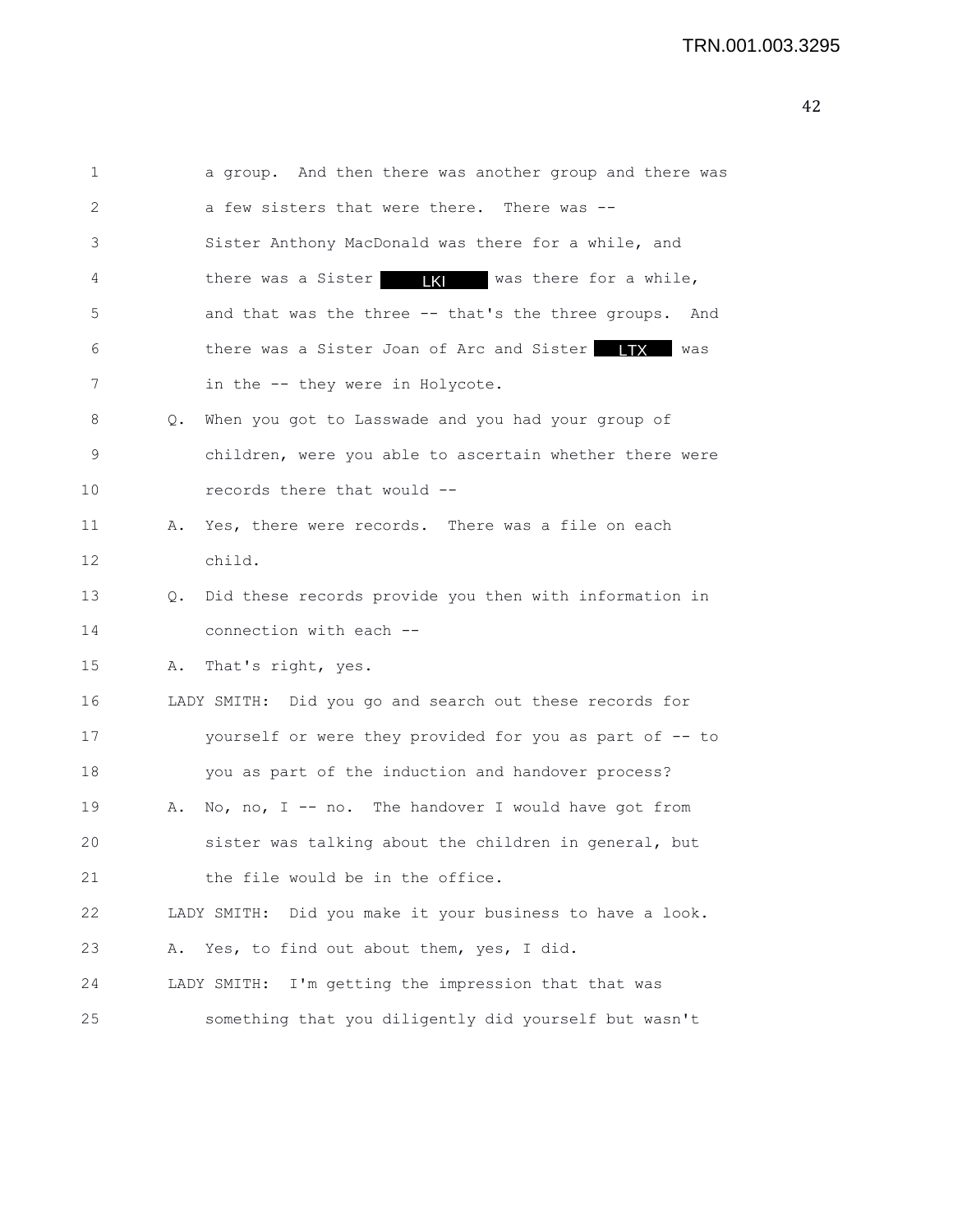| 1  |               | presented to you as part of the regular practice of --    |
|----|---------------|-----------------------------------------------------------|
| 2  |               | A. Yes, that's right, yes.                                |
| 3  |               | LADY SMITH: Thank you.                                    |
| 4  |               | MR MacAULAY: Did you have staff with you to help you with |
| 5  |               | your group?                                               |
| 6  |               | A. Yes, I did.                                            |
| 7  | $Q_{\bullet}$ | How many staff?                                           |
| 8  | Α.            | I recall three.                                           |
| 9  | Q.            | Can you tell me what their duties were?                   |
| 10 | Α.            | Well, I was the housemother again and they were my staff  |
| 11 |               | and between us we ran the group. They were in early       |
| 12 |               | in the morning, nobody living in. They were in early      |
| 13 |               | in the morning and a lot of the children were able to     |
| 14 |               | get themselves up. So it was really early in the          |
| 15 |               | morning, like that. It would be a sort of supervision,    |
| 16 |               | make sure they were up and make sure they were down,      |
| 17 |               | a shower if they needed it or whatever, and ready for     |
| 18 |               | school. They'd have to be ready for, at the latest,       |
| 19 |               | 8.30, I am sure. The older ones would have gone to get    |
| 20 |               | a bus and the younger ones walked.                        |
| 21 | Q.            | Do you know what training the staff had had?              |
| 22 | Α.            | There's a possibility, if I think rightly, they would     |
| 23 |               | have -- they wouldn't have training as such, but they'd   |
| 24 |               | go out maybe to the courses that might have come up, you  |
| 25 |               | But training as such probably wasn't on the<br>know.      |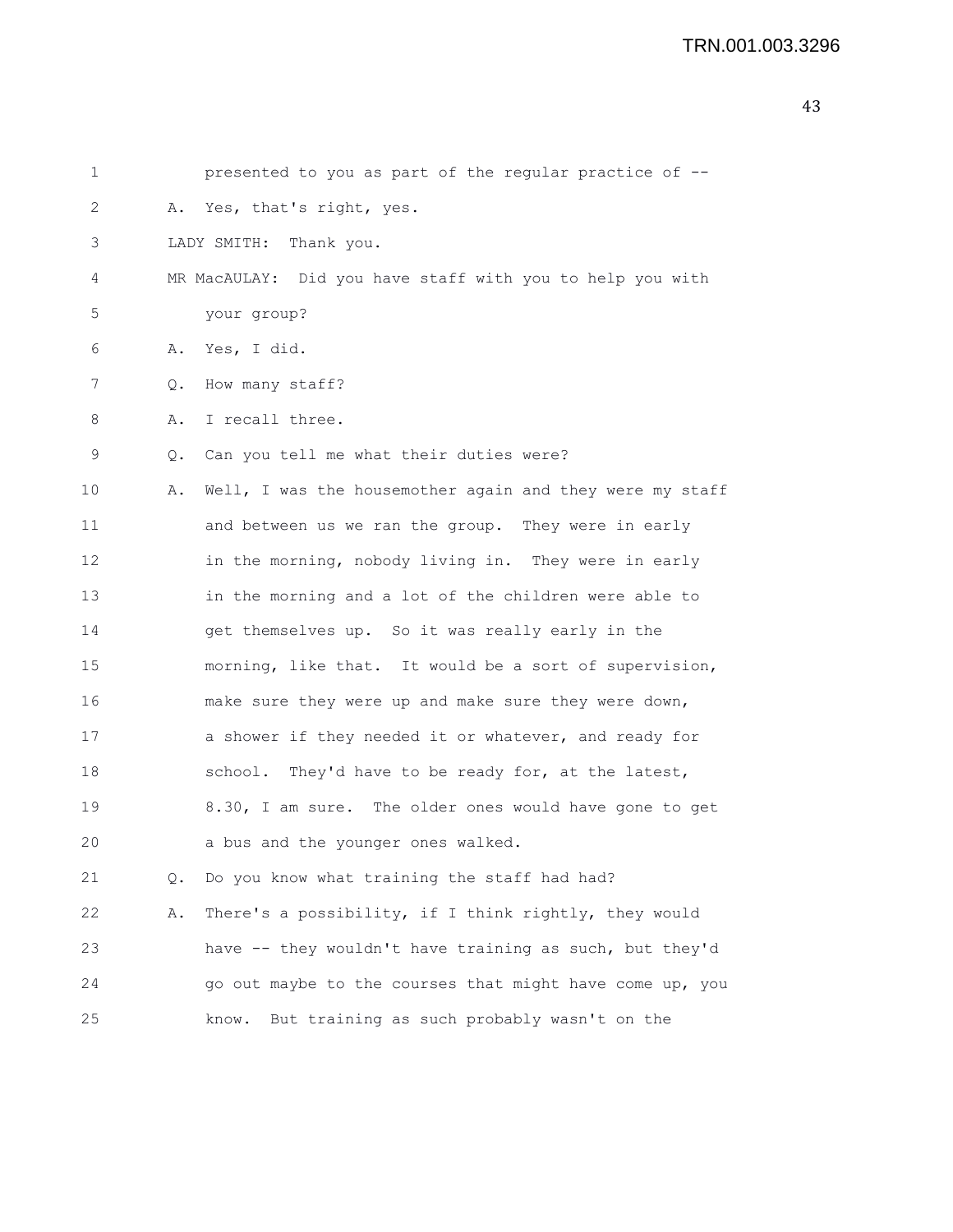| 1                 |    | agenda, you know, like it is today                       |
|-------------------|----|----------------------------------------------------------|
| 2                 | Q. | If a child was to be admitted, can I ask you, did that   |
| 3                 |    | happen when you were there, a child being admitted to    |
| 4                 |    | your group?                                              |
| 5                 | Α. | Excuse me? It did, yes.                                  |
| 6                 | Q. | Can I just ask you about how that would be managed, if   |
| 7                 |    | a child --                                               |
| 8                 | Α. | The social worker would just ring up and say, "Have you  |
| 9                 |    | a vacancy?" and, "I have one child, I have two children, |
| 10                |    | three children, please help me out". They were very --   |
| 11                |    | you know, please help me. And if I said I had no bed     |
| $12 \overline{ }$ |    | one night -- a social worker rang me at 9 o'clock and    |
| 13                |    | said, "Sister, I'm desperate, please help me", and       |
| 14                |    | I said, "Look, I'm terribly sorry, I've got no bed,      |
| 15                |    | I really can't help you this time", and he said, "Don't  |
| 16                |    | refuse me, please don't refuse me, sister, I'm           |
| 17                |    | desperate", and I took those three children because      |
| 18                |    | three of my children, a family, had gone home for the    |
| 19                |    | weekend. They went home on a Friday and they went to     |
| 20                |    | school from home on Monday and came back on Monday       |
| 21                |    | evening. So I said, "I'll take them from you tonight if  |
| 22                |    | you promise me faithfully you will collect them on       |
| 23                |    | Monday morning", "I promise you, sister".                |
| 24                |    | So he brought them in at 11 o'clock at night and he      |

25 said, "Sister, I have taken these children from a bed of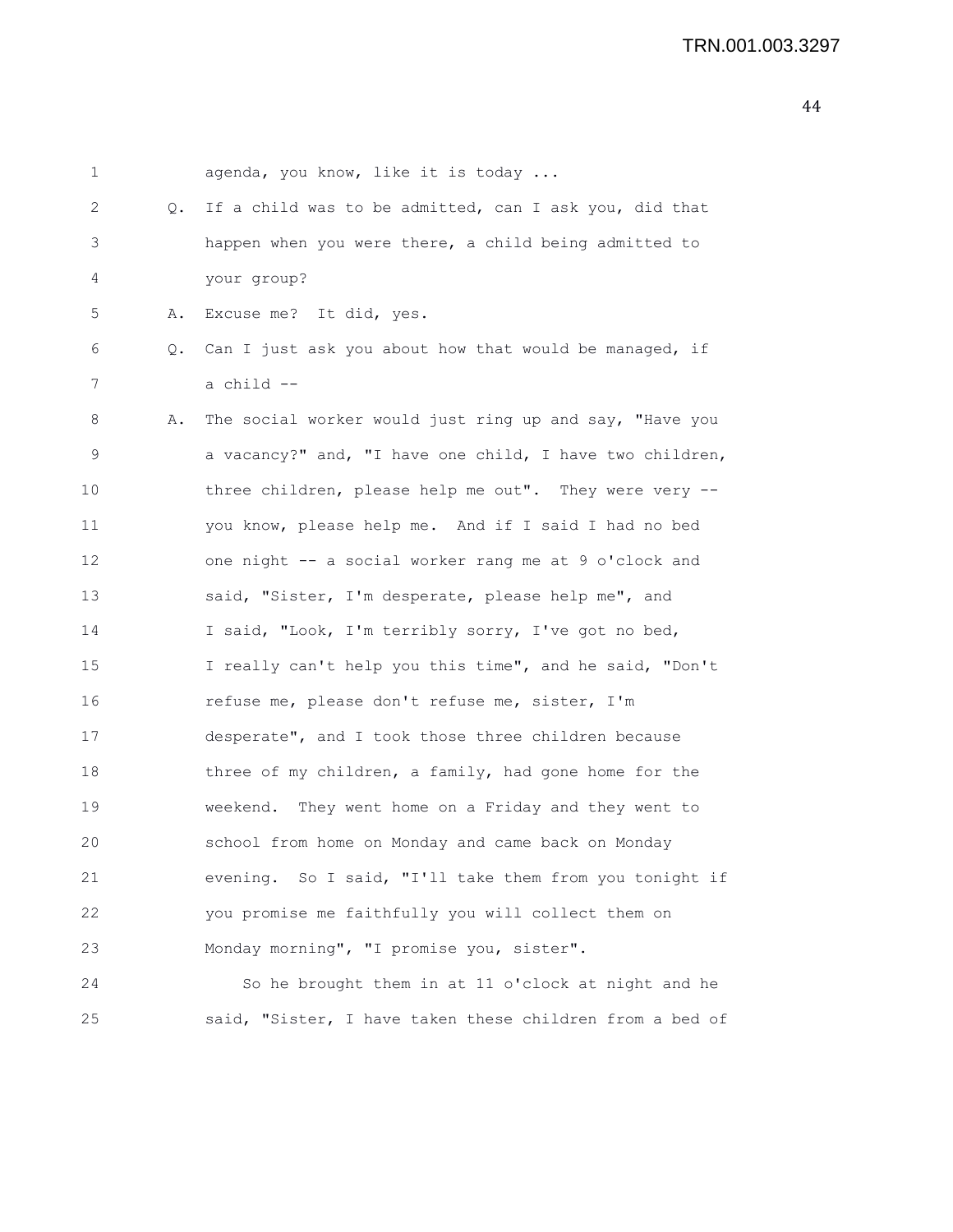| 45 |
|----|
|----|

| $\mathbf 1$       |    | maggots", and I cared for them for the weekend, and      |
|-------------------|----|----------------------------------------------------------|
| 2                 |    | there was no word -- and on Monday morning and I had to  |
| 3                 |    | ring him and said, "Look, I'm as desperate now as you    |
| 4                 |    | were on Friday night and you promised, and I have my     |
| 5                 |    | older children coming in today at 4 o'clock and I'm very |
| 6                 |    | sorry, if I could keep them I would love to, but         |
| 7                 |    | I can't", and he did come then.                          |
| 8                 | Q. | From what you have said, then, this was direct dealing   |
| 9                 |    | with a social worker yourself, not through the           |
| 10                |    | Mother Superior?                                         |
| 11                | Α. | Oh no, no.                                               |
| $12 \overline{ }$ | Q. | Did the Mother Superior not get involved in that         |
| 13                |    | process?                                                 |
| 14                | Α. | I told her the next day, but I was running the group and |
| 15                |    | I wouldn't disturb her at night and she would know that  |
| 16                |    | if I could do something, I would do it and she would go  |
| 17                |    | along with me, no problem.                               |
| 18                | Q. | Normally, if a child was to be admitted, would the route |
| 19                |    | involve there first of all being contact with the        |
| 20                |    | Mother Superior?                                         |
| 21                | Α. | In the beginning, yes, but at the end I had that sort    |
| 22                |    | of -- I had a good relationship with Social Services and |
| 23                |    | they would ring me and then I would tell the Superior,   |
| 24                |    | you know, that they would be along or whatever           |
| 25                |    | Q. So you would deal directly --                         |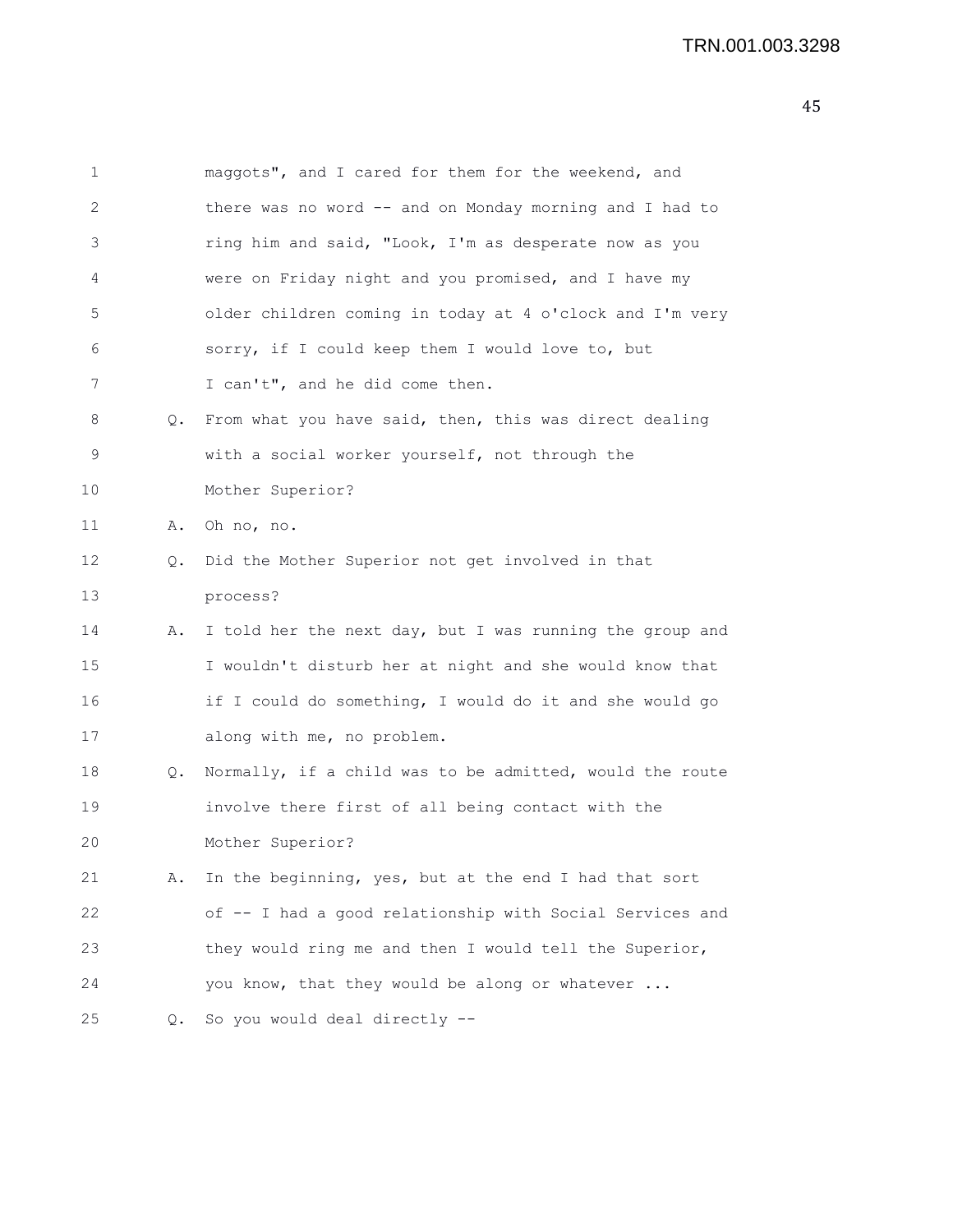| 1  | Α. | I did deal directly with them, yes.                     |
|----|----|---------------------------------------------------------|
| 2  | Q. | And so far as the set-up with rooms was concerned then, |
| 3  |    | what was the set-up at Lasswade for the rooms for the   |
| 4  |    | children?                                               |
| 5  | Α. | They all had their own room. We had single rooms for    |
| 6  |    | everybody. We had no double rooms, no.                  |
| 7  | Q. | Were these single rooms set up in a partitioned sort of |
| 8  |    | way in a large --                                       |
| 9  | Α. | No, they were proper rooms.                             |
| 10 | Q. | They were proper rooms?                                 |
| 11 | Α. | They were proper rooms.                                 |
| 12 | Q. | Can I then ask you a little bit about mealtimes at      |
| 13 |    | Lasswade. What was the food like?                       |
| 14 | Α. | Now, these were older children. The food was pretty     |
| 15 |    | good. I don't think they would eat it if it wasn't, you |
| 16 |    | know. So it was okay, I'm sure, as far as I can         |
| 17 |    | I'm trying to remember what sister was there at the     |
| 18 |    | time. I can't remember now for the moment. Maybe        |
| 19 |    | I said it, I am not sure. But it would have been fine.  |
| 20 |    | There would have been -- there wouldn't have been a big |
| 21 |    | problem with it. It would have been good. It would be   |
| 22 |    | the same as we had ourselves so there were, you know    |
| 23 | Q. | Were there some children who --                         |
| 24 | Α. | And I don't remember having a problem with the older    |
| 25 |    | children at all. But they would be quite -- they would  |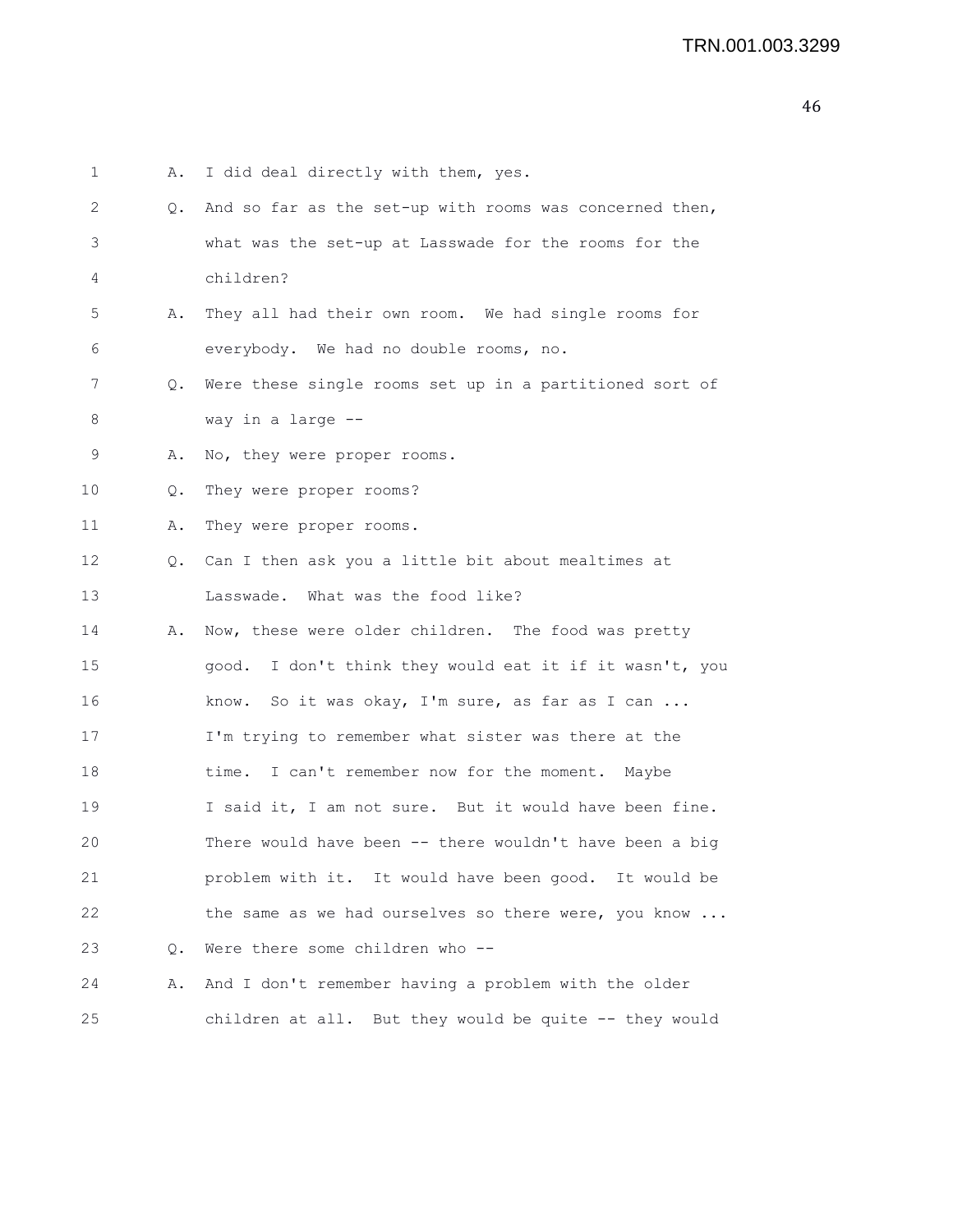```
1 just say, "I don't have that," and, "I don't have that",
2 and, "I'll only have one vegetable", or whatever. They
3 would be able to say those things.
4 Q. Would there be any pressure on the children --
5 A. Not at all, no.
6 Q. Or any punishment if they didn't --
7 A. Never. The big children that I had in Lasswade, you
8 wouldn't be able to do anything with them. They'd have
9 held me down if I had!
10 Q. You do tell us about a lady -- this is at
11 paragraph 133 --
12 A. That's right, yes.
13 Q. - - who came to --
14 A. Yes, she was a lovely lady and she used to come in
15 in the evening, but I -- after a while, I decided that
16 maybe we could -- because she was in, that we could cook
17 the evening meal ourselves and we took on that. I would
18 get all I needed from the kitchen, the catering
19 department, and she used to come in at about 4 o'clock
20 and she would cook the evening meal and it was
21 a marvellous invention because the children used to love
22 to come in and run in and say, "What are you doing for
23 us tonight?" and they'd see it cooking, and it was
24 a great sort of move, if you know what I mean.
25 Q. So that worked well?
```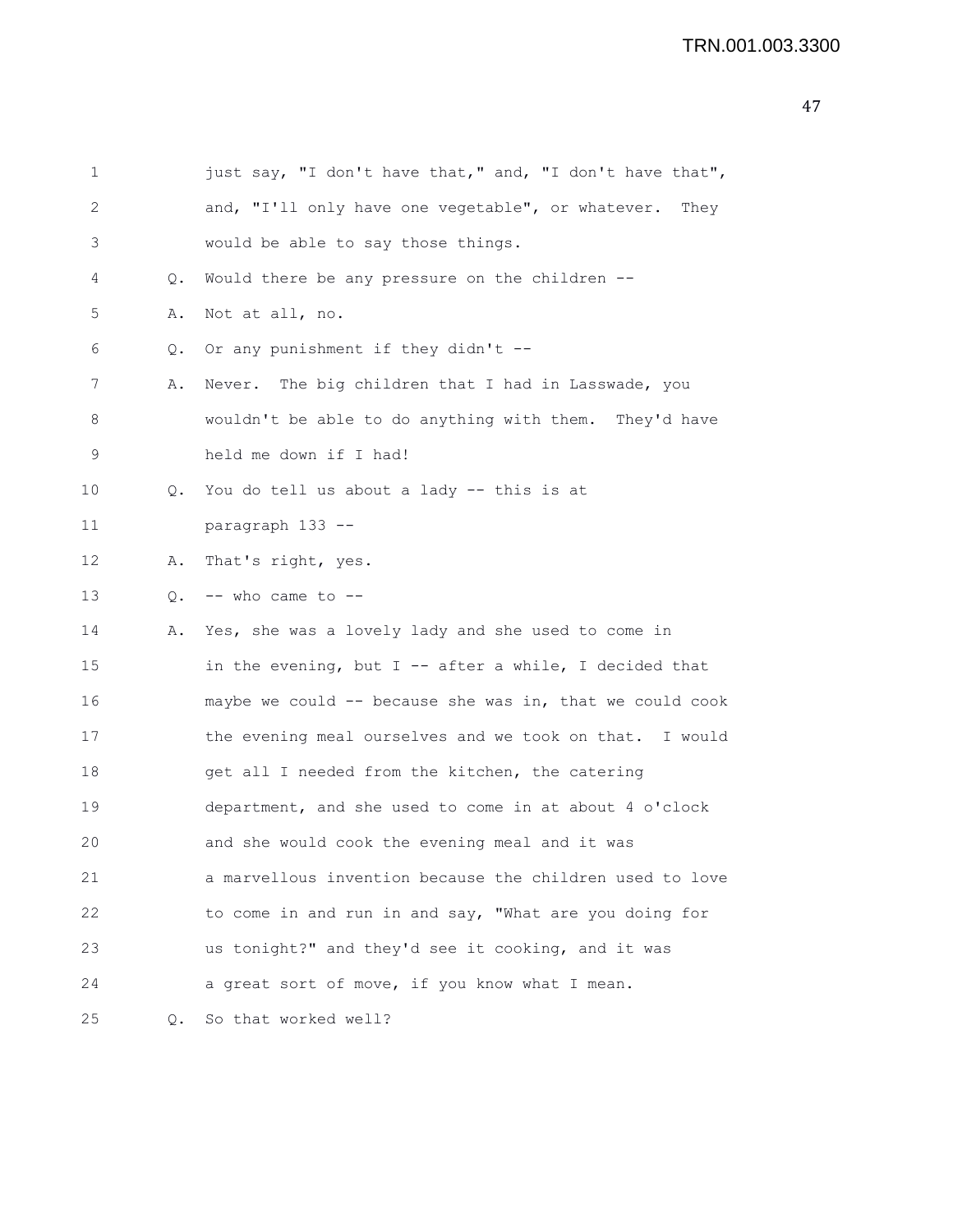1 A. It worked very well.

| 2  | 0. | Can I ask you about clothes, sister. What arrangements   |
|----|----|----------------------------------------------------------|
| 3  |    | were there for clothes for the children?                 |
| 4  | Α. | Things were improving in those days then. We were        |
| 5  |    | in the middle 1970s and they improved. We were getting   |
| 6  |    | some help from Social Services for the children and we   |
| 7  |    | were getting $a - I$ think we were getting a clothing    |
| 8  |    | allowance. I think we were. It was quite, you know --    |
| 9  |    | they had what they needed. If they needed anything, you  |
| 10 |    | know, they were teenagers, and there was sort of         |
| 11 |    | styles were changing, you know. It wasn't just a set of  |
| 12 |    | clothes for today and a Sunday set and their uniform.    |
| 13 |    | There was more. You had to realise that they were        |
| 14 |    | teenagers and what they saw at school with their peers   |
| 15 |    | they would like or the new style that came out, you      |
| 16 |    | know.                                                    |
| 17 |    | The Superior was very good, I didn't have the money,     |
| 18 |    | but she had -- down in Bonnyrigg there used to be a shop |
| 19 |    | and it was one of those small little shops, but she sold |
| 20 |    | all sorts, like market stuff, you know, and if they      |
| 21 |    | wanted anything special, I would send them down there    |
| 22 |    | and they didn't have any money, but we had an account    |
|    |    |                                                          |

23 there, and they would --

24 Q. Were children allowed to have their own clothes? 25 A. They had all their own clothes. They had their own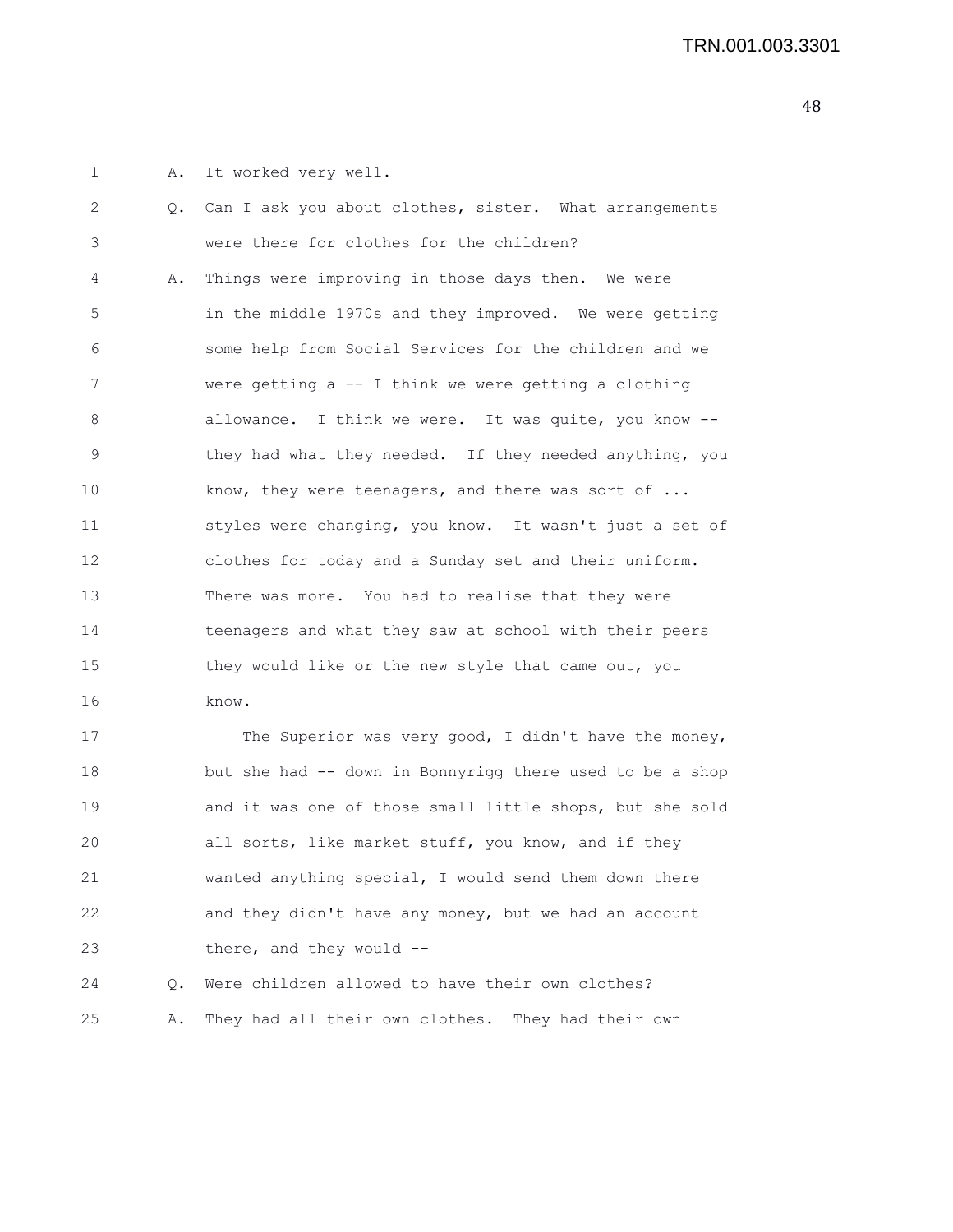| 1  |    | wardrobes and lockers and everything was kept in their    |
|----|----|-----------------------------------------------------------|
| 2  |    | rooms.                                                    |
| 3  | Q. | When a child came in, was that child permitted to keep    |
| 4  |    | the clothes that --                                       |
| 5  | Α. | Yes. Very often they didn't come in with very much, but   |
| 6  |    | you know, we had something to help them out with.<br>They |
| 7  |    | always had their own.                                     |
| 8  | Q. | What about chores? Did the children have chores?          |
| 9  | Α. | Never chores as such. They might -- I don't even          |
| 10 |    | remember if they'd lay the table. They sort of --         |
| 11 |    | I always said to them, "Keep your own room tidy", we had  |
| 12 |    | cleaners in -- and chores as such, no.                    |
| 13 |    | Q. So far as holidays are concerned, sister, you tell us  |
| 14 |    | that when you were as Lasswade it was Dunbar that you     |
| 15 |    | went to.                                                  |
| 16 | Α. | It was, yes.                                              |
| 17 | Q. | Did all the groups go together?                           |
| 18 | Α. | That's right.                                             |
| 19 | Q. | So that's a quite a large group of children?              |
| 20 | Α. | Absolutely, but we went -- I don't know if it's still     |
| 21 |    | there, I'd like to know if it was still there to pay      |
| 22 |    | a visit. We went to -- there was a barracks just across   |
| 23 |    | the road from the Catholic Church, and we took over that  |
| 24 |    | barracks, and it was massive. But --                      |
| 25 | Q. | What sort of activities then did you have for these       |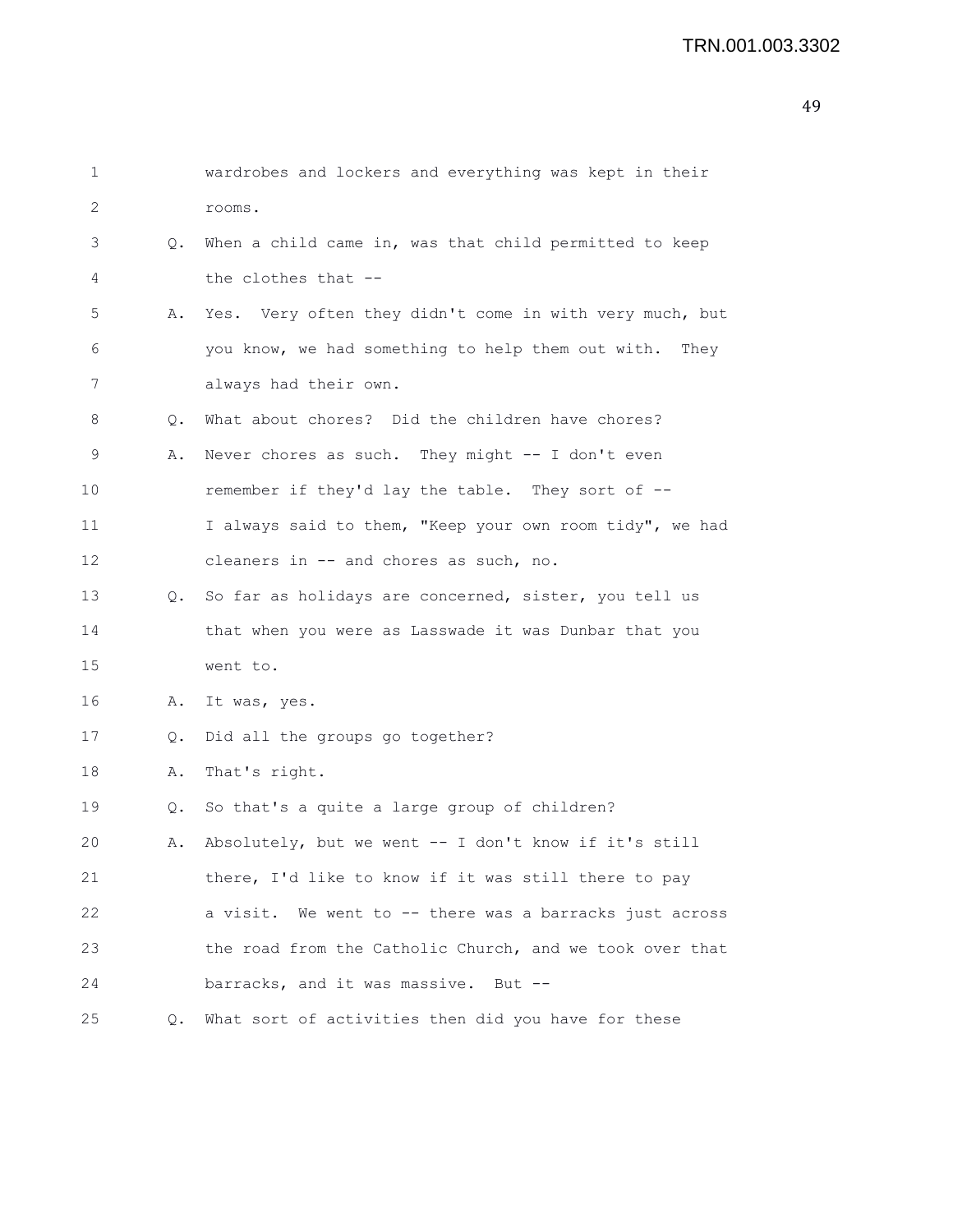1 children?

| 2  | Α. | We had the sea, and we had walks and we had $-$ - what   |
|----|----|----------------------------------------------------------|
| 3  |    | do you call it? -- what went on at night-time. They had  |
| 4  |    | the carnival, whatever, the rides, and all that, they    |
| 5  |    | had those. And the older ones used to go out on their    |
| 6  |    | own at night-time, they would go off on their own and    |
| 7  |    | I would take the little ones just for a walk or things   |
| 8  |    | like that.                                               |
| 9  | Q. | Sorry, sister --                                         |
| 10 | Α. | But I mean, at the time, the older ones would sort of    |
| 11 |    | see to themselves during the day. They would be down     |
| 12 |    | at the beach a lot of the time with us, but I had the    |
| 13 |    | little ones down at the beach most of the day. That's    |
| 14 |    | what we went for.                                        |
| 15 | Q. | I was going to ask you, sister, about birthdays, and in  |
| 16 |    | particular if birthdays --                               |
| 17 | Α. | The older ones, yes.                                     |
| 18 | Q. | -- were celebrated at Lasswade? Did you celebrate        |
| 19 |    | birthdays?                                               |
| 20 | Α. | Well, they were older children, but they always had      |
| 21 |    | a card and they always had a little gift and I think the |
| 22 |    | same thing might have applied that we would have, maybe, |
| 23 |    | if there was two birthdays in the month or something,    |
| 24 |    | we would have a joint cake one day, you know, and they   |
| 25 |    | would accept that and they would understand that, you    |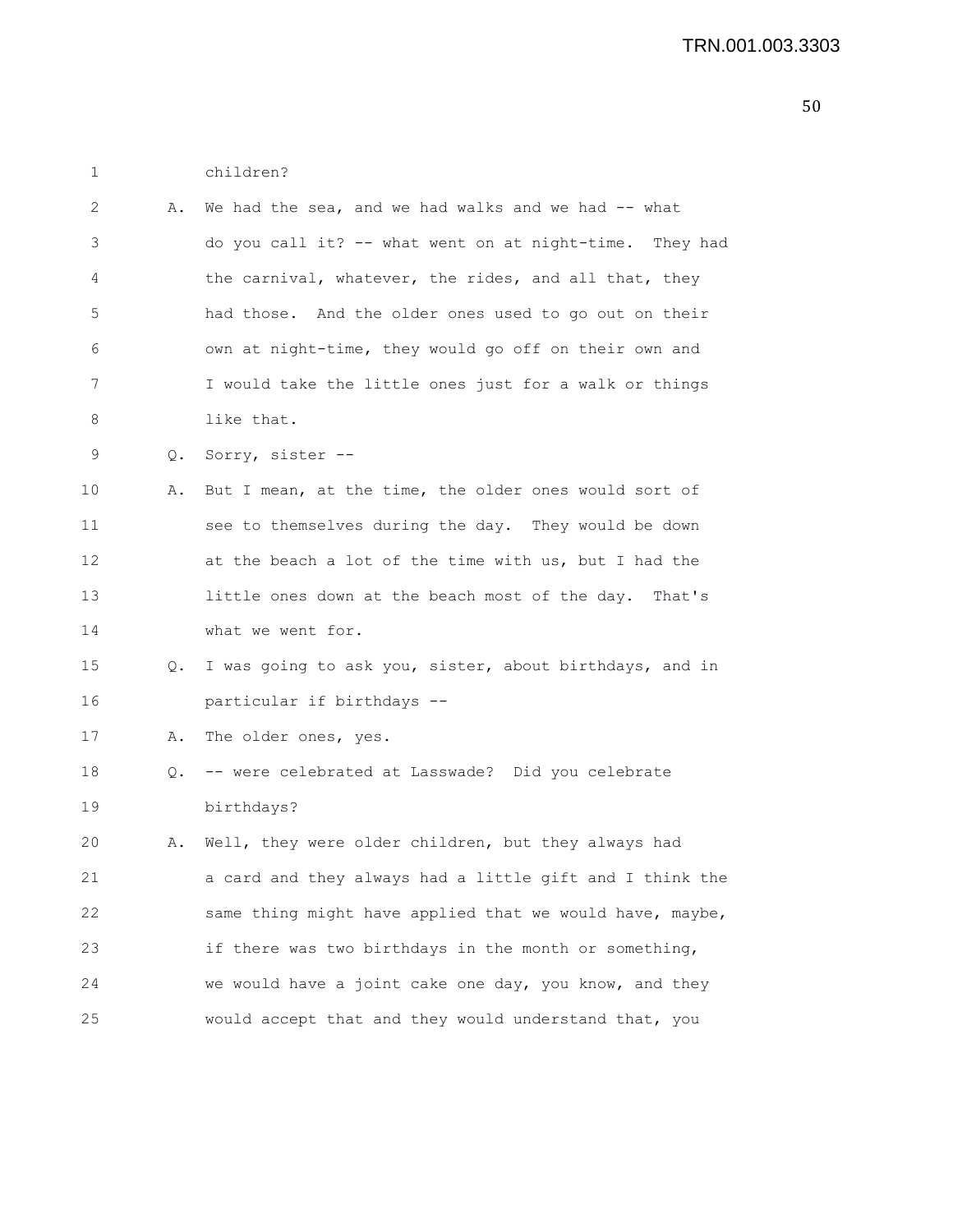```
1 know. But birthdays were always celebrated. They would
2 never be forgotten.
3 LADY SMITH: Did you have a personal system for keeping
4 track of whose birthday was when?
5 A. Well, you know, however I did it, I knew it. It would
6 be in their file, you didn't have to -- and the older
7 children would always talk about their birthdays,
8 I would imagine.
9 LADY SMITH: I get that it would be in their file, but you
10 actually need to, when you're looking ahead to next
11 week, realise that, for instance, next Monday is
12 so-and-so's birthday, and the fact that that's recorded
13 in the file doesn't trigger your recollection of that.
14 A. No, maybe not, but their birthdays would be remembered,
15 Lady Smith. We would remember their birthdays. And you
16 know, the older children would more or less be talking
17 about their birthdays. You would know when their
18 birthdays were.
19 LADY SMITH: I can see that older children might get it
20 right. We have heard quite a lot of evidence from
21 people who didn't actually know when their own birthday
22 was. I was wondering whether you had a system of
23 marking them on a calendar in advance or keeping a note
24 in your own diary, something like that.
25 A. I always had a diary. I always knew when the birthdays
```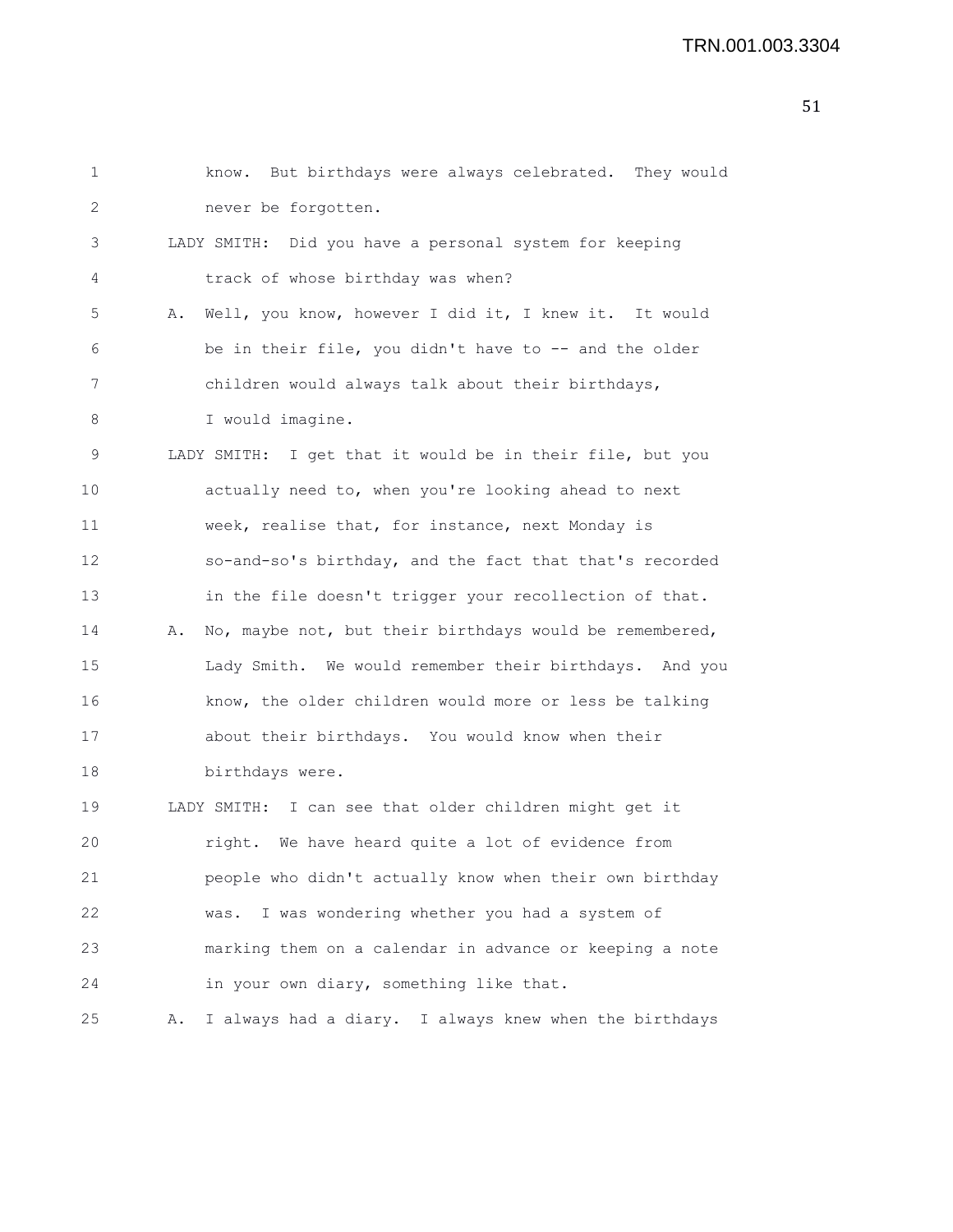| 1  |    | How I sort of  I just knew. Whether I had it<br>was.       |
|----|----|------------------------------------------------------------|
| 2  |    | in my diary or whenever I had it, but we always kept the   |
| 3  |    | birthdays. It was something that was done in my group.     |
| 4  |    | LADY SMITH: Thank you.                                     |
| 5  |    | A. Yes.                                                    |
| 6  |    | MR MacAULAY: Can I then ask you now about bed-wetting --   |
| 7  |    | A. Yes.                                                    |
| 8  |    | Q. -- at Lasswade. Did you have children in your group who |
| 9  |    | wet the bed?                                               |
| 10 |    | A. Yes, I did.                                             |
| 11 | Q. | At a point in time I think you had quite a number of       |
| 12 |    | children --                                                |
| 13 | Α. | I did, on one occasion, and I think I told you about       |
| 14 |    | that. It was my staff came to me one morning,              |
| 15 |    | particularly -- there was always one, two, three maybe     |
| 16 |    | every morning to my knowledge. But this particular         |
| 17 |    | morning, one of my staff came to me and she said,          |
| 18 |    | "Sister, there's something wrong somewhere. We've had      |
| 19 |    | 11 wet beds today". I said, "That's extraordinary,         |
| 20 |    | we've never had that", and so whether I was right or       |
| 21 |    | wrong, I don't know, but I had them all out anyway and     |
| 22 |    | I spoke to them and I said, "Is there something the        |
| 23 |    | matter with any of you? We've never had this before and    |
| 24 |    | I don't feel I want it again", and that's the way          |
| 25 |    | I talked to them.                                          |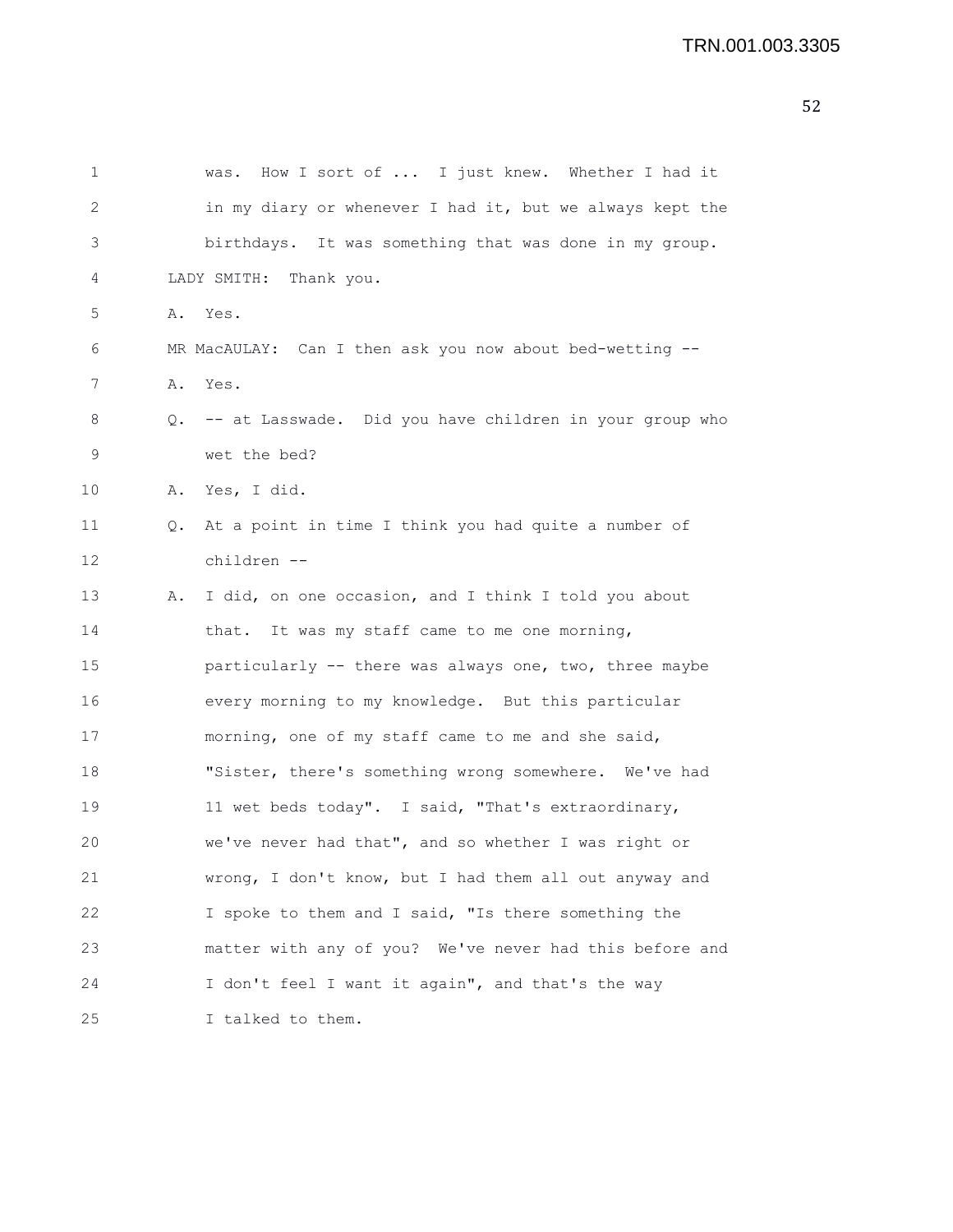| $\mathbf 1$ |           | So I did say, "I'm going to call you before I go to      |
|-------------|-----------|----------------------------------------------------------|
| 2           |           | bed at night, I'm going to call you and see if that will |
| 3           |           | help and if there's something the matter that you feel   |
| 4           |           | we need to talk about  but I don't want 11 wet beds      |
| 5           |           | again, so go and have your shower and let's forget about |
| 6           |           | it", and I never did have 11 wet beds again. That's how  |
| 7           |           | I dealt with it. Whether it was right or wrong, I'm not  |
| 8           |           | quite sure, but that's how I dealt with it.              |
| $\mathsf 9$ | Q.        | I think I understand you to say that, notwithstanding    |
| 10          |           | that particular occasion, you had regular bed-wetters -- |
| 11          | Α.        | I had a few, yes, I did have a few.                      |
| 12          | $\circ$ . | And were those younger children?                         |
| 13          | Α.        | No, they weren't. There was one particular girl and she  |
| 14          |           | came from a family that went home every weekend.         |
| 15          | Q.        | But then if they weren't the younger children, they were |
| 16          |           | that bit older, did you require to apply your mind as to |
| 17          |           | why these children were wetting the bed?                 |
| 18          | Α.        | I talked to them about it and I -- but I can't remember  |
| 19          |           | being that terribly concerned that I did anything about  |
| 20          |           | it. It was just happening.                               |
| 21          | Q.        | Did you have children within your group who might be     |
| 22          |           | described as being disturbed children?                   |
| 23          | Α.        | I had one.                                               |
| 24          | Q.        | Just the one?                                            |
| 25          | Α.        | Just one boy, yes.                                       |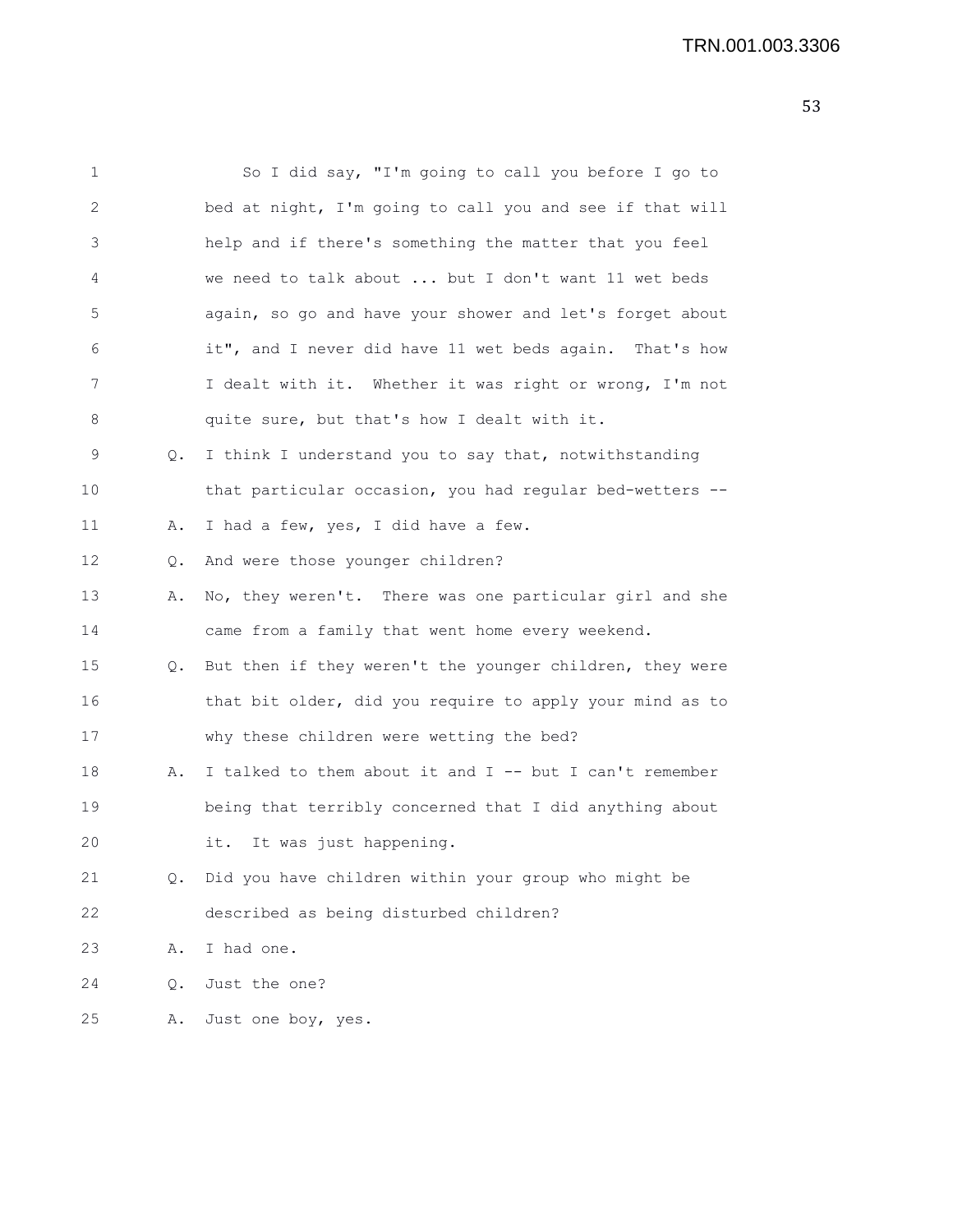| 1  | Q. | Did that mean that you had to --                         |
|----|----|----------------------------------------------------------|
| 2  | Α. | I had to get help for him.                               |
| 3  | Q. | -- manage him in a particular way?                       |
| 4  | Α. | Well, I got a social worker involved because I said he   |
| 5  |    | needed help.                                             |
| 6  | Q. | So far as bed-wetting, to go back to that, is concerned, |
| 7  |    | you've explained to us how you managed it on             |
| 8  |    | a particular occasion and indeed with other bed-wetters. |
| 9  |    | But were bed-wetters ever punished?                      |
| 10 | Α. | Never. I mean, some mornings I wouldn't know who wet     |
| 11 |    | the bed, they would just get up and take their sheets,   |
| 12 |    | put them in the basket and go for a shower.              |
| 13 | Q. | Just to look at that, when you say, "They would get up   |
| 14 |    | and take their sheets", the child who had wet the bed    |
| 15 |    | would take the sheets and --                             |
| 16 | Α. | And put it in the basket, yes.                           |
| 17 | Q. | Where was the basket kept?                               |
| 18 | Α. | Out. Probably in the bathroom or maybe in the passage,   |
| 19 |    | I'm not quite sure, I can't remember. That's what they   |
| 20 |    | did.<br>It was just automatic for them.<br>There was     |
| 21 |    | never -- never that you sort of were getting them up     |
| 22 |    | and, "Oh my goodness, you've wet the bed again today".   |
| 23 |    | There's nothing like that.                               |
| 24 | Q. | But from what you're saying it wasn't also a question of |
| 25 |    | the child getting up leaving the bed and leaving the     |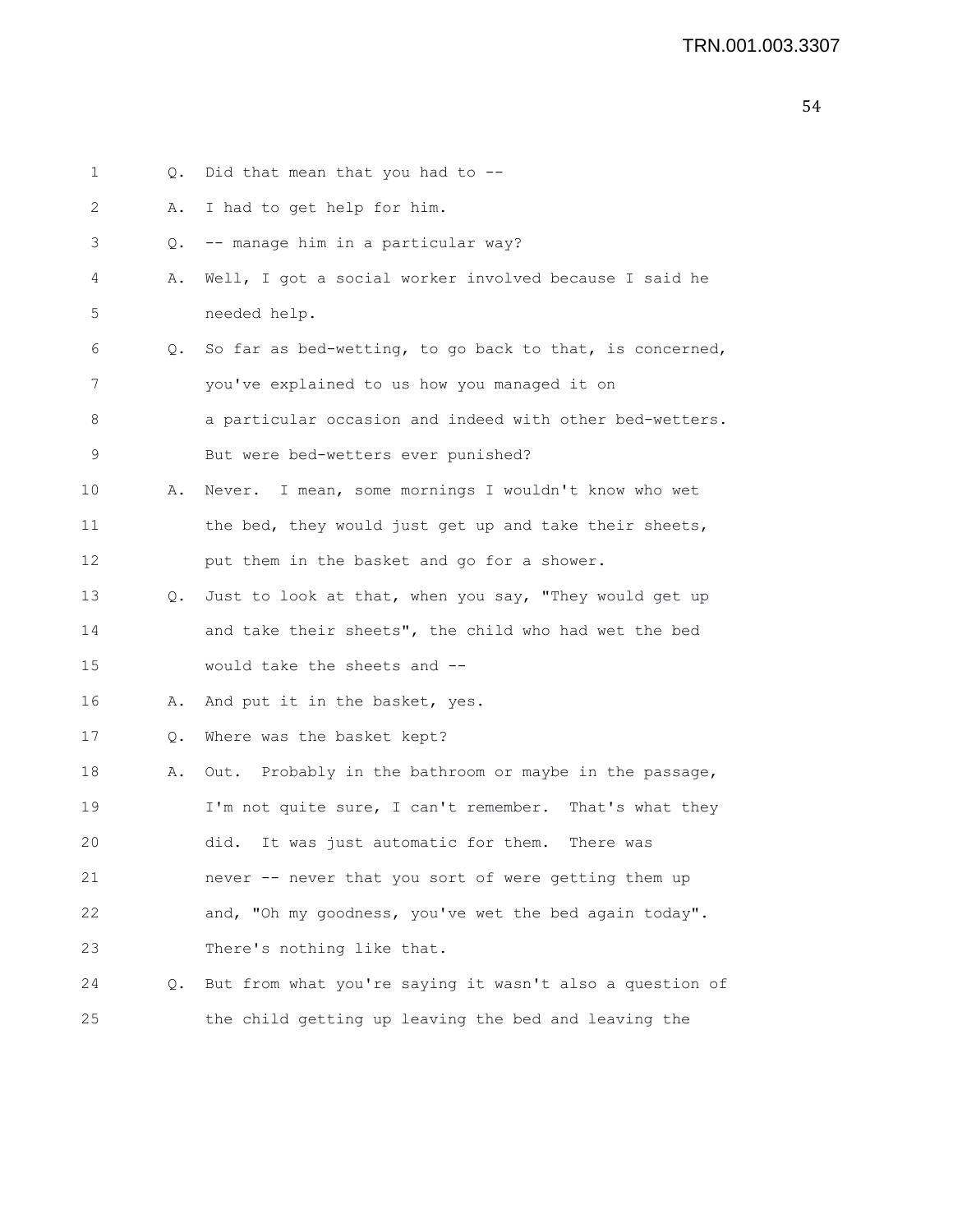| 1  |    | bed --                                                   |
|----|----|----------------------------------------------------------|
| 2  | Α. | Never.                                                   |
| 3  |    | $Q. \t-- and --$                                         |
| 4  | Α. | No, they just used to pick up their sheets and put them  |
| 5  |    | in the basket and have a shower.                         |
| 6  | Q. | Did someone tell them to do that though? Were they       |
| 7  |    | told? That's the way you have to do it?                  |
| 8  | Α. | Well, I suppose  It just happened automatically.         |
| 9  |    | I mean, I never said, "This is what you do"; it was      |
| 10 |    | done, you know.                                          |
| 11 | Q. | Do I take it -- it was done before you --                |
| 12 | Α. | You're talking about older children. Life -- I tried to  |
| 13 |    | make life as normal as I could for them. And because it  |
| 14 |    | wasn't an issue, I didn't have to go and say, "This is   |
| 15 |    | what you do", you know.                                  |
| 16 | Q. | I just wonder, there has been evidence, for example,     |
| 17 |    | that, for certain bed-wetters, the bed-wetter would get  |
| 18 |    | up and a member of staff would deal with the bed, take   |
| 19 |    | the sheets off and so on. That wasn't the process that   |
| 20 |    | you followed in your group?                              |
| 21 | Α. | No. I suppose I told them, look, if you're wet, get up,  |
| 22 |    | take your sheets and put them in the basket, go and have |
| 23 |    | a shower, and that was all there was about it. If the    |
| 24 |    | staff got them up or I got them up, we would do the same |
| 25 |    | thing, call them and say, "Run for your shower now", but |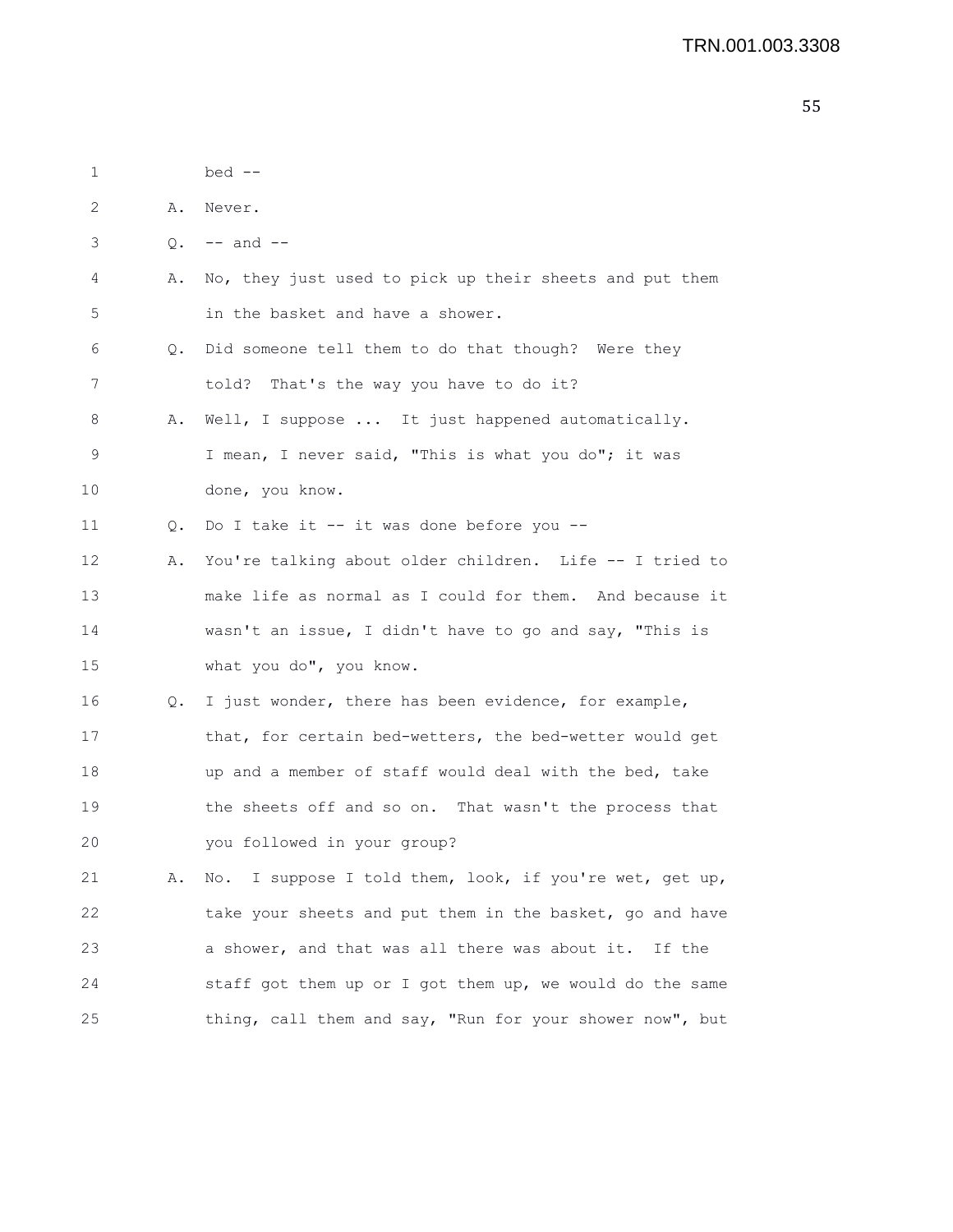| 1  |    | I would have to pull it off the bed, whatever way it     |
|----|----|----------------------------------------------------------|
| 2  |    | happened.                                                |
| 3  | 0. | If a child was taking his or her own sheet to the        |
| 4  |    | basket, which you said may have been in the bathroom,    |
| 5  |    | then would other children see and realise that this      |
| 6  |    | child had wet the bed?                                   |
| 7  | Α. | I really don't -- I don't think they  They had their     |
| 8  |    | own rooms. I'm not quite sure whether anybody else       |
| 9  |    | knew. Maybe they did, I don't know.                      |
| 10 |    | Q. Can I then ask you a little bit about visitors again, |
| 11 |    | sister.                                                  |
| 12 |    | So far as social workers were concerned, what was        |
| 13 |    | the position in Lasswade? You have told us about         |
| 14 |    | Cardonald. Did social workers come to visit children     |
| 15 |    | that had been placed there by Local Authorities?         |
| 16 | Α. | Not on a very regular basis if they were going to be     |
| 17 |    | long-stay children. They didn't come very often.         |
| 18 |    | Q. But what $--$                                         |
| 19 | Α. | I can't remember on what type of a regular basis they    |
| 20 |    | would come, you know.                                    |
| 21 | Q. | If they came then, would you see them?                   |
| 22 | Α. | Oh absolutely. Oh my goodness, yes, oh definitely.       |
| 23 |    | They would come to see me and then see the children,     |
| 24 |    | yes.                                                     |
| 25 | О. | Did you have a system at Cardonald that sought to assess |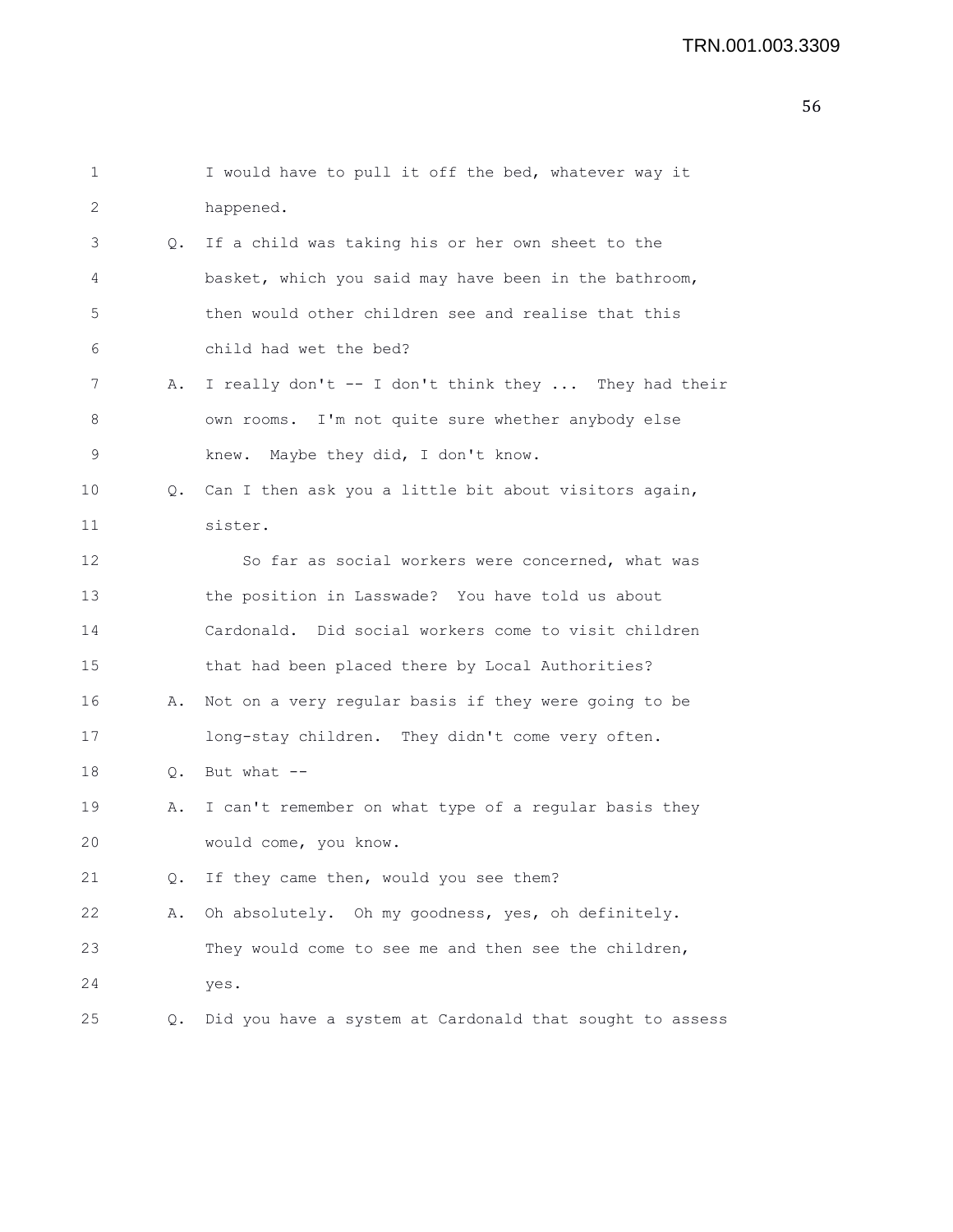| $\mathbf 1$ |    | how a child was getting on and reviewing a child's --       |
|-------------|----|-------------------------------------------------------------|
| 2           | Α. | No, there wasn't a lot of reviewing in Scotland at all,     |
| 3           |    | no, not at that time; that came later, I think. But         |
| 4           |    | not -- no, not reviews as such. Although I do think --      |
| 5           |    | mind you, I think I was  was it in Glasgow or               |
| 6           |    | Cardonald? No, it wasn't in Glasgow. I have a strange       |
| 7           |    | feeling, somehow or other, that I had to write for the      |
| 8           |    | panel or I had to  I'm not sure whether that was            |
| 9           |    | Cardonald or not. So it wasn't something that was           |
| 10          |    | happening on a  or children would have -- no, I don't       |
| 11          |    | think so. There wasn't anybody for reviews. They were       |
| 12          |    | there and they were long stays, long-stay children.         |
| 13          |    | LADY SMITH: Sister, you've mentioned a couple of times that |
| 14          |    | there was no reviewing in Scotland or not much              |
| 15          |    | reviewing.                                                  |
| 16          | Α. | Yes.                                                        |
| 17          |    | LADY SMITH: Are you talking about no reviewing by the       |
| 18          |    | Social Work Department?                                     |
| 19          |    | A. Yes, I am.                                               |
| 20          |    | LADY SMITH: Did the order, the Sisters of Nazareth, have    |
| 21          |    | any system for reviewing the progress of the children in    |
| 22          |    | its care?                                                   |
| 23          | Α. | No, they came on their own visitation and they looked at    |
| 24          |    | the records. But the reviews, if there was ever any         |
| 25          |    | talk of reviews or something that I would be worried        |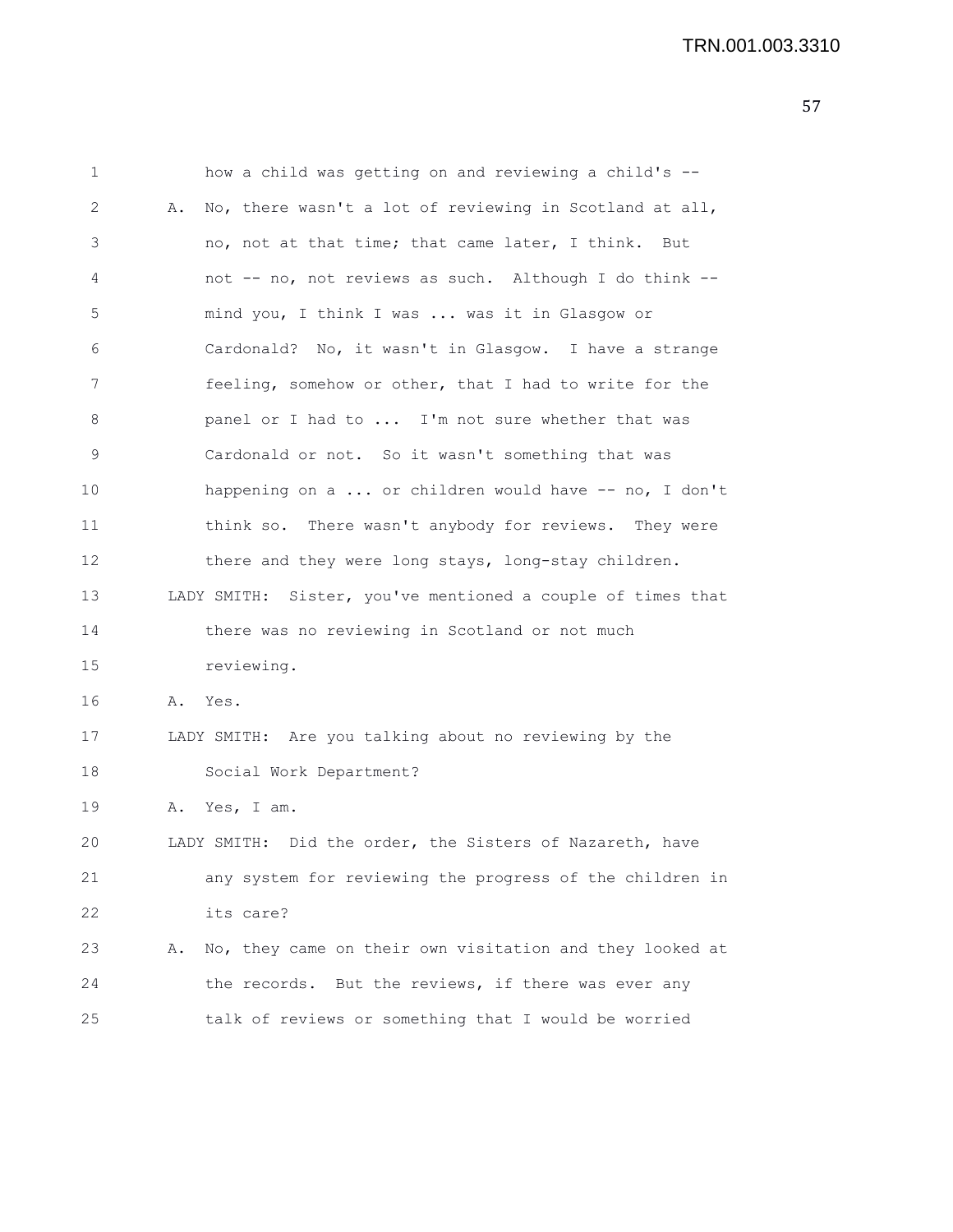| 1               | about, then we would review things with Social Services      |
|-----------------|--------------------------------------------------------------|
| 2               | because I would be worried and they would come and           |
| 3               | we would review things then.                                 |
| 4               | But on a regular basis, I haven't it in my head that         |
| 5               | they came on a regular basis to interview or to review       |
| 6               | children on a regular basis: how is so-and-so doing or       |
| 7               | how is so-and-so doing? Yes, if they came, we would          |
| 8               | talk about it like that, but not a review as such,           |
| 9               | Lady Smith.                                                  |
| 10              | LADY SMITH: In your time, were all the children at           |
| 11              | Nazareth House, both Cardonald and Lasswade, placed by       |
| 12 <sup>2</sup> | the Local Authority or do you remember any of the            |
| 13              | children being placed voluntarily by a parent?               |
| 14              | No, I don't, actually. Not by a parent, no.<br>Α.            |
| 15              | It may be by the time we get to the 70s, that<br>LADY SMITH: |
| 16              | that wasn't something that happened so much. It              |
| 17              | certainly happened earlier, but you have no memory of        |
| 18              | that?                                                        |
| 19              | Yes, it did happen earlier, I believe, but it was<br>Α.      |
| 20              | It was Social Services that had the children<br>always       |
| 21              | admitted.                                                    |
| 22              | LADY SMITH: Because, of course, if a child was being placed  |
| 23              | other than by a Social Work Department, you couldn't         |
| 24              | look to the Social Work Department to run a review           |
| 25              | system.                                                      |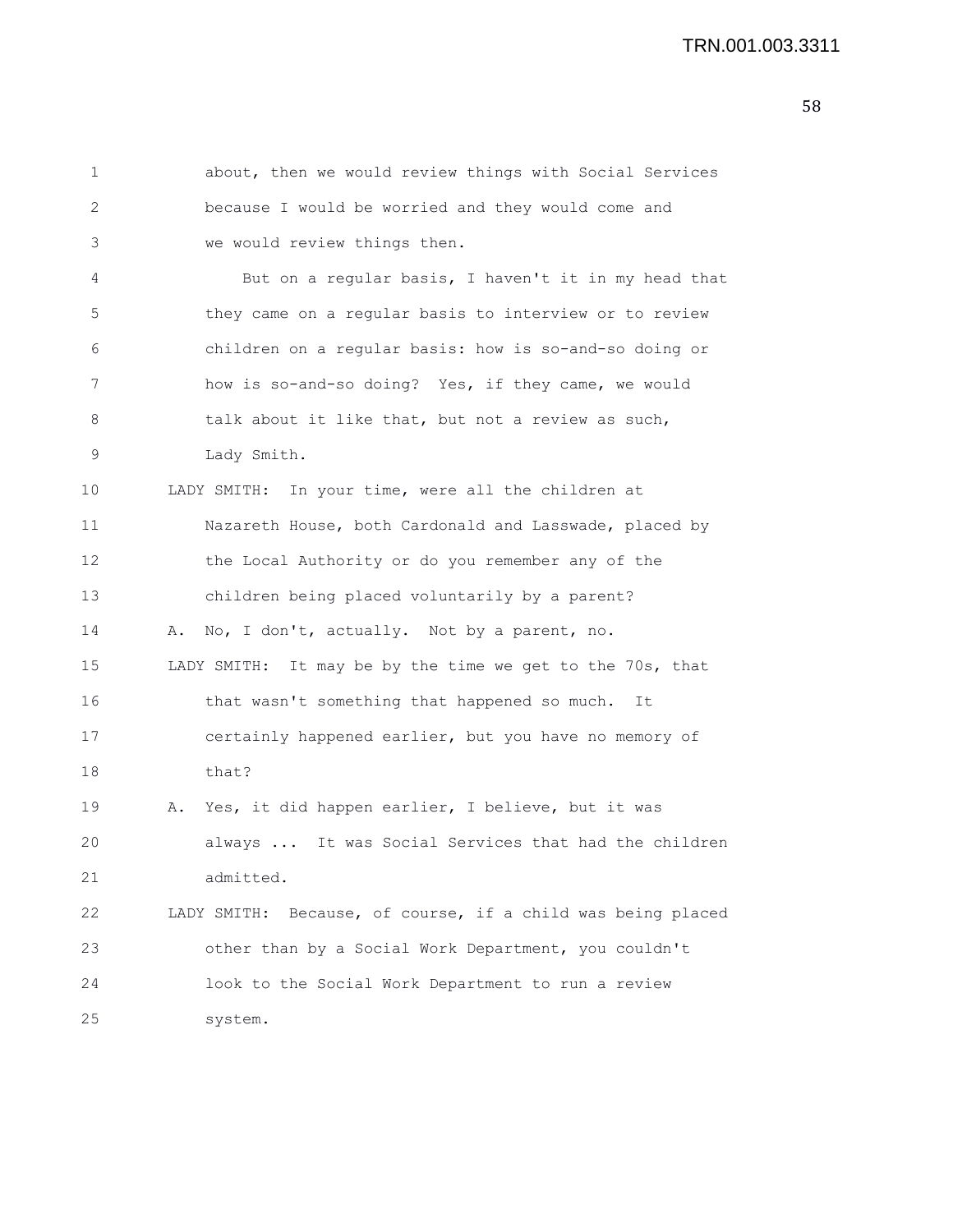1 A. That's right, yes. 2 LADY SMITH: But so far as you are aware, the order itself 3 has never had a system of child review? 4 A. No. 5 LADY SMITH: Thank you. 6 MR MacAULAY: If I can ask about records then, sister. Did 7 you have a punishment book? 8 A. No, no. 9 Q. Or at least, if there was one, you were not aware of it? 10 A. No, not at all. 11 Q. You've told us, I think, about the children's files. 12 Would you then, on a regular basis, put entries into 13 these files? 14 A. I would if I had necessary -- yes. 15 Q. When you came to leave Lasswade, do I take it that 16 you -- and indeed Cardonald -- do I take it that you 17 left behind all the records that you had been taking? 18 A. I did, yes. Whatever I had was left behind, yes. Up to 19 date, yes. 20 Q. And as with Cardonald, did you also keep what you called 21 a logbook? 22 A. I did. 23 Q. And again, did you keep a visitors' book as well? 24 A. I did. 25 Q. Was the visitors' book at Lasswade -- was that for your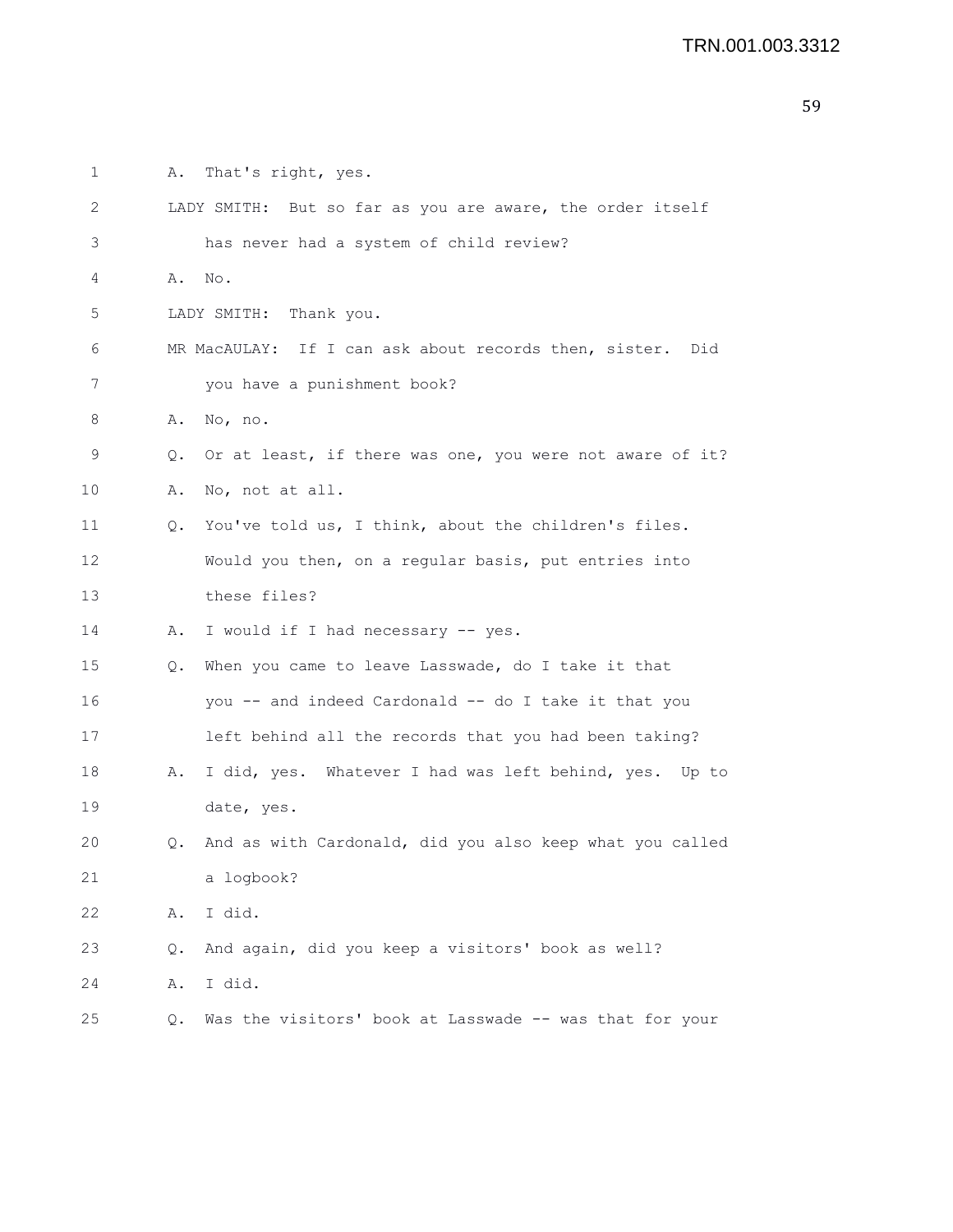| 1               |    | group or was it more for --                                 |
|-----------------|----|-------------------------------------------------------------|
| 2               | Α. | No, it was for my group.                                    |
| 3               | Q. | Do I take it, if there are four or five groups, there       |
| 4               |    | ought to be, according to you, four or five visitors'       |
| 5               |    | books?                                                      |
| 6               | Α. | Probably, yes, if they did.                                 |
| 7               | Q. | Was the position the same at Cardonald, that a visitors'    |
| 8               |    | book would be dedicated to the group --                     |
| 9               | Α. | Yes.                                                        |
| 10              |    | Q. -- as opposed to the home as a whole?                    |
| 11              | Α. | Yes, to my knowledge. It wouldn't be a general thing        |
| 12 <sup>2</sup> |    | for all the groups, it would be a general thing for --      |
| 13              |    | LADY SMITH: Sister, if you just move a little bit back from |
| 14              |    | the microphone -- not too much or we'll lose you from       |
| 15              |    | the microphone, but just so that it doesn't fuzz.           |
| 16              |    | Thank you.                                                  |
| 17              |    | MR MacAULAY: I think we touched on this, but just so I can  |
| 18              |    | understand the position, did many children leave your       |
| 19              |    | group during your time at Cardonald?                        |
| 20              | Α. | Cardonald?                                                  |
| 21              | Q. | I'm sorry, Lasswade.                                        |
| 22              | Α. | Only one.                                                   |
| 23              | Q. | Just the one you mentioned?                                 |
| 24              | Α. | Mm-hm.                                                      |
| 25              | Q. | Again, if I can ask you about discipline and punishment     |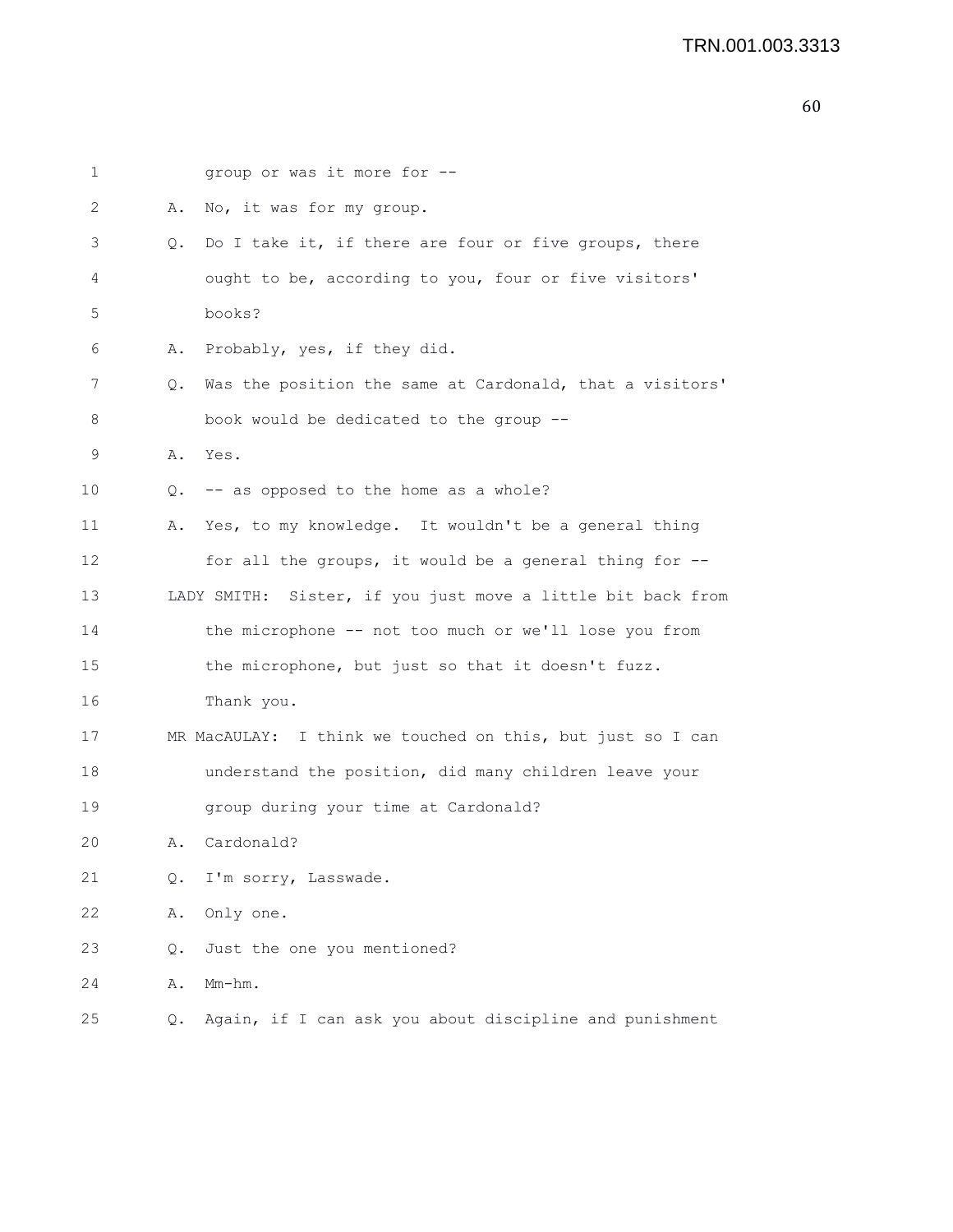| $\mathbf 1$ |    | at Lasswade: were you given any guidance at Lasswade in  |
|-------------|----|----------------------------------------------------------|
| 2           |    | connection with discipline?                              |
| 3           | Α. | No, never.                                               |
| 4           | Q. | Do you know how the sisters in the other groups          |
| 5           |    | disciplined their children?                              |
| 6           | Α. | No, I don't, no.                                         |
| 7           | Q. | If a child misbehaved -- and you're now dealing with     |
| 8           |    | older children -- how did you manage that?               |
| 9           | Α. | I would really just talk to them, take them aside and -- |
| 10          |    | I think I would just try and find out why they were like |
| 11          |    | that or why they were fighting or why they were doing    |
| 12          |    | so-and-so or whatever, but we would only talk about it   |
| 13          |    | and I would always let them know that -- if there was    |
| 14          |    | something wrong being done or I wasn't happy, I would    |
| 15          |    | just let them know that. But there would be no form of   |
| 16          |    | discipline as such or form of punishment of any          |
| 17          |    | description.                                             |
| 18          | Q. | Did you see in your time at Lasswade any child being hit |
| 19          |    | by a nun?                                                |
| 20          | Α. | Never.                                                   |
| 21          | Q. | Did you see anything that might be described as abuse of |
| 22          |    | a child when you were there?                             |

23 A. Never, never, never.

20

24 Q. What knowledge did you have at that time as to what was 25 going on in the other groups that were there?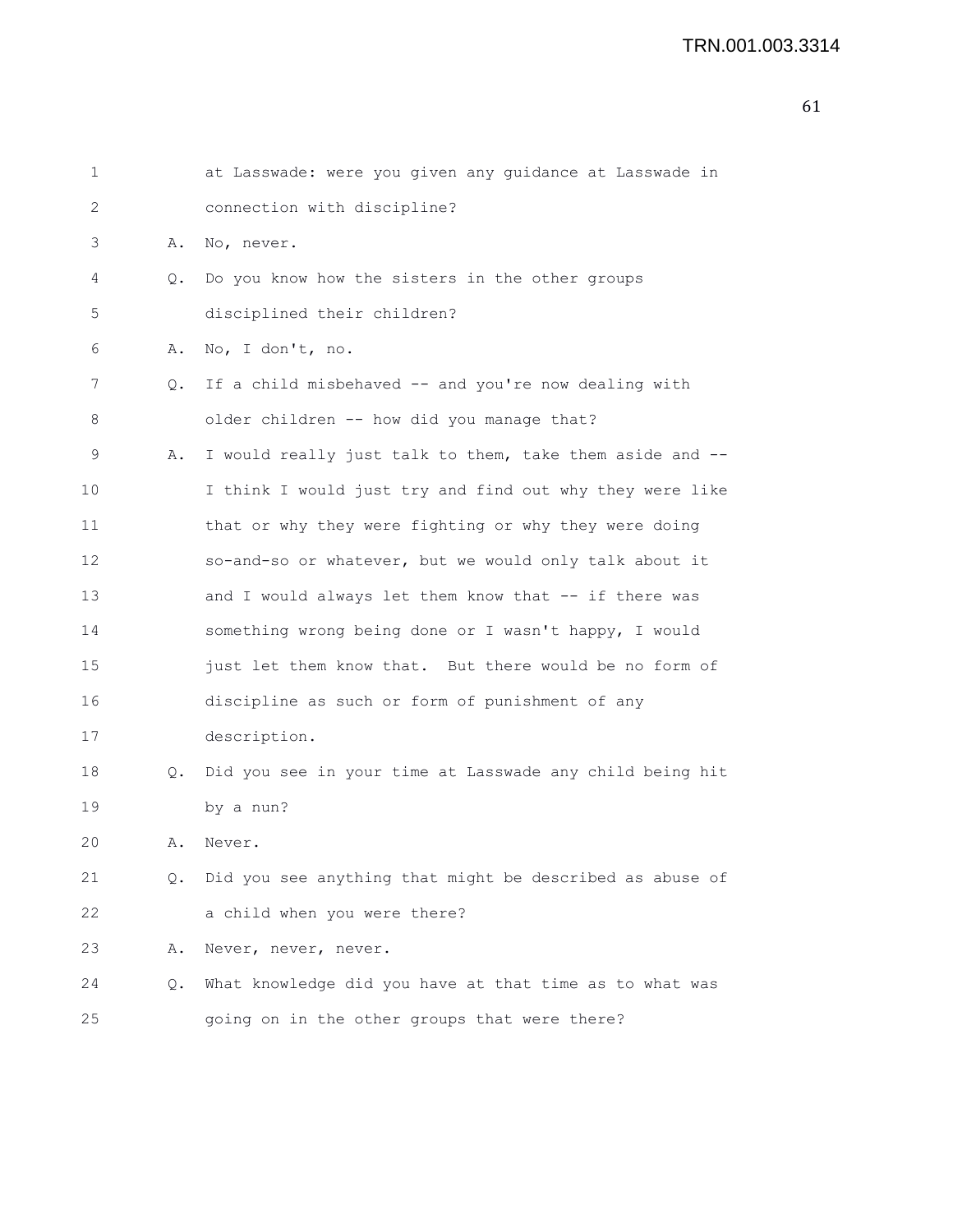| 1  | Α. | I just knew the routine of the day and things like that, |
|----|----|----------------------------------------------------------|
| 2  |    | more or less the same as my own, especially the ones     |
| 3  |    | like in the main building. But we all came out and get   |
| 4  |    | them up at the same time and they went off to school and |
| 5  |    | they came in and they spent the evening -- we had huge   |
| 6  |    | grounds in Lasswade and they had plenty of space outside |
| 7  |    | if the boys wanted to kick a ball or whatever they might |
| 8  |    | be doing, and the girls were always titivating or doing  |
| 9  |    | something themselves.                                    |
| 10 | Q. | I think again, when you were asked about Lasswade -- and |
| 11 |    | this is at paragraphs 182 all the way through to 199 --  |
| 12 |    | a number of allegations were put to you for your         |
| 13 |    | consideration.                                           |
| 14 | Α. | That's right.                                            |
| 15 | Q. | Do you remember that?                                    |
| 16 | Α. | That's right, yes.                                       |
| 17 | Q. | In particular, a number of these focused on              |
| 18 |    | Sister <b>IIX</b> , who you mentioned earlier.           |
| 19 | Α. | That's right.                                            |
| 20 | Q. | She was in the Holycote building?                        |
| 21 | Α. | She was.                                                 |
| 22 | Q. | So that was a separate building --                       |
| 23 | Α. | It was, yes.                                             |
| 24 | Q. | -- to you. But you'll see that the allegations included  |
| 25 |    | bed-wetting practices that involved punishment and       |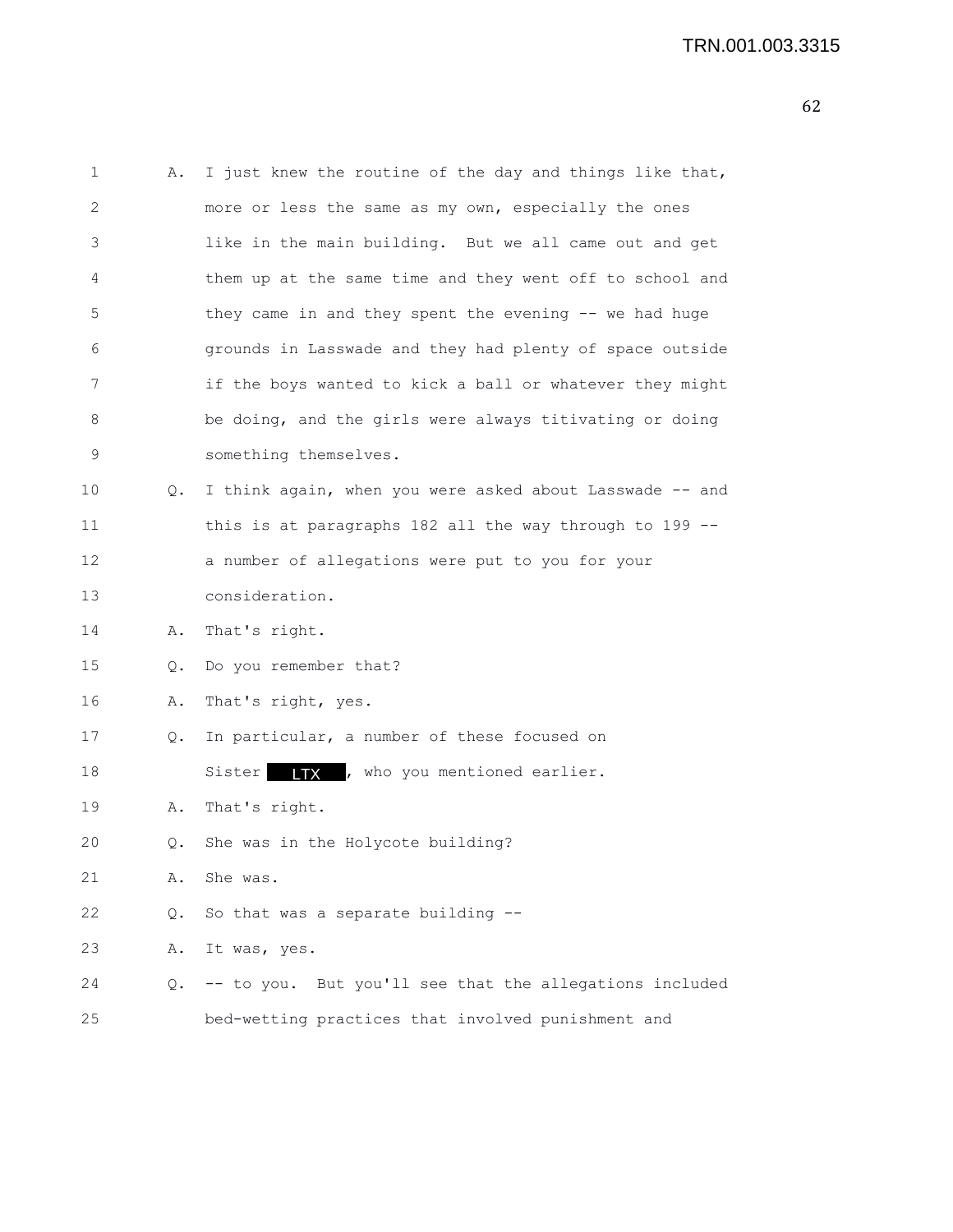```
1 humiliation, physical punishments that involved punching
2 and kicking --
3 A. Mm-hm.
4 Q. -- regular slapping and indeed, I think, force-feeding
5 as well. All these allegations were put to you, sister.
6 A. They were, yes.
7 Q. And you're saying you saw no evidence?
8 A. No, never, never.
9 Q. What's your response to these allegations?
10 A. Well, the only time I was with Sister \Box TX , bless
11 her, was when we went to Dunbar on our holidays and, as
12 I say, the three of us, the three in the main building,
13 we went to the barracks, whereas Holycote were always
14 given what they called the cottage and things were
15 always very much more normal down there. They had
16 rooms, which was very nice down there, but every year
17 one of us in the main building would get a chance to be
18 With either Sister LTX or Sister Joan of Arc. They
19 always got it and this particular year it was
20 Sister LTX and I that were down in the cottage.
21 She was with me for that three weeks and I never
22 witnessed anything or heard anything or heard the
23 children or anything like that. Never heard a word
24 about it or saw it or saw anything.
25 Q. Have you spoken to Sister ITX about the allegations
```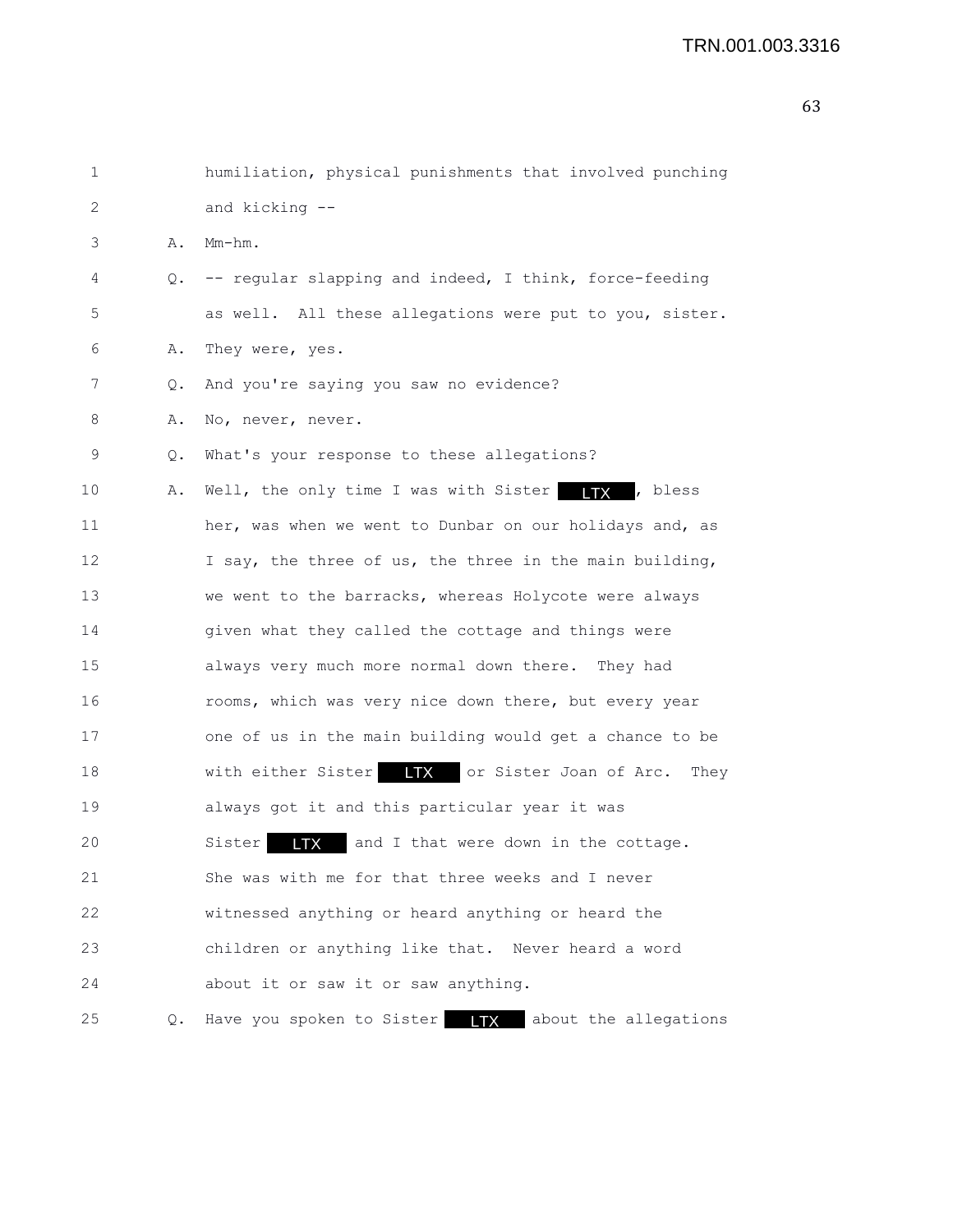

| $\mathbf 1$     |               | that have been made against her?                       |
|-----------------|---------------|--------------------------------------------------------|
| $\mathbf{2}$    | Α.            | No, I have not, no.                                    |
| 3               | Q.            | You'll be aware, I think --                            |
| 4               | Α.            | I'm aware of them, yes, I am, unfortunately, yes.      |
| $\mathbf 5$     | $\mathbb Q$ . |                                                        |
| $\sqrt{6}$      |               |                                                        |
| $7\phantom{.0}$ | Α.            |                                                        |
| $\,8\,$         | Q.            |                                                        |
| $\mathsf 9$     | Α.            |                                                        |
| $10$            | $\mathsf Q$ . |                                                        |
| 11              | Α.            |                                                        |
| 12              | Q.            |                                                        |
| 13              |               |                                                        |
| 14              |               |                                                        |
| 15              |               |                                                        |
| 16              |               |                                                        |
| 17              | Α.            |                                                        |
| 18              |               |                                                        |
| 19              |               |                                                        |
| 20              |               |                                                        |
| 21              |               |                                                        |
| 22              | Q.            | If we look then at your closing thoughts in your       |
| 23              |               | statement, sister, if I can come to that. What you say |
| 24              |               | at paragraph 205 is this:                              |
| 25              |               | "I have heard a lot of the types of allegations that   |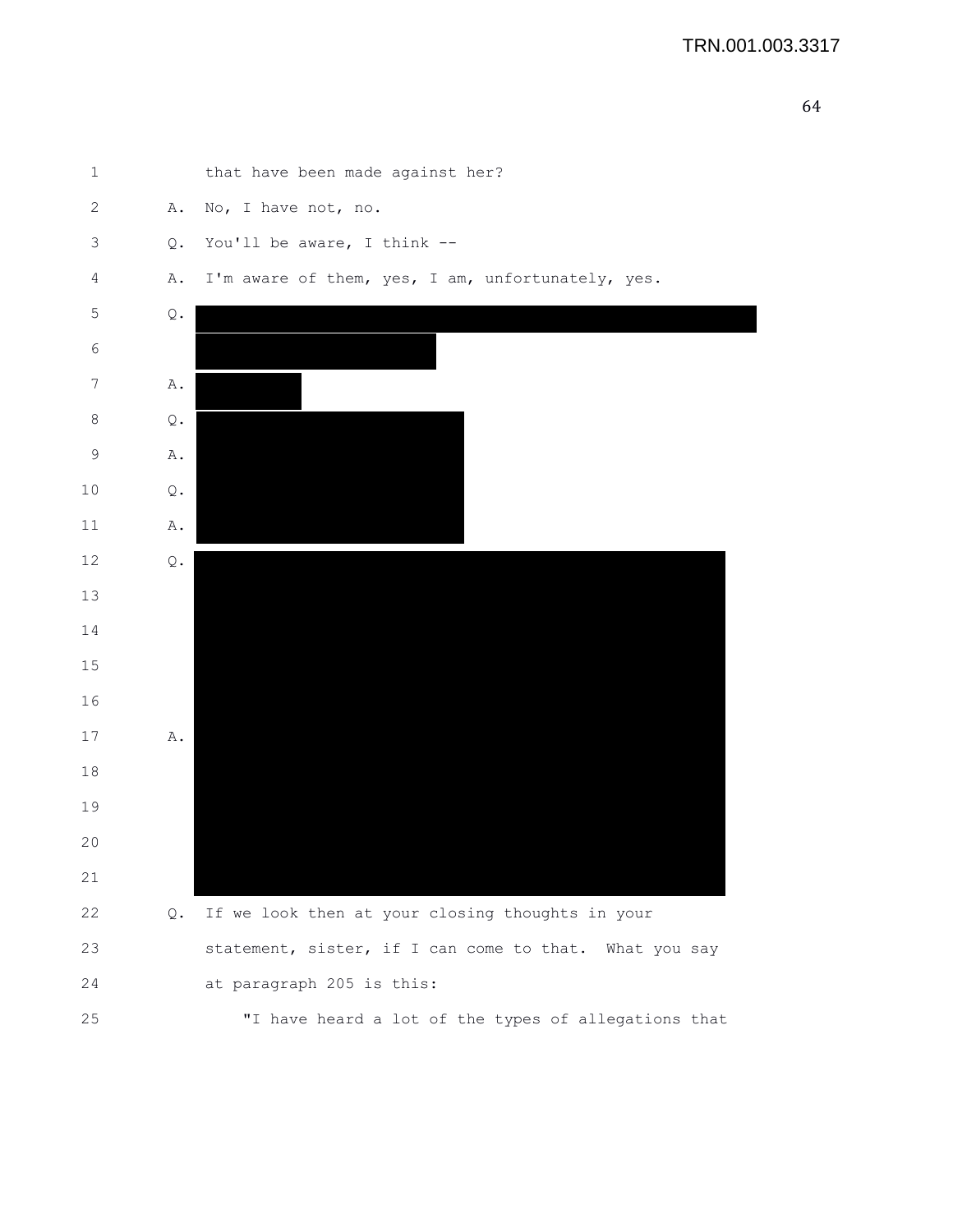| 1  |    | have been made against the Sisters of Nazareth.<br>The    |
|----|----|-----------------------------------------------------------|
| 2  |    | allegations are always the same types of things: things   |
| 3  |    | like the bed-wetting, putting sheets around children's    |
| 4  |    | heads or making them have cold showers, kissing the dead  |
| 5  |    | nuns is another one. It's as if people have heard this    |
| 6  |    | or that and are just writing them down in a different     |
| 7  |    | way."                                                     |
| 8  | Α. | Yes, yes.                                                 |
| 9  | Q. | What do you mean by that, sister?                         |
| 10 | Α. | Well, I just mean that the bed-wetting and putting the    |
| 11 |    | sheet around their heads and kissing this nun, it comes   |
| 12 |    | up in a lot -- I've heard it coming up in a lot of        |
| 13 |    | allegations towards different sisters and I'm amazed      |
| 14 |    | that these sisters never lived together and that          |
| 15 |    | it would happen like that in so many houses. It amazes    |
| 16 |    | me, the same thing. I can't  I remember at the time       |
| 17 |    | saying to myself: my goodness, are these people meeting   |
| 18 |    | each other, are they saying, "Oh, put this in your        |
| 19 |    | statement, put that", I don't know. I'm just a bit        |
| 20 |    | appalled at the whole thing.                              |
| 21 | Q. | I'm trying to understand what point you're making.        |
| 22 | Α. | Only that I can't fathom that it's nearly all -- like,    |
| 23 |    | this bed-wetting and this kissing of the nuns, it's in    |
| 24 |    | lots of statements. It's not only in Sister<br><b>LTX</b> |
| 25 |    | or wherever, it's in lots of them. And I never heard it   |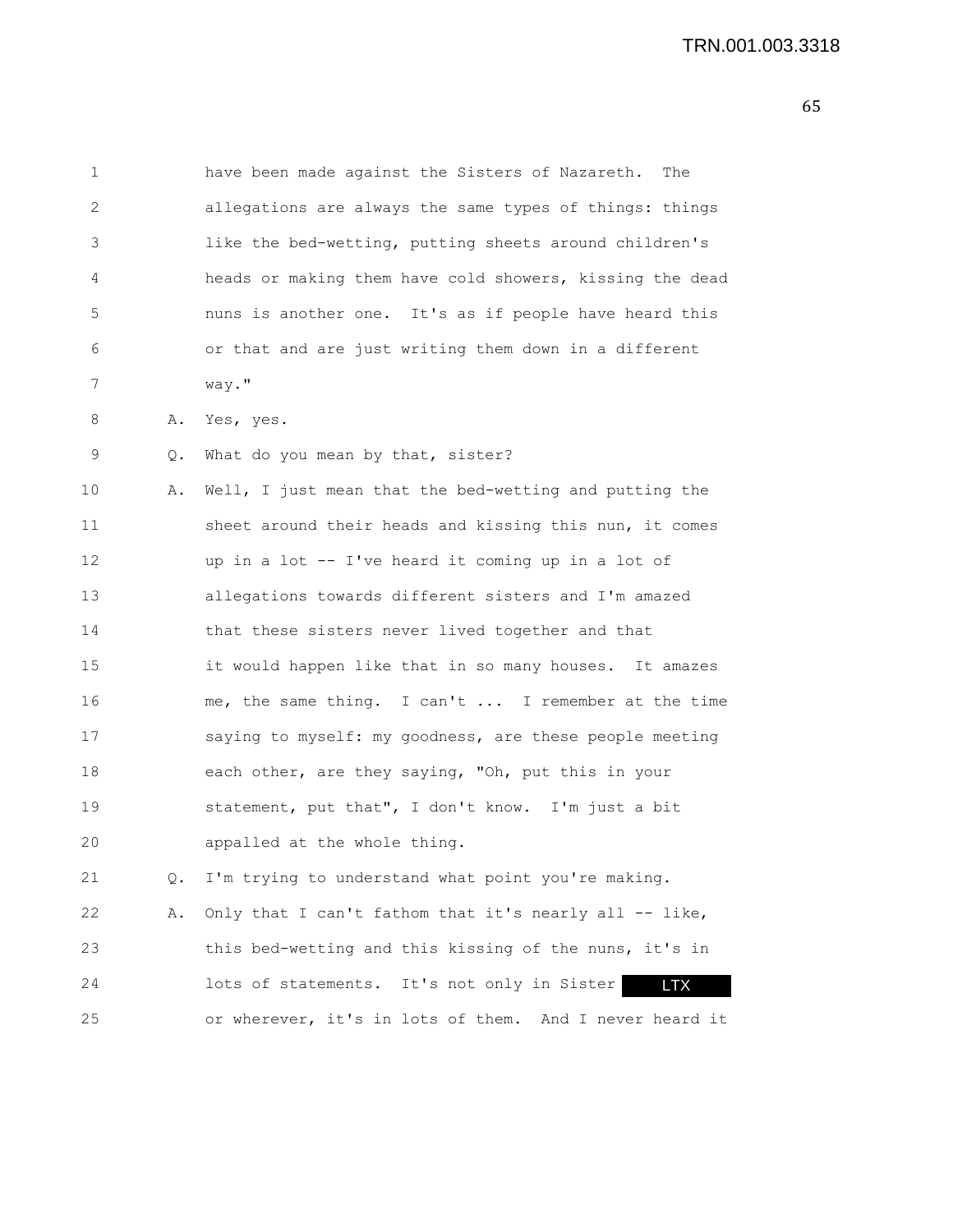| 1    | until these statements came out.                               |
|------|----------------------------------------------------------------|
| 2    | Sister, do you appreciate that in this inquiry,<br>LADY SMITH: |
| 3    | it has not been put to any individual who has made these       |
| 4    | allegations about bed-wetting treatment that they have         |
| 5    | colluded, spoken to other people about it and all got          |
| 6    | together to say the same thing?                                |
| 7    | I'm aware of that. That's the way I have looked at it<br>Α.    |
| 8    | myself, because not understanding how it came from so          |
| 9    | many different people. That's what I mean.                     |
| 10   | LADY SMITH: Well, one might be forgiven, might one not, for    |
| 11   | thinking if that really was the belief of your order,          |
| 12   | and indeed another order who we've heard from, that            |
| 13   | it would have been made clear to this inquiry that that        |
| 14   | was their position? That has not happened.                     |
| 15   | Yes. Lady Smith, I can accept that, but I'm still very<br>Α.   |
| 16   | shocked.                                                       |
| 17   | LADY SMITH: Well, maybe I'm hearing the same thing from so     |
| 18   | many people because it did happen.                             |
| 19   | I know, yes. Yes, yes, yes, okay, I can -- yes.<br>Α.          |
| 20   | I'm not suggesting you saw it or you did it,<br>LADY SMITH:    |
| 21   | but I think, as you've now had to realise in relation to       |
| 22   | ITX , for instance, that bad things may well<br>Sister         |
| 23   | have happened outwith your knowledge.                          |
| 24   | Α.<br>Yes.                                                     |
| $25$ | LADY SMITH:<br>Yes?                                            |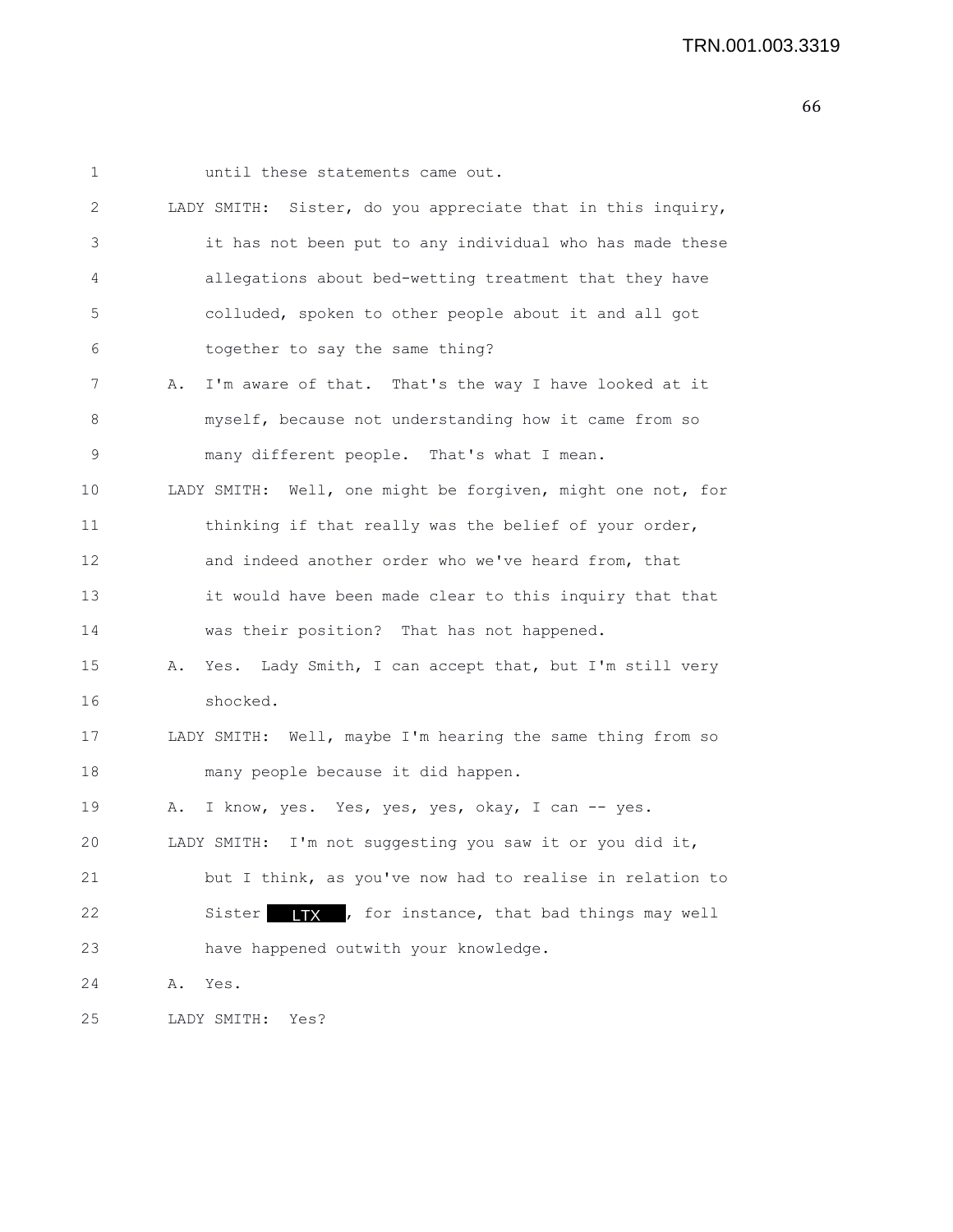1 A. Yes. Maybe, yes, okay. But I find it so, so difficult, 2 and so, so sad, I really do, and I'm sorry, but I do. 3 LADY SMITH: Mr MacAulay. 4 MR MacAULAY: The last question I want to put to you then, 5 sister, and I have been asked to put this to you: have 6 any of your former children that you looked after kept 7 in touch with you? 8 A. Yes, they have. Not a lot, because I suppose maybe 9 because I have moved from here, there and everywhere, 10 but I've had some of them come to see me and I've had 11 one or two staying with me for a while. I've got on 12 very well with my children, I loved them, and we did 13 a lot of lovely things together, so those that I'm in 14 touch with I'll probably always be in touch with. 15 In fact, there were two came to see me not a very 16 long time ago, actually came to Liverpool, and we had 17 a lovely afternoon. One of them said, which amazed me, 18 you know, she said, "We used to feel very sorry for you 19 because you worked so hard". So I thought, how nice. 20 And there are so many terrible things being said about 21 the sisters, you know. So I was very happy to hear 22 that, that she was happy, and they're getting on now, 23 the two of them, herself and her sister. But that's 24 what she said about the sisters. So that was quite 25 nice.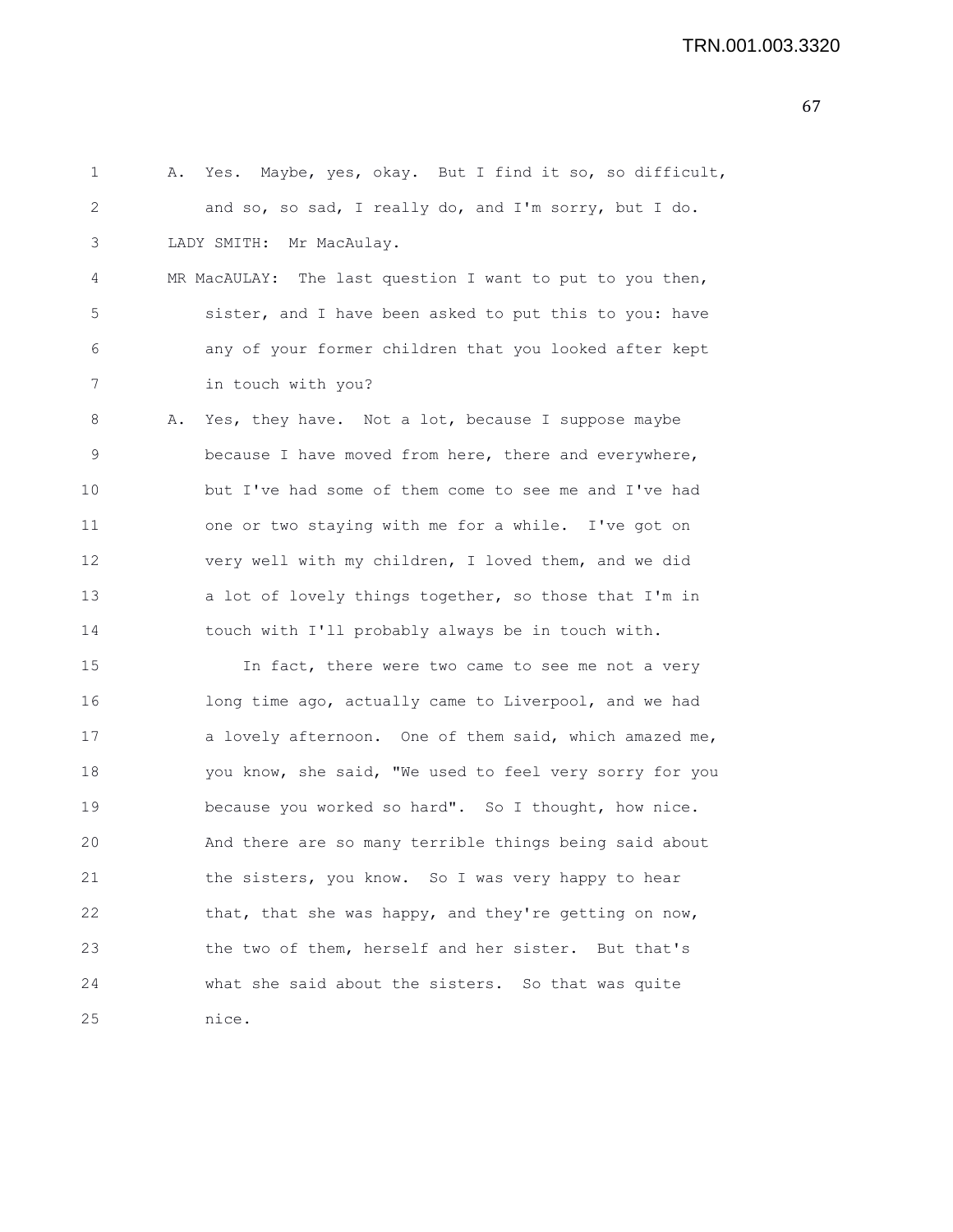```
1 MR MacAULAY: Thank you, sister. Those are all the
2 questions I have for you and I think I've asked the
3 questions I've been asked to.
4 A. Thank you, Mr MacAulay.
5 Thank you, Lady Smith.
6 LADY SMITH: Are there any outstanding applications for
7 further questions? No.
8 Sister, those are all the questions we have for you
9 today. It just remains for me to thank you for engaging
10 with the inquiry, both by providing your written
11 statement and by coming here today to answer questions
12 in the inquiry hearing. It has been enormously helpful
13 to me to hear from you and I'm now able to let you go
14 with my thanks.
15 A. Thank you, Lady Smith, very much.
16 (The witness withdrew)
17 MR MacAULAY: My Lady, that's 11.30.
18 LADY SMITH: Neatly, 11.30, yes. We'll take the morning
19 break now.
20 (11.30 am)
21 (A short break)
22 (11.50 am)
23 LADY SMITH: I think we now turn to the reading in of
24 statements; is that right?
25 MS MACLEOD: Yes, that's right. I'm going to read in two
```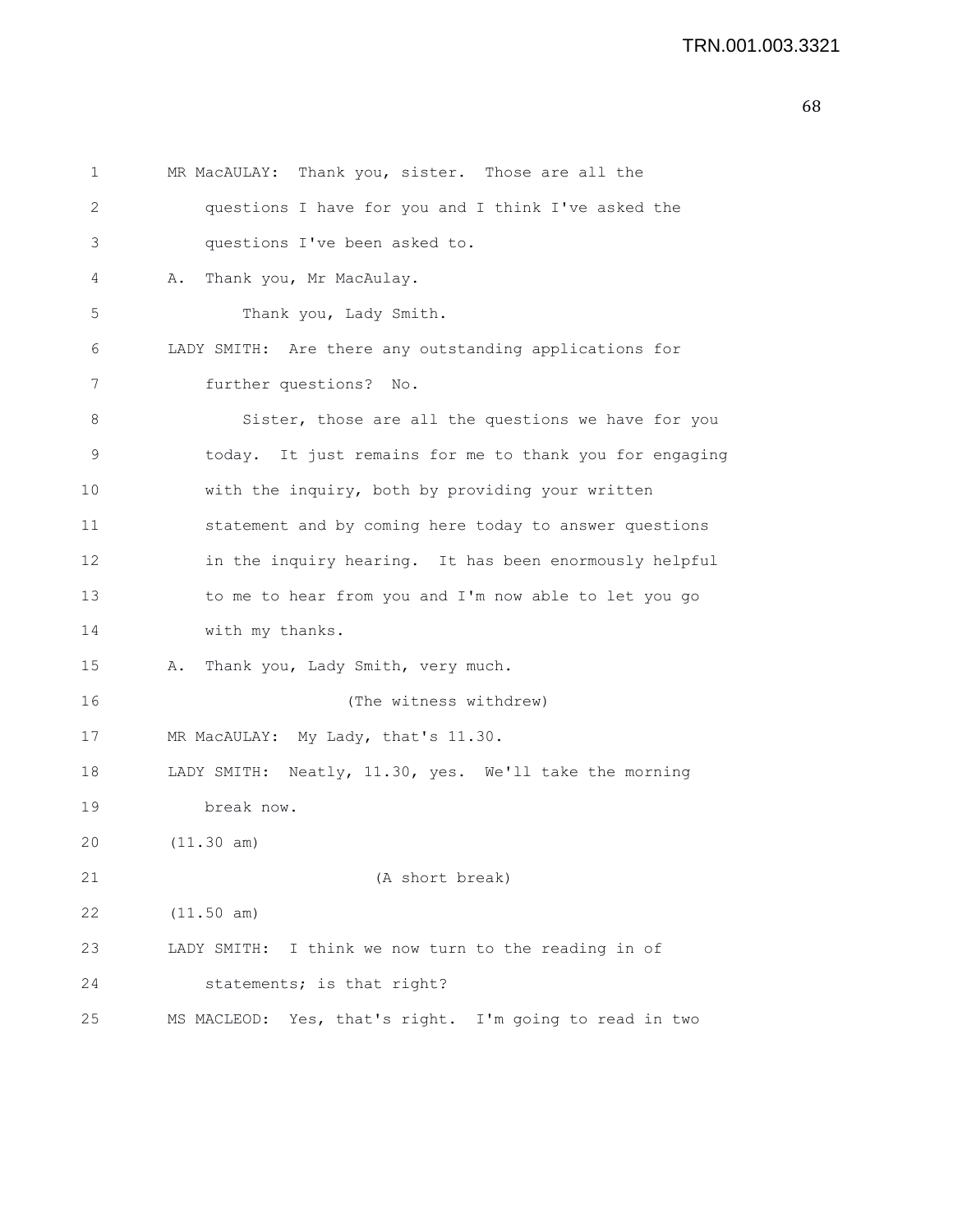```
1 statements and then my learned friend Ms Rattray will
2 also read in two statements.
3 LADY SMITH: Thank you.
4 Witness statement of "SISTER GWENDOLINE" (read)
5 MS MACLEOD: The first statement is the statement of
6 a sister who wishes to use the pseudonym
7 "Sister Gwendoline". The statement can be found at
8 WIT.001.001.8567:
9 "My name is Sister Gwendoline. I was born in 1934.
10 My contact details are known to the inquiry.
11 "In 1959, I joined the Order of the Sisters of
12 Nazareth. Before I joined, I had been working with the
13 sisters in Devon. The
14 order had a children's nursery there and I was employed
15 as an assistant earning a wage. On joining the order,
16 I was first sent to Hammersmith for training.
17 "After Hammersmith, I went to help a sister who was
18 working with babies at Bexhill in Sussex. I was there
19 for three of four years before I was sent to 
20 to work with the babies there again. Unfortunately,
21 I was only there for a year before I went up to
22 Newcastle. I started off working with babies there too
23 and then, after about five or six years, I took a group
24 of older children. The Sister Superior at Newcastle
25 asked if I would do so because there was nobody with
```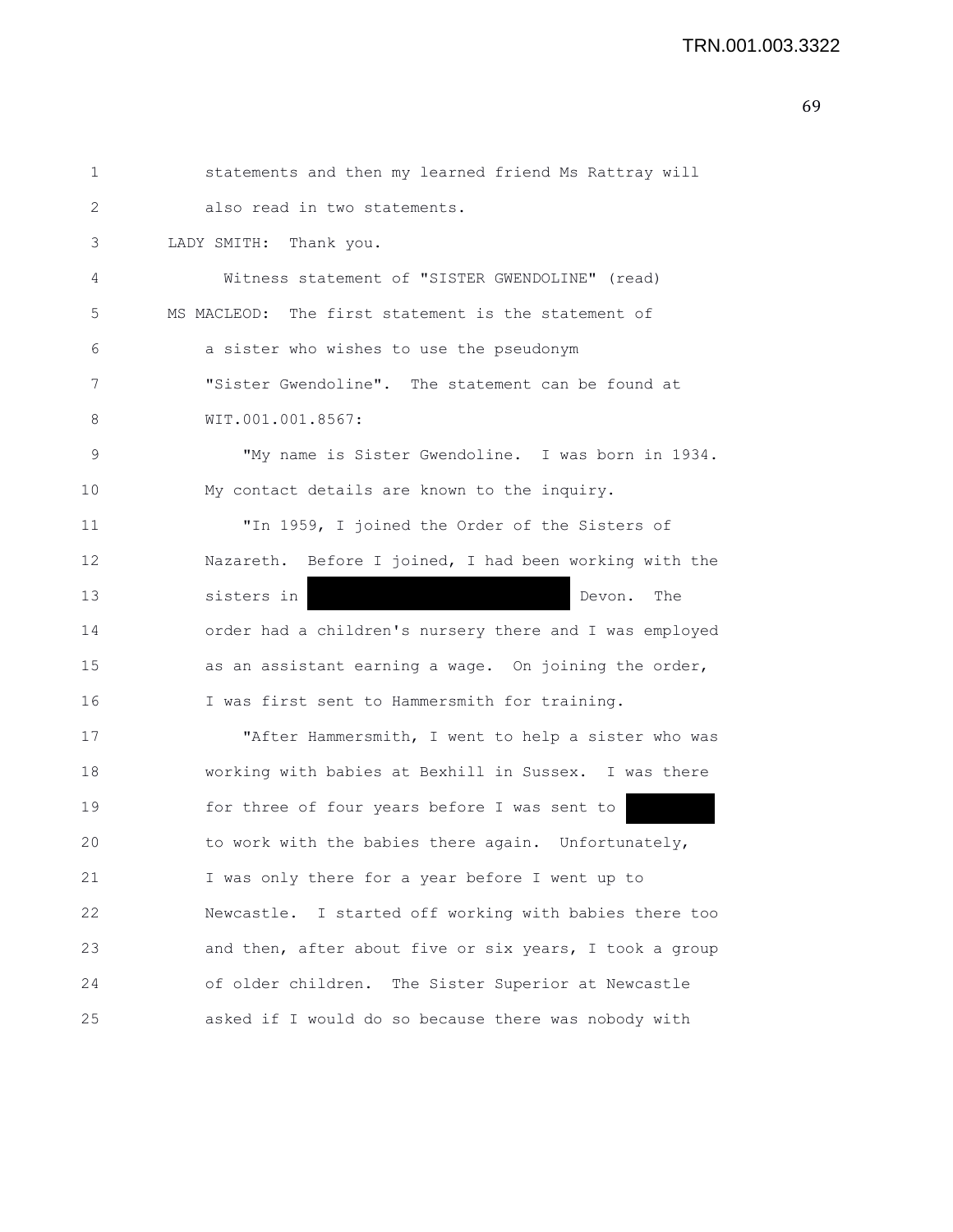1 them at the time. 2 "In 1973, I was moved up to Nazareth House 3 at Cardonald in Glasgow. I was there for about 4 18 months and left in 1974. 5 "I was sent back to Hammersmith for about a year 6 after that, and then I was in Lancaster for 13 or 7 14 years. After Lancaster, I was moved back to Bexhill 8 for a couple of years, and then I was in Isleworth for 9 about 10 years. I retired after that and moved to 10 Nazareth House in Cheltenham, 11 **Whilst I was working with the sisters in** 12 before I joined the order, I trained as a nursery nurse 13 and gained a qualification through the Nursery Nurses' 14 Examination Board. Along with a few others, again 15 before I joined, I went on to do further training at 16 Queen Charlotte Maternity Hospital in London. That 17 qualified me to work with very small babies. When I was 18 in Newcastle after I joined the order, I did a further 19 day-release course for working with older children. 20 "I think I was told about a week before I went to 21 Cardonald that I was going. I had been there before 22 because we used to go up there on retreat. Sometimes 23 I would meet the children when I'd gone up on retreat, 24 although it would only be to say hello or to watch them 25 kicking a ball around. Occasionally, we would go over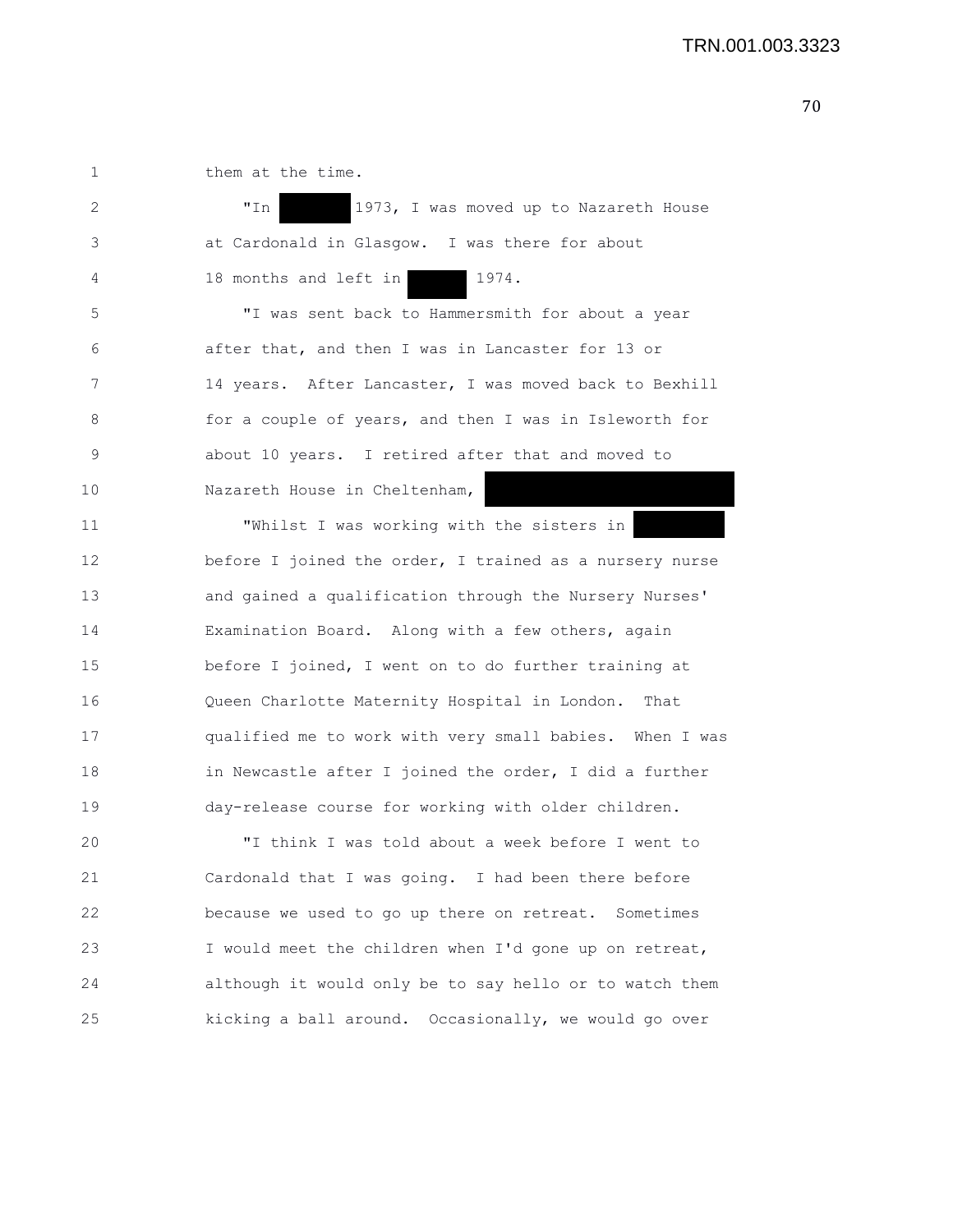1 to Bellahouston Park with the children and the sisters 2 that looked after them. The children loved the park 3 where they could play and we could watch them. Other 4 than that, I didn't have any involvement with the 5 children at that time.

6 "I missed the children from Newcastle an awful lot 7 when I first arrived at Cardonald. It was hard to 8 adjust.

9 "The sitting room and dining room of my house at 10 Cardonald were on the ground floor. The bedrooms were 11 on the top floor. I slept on the same floor, beside the 12 children, with just a partition around my bed. It was 13 pretty basic. There was just a chest of drawers and 14 a chair beside each bed. The washrooms were just along 15 the corridor from the bedrooms and there were two 16 showers and one bath.

17 "I was allocated a group of about 12 or 14 children 18 to look after as a housemother. It wasn't a very big 19 group. All the groups of children were simply referred 20 to by the name of the sister that was looked after them. 21 My group, for example, were just known as

22 Sister **INV** 's group.

23 TI replaced Sister **IFA** and I think my group of 24 children had been without a sister for a while. 25 I wasn't given any sort of induction. I was straight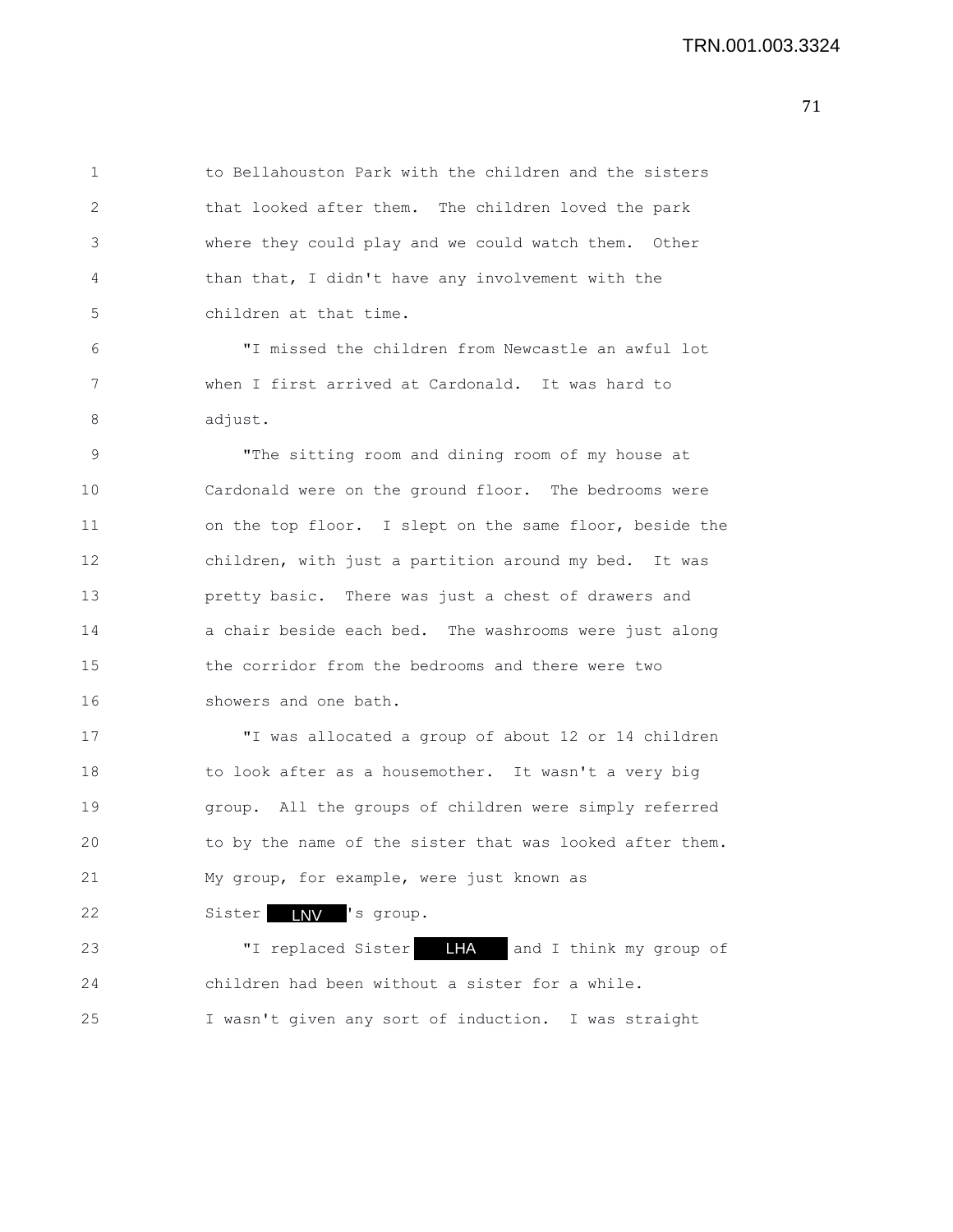1 in.

2 "Brothers and sisters were kept together in the same 3 groups at Nazareth House in Cardonald, though not in the 4 same bedrooms. All of my children had either a brother 5 or sister in the group as well. I had one family of two 6 girls and a boy.

7 "I wasn't at Cardonald for very long and the 8 children remained pretty much the same throughout my 9 time. There wasn't a big turnover at all. Two girls 10 left at one time to be fostered, but it didn't work out 11 and they came back. It was unfortunate really. Two 12 little ones did join my group but that was all. There 13 were four sisters working with the children in 14 Cardonald. There was Sister **INU** who was very good 15 with them, although unfortunately she has since died. 16 There was also: Sister LGS, who is now known as 17 Sister LGS ; Sister LHW who is now known as 18 Sister LHW ; and Sister LFR , who has since 19 left the order.

20 "I think the Sister Superior when I arrived was 21 Mother Mary of Carmen. She left and I think it was 22 Mother McCarten who took over.

23 "Sister **INU** was in charge of the children 24 overall, but it was the Sister Superior that kept all 25 the notes and information about the children.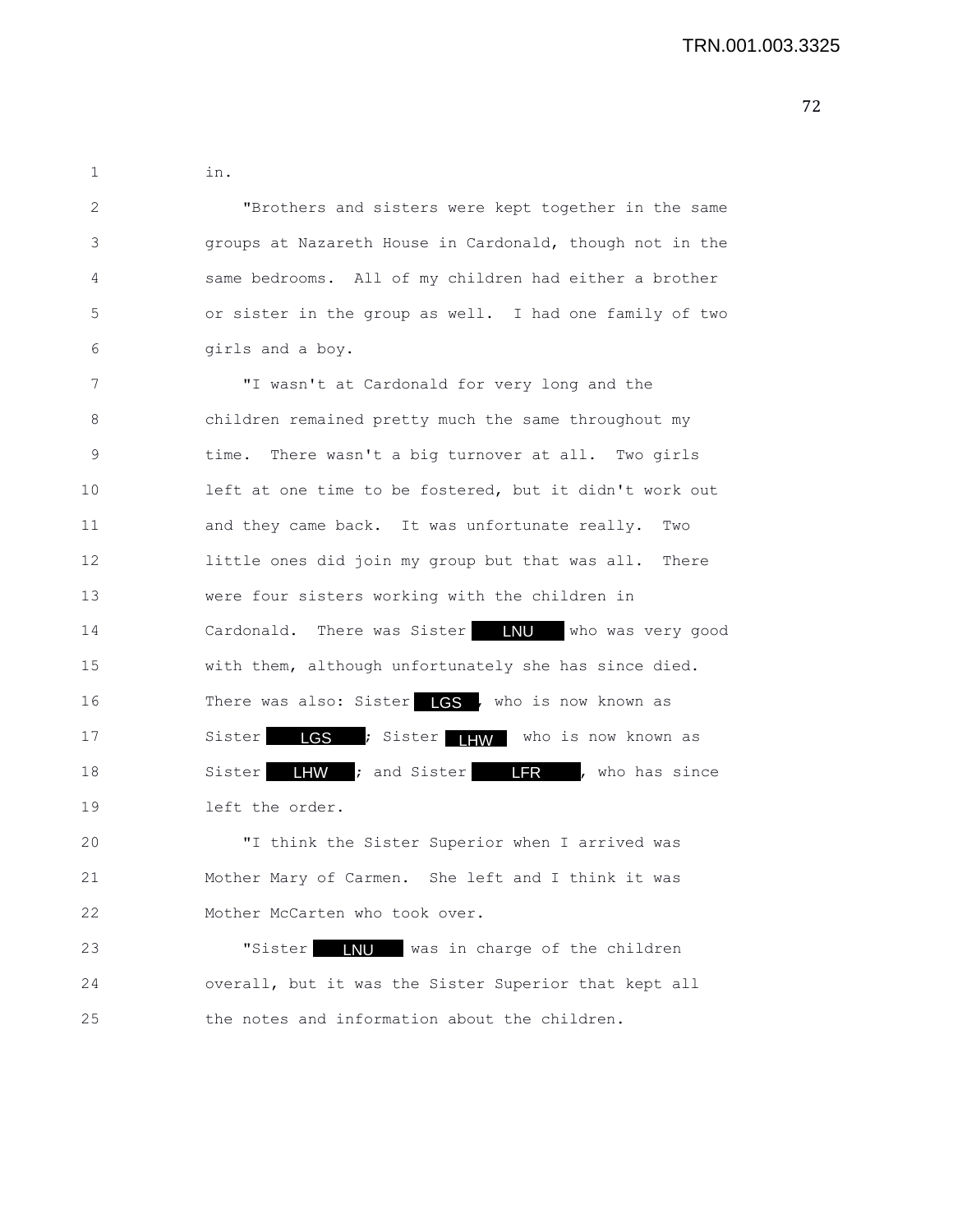1 "I had a cleaner and two ladies to help me at 2 Cardonald. The only one whose name I can remember is 3 Maria. They all came in from outside. They didn't live 4 on the premises. There was also a man called  $\blacksquare$ 5 used to came us out sometimes in the van. He wasn't 6 with the children as such, though. LTS

7 "People would come in from outside Nazareth House to 8 teach the children Scottish and Irish dancing and also 9 the violin. That was well established before I arrived. 10 As well as those people, there was a number of friends 11 of Nazareth House from the local parish. They would 12 take the children out for day trips or for shopping and 13 such like. There were no checks on their backgrounds or 14 **anything like that.** 

15 "Priests and trainee priests would come to 16 Nazareth House in Cardonald on retreat, as did other 17 sisters, but none of them worked with the children. The 18 priests that were on retreat had rooms on the ground 19 floor beside our sitting room and dining rooms. 20 Occasionally, one of them would come in and sit with the 21 children to watch television. I don't think there was 22 a television in the priests' rooms.

23 "I'm not sure what the procedure for admitting 24 a child was. I think the Superior had to fill out 25 a form, but I had nothing to do with that.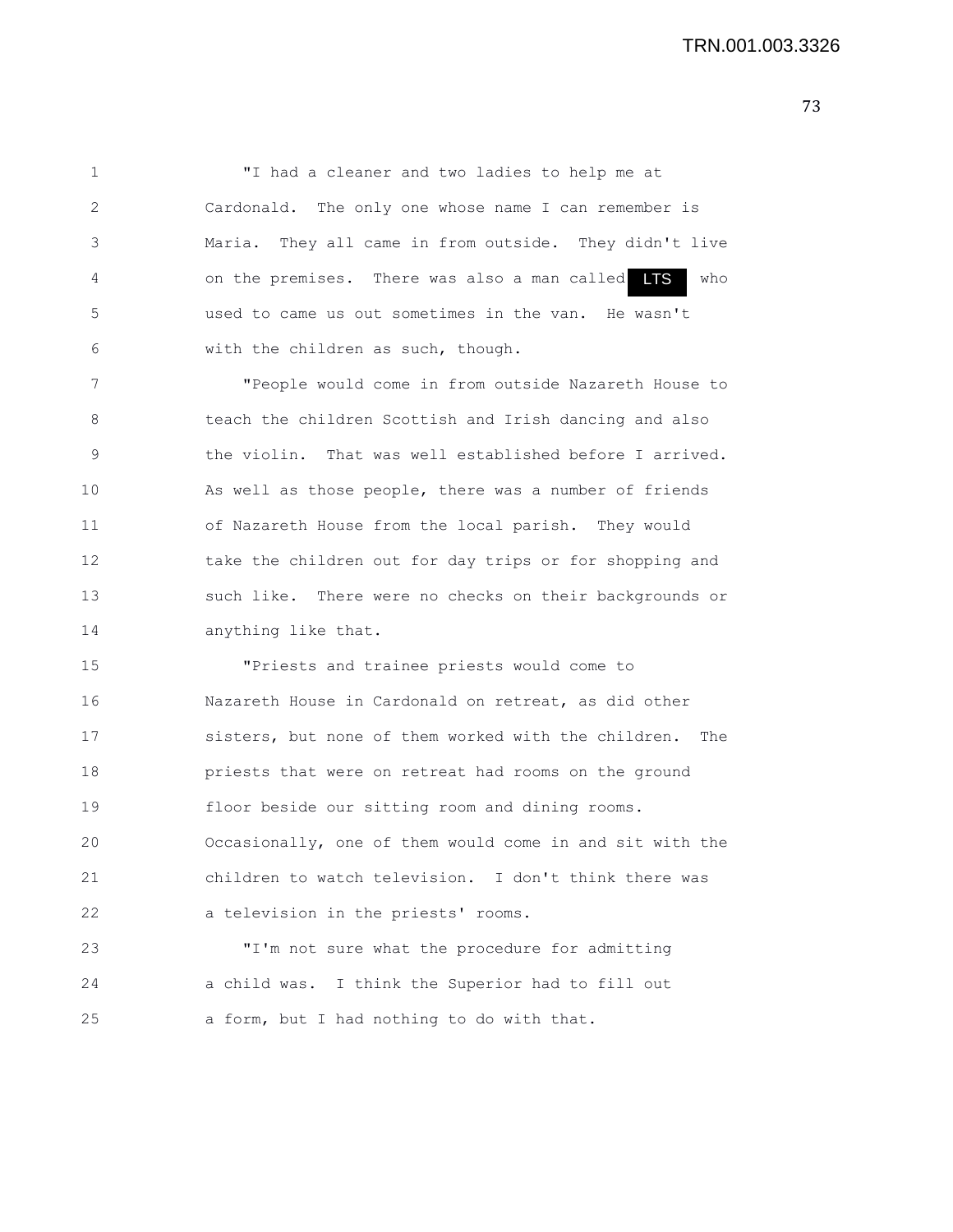1 "I introduced the two little ones that joined my 2 group to everyone when they arrived. I showed them 3 around and I got the older ones to try and make a fuss 4 of them. It was hard for them. 5 "Boys and girls slept in different rooms on the top 6 floor that had about five beds in each. Beside the beds 7 the children had a little chest of drawers and a locker 8 to keep their things in. They would keep their toys in 9 there.

10 "The children were supposed to get up by 8 in the 11 morning at the latest because they had to be in school 12 at 9. The older ones were a bit difficult sometimes and 13 would even go without breakfast to stay in bed a little 14 bit longer. Once they got up, if they were able, the 15 children would make their own beds. Then they would 16 wash and brush their teeth and get dressed before having 17 breakfast. Sometimes we would bring breakfast upstairs 18 for the children to eat it there. There was quite a 19 wide corridor and it was a little difficult to keep an 20 eye on everybody if we were having to hurry up the 21 bigger ones while getting the little ones ready.

22 "At bedtime we would take the little ones up while 23 the bigger ones watched the television; that was usually 24 between 7 and 8 o'clock at night. We tried to get the 25 older ones in their beds by 9.30, although it was often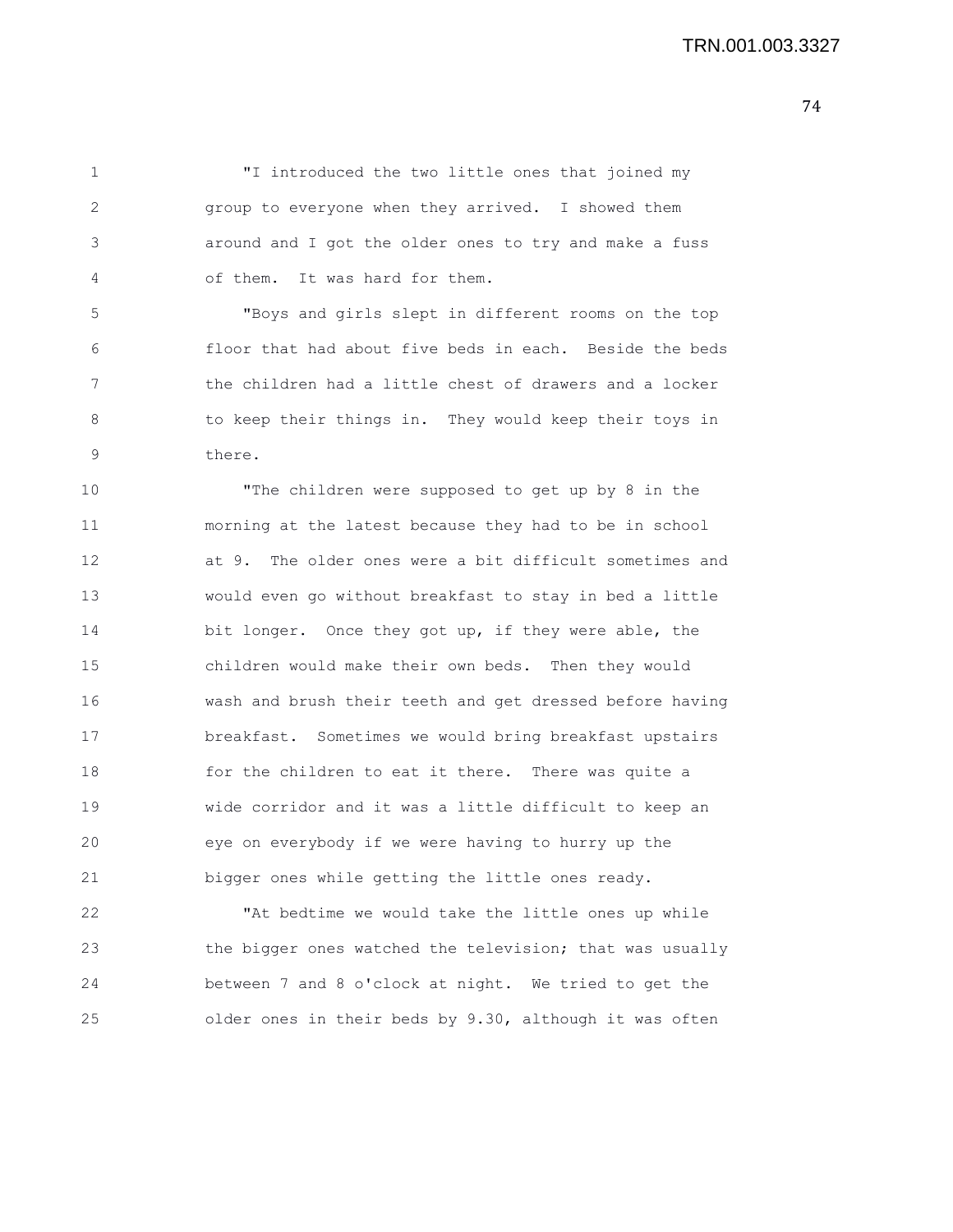1 later. I didn't mind so much at the weekends, but on 2 weekdays they needed to get off earlier.

3 "There was no staff on duty during the night. The 4 children would just wake me up if they needed anything. 5 On the whole, it seemed to be to be the boys that might 6 need to get up in the night; the girls seem to be all 7 right. The boys were big enough to go to the toilet 8 themselves though; it was just along the passage.

9 "There was the occasional child that wet the bed. 10 It usually occurred after something had happened during 11 the case. If one of them had, we had a little washing 12 machine that I could wash a few things in. Otherwise, 13 the sheets would have to go to the laundry. I never 14 punished any child that had wet the bed.

15 "There were a couple of showers that the bigger 16 children used. The showers had curtains for a bit of 17 privacy. There was also a bath that we could wash the 18 little ones in. There was always fresh water. I think 19 the only children that bathed together were two sisters 20 who liked to get in with each other. I can't remember 21 how often the children would bath or shower. If they 22 needed it, if they had been out and got mucky, they 23 might get an extra bath.

24 "Some of the children liked porridge for breakfast 25 and some liked a cooked breakfast, others might have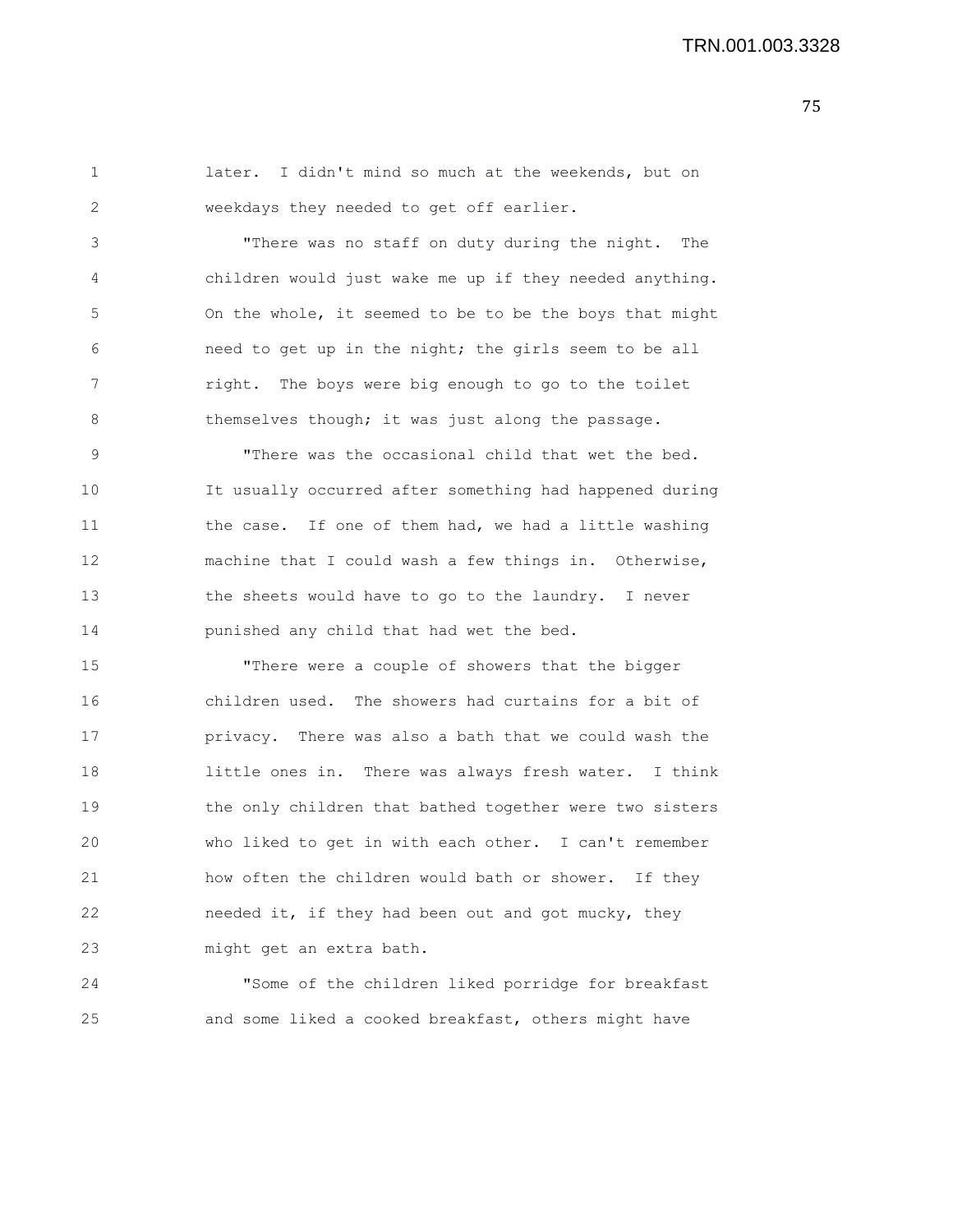1 cereal. They had a choice. The cooks weren't keen on 2 children being in the kitchen so they wouldn't able to 3 make themselves supper or anything. 4 "Most of the children were primary school age, so 5 it would have been a bit risky for them making food for 6 themselves. We would take things up from the dining 7 room for supper or snacks. 8 "Sister INW was in the kitchen and she was very 9 good. She used to make the children birthday cakes 10 in the shape of a train or whatever the children liked. 11 "The way I dealt with children not eating was to 12 tell them that they had to stay at the table until they 13 had finished. One of my boys didn't like quite a few 14 things. I told them he would have to stay until it was 15 finished but I knew I would have to give in. I would 16 leave him on his own while I went to do washing-up or 17 something. When I came back, his plate would be clean 18 and I would give him a bit of praise. After he left the 19 room, I would have to check the cutlery drawer or 20 wherever to find where he had put the food. I never let 21 on. 22 "The children wore a uniform to school and on

23 a Sunday they would wear white shirts and nice trousers 24 or skirts. I would wash the white shirts in the washing 25 machine that we had rather than send them to the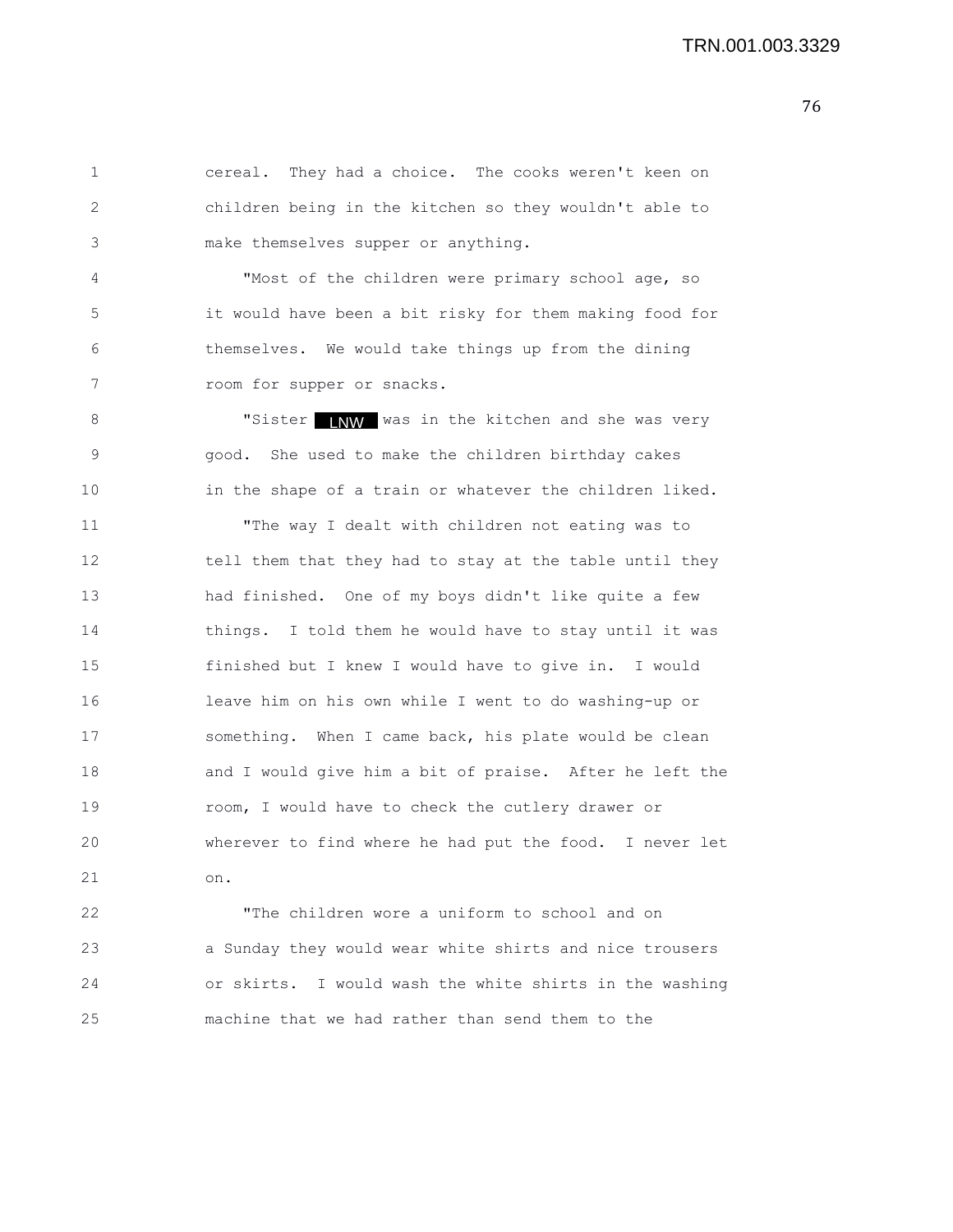1 laundry.

| 2  |                                                         |
|----|---------------------------------------------------------|
|    | "There was no sharing of clothes. All the children      |
| 3  | had their own. As they grew up the bigger children      |
| 4  | could go out and buy clothes themselves. It was the     |
| 5  | same as a family, I suppose.                            |
| 6  | "As children grew out of their clothes, they were       |
| 7  | passed down to the smaller ones. We did make sure the   |
| 8  | smaller ones got some new things as well though. It     |
| 9  | wouldn't be fair otherwise.                             |
| 10 | "There were no chores for the children to do,           |
| 11 | really, except tidy their own area. I don't think       |
| 12 | they'd be very keen on doing anything else such as      |
| 13 | polishing their shoes or whatever.                      |
| 14 | "As well as the Scottish and Irish dancing, quite       |
| 15 | a few of the children got violin lessons and the boys   |
| 16 | went to Scouts. None of the girls wanted to go to       |
| 17 | Brownies or Girl Guides for some reason.                |
| 18 | "Each different sister's group had their own            |
| 19 | television. I would go up with the little ones when the |
| 20 | bigger children were watching the television. They      |
| 21 | would sit and watch films like 'The Birds' and 'Dr Who' |
| 22 | and I don't like things like that. Strangely enough,    |
| 23 | even though they watched such things on the television, |
| 24 | when we had some people in to act Little Red Riding     |
| 25 | Hood, I think it was, the children were terrified.      |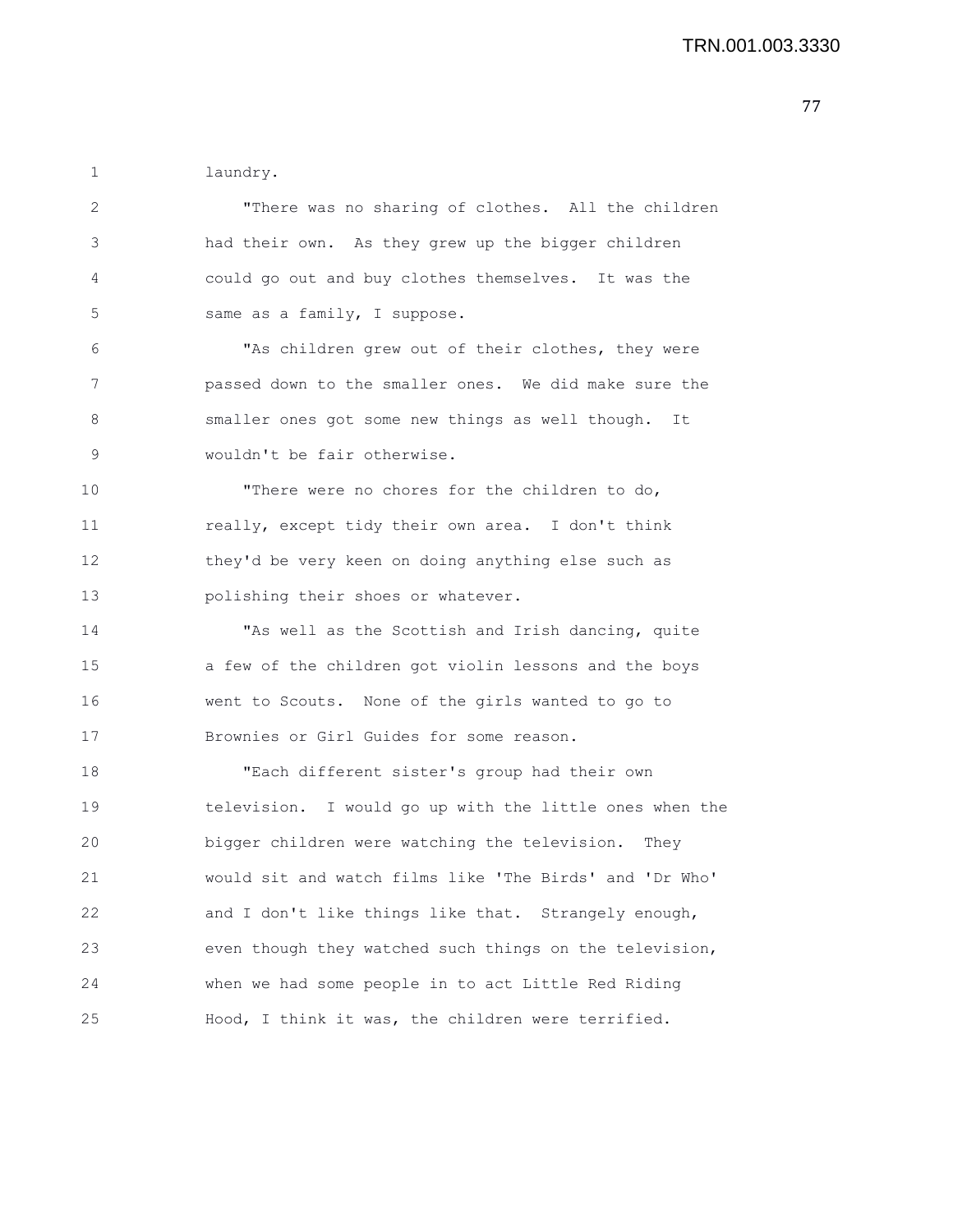2 buy comics with their own pocket money if they wanted. 3 What the children liked doing most of all was 4 dressing-up, especially if it was wet outside. We had 5 a box with bits and pieces that they could put on. 6 "There wasn't much of a garden outside but there was 7 enough space for them to play football and there were 8 Swings and a slide. If it was a nice evening, we often 9 took them over to Bellahouston Park where they could 10 play. Sometimes there would be a band playing in the 11 park. There would often be something on. The children 12 also liked to meet up with their friends from school. 13 "It would have been good if the children had learned 14 swimming, but I don't remember us taking them. I don't 15 think there were any swimming baths around the home. 16 "At the weekends people who were friends of the home 17 would take the children out for the day. 18 The children got pocket money every week that they 19 could spend as they wanted at the local shop. Most of 20 the toys belonged to all of the children. Sometimes the 21 little ones would take the bigger ones' toys. 22 "We tried to make sure that the children went away 23 for a summer break. We felt that they needed a holiday 24 and we took the little ones to Fairlie in Ayrshire. The 25 bigger children didn't want to go there.

1 "There were books round about and the children would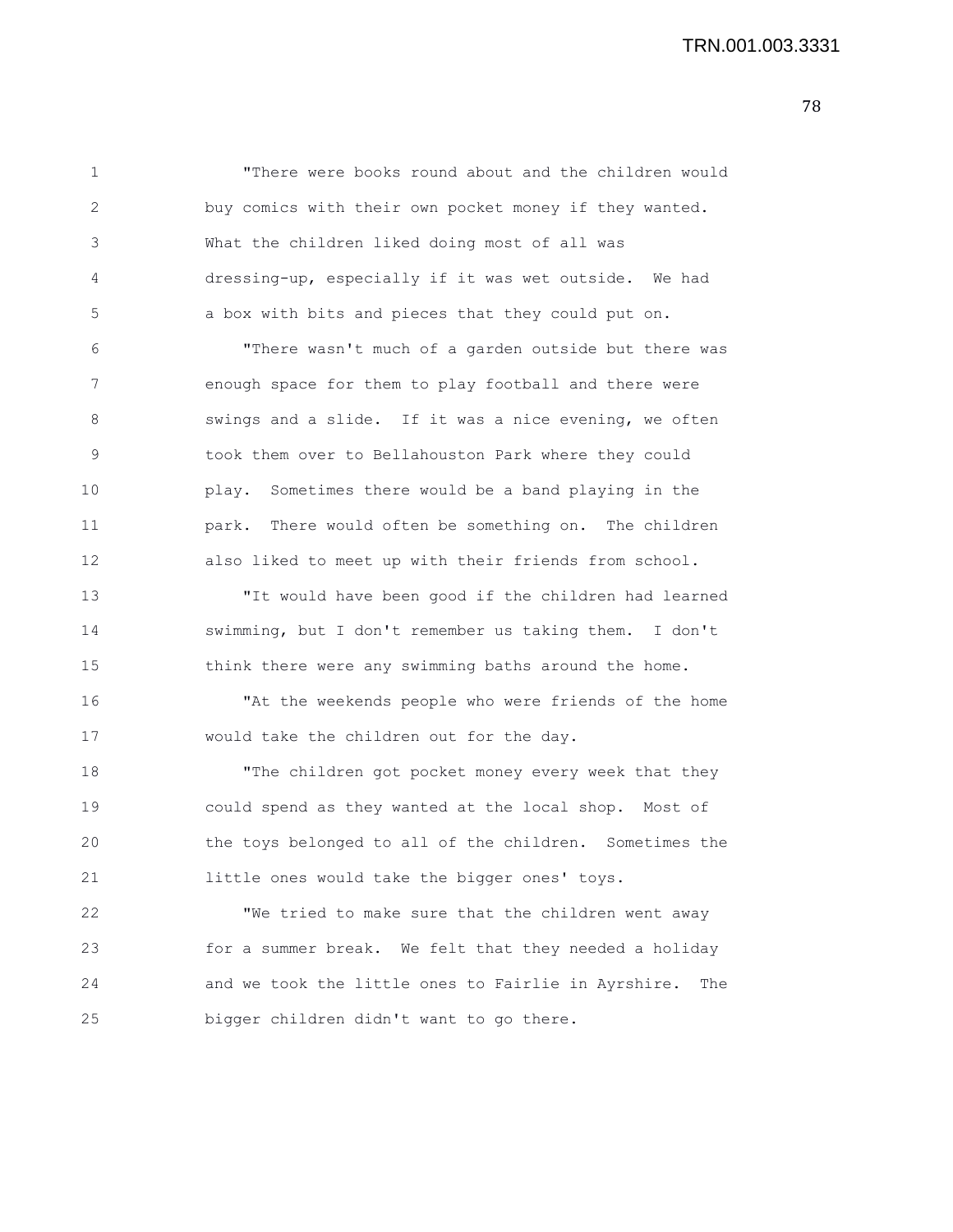1 Archbishop Winning was very good and told us if there 2 was nowhere for them to go, he would see if he could 3 find something. 4 "There used to be a taxi outing every year, 5 sometimes twice a year. The taxi drivers were 6 marvellous. All the taxis would come and they would be 7 hooting their horns and be all dressed up. They would 8 take the children out for the day and also took them to 9 the pantomime. 10 "My brother would occasionally come up for a holiday 11 and we would take two or three of the children out to 12 Loch Lomond or the Trossachs for a trip. 13 "The children loved putting up decorations at 14 Christmas and we would have a nice Christmas dinner. 15 They would all got presents, which were probably things 16 that had been donated. If any of the children got 17 presents from their families we would have to give 18 whatever it was to them straightaway. 19 "Birthdays were celebrated as well. There would be 20 a little party and Sister **NW** would bake them a cake. 21 "Most of the children went out to Our Lady of 22 Lourdes Primary School, which was just around the 23 corner. I can't remember what school the bigger 24 children went to. The headmaster would usually phone up 25 if there was something he needed to speak to me about.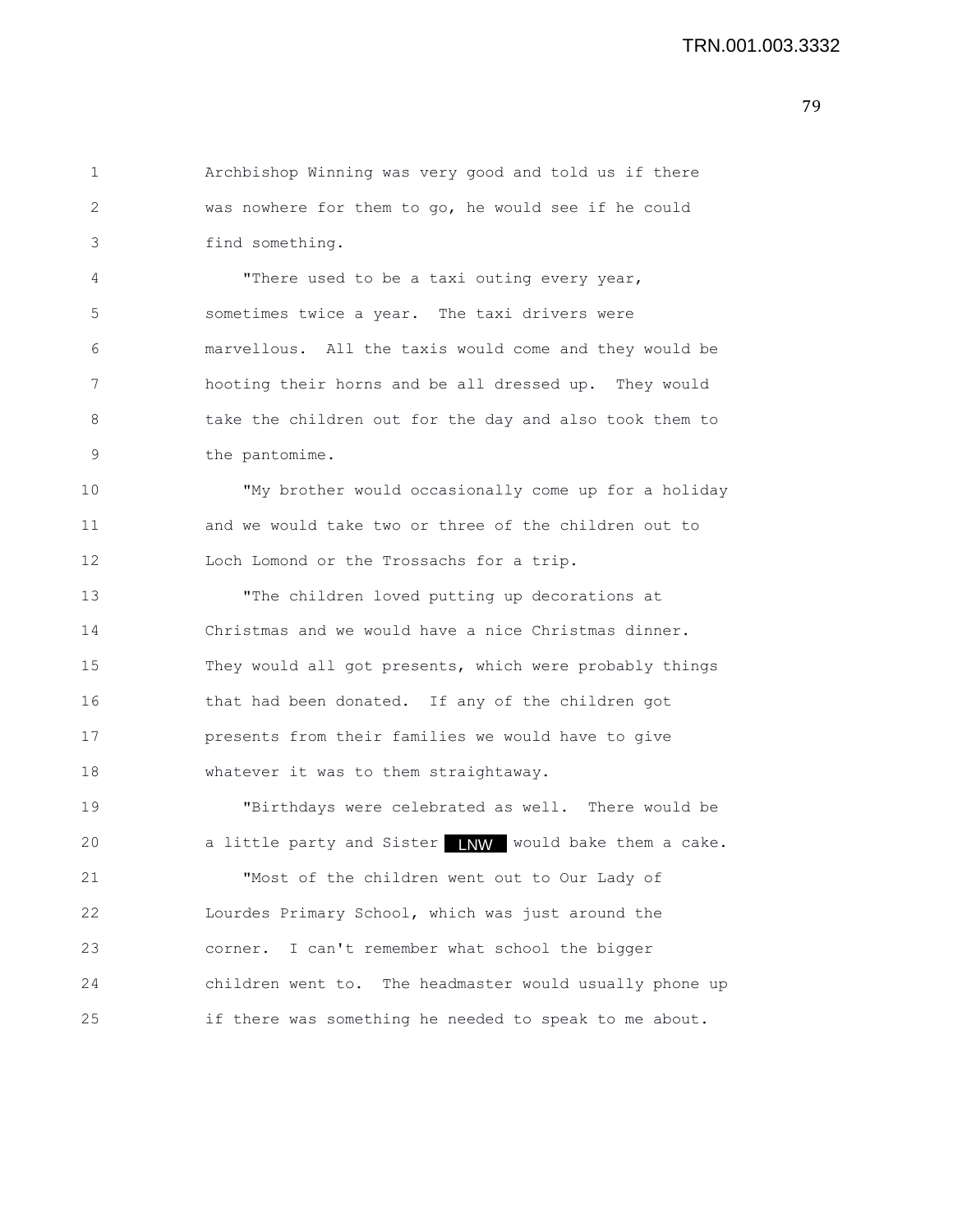| $\mathbf 1$  | I would got the parents' evening for the little ones,    |
|--------------|----------------------------------------------------------|
| $\mathbf{2}$ | but as the children got older they weren't so keen.      |
| 3            | I could understand that and I would see if one of the    |
| 4            | staff could go instead.                                  |
| 5            | "They didn't have a lot of homework to do, but if        |
| 6            | they did, I would have them do it as soon as they came   |
| 7            | in from school. They could do their homework in the      |
| 8            | dining room.                                             |
| 9            | "At the end of term, the children would get school       |
| 10           | reports which I would see. Some of the reports were      |
| 11           | good, some were a little bit of a problem.               |
| 12           | "The doctor<br>would come in                             |
| 13           | regularly. The children needed to have a medical every   |
| 14           | year. I don't remember the name of the doctor,           |
| 15           | None of my children were                                 |
| 16           | seriously ill at any time, they were quite healthy.      |
| 17           | "A nurse would go into the school quite a bit and        |
| 18           | she would say if any of the children needed dental care. |
| 19           | I can't remember any of them going to the dentist,       |
| 20           | although I do remember some of the children losing their |
| 21           | first teeth.                                             |
| 22           | "One of the things the children did get was nits.        |
| 23           | I would get a phone call from the school to let me know  |
| 24           | that nits had been found on some of them. It wasn't      |
| 25           | only our children though; some children from outside     |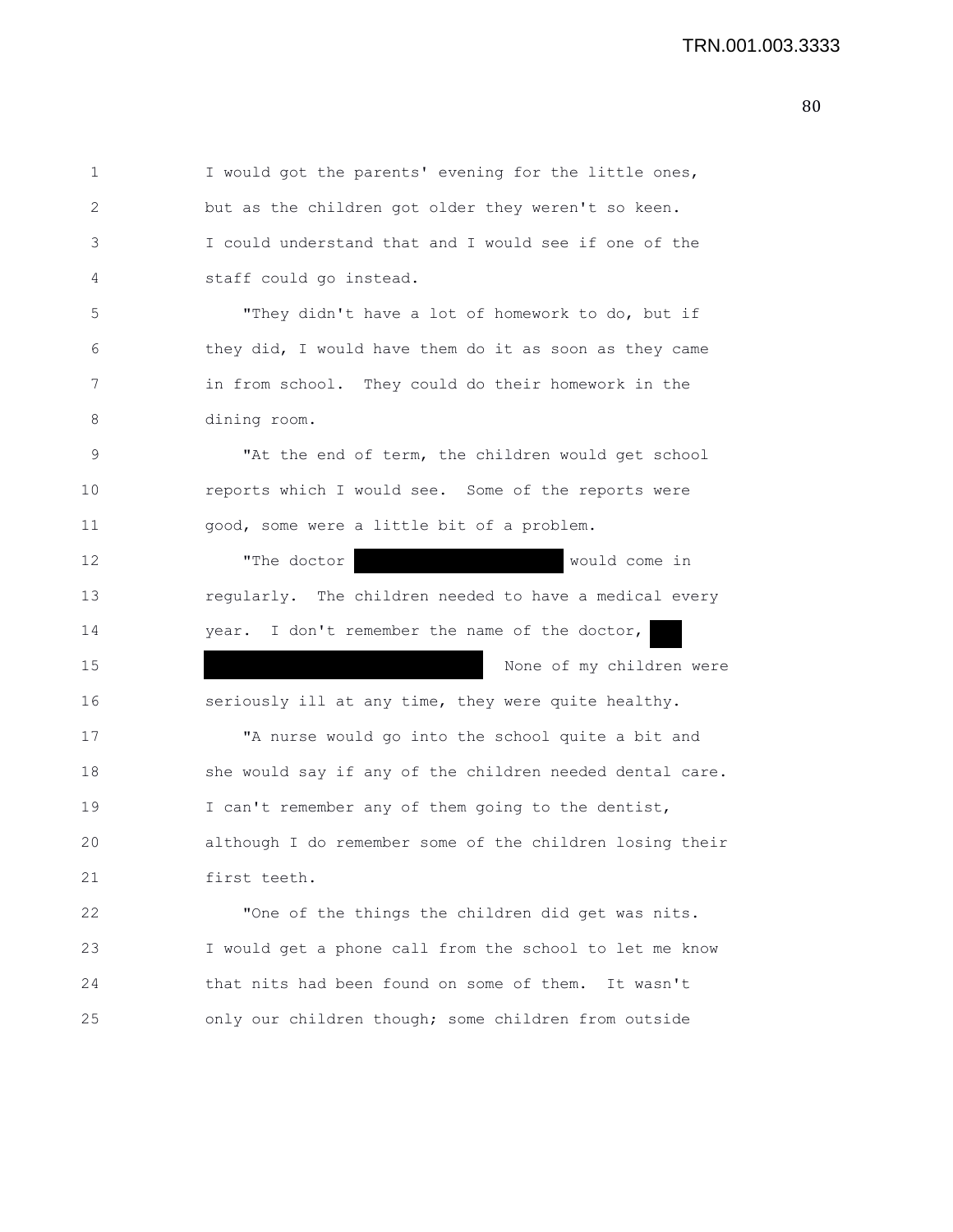1 would get them too. The doctor was very good and used 2 to give us some stuff for that. 3 "There were no deaths of children while I was at 4 Nazareth House in Cardonald. 5 "We went to Mass very early in the morning. None of 6 the children were expected to go to morning Mass. The 7 only time the children were expected to attend Mass was 8 on a Sunday, and they would often go across to the 9 parish church because it was later there. We didn't 10 mind which Mass they went to, as long as they attended 11 one. 12 "Religious instruction was mostly done by the 13 school. We would say night prayers and morning prayers 14 and grace before eating, but I don't think we did much 15 else. We had picture books of the different parables of 16 the Gospel, but that was about it.

17 "Very few family members came to visit the children. 18 There was no set visitors' day. Families could come 19 when they wanted, but there wasn't much contact with 20 families. It was very sad. Even if they sent birthday 21 cards, that would have been something. I think maybe 22 two of the little ones got a birthday card, but the 23 older ones didn't get any.

24 "There was one little girl whose father always 25 promised he would come and visit, but he just wouldn't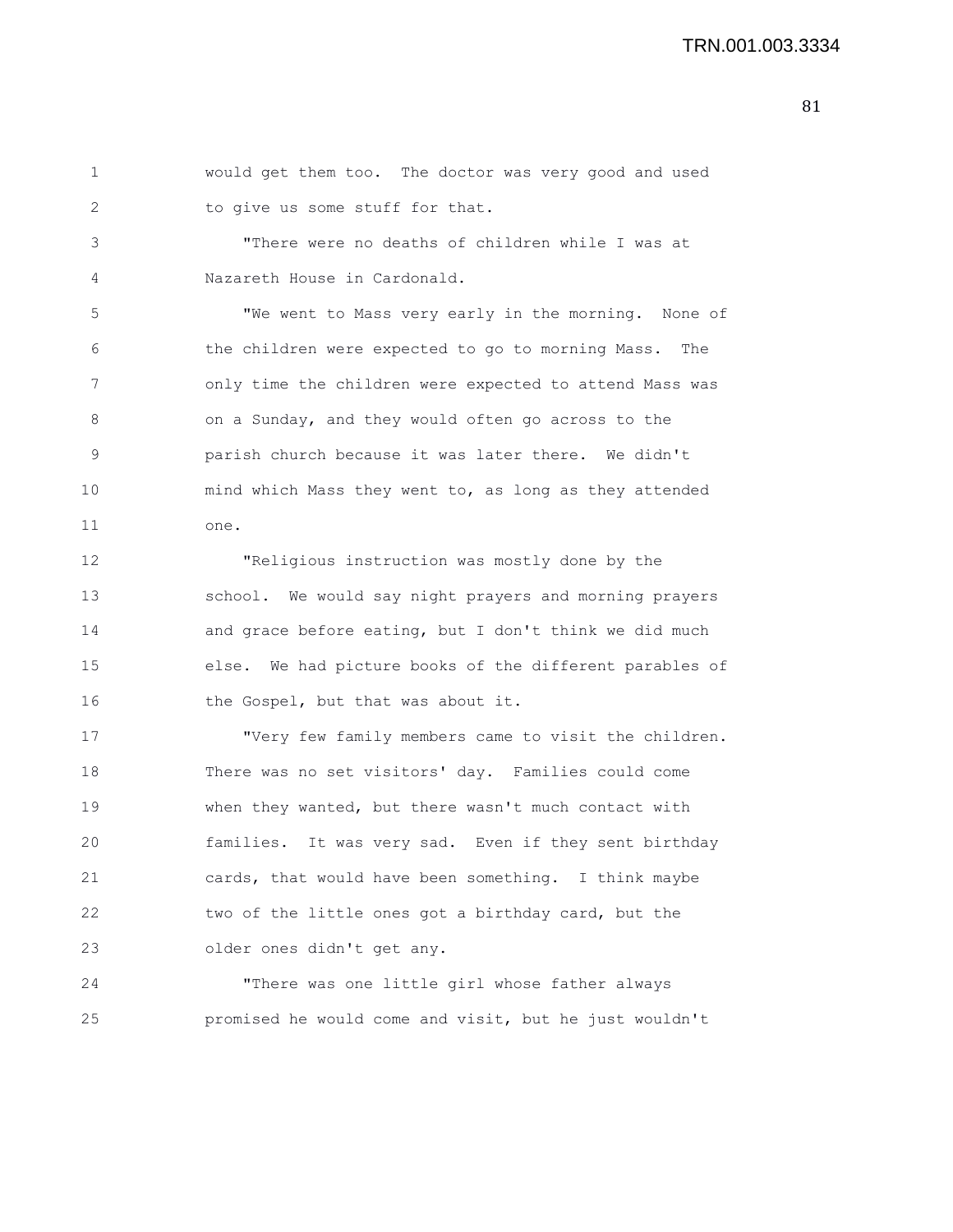1 turn up. She used to tell me she hated her father and 2 then one of the staff found all these letters in the 3 little girl's drawer when they were putting something 4 in. They were all addressed to 'Darling Daddy' and 5 'Dear Daddy'. It was very sad. It was damaging every 6 time he would say he would come and then didn't.

7 "Social workers would come round roughly every 8 three months or more often if they needed to. Often 9 it would be different social workers for the same 10 children. One child might have three or four social 11 workers. The social workers would speak to the children 12 privately and, if there was anything they needed to 13 speak to me about, they would do so afterwards.

14 "I didn't keep any records other than when children 15 got their inoculations or had to be seen by the doctor. 16 We didn't have an office and you couldn't leave things 17 like that lying around. The Sister Superior kept all 18 the records. If a child was being discharged I would 19 have to go to the superior and get the discharge book, 20 so I could complete it. After doing so, I would then 21 have to -- it would then have to be returned.

22 "I also had to fill in a menu book to record what 23 the children had to eat. I don't know what happened to 24 these books. I never had any more involvement than 25 that.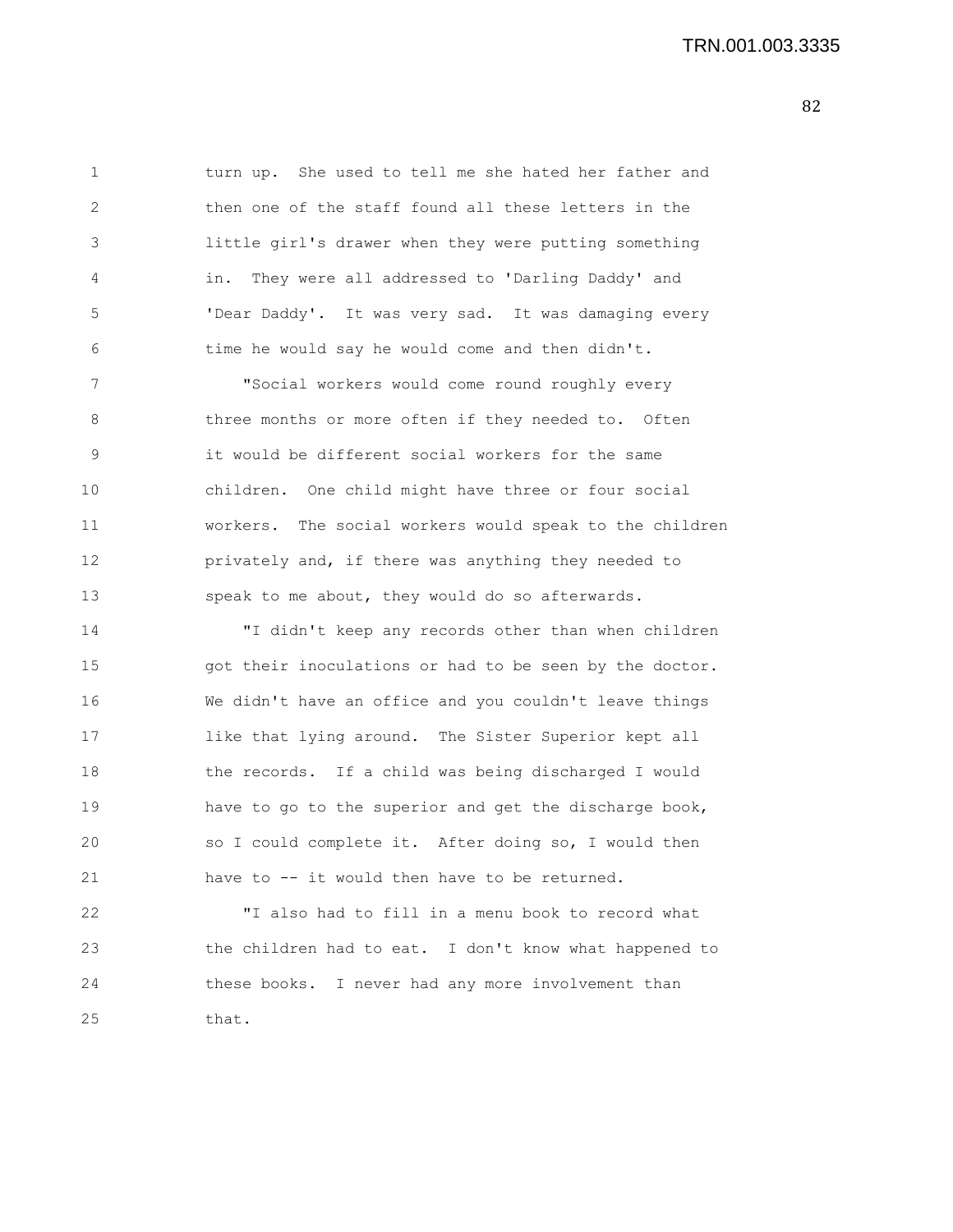1 "There would be inspections from Hammersmith and the 2 Home Office used to come round as well to check that 3 everything was all right. They would look at the menu 4 books and I suppose check that the children were getting 5 a balanced diet. I'm sure they would have written 6 reports but I never saw any. I don't know what might 7 have been in the reports.

8 "I was not involved in any review of my children's 9 care. The social workers sorted all that out and then 10 they would tell me. All I know of the two girls coming 11 back from being fostered was what the social worker told 12 me.

13 "Some of the social workers were very good and would 14 keep me informed about the children. Some allowed me to 15 have some input, others were not so good. I suppose 16 they possibly had a lot of children to see.

17 "As the sister in charge of a group, I didn't know 18 the history of any of the children and what family they 19 might have had. That would only have been only by the 20 Sister Superior or by Sister **NU ,** who was in 21 charge of all the children's groups.

22 "When two girls left to go into foster care, they 23 would have been formally discharged. They were only 24 away for about a fortnight before they came back and I 25 don't know what the discharge procedure was. I don't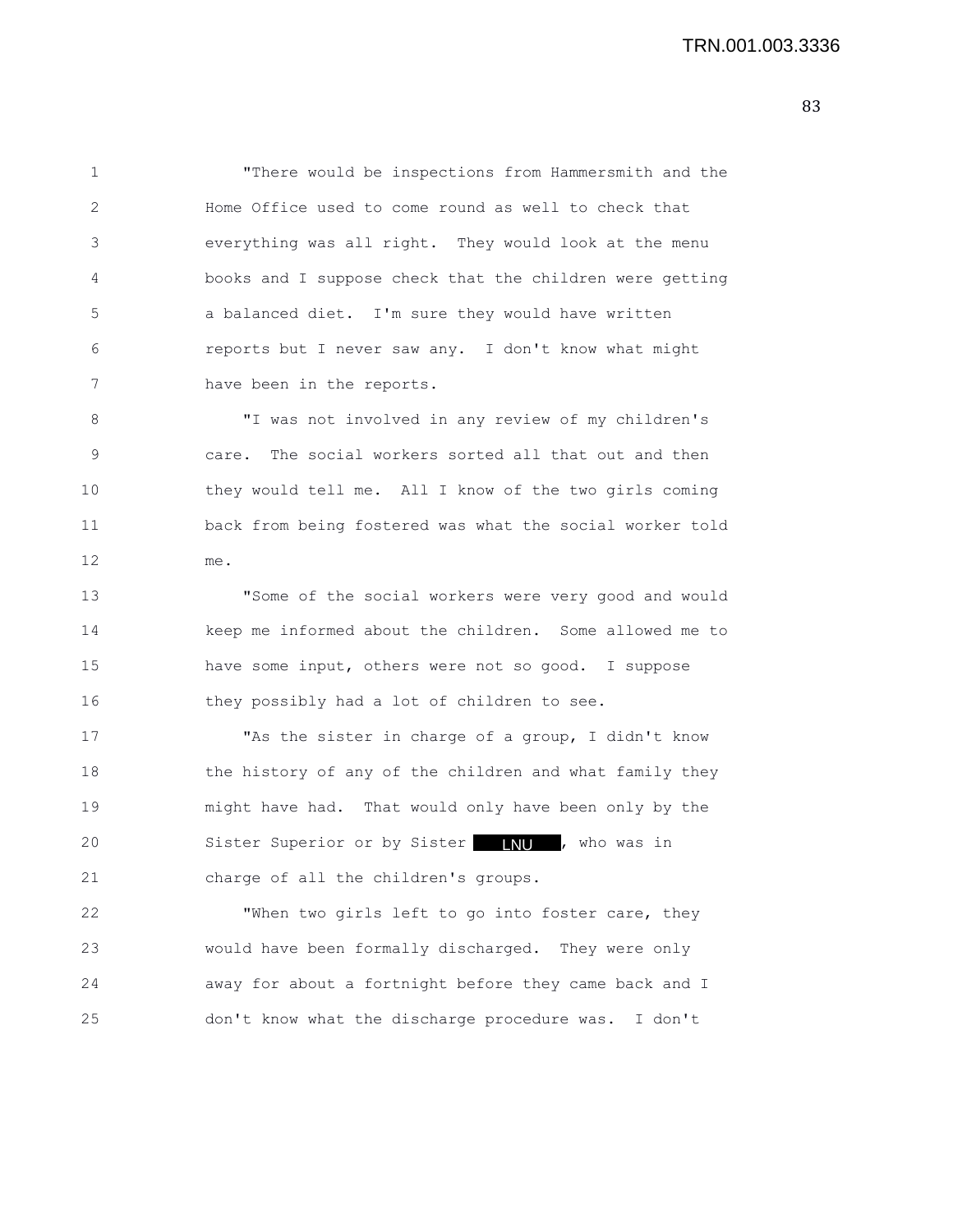## TRN.001.003.3337

1 know if contact would have been maintained with them if 2 they stayed away.

3 "If a child needed to be disciplined I wouldn't 4 given them all their pocket money straightaway. I would 5 wait until they did something good before they could get 6 it. I would also tell them they weren't allowed to 7 watch the television or go out and play football.

8 "There were no written rules or codes of conduct or 9 anything like that with the sisters. There was never 10 any use of corporal punishment at Nazareth House in 11 Cardonald. I never had it when I was young and I think 12 that you must find another way around a problem instead.

13 "I don't think there were any records kept if 14 a child had to be disciplined at all. I certainly never 15 knew of a punishment book or anything similar.

16 "I wouldn't know what went on with other groups, but 17 I'm sure they wouldn't have used corporal punishment 18 either. Sisters would often meet up and discuss things 19 and I'm sure I would have known.

20 "I remember one day the school headmaster phoned up 21 and told me he was sending a boy home. He had blocked 22 all the toilets in the school with toilet paper. When 23 he came home, I never said much to him at all. 24 I thought the headmaster could correct him if he wanted 25 to.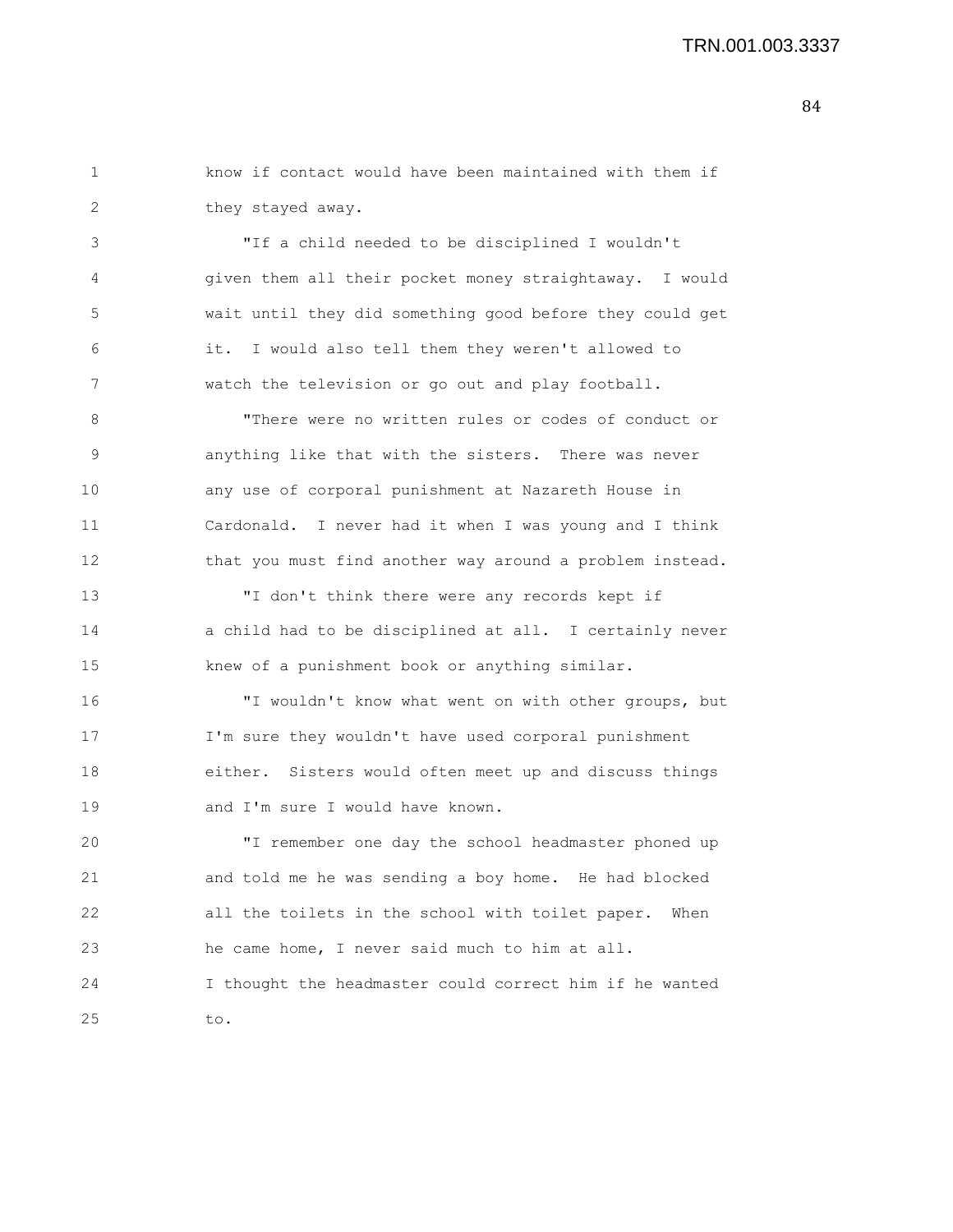1 "I never saw any behaviour at Cardonald that I would 2 consider was abusive. Even with the benefit of 3 hindsight, I don't think there was any abusive behaviour 4 towards the children. 5 "Similarly, none of the children ever reported 6 anything to me. They might say that one of the other 7 children had hit them, but that was all. I was not 8 aware of anything that caused me any concern. I think 9 I had a sufficiently good relationship with the children 10 that they would feel able to come and speak to me if 11 there was anything that troubled them. 12 "I asked to leave Nazareth House Cardonald because 13 my hearing was getting increasingly worse. 14 15 I was finding it difficult working 16 with children. It was hard to hear the children's 17 higher pitched voices and I felt they needed somebody 18 who was able to hear and speak to them properly, 19 somebody who could give them a better life. 20 "I asked to do something else and had a choice of 21 being with elderly people or being in the kitchen, so 22 I thought I would try working in the kitchen. I did say 23 that I would still until they found somebody good to 24 replace me and it was another six months before a 25 Sister Myron was found. I think she was home from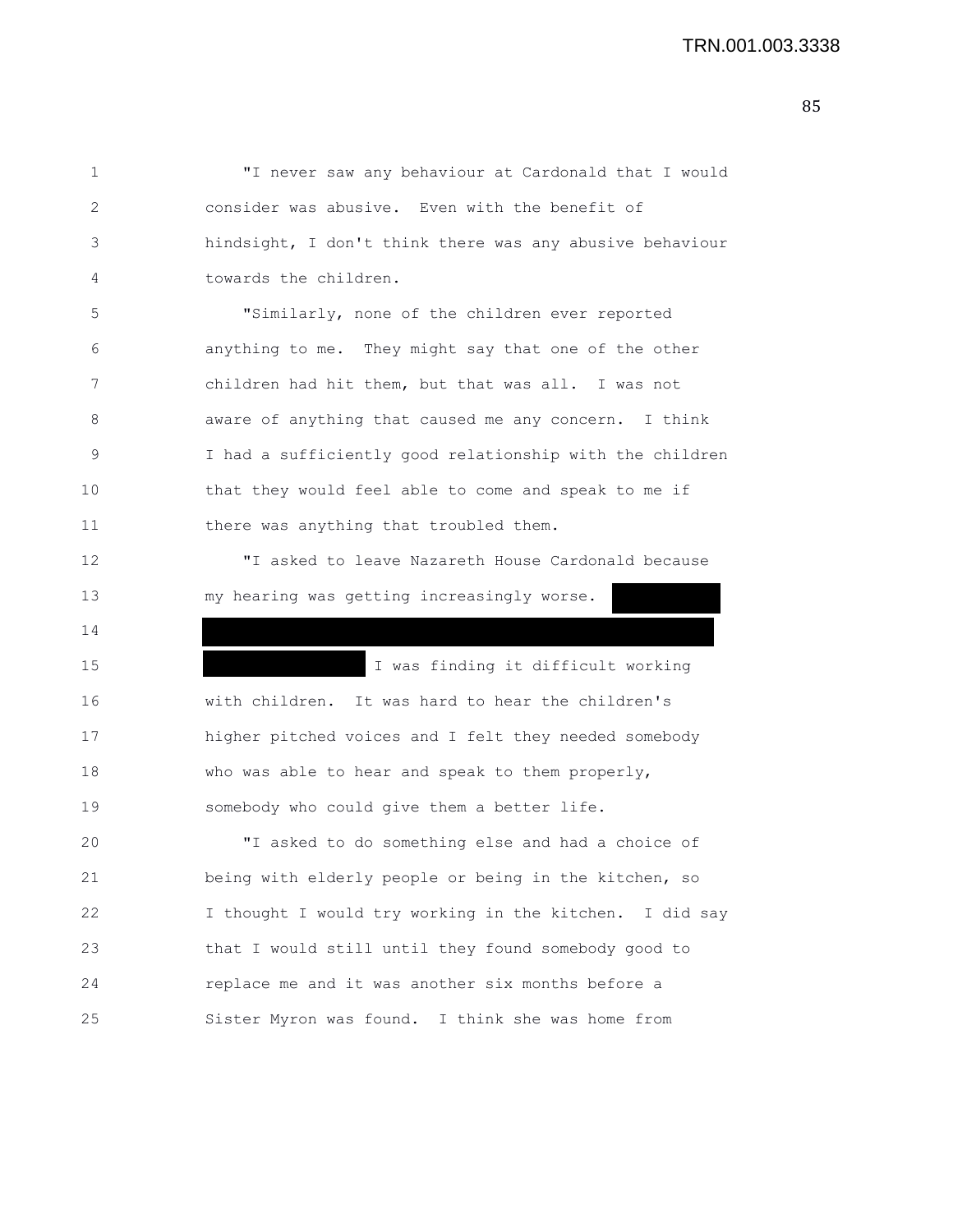1 Africa. I never met with her and there was no handover. 2 "I was sorry to leave the children. After 3 18 months, I had become fond of them, but it was for the 4 best. One of the things I found hard was that the 5 Superiors in Hammersmith didn't want me to keep in 6 contact with them. They said it was better not to 7 because it would make it hard for the sister coming in. 8 "Since I left, I've never been back." 9 In paragraphs 84 to 137 of the statement, various 10 allegations made to the inquiry by former residents of 11 Cardonald against other sisters who may have been there 12 around the same time as Sister Gwendoline were put to 13 her. Sister Gwendoline professes no knowledge of what 14 is said. 15 I'll pick the statement up at paragraph 138, which 16 is on WIT.001.001.8593: 17 "I have not previously been made aware of any of 18 these allegations. I did not witness any such abuse, 19 nor did any child or anyone else report any such thing 20 to me. Occasionally, I or one of the other sisters 21 might have shouted at a child, but nothing more than 22 that. 23 "I accept such behaviour would amount to abuse, but 24 it is not something I have ever experienced or heard of. 25 "I don't know why all these allegations have been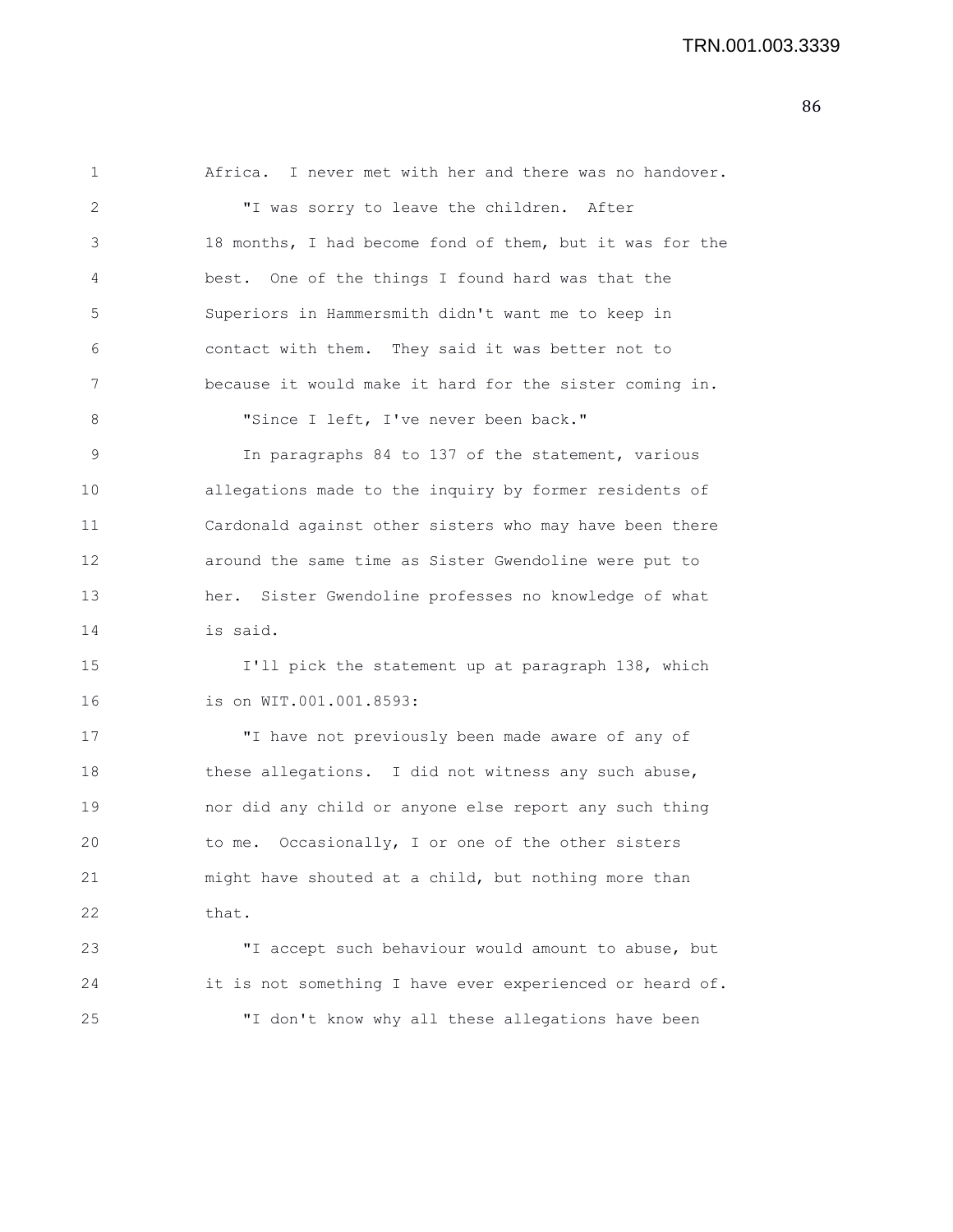1 made. Sometimes you can convince yourself that 2 something happened when it didn't. Sometimes perhaps 3 something that might have been done with good intentions 4 might be taken a different way. 5 "I am aware that as a result of their experiences in 6 care, some people have described the long-term impact 7 and the effect the abuse has had on them. I cannot 8 offer any explanation as to why that impact might have 9 occurred. 10 "Quite a while ago, in 2004, I had to write 11 a statement regarding a former resident and her time at 12 Cardonald. I have not provided any other statements to 13 either the police or any other agency. 14 "I still have three or four photographs that were 15 taken during my time at Nazareth House Cardonald. The 16 photos were taken when we were out in Bellahouston one 17 day by someone with one of those instant cameras. 18 I also have some photographs from when we were in 19 Fairlie for a holiday. The children in one of them 20 weren't mine, they were Sister Elizabeth's. I am also 21 in one of the photographs with Sister **LFR** . 22 I don't want to part with the photographs: they are the 23 only ones I have left of the children. I can provide 24 them to the inquiry if you would like to see them. 25 "I think it would have been nice if the children had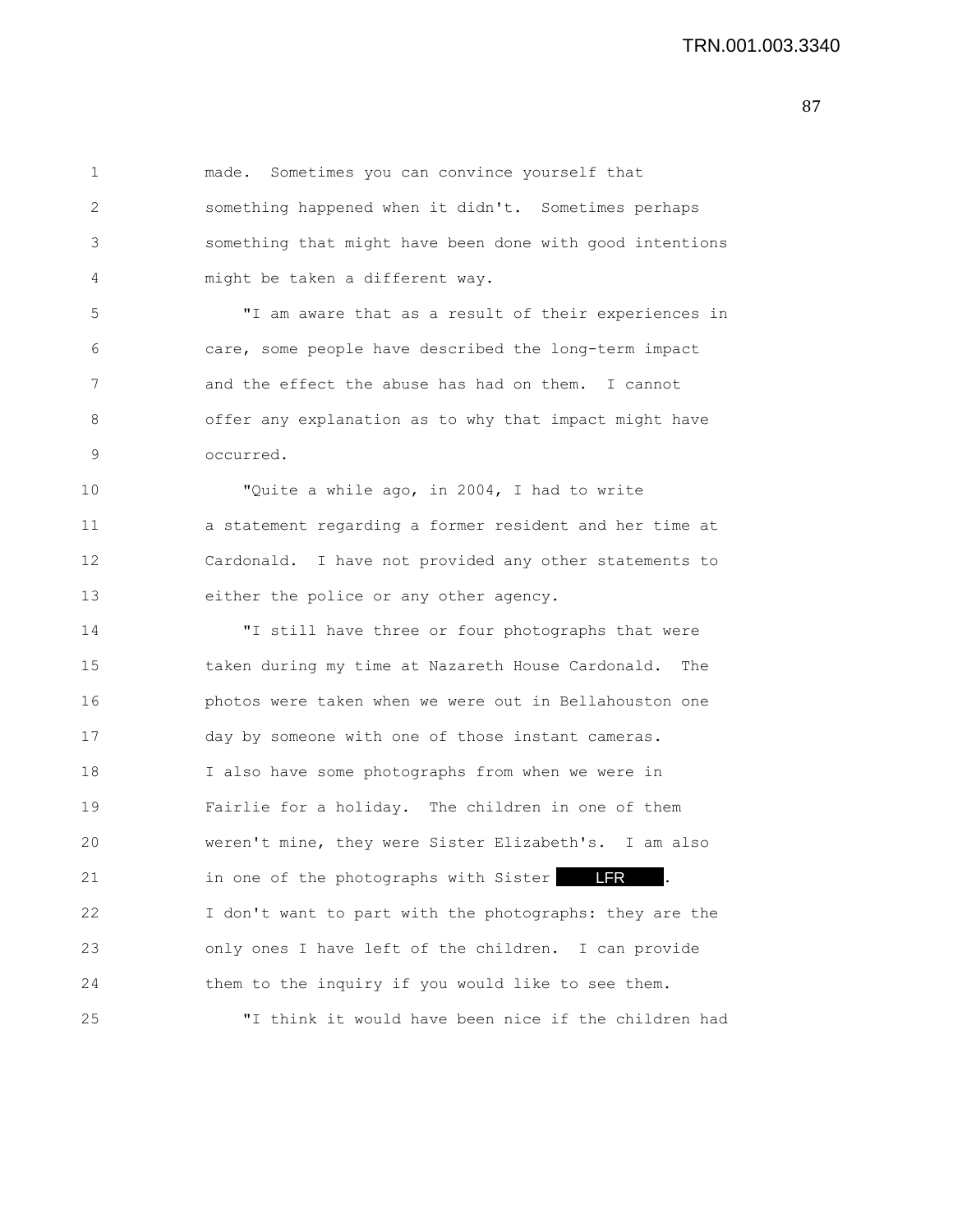```
1 had their own rooms. It would have been great if they
2 had had a little privacy but in those days they didn't
3 think along these lines.
4 "I have no objection to my witness statement being
5 published as part of my evidence to the inquiry.
 6 I believe the facts stated in the witness statement are
7 true."
8 The statement was signed by Sister Gwendoline on
9 8 May, 2018.
10 LADY SMITH: Thank you very much, Miss MacLeod.
11 Witness statement of "SISTER ANTOINETTE"
12 MS MACLEOD: The next statement is the statement of a sister
13 who wishes the use the pseudonym "Sister Antoinette".
14 The statement is at WIT.001.001.7833:
15 "My name is Sister Antoinette. I was born in 1926.
16 My contact details are known to the inquiry."
17 In paragraphs 2 to 4 the witness speaks about her
18 family background and her life before she joined the
19 Sisters of Nazareth. I'll pick the statement up at
20 paragraph 5 at WIT.001.001.7834:
21 "I joined the Sisters of Nazareth when I was
22 21 years old. I left Ireland to go to Hammersmith for
23 a period of three years. After that, you profess and
24 then go out to the branch houses to work with the
25 congregation. I trained to be a nun in Birmingham.
```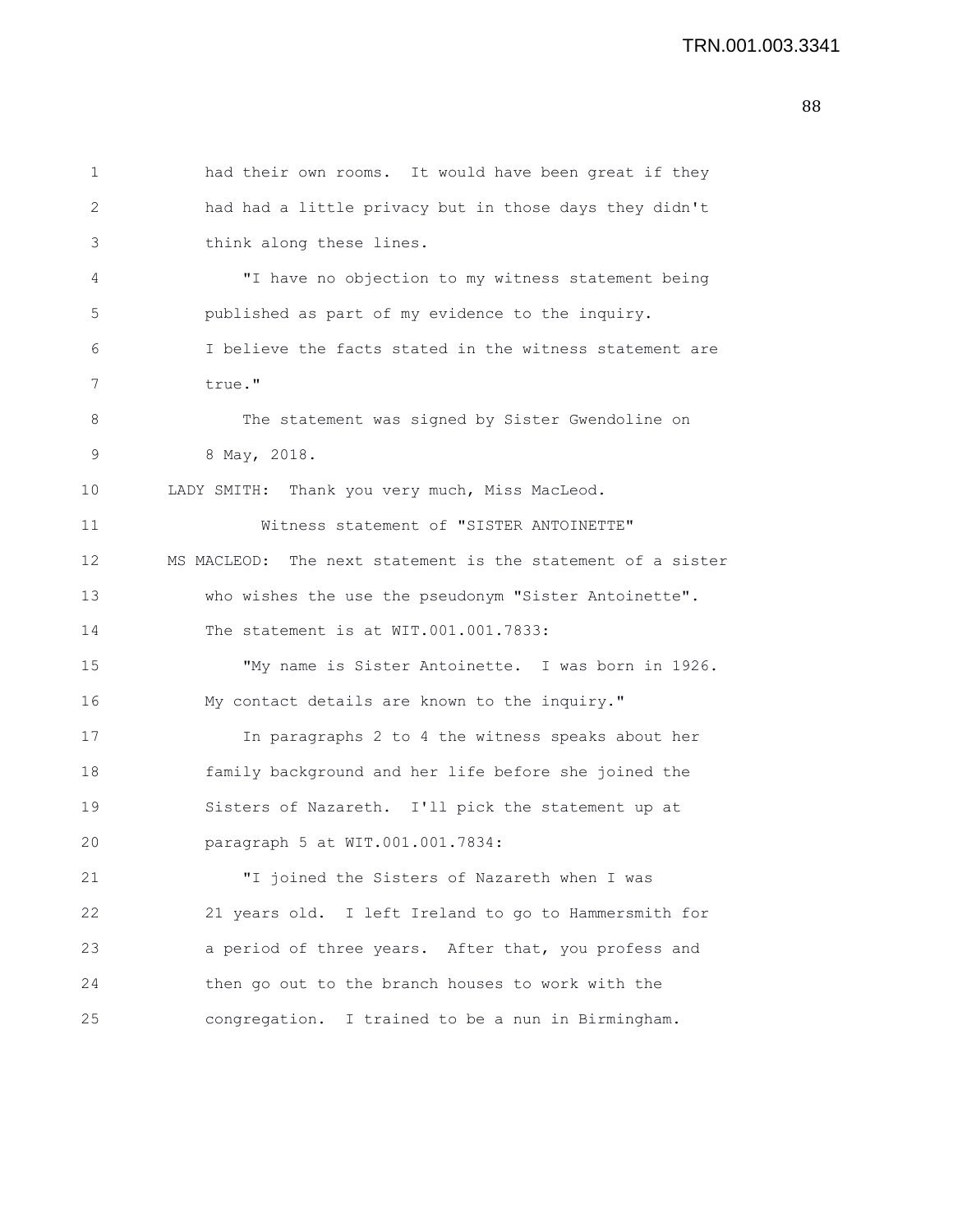1 "The first branch house I went to was Bexhill-on-Sea 2 in East Sussex. I must have been about 25 or 26 years 3 old. I stayed in Sussex for the biggest part of my 4 life. I then went to Plymouth, Cheltenham and also 5 spent three years in America. 6 "I went to Scotland in the 1970s. I think it was in 7 1972 or 1973. I would have been 44 or 45 years old. 8 I went to Glasgow and stayed there for roughly two or 9 three years. I wasn't there very long. I worked in 10 Nazareth House Cardonald, Glasgow. I didn't work 11 anywhere else when I was in Scotland. 12 "I went to Manchester after leaving Scotland and 13 didn't go back to Scotland after that. I had no reason 14 to. 15 "I have never worked with children or older people. 16 I have always worked in catering. 17 "I went to college in Birmingham and Richmond when 18 I was a nun. I received qualifications in catering and 19 confectionary. 20 "I worked in the kitchen in 21 Nazareth House Cardonald. The kitchen was located 22 within the vicinity of the convent. Once you came 23 in the main entrance and went along the corridor, it was 24 on the right-hand side. It was a very upmarket kitchen. 25 "The kitchen catered for the children, the nuns and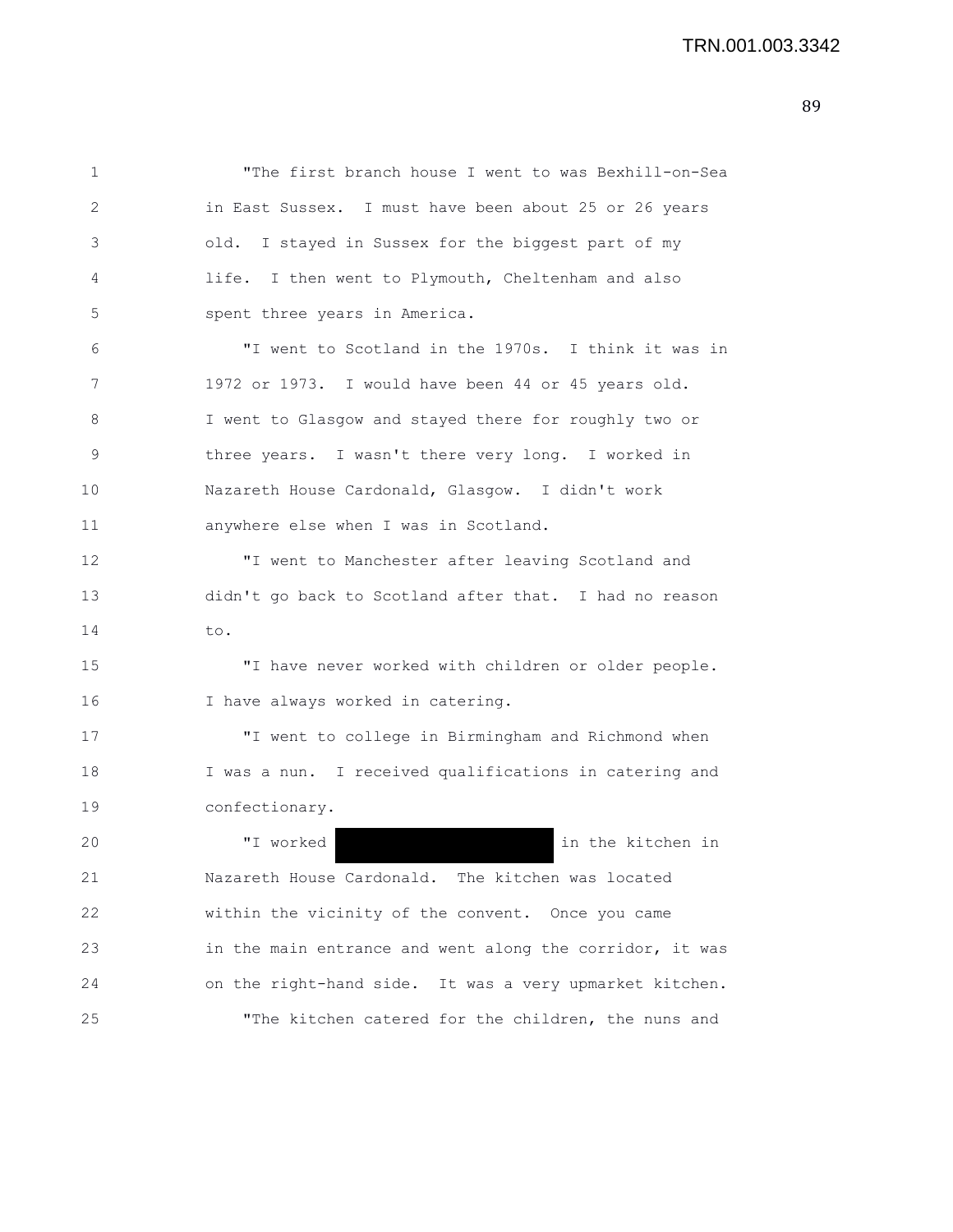1 the residents. The residence were old local people in 2 residential care. They were in a separate block 3 altogether. There were roughly about 35 to 4 40 residents. A sister would look after them with 5 staff. 6 "I worked with food all the time. I organised 7 breakfast, lunches, right through to the evening meal 8 every day. I also ordered the food, organised the diets 9 and prepared the menus. The children would sometimes 10 have a different menu from the residents. 11 "We had Mass very early in those days. I think 12 I would go to Mass for about 8.15 am or 8.30 am. The 13 staff would be on by that time. They usually came on 14 earlier than me. 15 "I had four members of staff and I managed them. 16 I had three staff members on in the morning and then one 17 extra came on in the afternoon. The staff were local, 18 secular people. I never worked with any sisters. 19 "I did my share of the cooking, but I allotted the 20 staff their own position and accountability. 21 "Everybody ate in different groups and had their own 22 dining rooms. I know that because we sent all the 23 different trolleys to different areas for the nuns, the 24 children and the residents. My staff would load the

25 trolleys up with food and they'd go to the different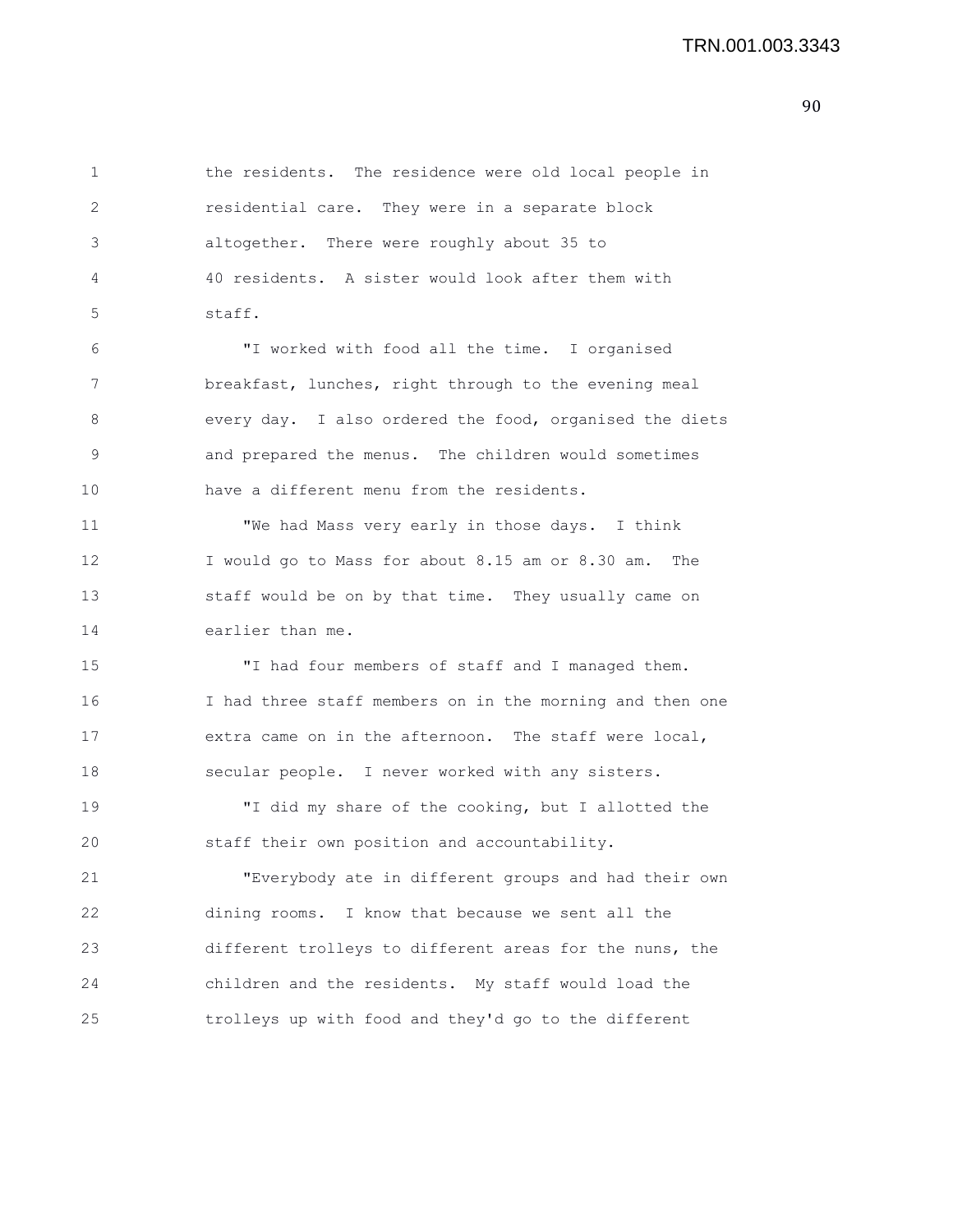1 areas.

2 "There were two sisters in charge of the different 3 groups of children. I didn't work with the children and 4 I didn't have any contact with them. The children never 5 worked in the kitchen. I was not involved in caring for 6 them. I saw them running around and would see them 7 coming in and out of the building, but I had no contact 8 with them.

9 "I didn't know anything about the routine of the 10 children or living area because I had no connection with 11 them whatsoever. I had enough on my plate to keep 12 things going in the kitchen. All of my attention was on 13 my job. My job was completely separate from the 14 children's area.

15 "When you are involved in the catering, you don't 16 get involved with the children. You do their diet and 17 prepare their meals but that's it. I wasn't involved in 18 any of the discipline of the children. The other 19 sisters wouldn't have thanked me for any interference. 20 We all kept to our own areas and jobs.

21 "On one or two occasions I went to the children's 22 area to watch the television with the sister there. We 23 didn't have a television in our area and the sister 24 would ask me to come over. I can't remember her name. 25 This would only be if it was a programme I really wanted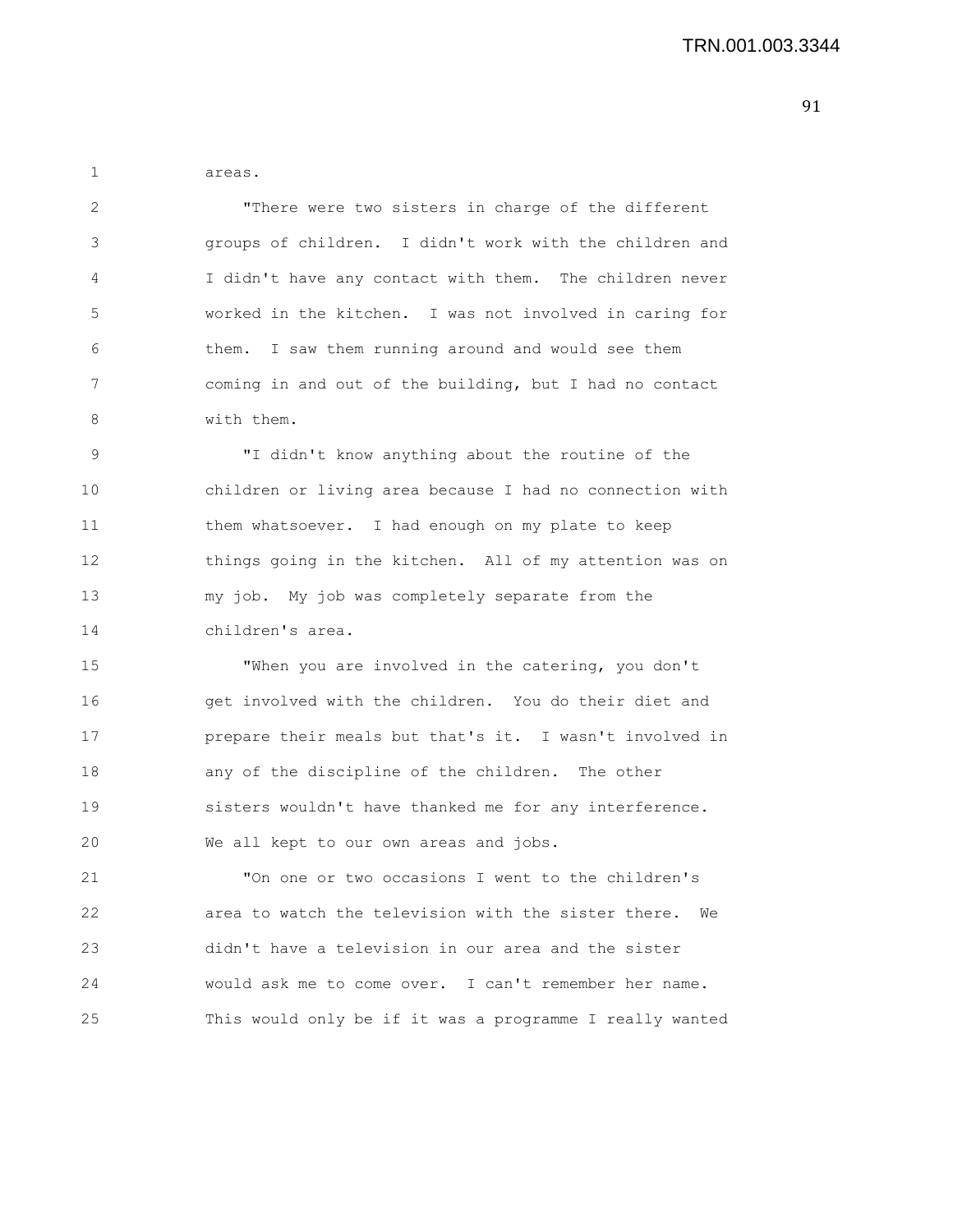1 to see because I officially wasn't supposed to be there. 2 "The children would be in the television room there 3 too. They would be sitting watching the television with 4 cushions on their laps. There were also alcoves where 5 the children could do something else if they didn't want 6 to watch television. They were very independent 7 children and could sit where they wanted. There was 8 a flexibility.

9 "The kitchen did everything right down to the 10 children's cocoa at night. I would make the menu for 11 the week and send it out to the sister in charge of the 12 children. I would also make some suggestions for any 13 changes on the back. The children loved their puddings, 14 so I would make suggestions for puddings. I would ask 15 the sister to have a look and send it back to me in 16 plenty of time with any changes. I was strict.

17 "I imagine the sister would discuss the menu with 18 the children. She would ask if they were satisfied and 19 the children would all say what they wanted. Then the 20 sister in charge would go with the majority, make the 21 changes, and send it back to me. She would tell the 22 other children that they could get what they wanted on 23 another occasion. She wouldn't deprive them.

24 "The sister in charge of the children would write 25 any changes she wanted to make on the menu and send it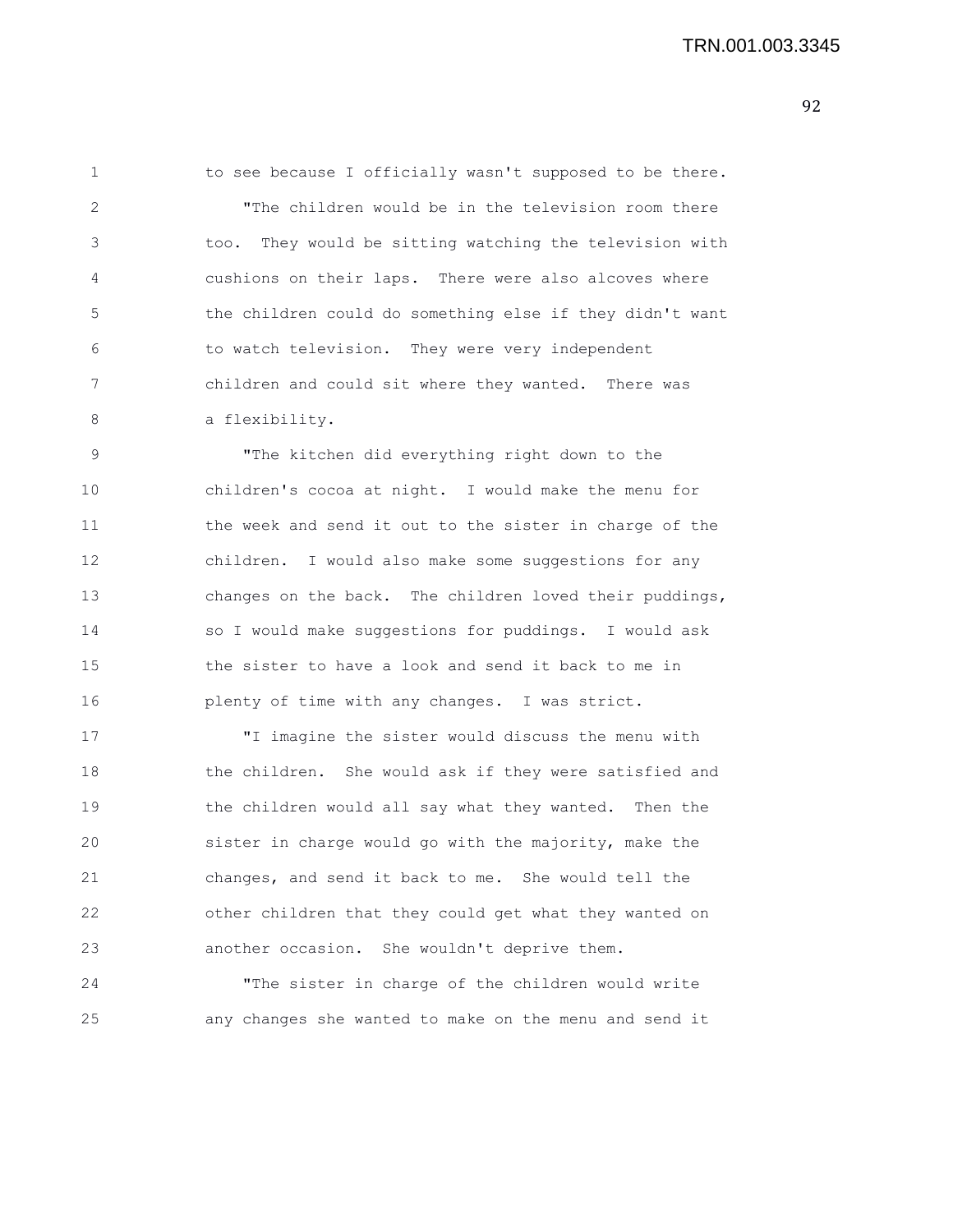1 back to me. There is nothing more boring than having 2 the same food all the time, so we would make different 3 food for them. All the children would get the same food 4 unless a request was made for something different like 5 a birthday cake. I made birthday cakes for the 6 children. 7 The children would get their meals on a trolley

8 in the dining room. One of the kitchen staff would take 9 it over to the dining room for them. I don't think they 10 usually had their lunch coming from me.

11 "I don't remember the name of any of the sisters 12 I worked with in Glasgow. It was so long ago, in the 13 1970s, and I have travelled a lot since then.

14 "I was only in Glasgow for a short period and my 15 mind was set on my work. When you know you are going to 16 be somewhere for a short while, you don't take a big 17 interest in anything other than your own job.

18 "I didn't have anything to do with the visitors for 19 the children or social workers. I had more to do with 20 dieticians and Home Office inspectors.

21 "The authorities naturally visited the home. They 22 would come to the kitchen to see the menu. It would 23 have been the Home Office at that time. If anybody came 24 to the kitchen, they would automatically have to put 25 a white coat on.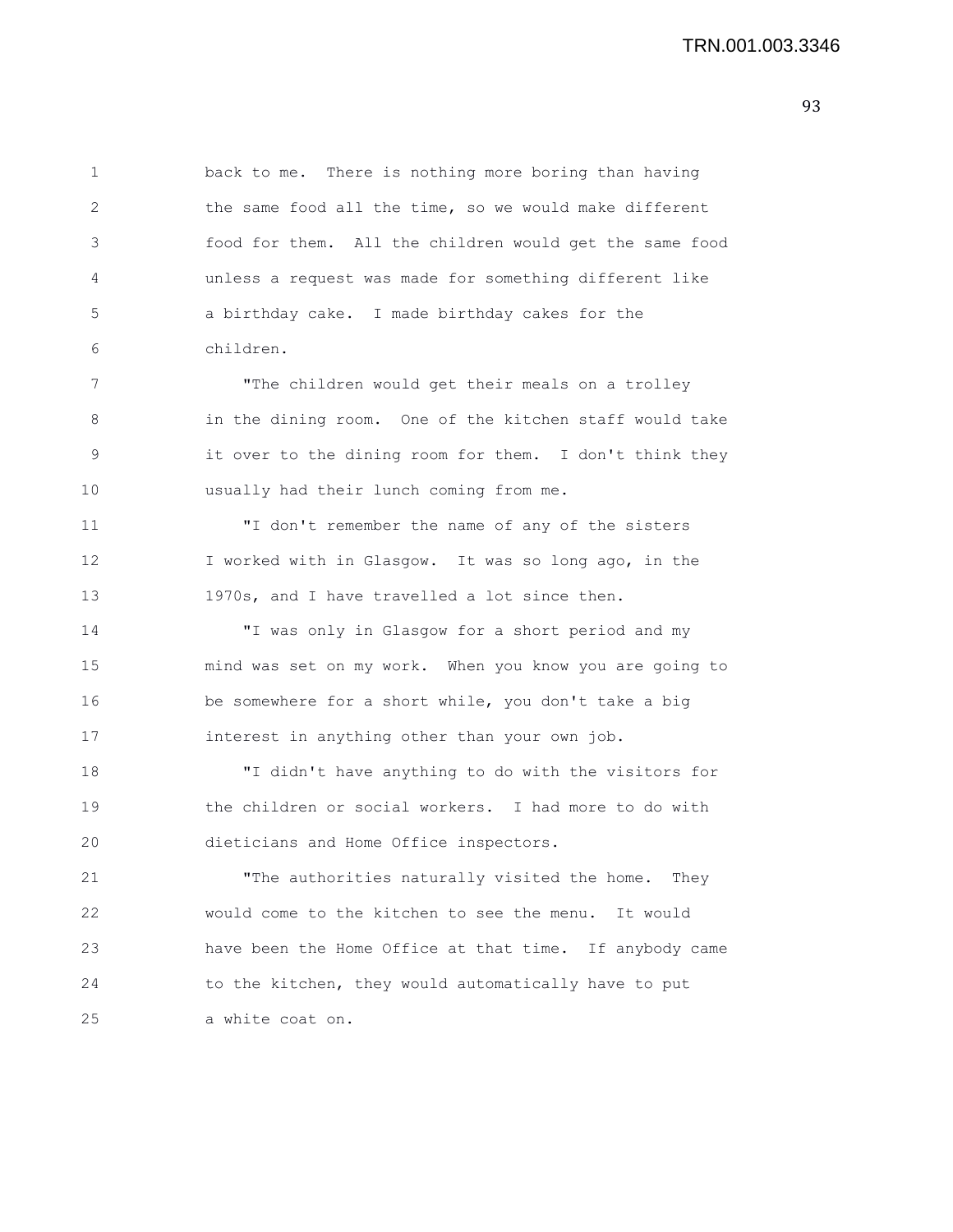1 "A dietician came to visit on one occasion. I don't 2 know where she came from, but it is the district's job 3 to send them. She was very nice and helpful. I think 4 she was local, although she didn't have a Scottish 5 accent. They would just come in and look at the menu. 6 "Someone from the Home Office also paid a visit on 7 one occasion. That was for the whole house, not just 8 for me. I'm saying they were from the Home Office, but 9 they may have had a different title. 10  $"I don't remember a Sister$  | | | 11 Sister **IHA** or Sister **KR** . The name 12 Sister L<sub>JS</sub> is familiar to me, but I can't say for sure 13 if I remember her in Glasgow. 14 "I would be very shocked to the core to hear of any 15 abuse of any nature going on. They were such friendly, 16 loving children. I would see them out playing and they 17 were bright and full of life.

18 "I have been advised that a number of children who 19 stayed at Nazareth House Cardonald have made allegations 20 of abuse against members of the order, Sisters of 21 Nazareth. No allegations have been made against me and 22 I can confirm that I have not been the subject of 23 a police complaint nor have I been the subject of 24 a civil action.

25 "I can't comment on what people are saying happened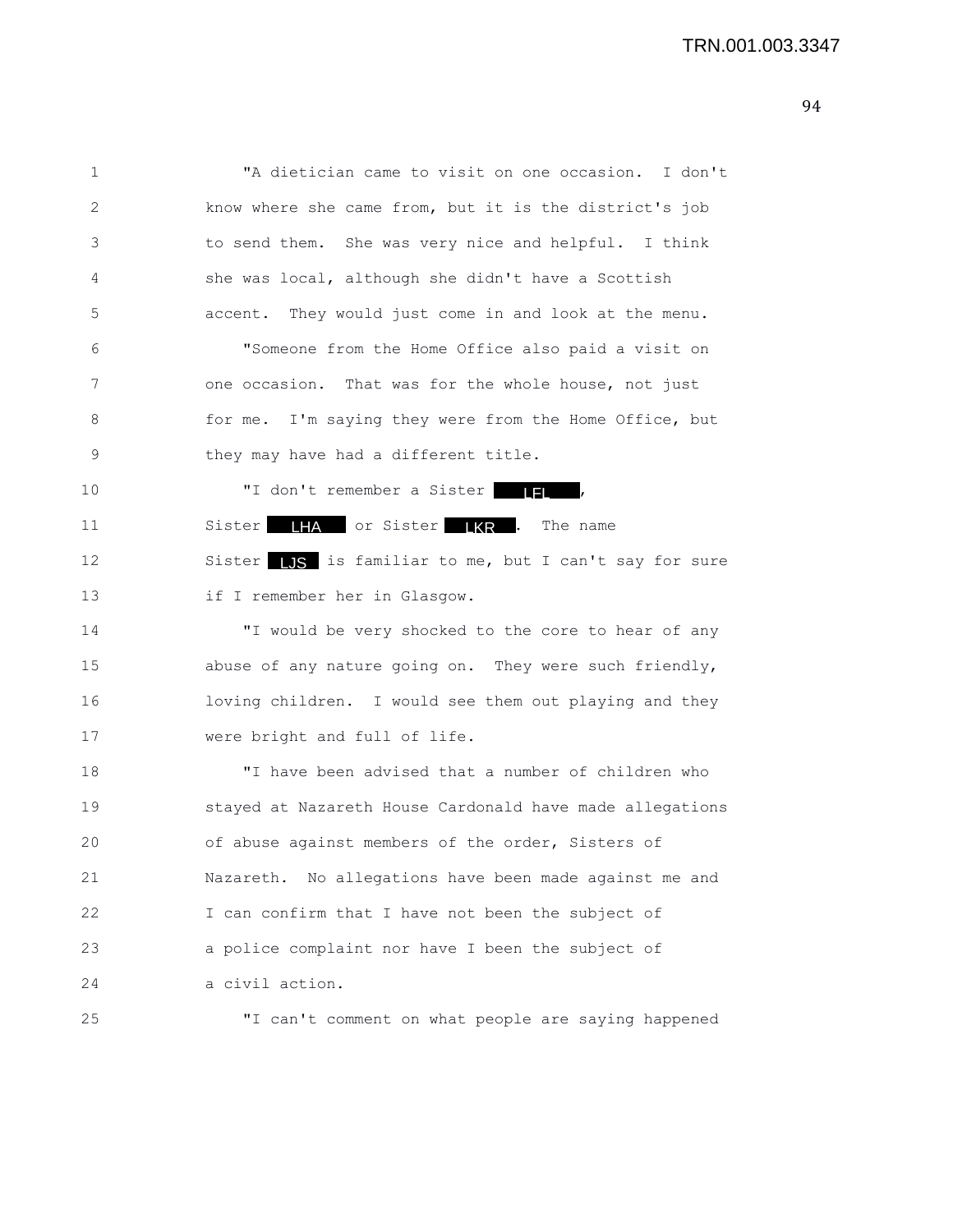| 1  | with abuse, but I would be shocked if it was the case.    |
|----|-----------------------------------------------------------|
| 2  | It never happened in my time. It is hurtful beyond        |
| 3  | words to hear it and to do it would be terrible.          |
| 4  | "This is psychology. What I can see about the             |
| 5  | children is that if they come from a very unhappy home    |
| 6  | and feel abandoned or not loved, then they need           |
| 7  | attention, love and a home. I think maybe some of the     |
| 8  | bigger children would resent being in a home,             |
| 9  | particularly when they would hear associates at school    |
| 10 | talking about holidays with their mummies and daddies.    |
| 11 | I think that would have a very physical effect on         |
| 12 | a child.                                                  |
| 13 | "I have no objection to my witness statement being        |
| 14 | published as part of the evidence to the inquiry.         |
| 15 | I believe the facts stated in this witness statement are  |
| 16 | true."                                                    |
| 17 | The statement was signed by Sister Antoinette on          |
| 18 | 6 April 2018.                                             |
| 19 | LADY SMITH: Thank you very much.                          |
| 20 | I will now pass over to my learned friend<br>MS MACLEOD:  |
| 21 | Ms Rattray.                                               |
| 22 | Witness statement of SISTER OONAH HANRAHAN (read)         |
| 23 | MS RATTRAY: My Lady, the first statement is of a witness, |
| 24 | Sister Oonah Hanrahan, who is a sister with the Sisters   |
| 25 | of Nazareth, and her statement can be found at            |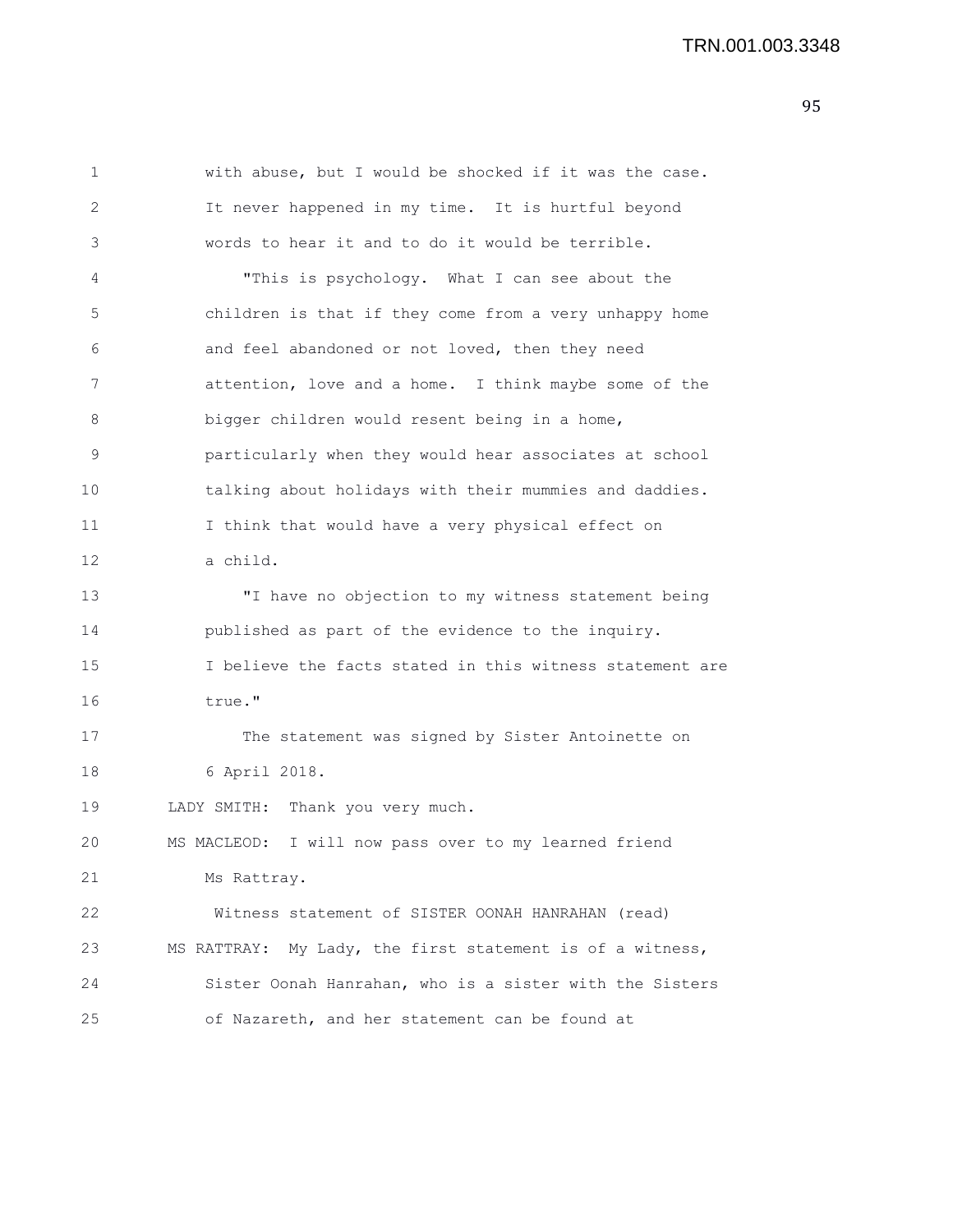1 WIT.001.001.7126:

| 2  | "My name is Oonah Hanrahan. I was previously known       |
|----|----------------------------------------------------------|
| 3  | as Sister Philip, which was the name given to me at my   |
| 4  | profession. Many sisters returned to using their         |
| 5  | baptismal names in latter years but I was one of the     |
| 6  | later ones to do so because I was a teacher in Belfast   |
| 7  | for such a long time and I thought it would be confusing |
| 8  | to change it while I was still teaching. I reverted to   |
| 9  | my family name when I retired from teaching.             |
| 10 | "I was born in 1942. My contact details are known        |
| 11 | to the inquiry.                                          |
| 12 | "I joined the Sisters of Nazareth in 1960. After my      |
| 13 | training record and profession, I went to college in     |
| 14 | Southampton and did three years of primary schoolteacher |
| 15 | training.                                                |
| 16 | "My first teaching post was in Derry in 1964. I was      |
| 17 | there for three years. I was then asked to come to       |
| 18 | Belfast where I taught in our school for just a little   |
| 19 | over a year.                                             |
| 20 | "I was then requested to go to Bexhill-on-Sea and        |
| 21 | was there for almost seven years. I was asked to come    |
| 22 | back to Derry in 1975 and I taught there for one term.   |
| 23 | "I had some trouble with my back during that period      |
| 24 | so that is when I came out of teaching for a little      |
| 25 | while.                                                   |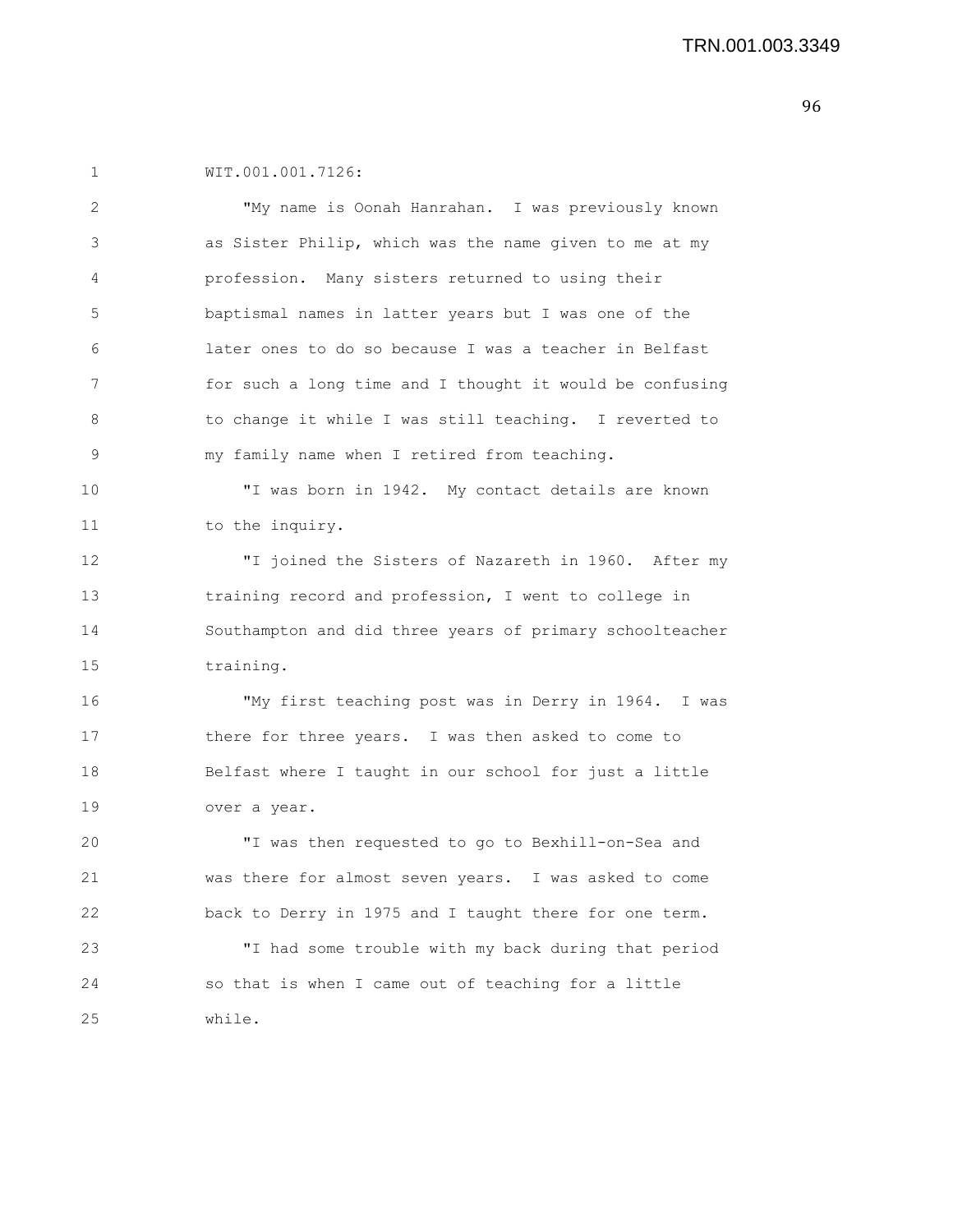1 "I was asked to go and work with the children in 2 Isleworth, Middlesex, at the beginning of 1976. Around 3 November of that year, I was asked to go to Kilmarnock 4 and I left Middlesex on 1 December 1976. 5 "I was in Kilmarnock from December until May 1977. 6 I have been told that the information provided to the 7 inquiry by the order is that I was in Kilmarnock from 8 1 December 1976 to 4 May 1977. That makes sense. 9 I didn't think I had been a full six months there. 10 "It isn't usual to spend such a short time in a 11 place, but it could happen. Sometimes when you are 12 asked to move, it might be to facilitate something else, 13 like a sister getting sick somewhere or somebody 14 requesting a move. You didn't always know why you were 15 being requested to go somewhere, and you didn't ask the 16 reasons why. Obviously I was needed in Kilmarnock 17 at the time and was asked to go there, so I went. 18 "One of the few times when I knew why I was being 19 asked to go to a place was when I went to 20 Bexhill-on-Sea. A sister had left the order and the 21 only other teacher available was one of her relatives. 22 For some reason they decided they wouldn't send her 23 there, so I was asked to go. 24 "After Kilmarnock, I went to Plymouth to help out. 25 I wasn't in any senior role. I think I was there until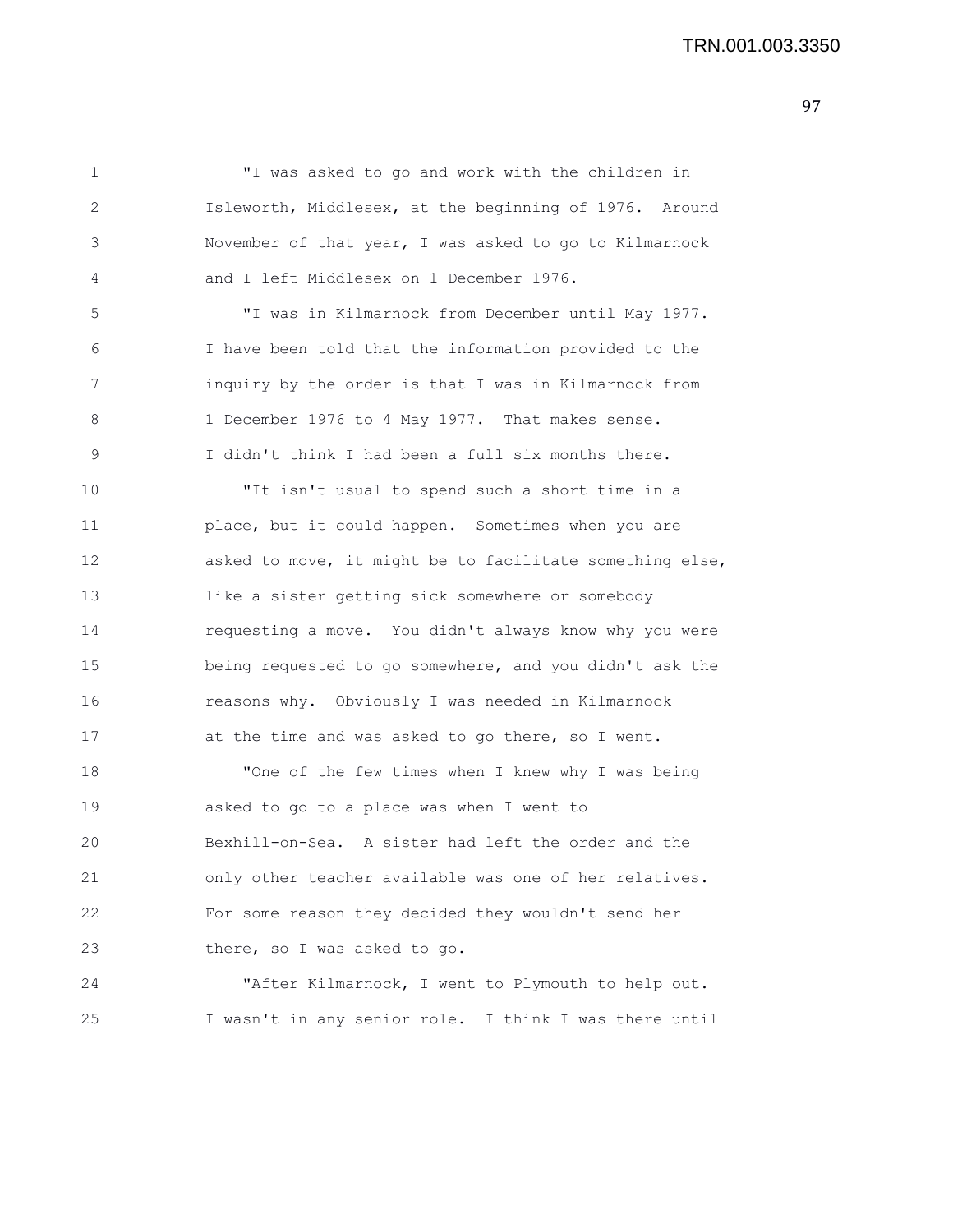| 1  | October 1977. I then went to Middlesbrough and worked    |
|----|----------------------------------------------------------|
| 2  | with children there until January 1980 when I was asked  |
| 3  | to come back to teaching, back to Belfast, and I've been |
| 4  | here ever since.                                         |
| 5  | "I didn't have to go through any kind of interview       |
| 6  | process before going to Kilmarnock. You were kind of     |
| 7  | requested by the order to go to places, but it was       |
| 8  | assumed that you would agree to the requests. That was   |
| 9  | how we worked. I didn't have any problem with going to   |
| 10 | Kilmarnock.                                              |
| 11 | "I never went through any vetting or checking            |
| 12 | processes. I don't think that kind of thing existed      |
| 13 | then as I didn't go through it even when I was going to  |
| 14 | my teaching posts.                                       |
| 15 | "I think there was a Catholic Children's Society and     |
| 16 | the sisters all went to Glasgow for an ongoing formation |
| 17 | meeting, but there were no formal childcare courses or   |
| 18 | training in Kilmarnock. Other than my teaching           |
| 19 | qualification, I didn't do any other training or         |
| 20 | childcare courses before I went to Kilmarnock. I did     |
| 21 | short courses in connection with childcare when I was in |
| 22 | Middlesbrough, but that was after I had been in          |
| 23 | Kilmarnock.                                              |
| 24 | "My role was to create a homely atmosphere for the       |
| 25 | children. I acted as housemother in my own group.        |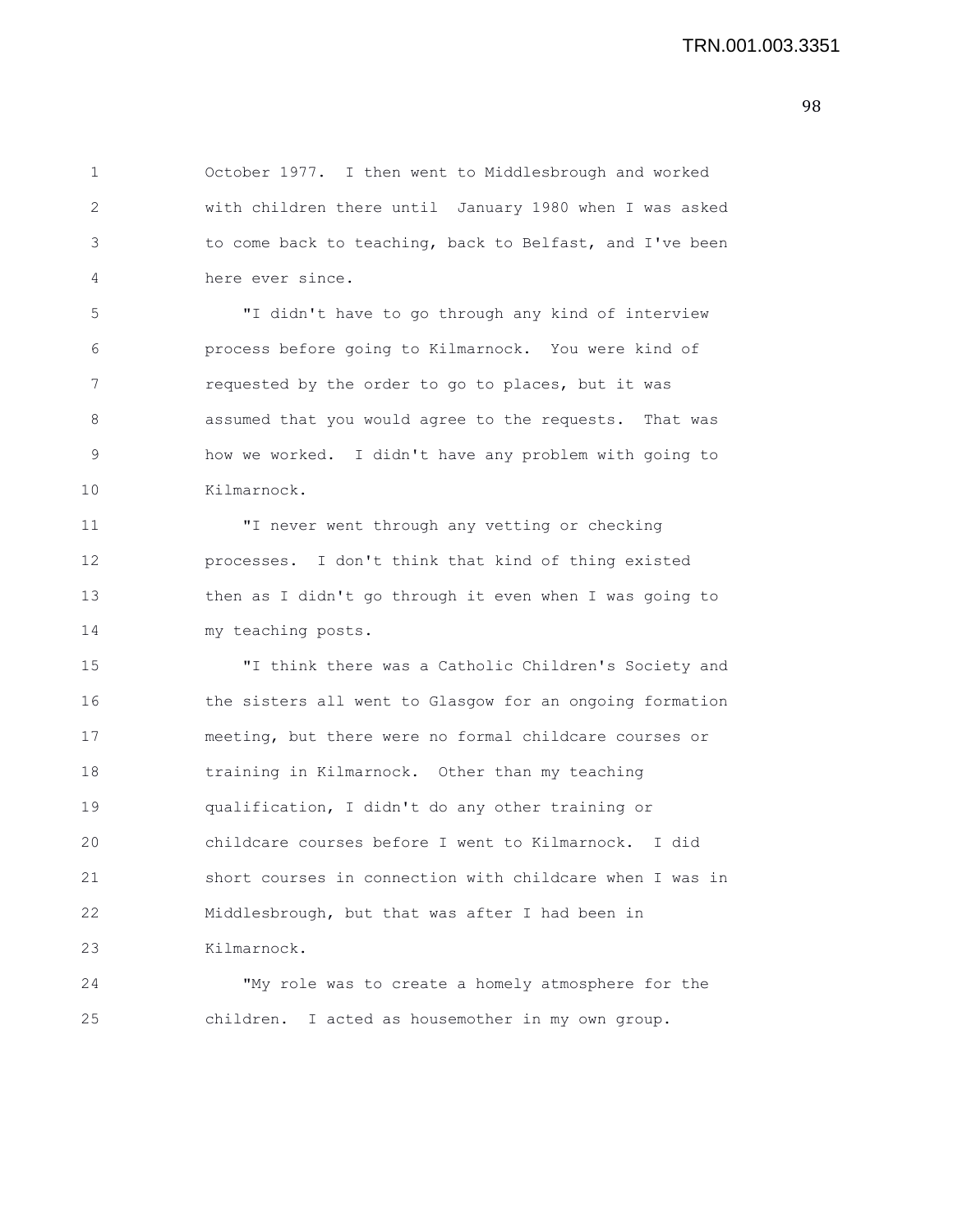1 I suppose the idea was to create as homely and normal an 2 environment for children who weren't actually in their 3 own homes or in a normal environment. The children did 4 as many normal things as other children did. I remember 5 it being a homely place. 6 "I didn't get a formal explanation of my role or any 7 kind of induction period. My general responsibilities 8 were to be there for the children, to provide an order 9 to their day, and to see to their welfare. 10 We didn't have to cook the meals. We had a central 11 kitchen and a lovely sister who was a very good cook. 12 I think her name Sister Columbiere. 13 "There were two groups of children in the house. If 14 I remember correctly, there were several small family 15 units, brothers and sisters together, in my group. As 16 far as I remember, siblings were kept together. I don't 17 remember any child having a family member in the other 18 group. 19 "I can't remember exactly how many children were 20 there. I've been trying to go through the names in my 21 head. I'm guessing I had about 12 to 15 in my group, 22 but there could have been more. I think the age range 23 was from about 4 or 5 up to 16. I know there was a girl 24 who must have been about 15 or 16. She always stood 25 out. I don't think she had any family members there.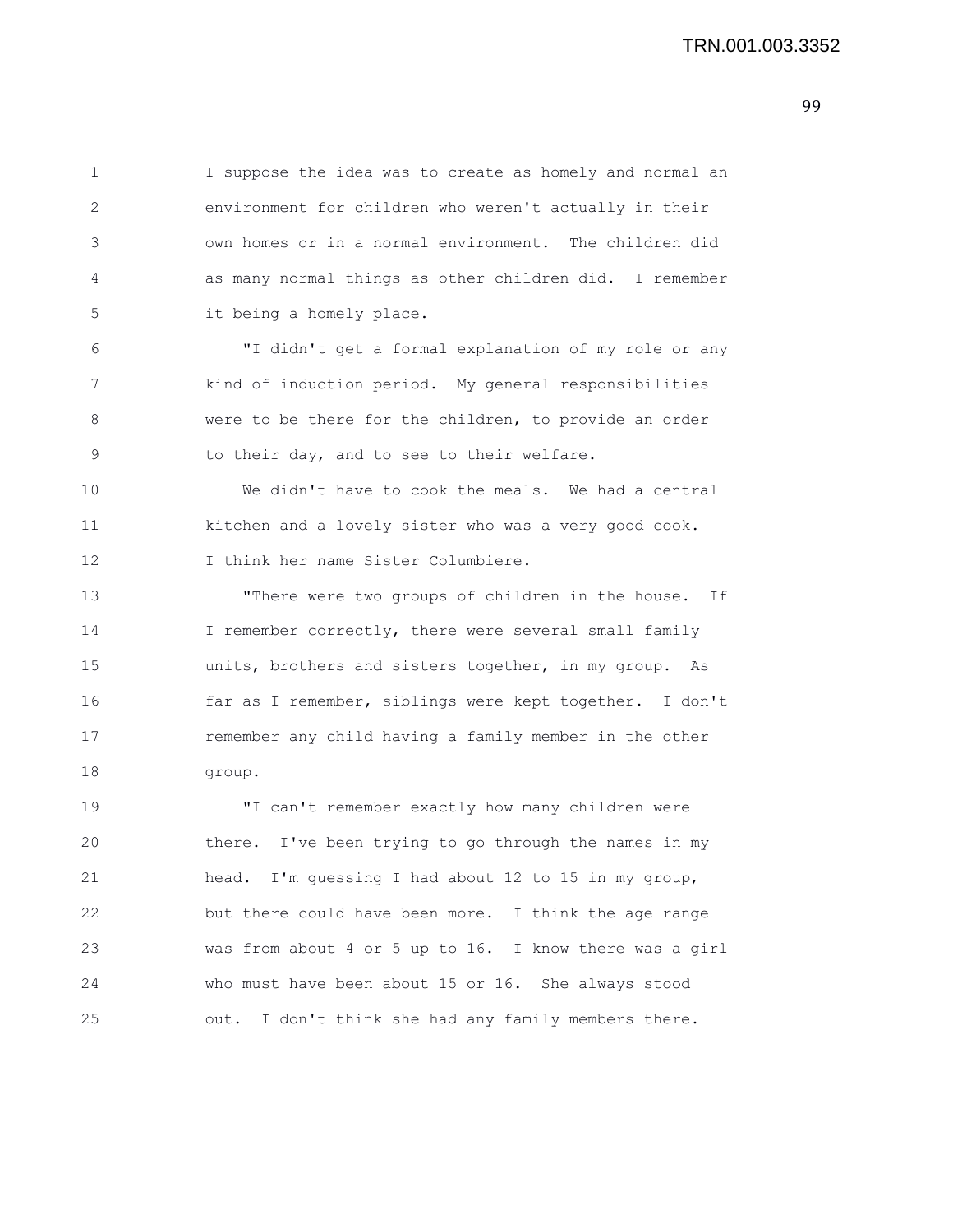1 She was a beautiful girl. 2 "I don't know what my first impressions of the home 3 were, but my lasting impression was that they were 4 lovely children. That's what I remember even when 5 I can't remember names and faces. 6 "In other postings and in my teaching career, I have 7 come across children who were troubled and had 8 behavioural problems, but I don't remember any of the 9 that in Kilmarnock. They were really nice children. 10 The Sister Superior in the house was Sister LMF? 11 **IMF?** I remember her because I had lived with her 12 before in Derry. 13 "The sister who had most to do with the children was 14 Sister LGO . She was responsible for the other group 15 of children. She was the senior sister, but we ran our 16 groups independently and she didn't interfere with mine. 17 T think Sister **LGO** was responsible for records 18 and other such things. For example, I don't remember 19 knowing why the children were with us. You 20 automatically assumed that something had gone wrong at 21 home, maybe illness or separation, for the children to 22 be brought into care. I wouldn't have known their case 23 histories. My feeling about that on reflection is that 24 it was a protection for the children. It would have 25 been a matter of confidentiality. That's what I'm LMF?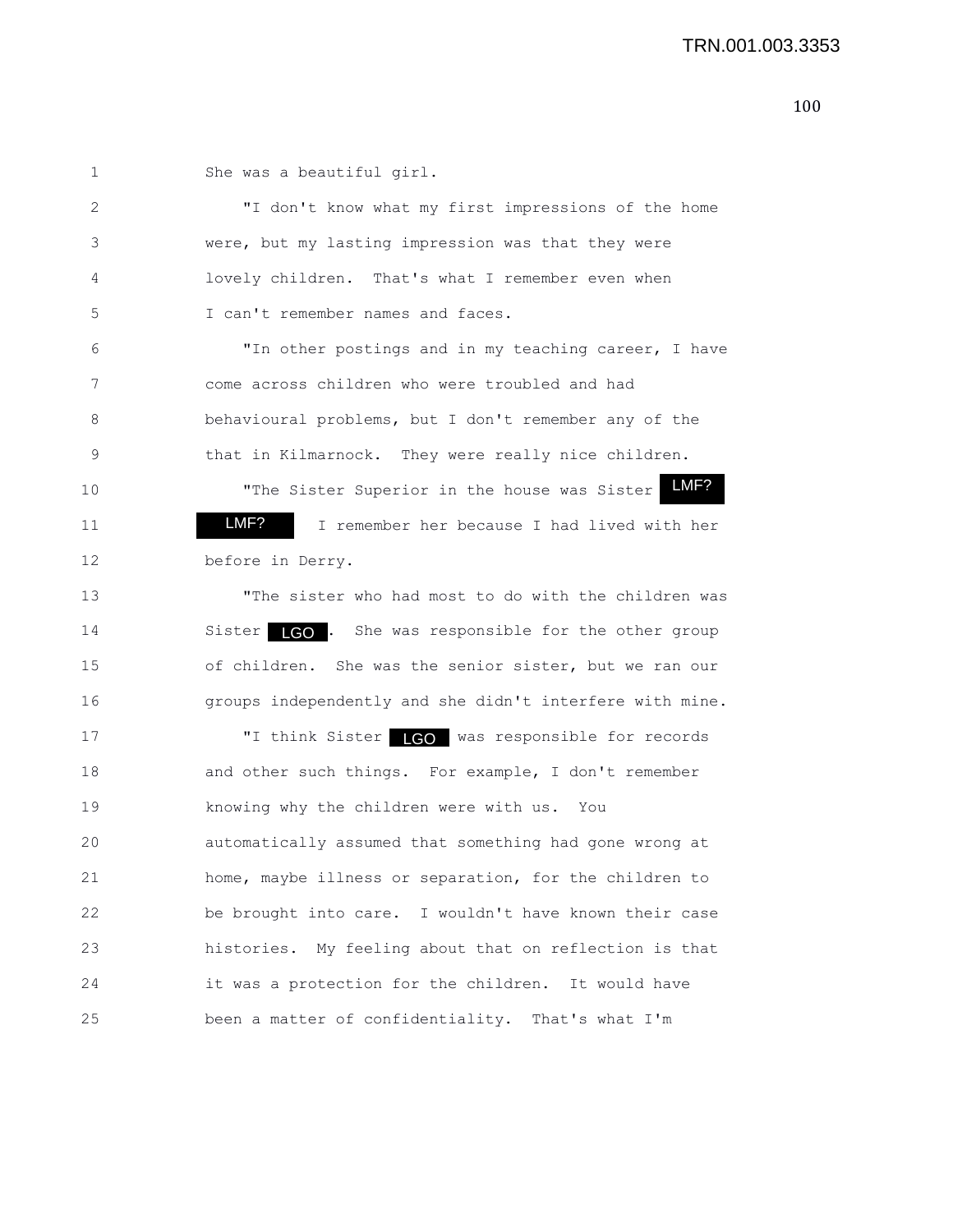1 assuming.

2 "I would have been ultimately accountable to the 3 Sister Superior, but in my day-to-day dealings with 4 regards to affairs of the children it would have been 5 with Sister **LGO**. I would say she operated in a sort 6 of mentoring and supervisory role. I just remember her 7 being a very supportive person. 8 "I had two female staff. I don't remember their 9 names, nor do I remember if they were full time or part 10 time. 11 "There were no changes to personnel or roles during 12 my time in Kilmarnock. 13 "The house itself was big. In one section of it 14 there were elderly residents, but the children's part 15 was in a separate part of the building. I think 16 we weren't very far from the town centre. 17 TMy group and Sister LGO 's shared a dining room, 18 but we had our own lovely big sitting rooms on the 19 ground floor. The two sitting rooms were both on the 20 same side of the corridor and the dining room was on the 21 opposite side. The bedroom areas were upstairs. That's 22 my memory of it. I can't remember if the bedrooms for 23 both groups were on the same floor. 24 "The bedrooms were nice, bright colours. There were

25 little sliding doors across the rooms. I think it might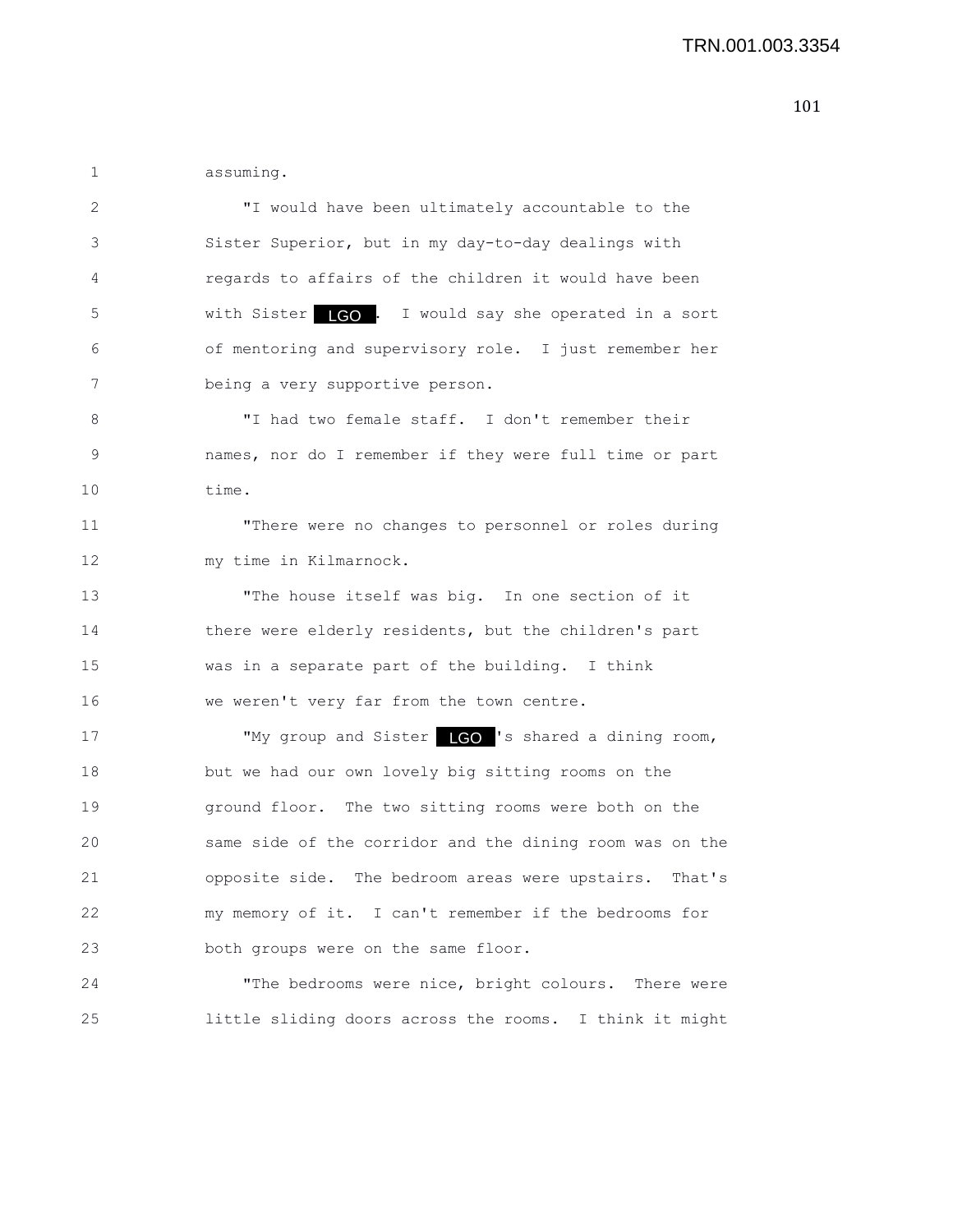1 have been a large area that was divided. All the 2 children had a place to keep their clothes and 3 belongings in their room. There were three or four beds 4 in a room. I remember one little bedroom with four beds 5 in it. I slept in a small room near where the children 6 slept.

7 There may be records that could prove me wrong, but 8 I don't have any recollection of any children being 9 admitted into the home when I was there. It seemed to 10 be a settled group that was there when I arrived and 11 when I left.

12 "I don't know what time the children were expected 13 to get up in the morning. I presume about an hour to 14 an hour and a half before school time. I suppose 15 it would have been about half past 7 or 8 o'clock.

16 "The children would get washed, dressed, put on 17 their school uniforms, and then go off to school after 18 they had had some breakfast. I don't remember if any of 19 the children had problems with bed-wetting. It's very 20 likely that there would have been a child that would 21 have had that problem. I have been asked how that would 22 be dealt with. We would just remove the bedclothes. 23 Washing clothes and changing beds probably would have 24 been dealt with when the children weren't there. If 25 a child had wet the bed, they would have had the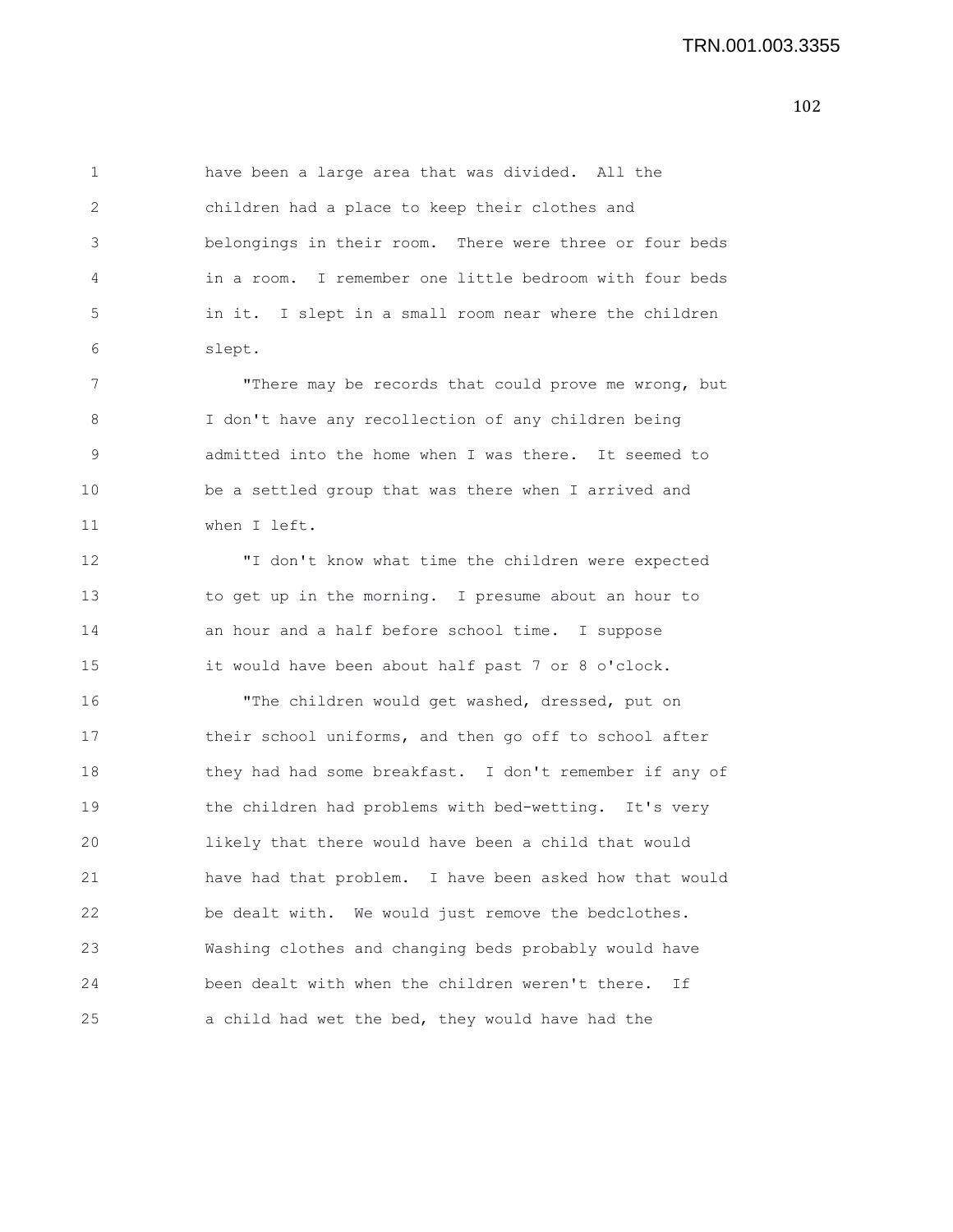1 opportunity to wash and clean up before they got 2 dressed.

3 "I think bedtime was staggered. Obviously younger 4 children went first and the older girls and boys had 5 different bedtimes.

6 "My bedroom was on the same floor as the children's 7 bedrooms. I was within call, so to speak. If 8 I remember correctly, the staff weren't resident, so 9 I would be there at night if a child needed me. If the 10 children needed to get up through the night to go to the 11 toilet, they were free to do so. They didn't need to 12 come to me for permission.

13 "I don't think the shower age had really come in at 14 that time. I think it tended to be baths then. Baths 15 wouldn't have been a nightly occurrence for each child. 16 I don't think the whole group would have bathed every 17 night. I don't recollect, but I imagine so many 18 children would have had a bath each night. There would 19 have been hot water and basins available for the others. 20 The children didn't share a bath and clean water was 21 drawn for each child.

22 "All the children had their own clothes. They 23 didn't wear a uniform in the house. I'm sure we bought 24 the clothes for the younger children. I think the older 25 ones would probably have gone out and bought their own.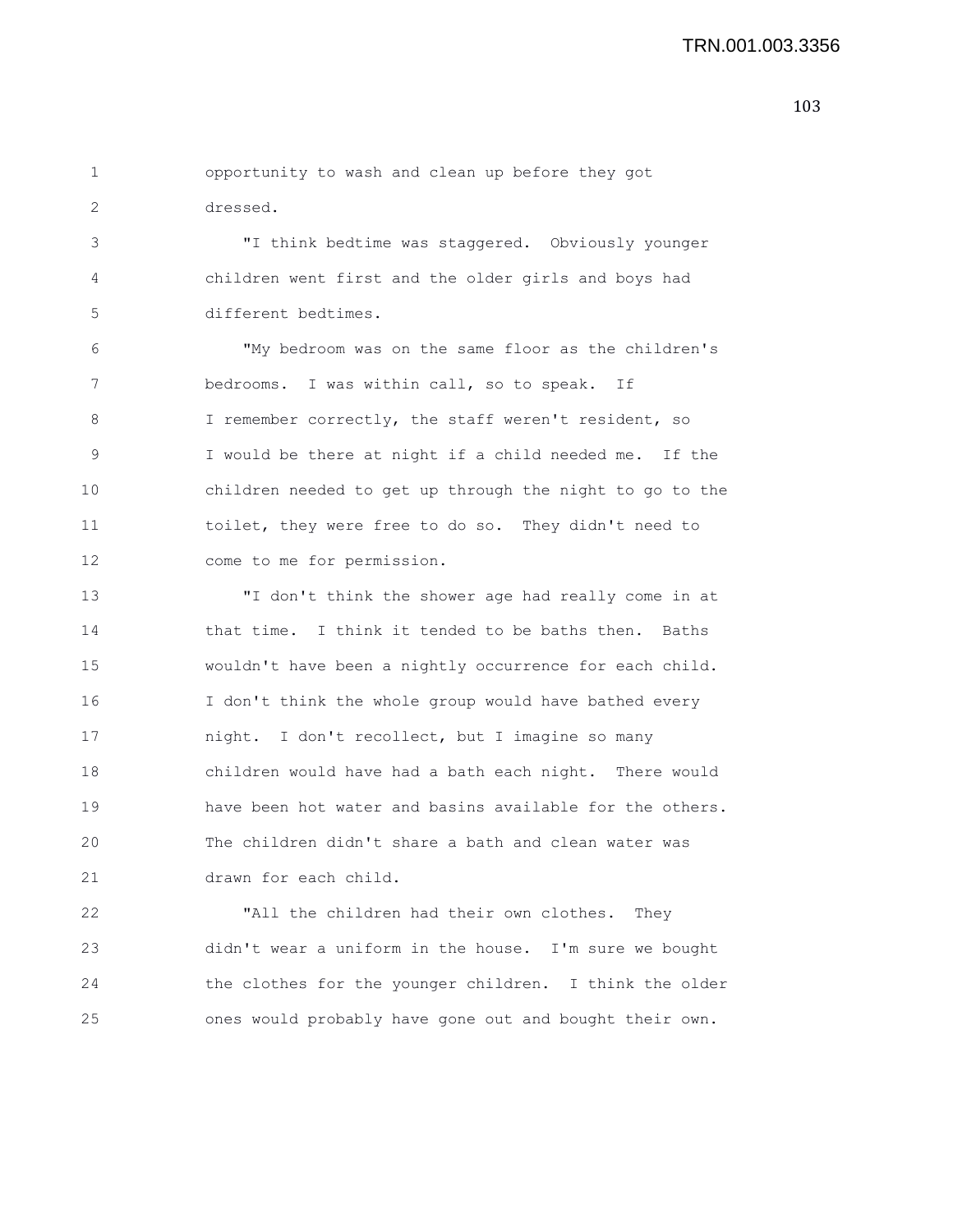1 I remember going down to town and buying basic things 2 like tights.

3 "I presume the staff and I washed and ironed the 4 clothes. I think that's probably what we were doing 5 when the children were out at school.

6 "They definitely had cereal and toast for breakfast 7 but I remember that some days they had a choice of 8 porridge and possibly a fry. I've been in other houses 9 and in lots of the houses they had cereal plus something 10 else so I'm assuming it was the same in Kilmarnock. 11 That would have been the norm.

12 "I don't have any memory of making packed lunches, 13 so I'm assuming the children had school meals. I think 14 they probably had milk or juice when they came home from 15 school.

16 "I think evening meals would have been around 5.30 17 or 6 o'clock. The food was very nice. They got lovely, 18 hot meals. We got the same food and I thought it was 19 very nice. I was a little bit fascinated because they 20 had some Scottish things like bridies and stovies that 21 I'd never heard of. These were actually very nice. 22 I thought we were fortunate as we had a very good cook. 23 She was generous and there was variety.

24 "I don't remember having any problems getting 25 children to eat. They all seemed to be very normal,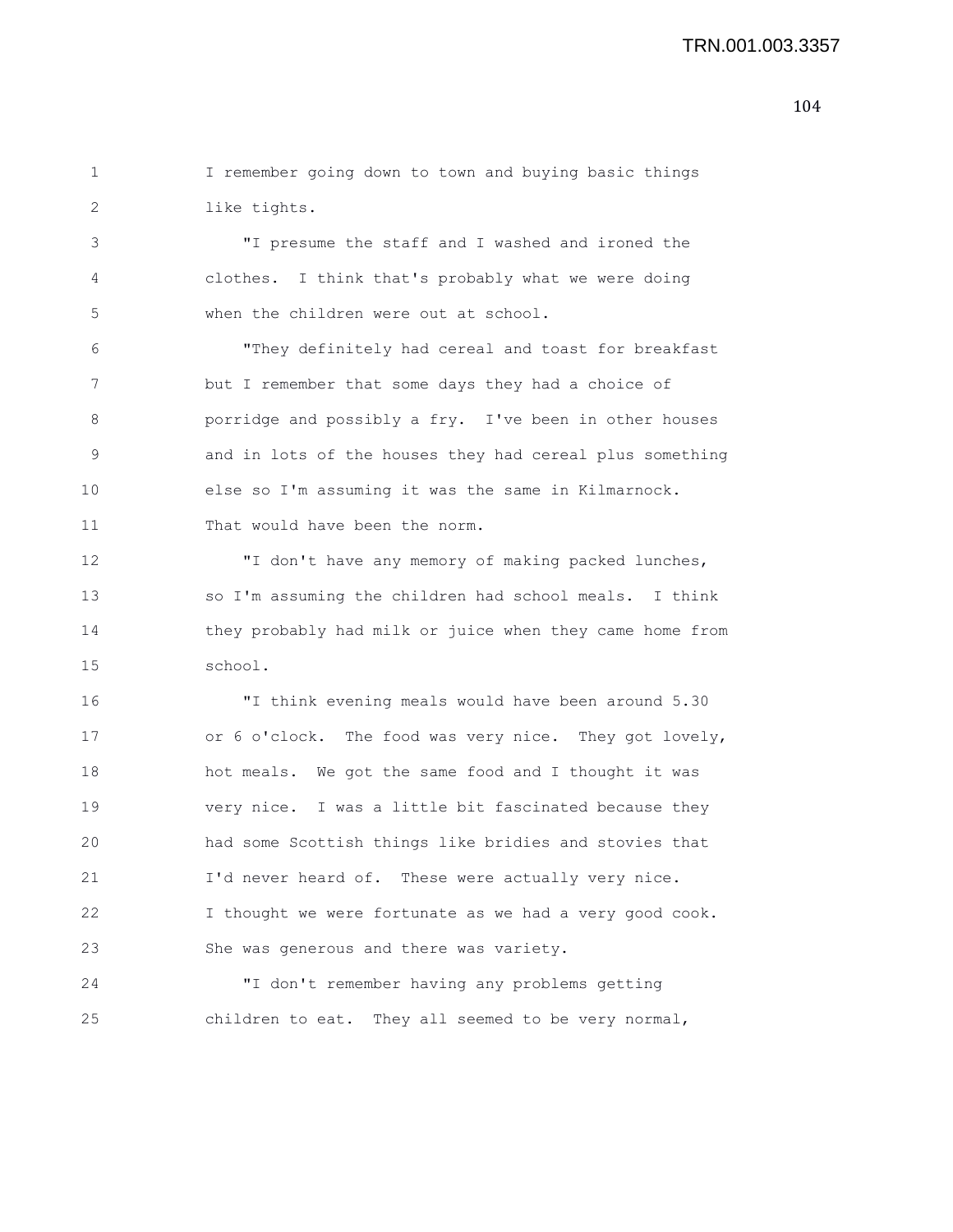| 1           | hungry children. There would have been enough food      |
|-------------|---------------------------------------------------------|
| 2           | available to provide an alternative if there was one    |
| 3           | specific thing a child didn't want to eat.              |
| 4           | "I don't think a child would have been forced to eat    |
| 5           | something. I have lots of dislikes myself, so           |
| 6           | I couldn't ever see myself forcing somebody to take     |
| 7           | something they really didn't want.                      |
| 8           | "The children had their own toys and we had a big       |
| $\mathsf 9$ | television and games in the sitting room. I think there |
| 10          | would have been books there too. Obviously, they would  |
| 11          | play outside if the weather was good. There was         |
| 12          | a grassy space and a big climbing frame for play.       |
| 13          | "I remember we had a cold period and there was a lot    |
| 14          | of snow but the children still went outside then and    |
| 15          | they were fine.                                         |
| 16          | "The children were involved in lots of activities       |
| 17          | outside. I think the children did Scottish dancing.     |
| 18          | I know a couple of the girls used to do majorettes.     |
| 19          | They did all the normal things. They went to the cinema |
| 20          | and swimming. I don't remember going with them.         |
| 21          | It would have been the staff or the older ones taking   |
| 22          | their younger siblings out.                             |
| 23          | "They got pocket money and went down to town.           |
| 24          | I don't remember how much they got. Normally, they got  |
| 25          | pocket money according to their age.                    |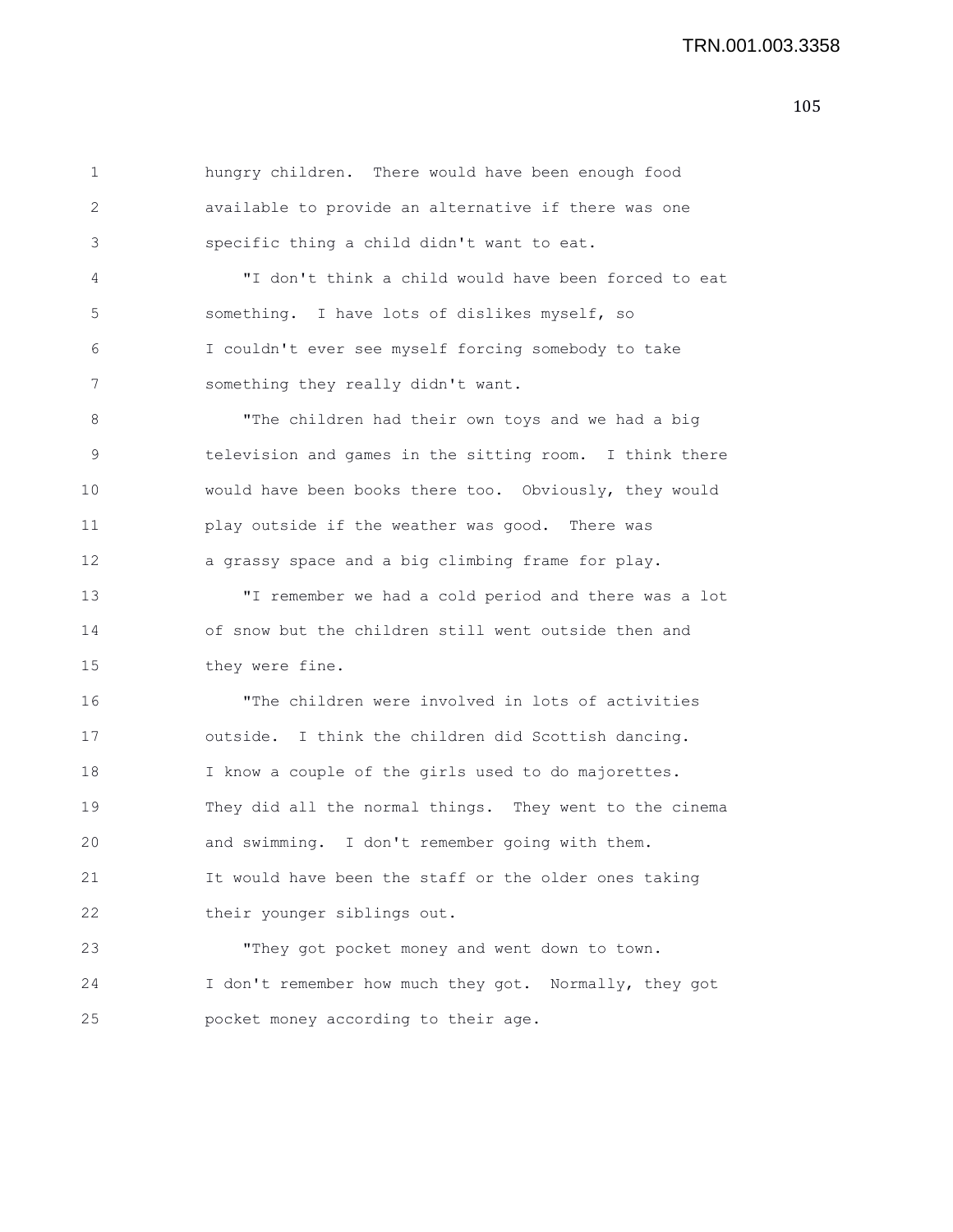106

1 "I don't think we had the facilities to let them 2 learn skills such as baking. We didn't actually have 3 cooking facilities at that time. I don't think the 4 children went into the main kitchen. That would have 5 been a health and safety issue.

6 "I think we had a kind of scale of little chores. 7 Setting and clearing the tables and tidying the rooms 8 would be the kind of chores they did. It would be 9 normal practice to have some little chore, but it would 10 be age related. Some children wouldn't be able to do 11 things. I think it would have been on a rota basis. 12 I don't think they were always given the same thing to 13 do. Children would be the first to object if you gave 14 them the same job all the time.

15 "I don't remember if I ever involved any of the 16 older children in washing or ironing the clothes. It is 17 possible that they would have helped to look after their 18 own clothes. You would normally look after things like 19 polishing shoes for children, but possibly the older 20 children helped with that too.

21 "I don't remember any organised trips or holidays. 22 I wasn't there during the summer holidays.

23 "The house was decorated for Christmas. It was 24 nice. We had our own Christmas meal in the house and 25 the children got presents. Some children, not many, had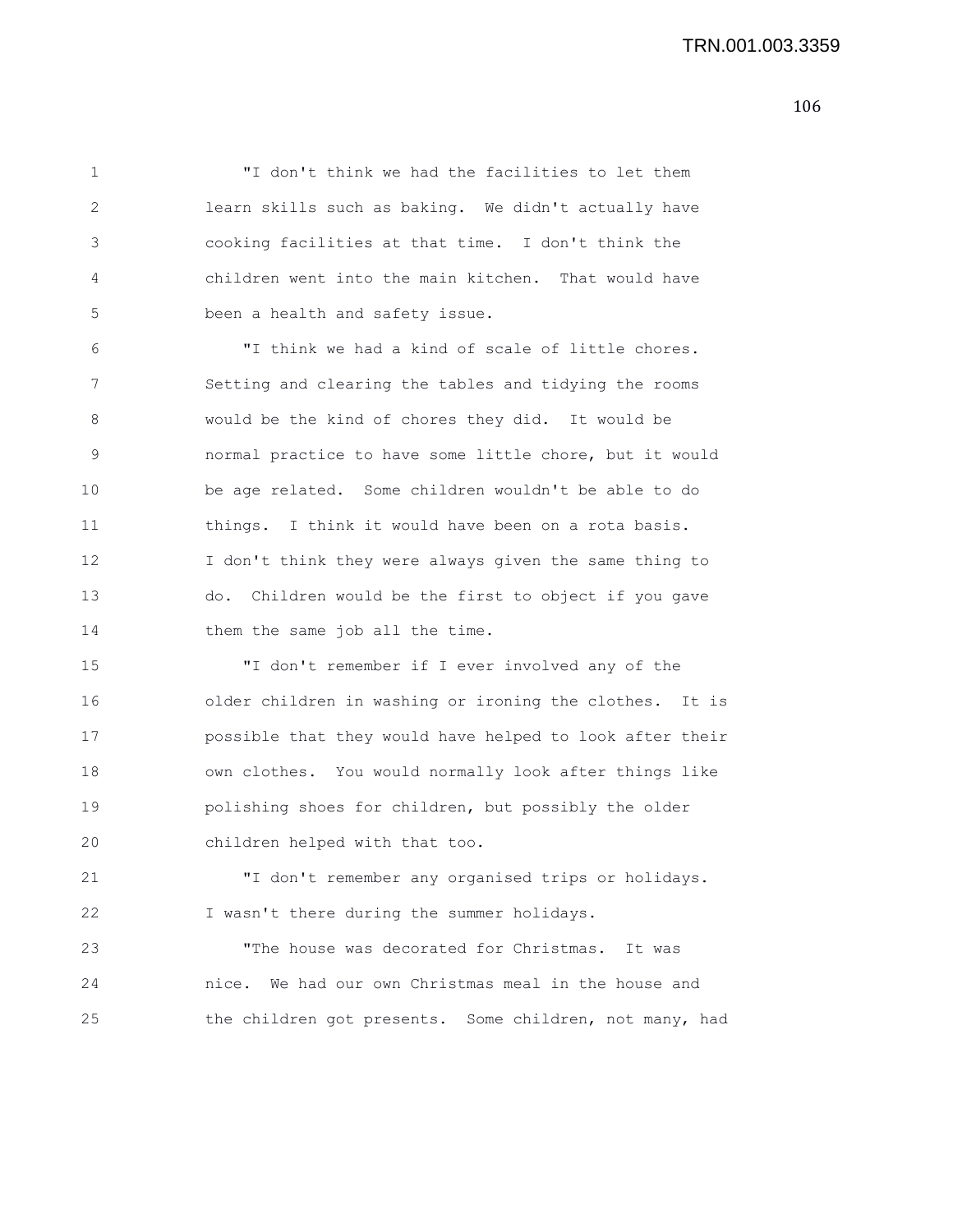1 family members visiting and they probably brought 2 presents too. They also got invited to parties. 3 I don't remember if any children got the opportunity to 4 go and spend time with their families at Christmas. 5 "The children's birthdays were celebrated. A cake 6 would come from the kitchen and they'd get a gift. 7 "I think the younger ones went to school in 8 a minibus. We had a minibus and a driver. I think the 9 secondary schoolkids were within walking distance of the 10 school. I don't remember the names of the schools. 11 I think most of the children were Catholic and went to 12 Catholic schools. 13 "I think they got homework at primary and secondary 14 school. They probably did it in the big sitting room. 15 The staff and I would have been there to assist them. 16 The older children might have gone up to their rooms if 17 they wanted some privacy, but I'm just surmising that. 18 "I don't remember ever going to a school parents' 19 meeting. It's likely these would have taken place at 20 the beginning and at the end of the school year and 21 I was only there from December to May. Being a teacher 22 myself, I think I would have remembered if I'd gone down 23 it to a school. 24 "We didn't have religious instruction as such, we

25 had religious practice, as I would call it. For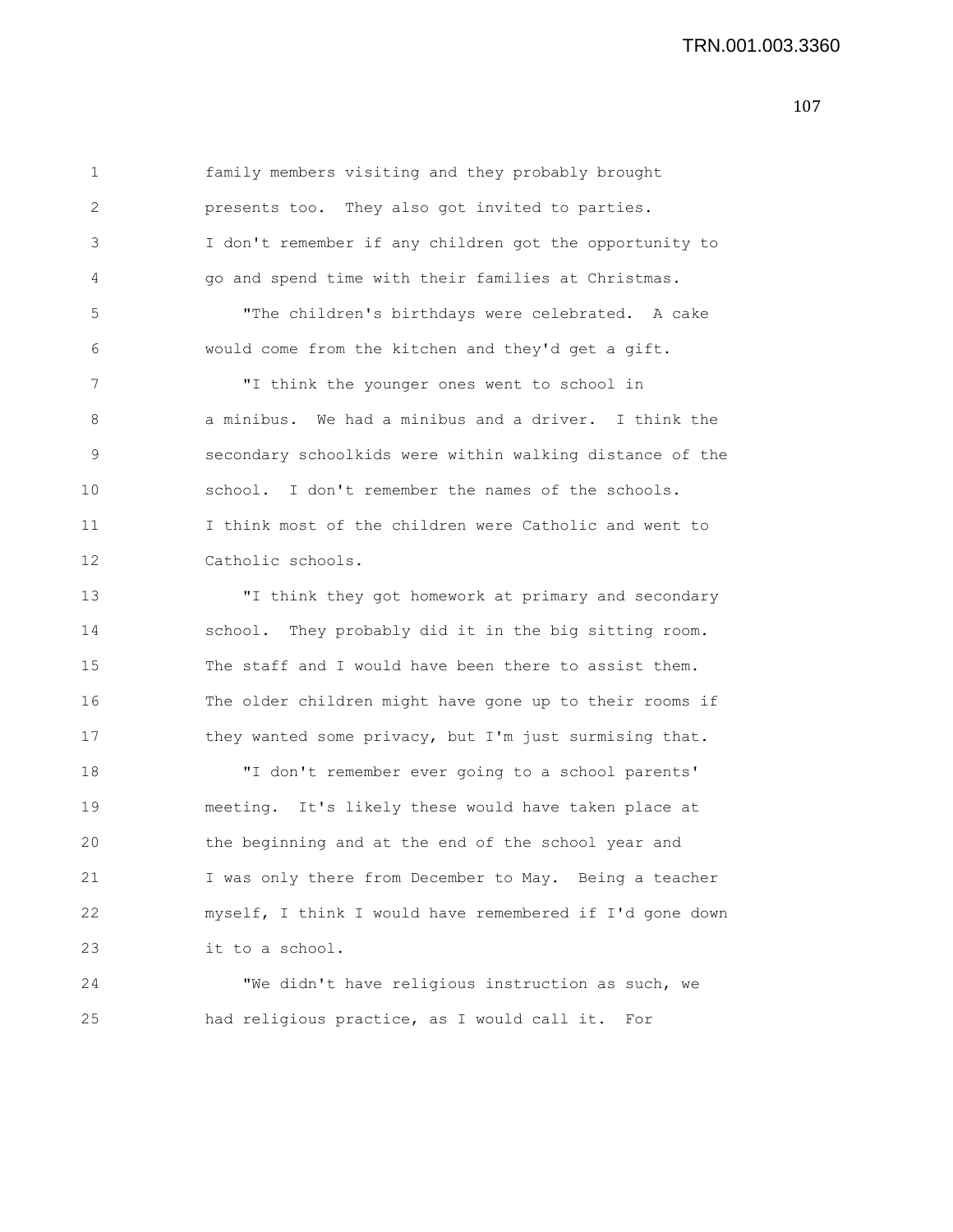1 example, there would have been Mass on Sunday and we 2 probably said a little prayer together in the evening. 3 That's the usual practice.

4 "There would have been a nursing sister in the 5 community working with the elderly but she wouldn't have 6 had a role in the children's department. Children would 7 still have seen a nurse in school for things like 8 hearing and sight tests at that time. There would have 9 been a visiting GP. That was the practice everywhere, 10 so I'm assuming it was the practice in Kilmarnock.

11 "I don't know how regular the visits would have 12 been. We would have had systems where routine health 13 checks were done to note height, weight, et cetera of 14 the children. These things were obligatory so they 15 would have been the practice at all times. I think if 16 there were any medical records kept in the house outside 17 of what was held at the doctor's surgery, these would 18 have been kept by Sister 160.

19 "I think the children would have gone to the local 20 dentist. I have no recollection of my child in my care 21 requiring to go to hospital. There were definitely no 22 deaths among the children during my time in Kilmarnock.

23 "There wasn't a set visitors' day. I don't remember 24 many children having visits from their families. I know 25 there was one father who visited his children, and the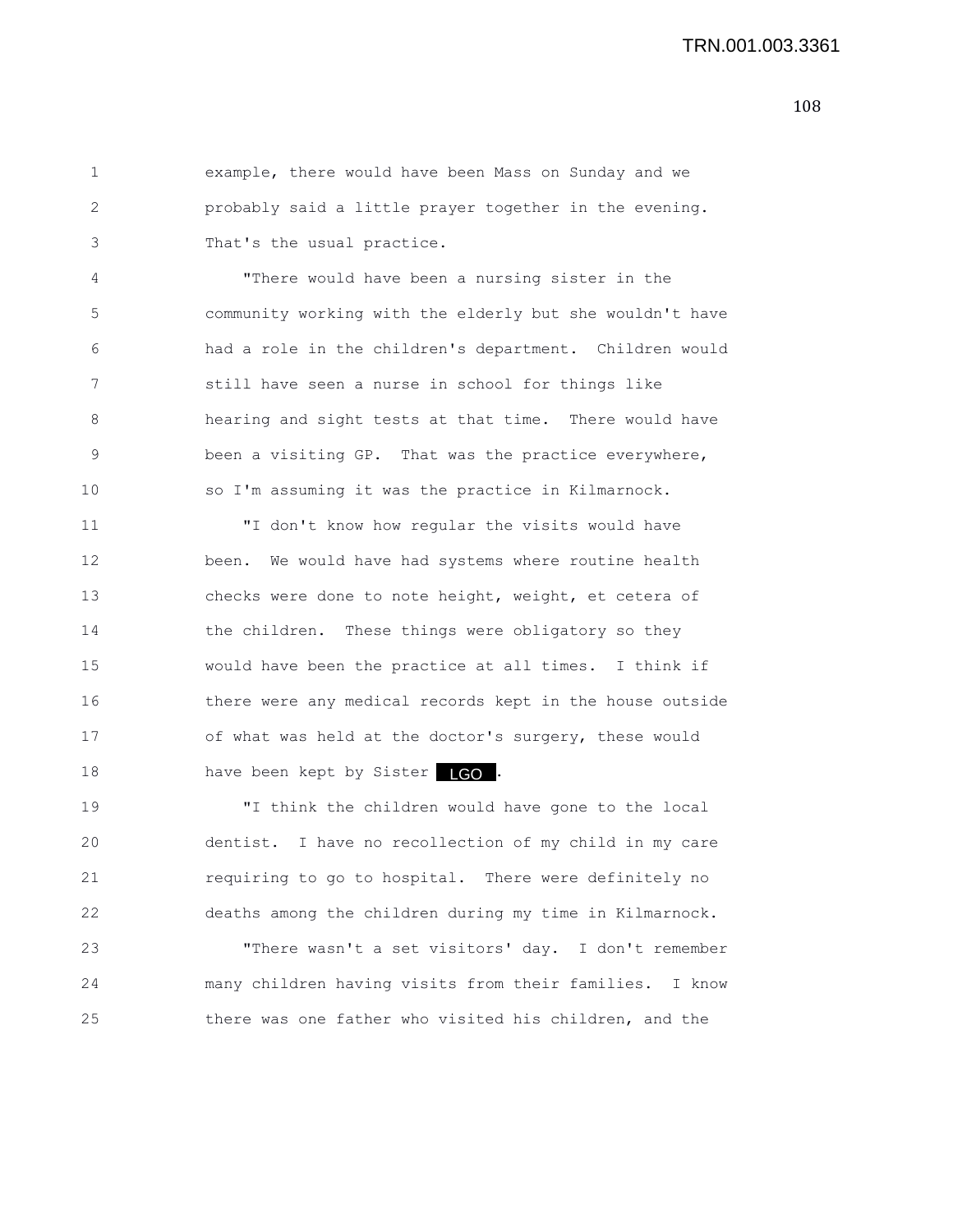| 1  | only reason I remember that is because he contacted me    |
|----|-----------------------------------------------------------|
| 2  | relatively recently. I don't remember children having     |
| 3  | days out or weekends with their families. It doesn't      |
| 4  | mean it didn't happen; I just don't remember it.          |
| 5  | "I don't remember whether the children were               |
| 6  | encouraged to try and keep in contact with their          |
| 7  | families by means of writing or telephoning. Obviously    |
| 8  | that would depend on why the children were in care in     |
| 9  | the first place.                                          |
| 10 | "The children didn't get regular visits from              |
| 11 | social workers. I don't remember meeting many             |
| 12 | social workers, and I don't remember a case conference.   |
| 13 | Maybe it wasn't the practice to have case conferences     |
| 14 | then.                                                     |
| 15 | "There were frequent case conferences in latter           |
| 16 | years. My experience in other places is that case         |
| 17 | conferences were held in our houses and we were present.  |
| 18 | Sister <b>IGO</b> might have seen the social workers when |
| 19 | I didn't but I'm not sure about that.                     |
| 20 | "I don't know if there were any other people              |
| 21 | visiting the home who would have had access to the        |
| 22 | I know that visitors to other parts of the<br>children.   |
| 23 | house would not have had access to the children's part    |
| 24 | of the house. It was a kind of custom in our places       |
| 25 | that even, for example, sisters working with the elderly  |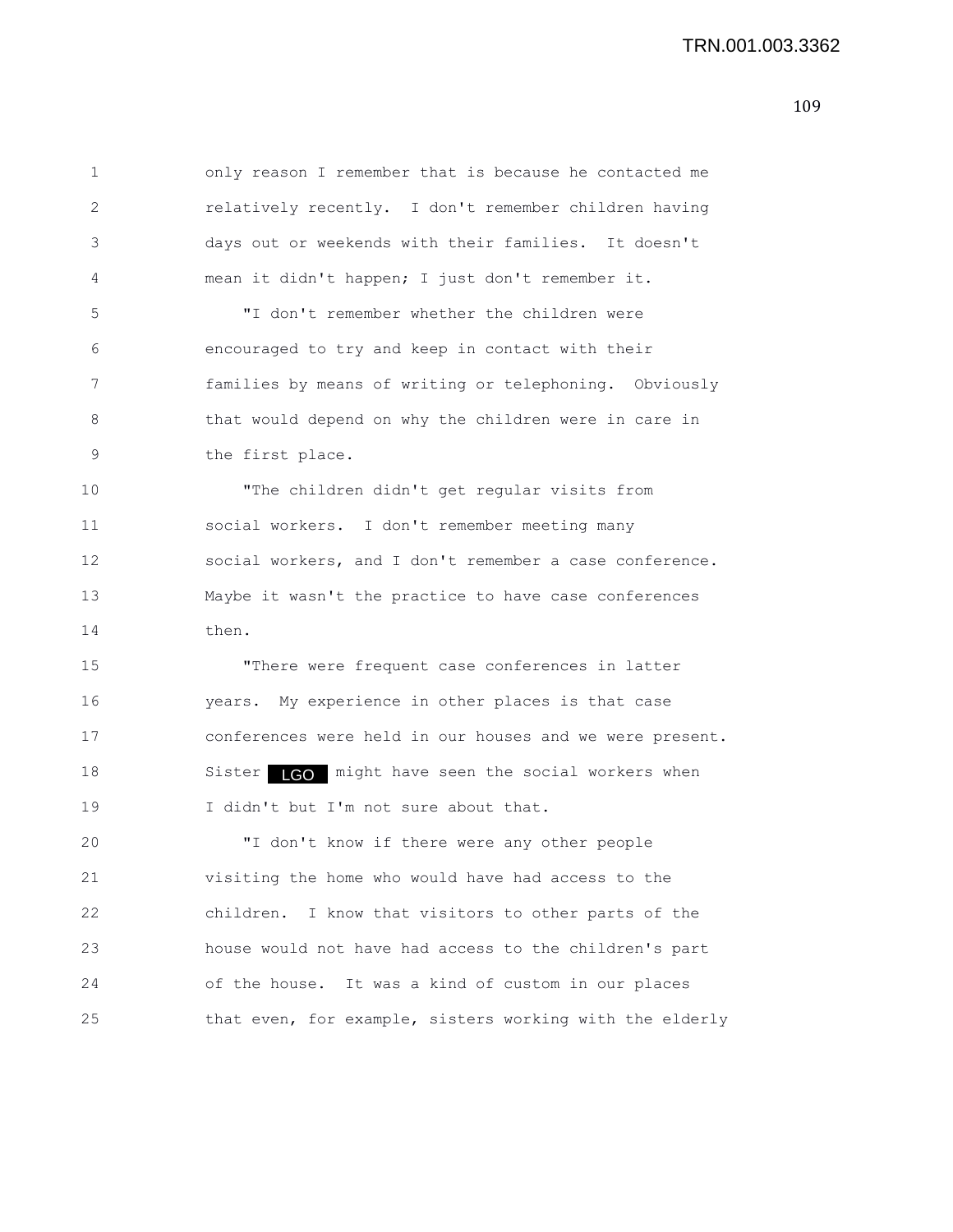1 would not be walking into our part of the house and 2 we wouldn't go into their area. The units were kept 3 separate that way.

4 "I think the local parish priest said Mass for the 5 sisters probably once a week when the children were 6 there, but there were no other visits from priests or 7 trainee priests.

8 "I don't remember any very disruptive issues. I 9 have been trying to think about how a child would have 10 been sanctioned. I think maybe going to bed a little 11 bit earlier, missing a television programme or being 12 given a little chore to do. I don't remember any 13 serious incidents where a child had to be sanctioned. 14 There was never any use of corporal punishment during my 15 time in Kilmarnock.

16 "I have been asked whether there were any written or 17 unwritten codes of conduct or rules of behaviour. 18 I don't remember as such. I don't know what sort of 19 behaviour would have merited a sanction and an entry 20 in the punishment book. The worst thing that could 21 probably happen would be fighting with each other or 22 maybe bullying. That's all I can think of. I don't 23 remember having very aggressive children. They didn't 24 have the opportunity to do anything terribly bad. Their 25 day was very full and they were very normal kids, so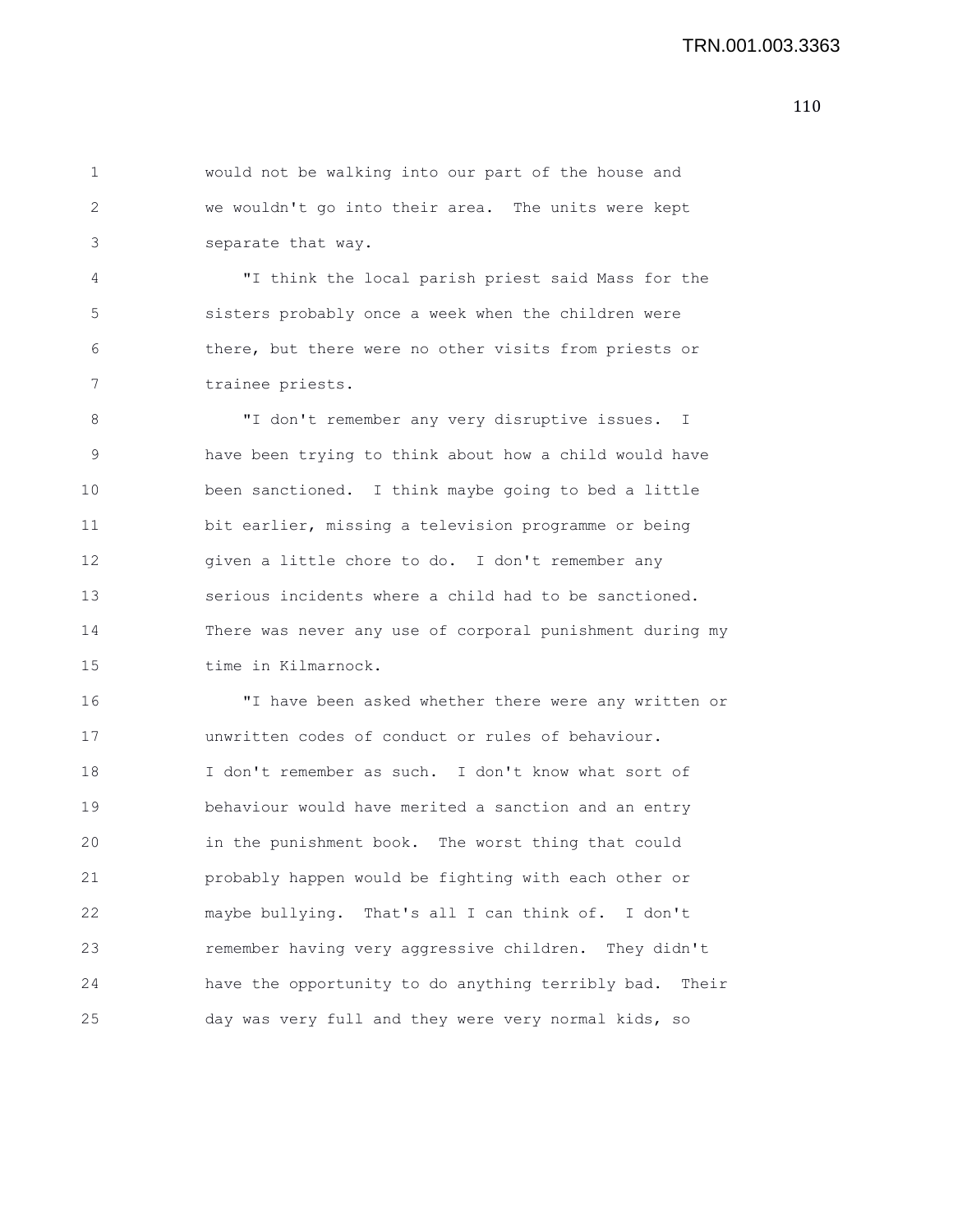1 I presume something like squabbling or not doing 2 something they were supposed to do would be the kind of 3 things they would be disciplined for.

4 "I did not witness any behaviour from staff that 5 I considered to be abusive and I didn't notice any 6 behaviours from the children that would indicate abuse, 7 but then I didn't know their backgrounds. In latter 8 years, through my teaching, I would have had experience 9 of behaviours of children who had been abused and 10 I didn't notice anything like that in Kilmarnock.

11 "No children ever brought concerns to me about 12 anyone else's treatment of them. I would have reported 13 it immediately if they had done. I can't remember if 14 there was a written procedure for reporting matters. It 15 wasn't like nowadays, but you would report it first to 16 the senior sister, Sister **1GO**, and also the Superior, 17 and then the social workers if they were involved. 18 I think the social workers would have been informed 19 through Sister LGO.

20 "I have been asked whether I think my relationship 21 with the children was such that they would have been 22 able to bring any concerns to me. I would hope so, but 23 obviously abuse by its very nature is something children 24 find very difficult to talk about. I have been asked 25 whether looking back with the benefit of hindsight there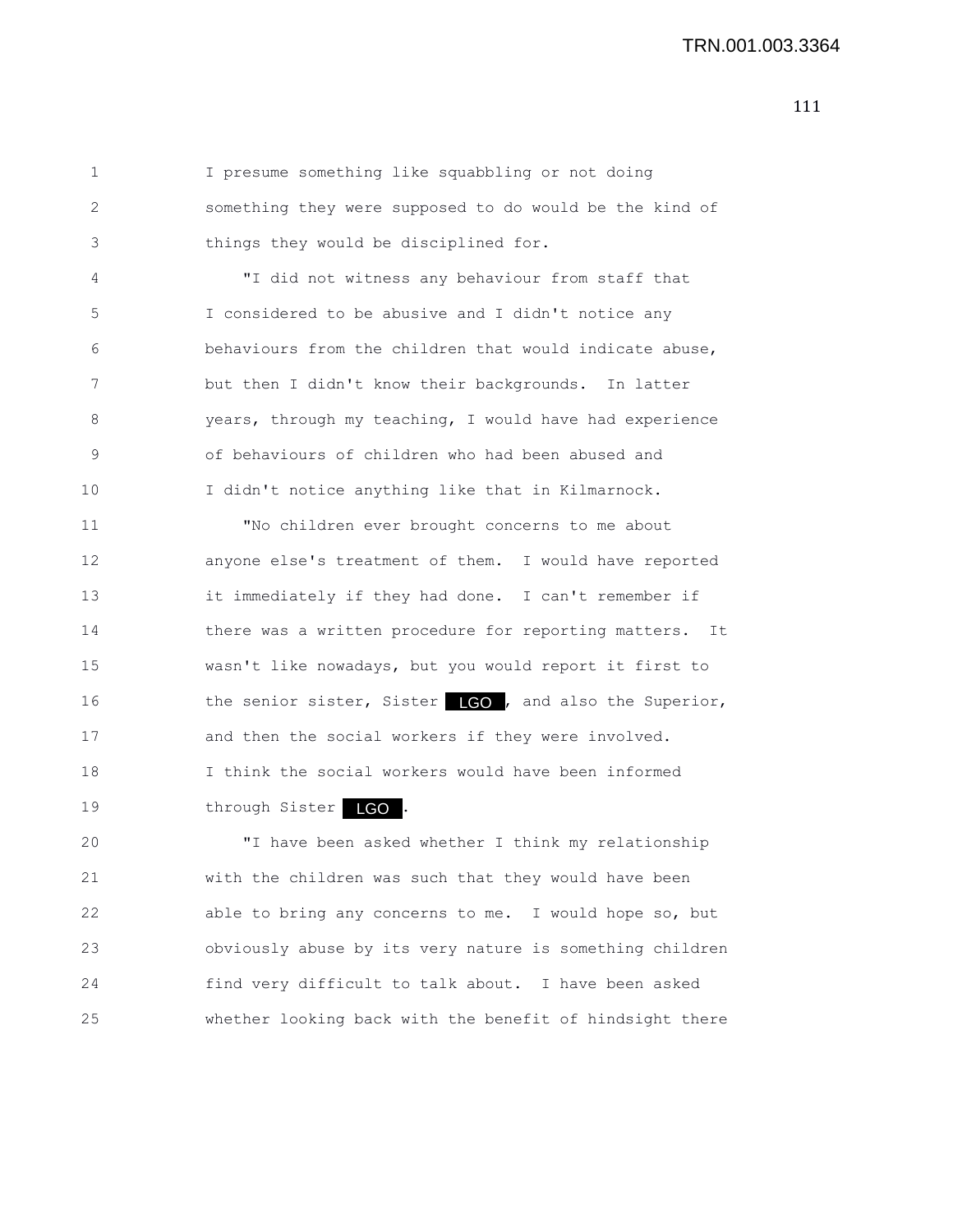1 is anything in relation to the interaction amongst the 2 children or between the children and the carers that 3 would concern me today that wasn't sufficient to concern 4 me at the time. No. My overall memory is that it was 5 a stable environment and the children were very lovely 6 and normal, considering they had been removed from their 7 own homes.

8 "I have never learned of any reports of abuse or any 9 subsequent investigations into the home from around the 10 time I was there.

11 "I have no recollection of any local authority 12 inspections taking place and we didn't have a visitation 13 by our own congregation during my five months in 14 Kilmarnock.

15 "It was usual practice to make available all the 16 books and records we kept for inspections. These would 17 also be inspected by our own congregation when they did 18 visitations. When a visitation was carried out, an 19 official stamp would be put on the records showing the 20 name of the person who visited and the date.

21 "We kept a kind of logbook in our own group for 22 recording what the children were doing each day. It was 23 a hardback book. You put the date in and wrote down 24 whatever the children had done, what activities they had 25 gone out to. I wrote it up every night, probably while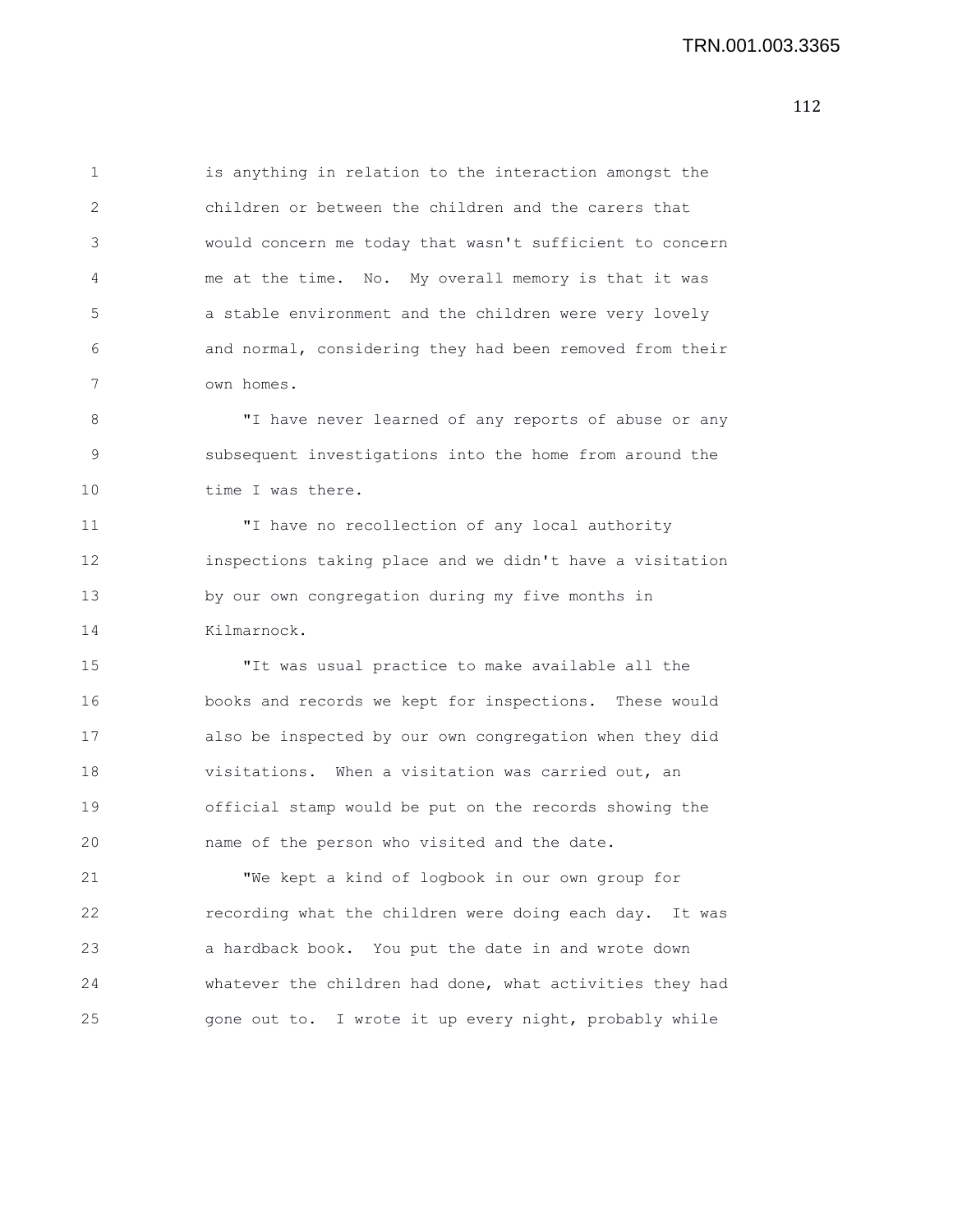1 the children were watching television. I think any 2 visits from social workers would also have been noted in 3 the book.

4 "There was a sanction book, which was called 5 a punishment book, where you made an entry if you had to 6 sanction a child. I think the two groups had their own 7 punishment books.

8 "I think we had a menu book. There may have been 9 one in the dining room. We had to have a record of the 10 food the children got. I don't mean the amounts they 11 got, but what they got daily. I'm assuming it was to 12 show variety. That's one of the things that would have 13 been looked at when inspections were being carried out. 14 It would also have been inspected by our congregation 15 when they did visitations.

16 "There would have been a formal book where 17 discharges were recorded, which was probably kept by 18 Sister LCO . I don't think any children were 19 discharged during my time there.

20 "I had no contact with anybody in Kilmarnock until 21 I got a very nice letter from a man about two years ago. 22 This came out of the blue. He's a father of some of the 23 children I looked after in Kilmarnock. He would not 24 have known me as Sister Oonah, but that's how he 25 addressed me in the letter, so he must have made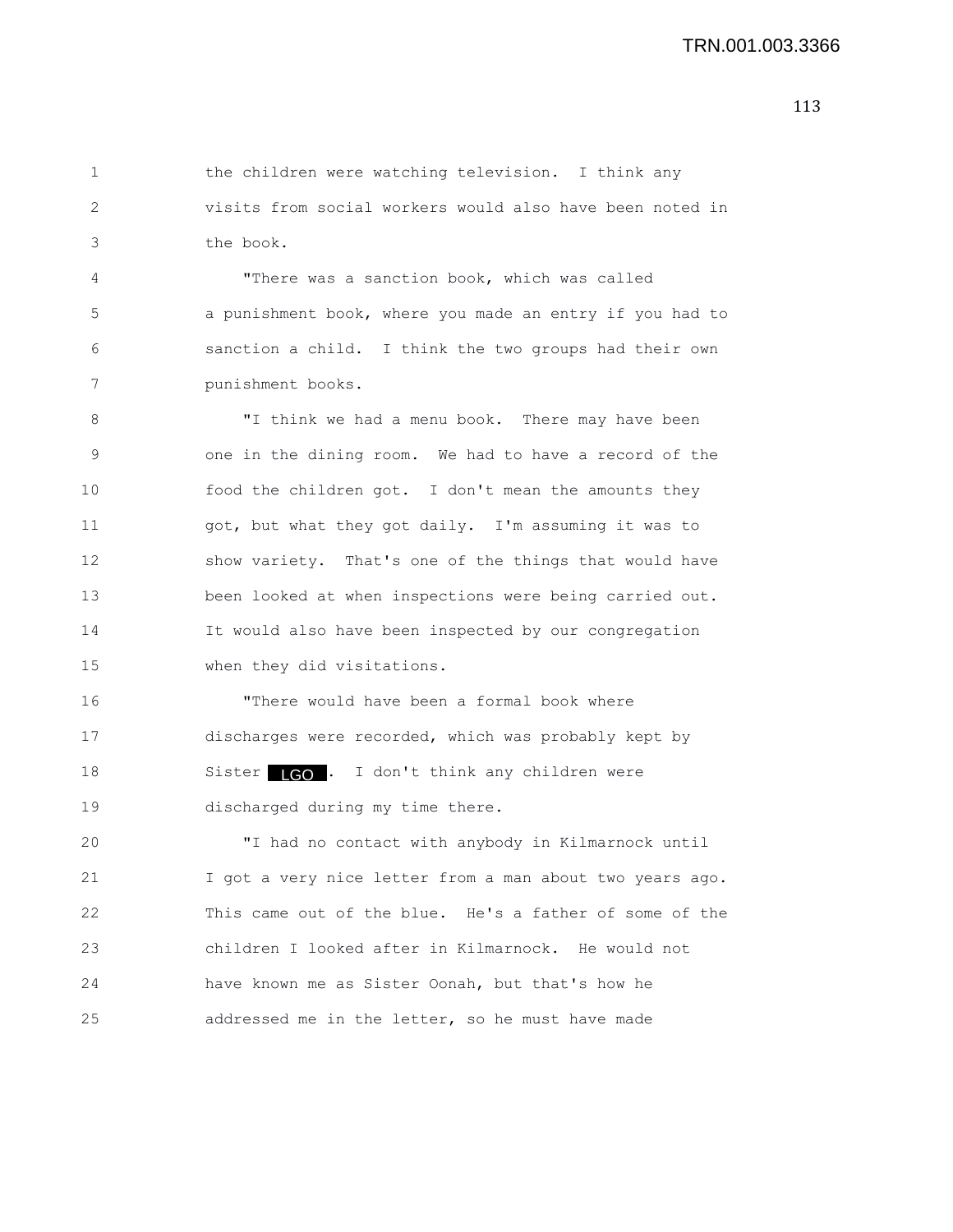1 enquiries. He came to visit us here in Belfast. I'm 2 thinking that he possibly heard about the inquiry and 3 started to think back. I have provided the inquiry with 4 a photocopy of his letter. I would hope that nothing 5 ever happened in Kilmarnock that I should have known 6 about, and that no child ever needed anything and 7 I wasn't aware of it. I would always hope that didn't 8 happen. 9 "I might have got some of the dates a little bit 10 confused and some of the details I have provided are 11 very vague, but I was in Kilmarnock 40 years ago, which 12 is a long time ago. 13 "I have no objection to my witness statement being 14 published as part of the evidence to the inquiry. 15 I believe the facts stated in this witness statement are 16 true." 17 The statement is signed by Oonah Hanrahan on 18 26 February 2018. 19 LADY SMITH: Thank you very much. 20 MS RATTRAY: My Lady, the next statement isn't as long, and 21 I think it would be possible to complete it. 22 LADY SMITH: Let's just carry on. Thank you. 23 Witness statement of "SISTER MARGARET RIORDAN" (read) 24 MS RATTRAY: This statement is a statement of a witness 25 Sister Margaret Riordan, who's a sister with the Sisters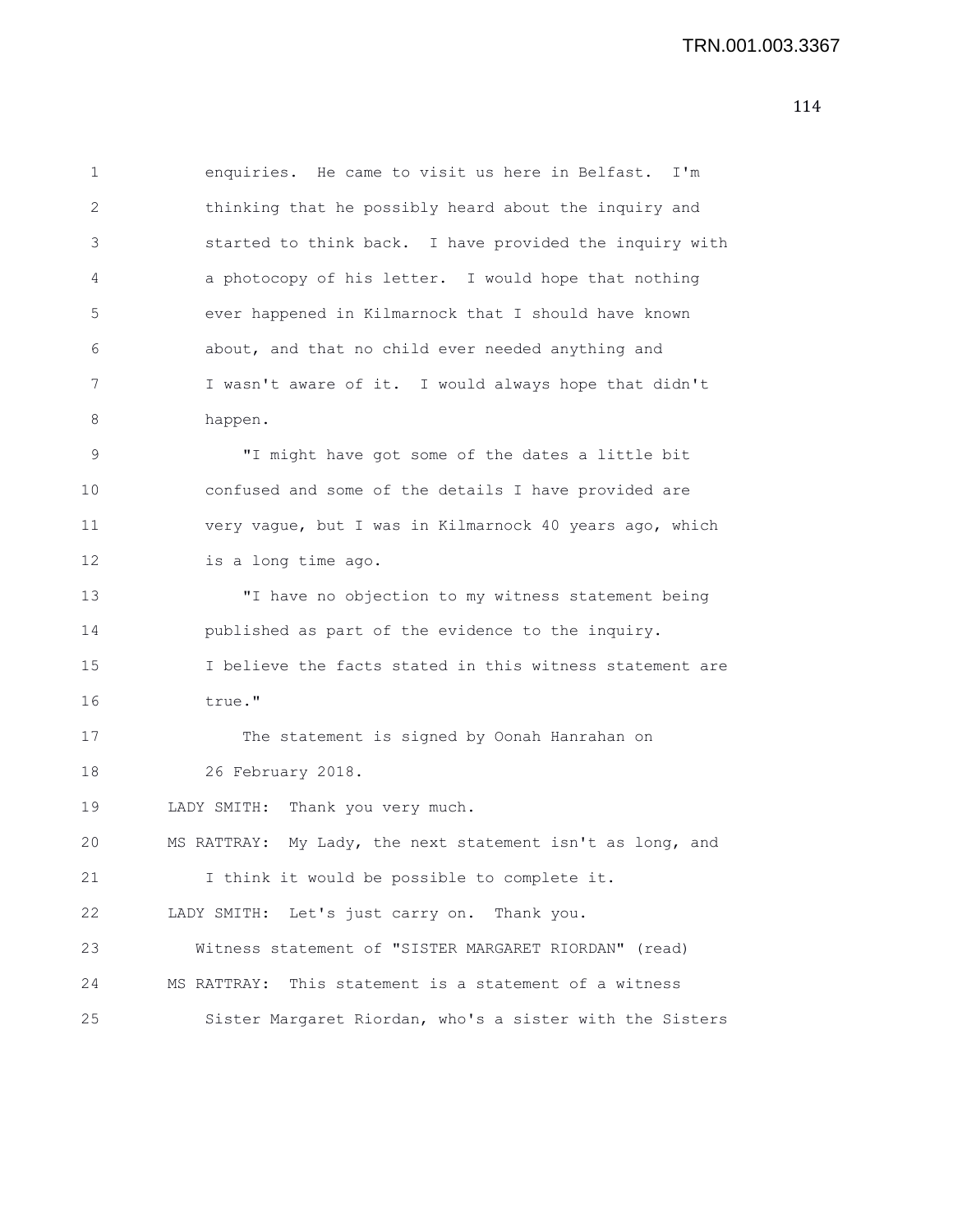```
1 of Nazareth, and her statement can be found at
 2 WIT.001.001.9273:
 3 "My full name at birth was Margaret Riordan. The
 4 religious name I'm known by is Sister Gabriel Joseph.
 5 I was born in 1938. My contact details are known to the
 6 inquiry.
7 "I was born in County Cork, Ireland. I had two
8 sisters and one brother. I was the youngest. I stayed
9 there until I finished secondary school.
10 "I went to Hammersmith in London when I was
11 18 years old and began my novitiate with the Sisters of
12 Nazareth on 7 February 1957. I stayed in London until
13 I was professed on 21 November 1958.
14 "My first placement was at Nazareth House in
15 Birmingham. I stayed there for about three months.
16 I was collecting while I was there. I then went to
17 Manchester for six months and was also collecting there.
18 "I returned to Birmingham and worked in the parish
19 school for a year. I had a class of first grade
20 children. I helped there until the permanent teacher
21 arrived.
22 "I went back to Finchley in London for two months,
23 before going to Lancaster for 10 weeks. I was
24 collecting in both places. I went back to Hammersmith
25 for two months and prepared to go to Australia.
```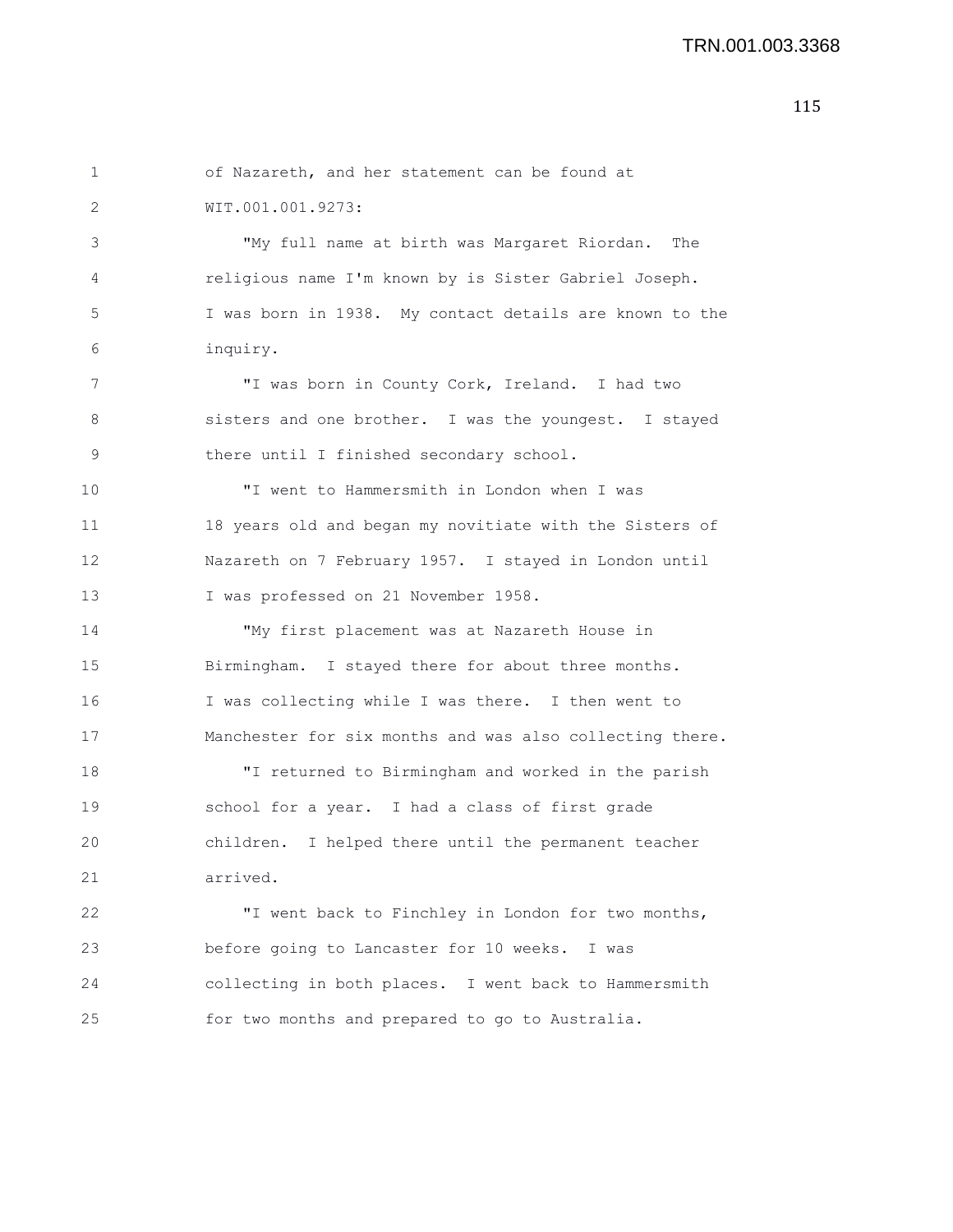1 "In February 1961 I went to Australia and stayed 2 there for 20 years. I lived in Ballarat in Victoria, 3 where I did my teacher training, and then I taught in a 4 school in Ballarat. I taught the children who were in 5 residential care within the house. 6 "The first home I worked in, in Australia, was 7 a boys' and babies' one. There were 80 babies ranging 8 from a couple of days old to five years old. When the 9 boys turned 5 years old, they came to the section 10 I worked in. 11 "I moved around in Australia and also lived in 12 Geraldton, Perth, Melbourne, Brisbane, and Launceston. 13 I taught in primary schools in all these places. I 14 mainly taught in parish schools. In Geraldton, I taught 15 children who were in residential care, but they came out 16 to the parish school with us. The parish school was the 17 public school. 18 "I came back to the UK in 1981. I spent a couple of 19 days in Hammersmith and then went up to Lasswade in 20 Scotland from February 1981 until August 1981. I was 21 collecting while I was there and I didn't work anywhere 22 else whilst I was in Scotland. 23 "I was recalled to Hammersmith and helped the junior 24 sisters and novices. I did that for a year. Then in 25 1982, I was elected on to the General Council and held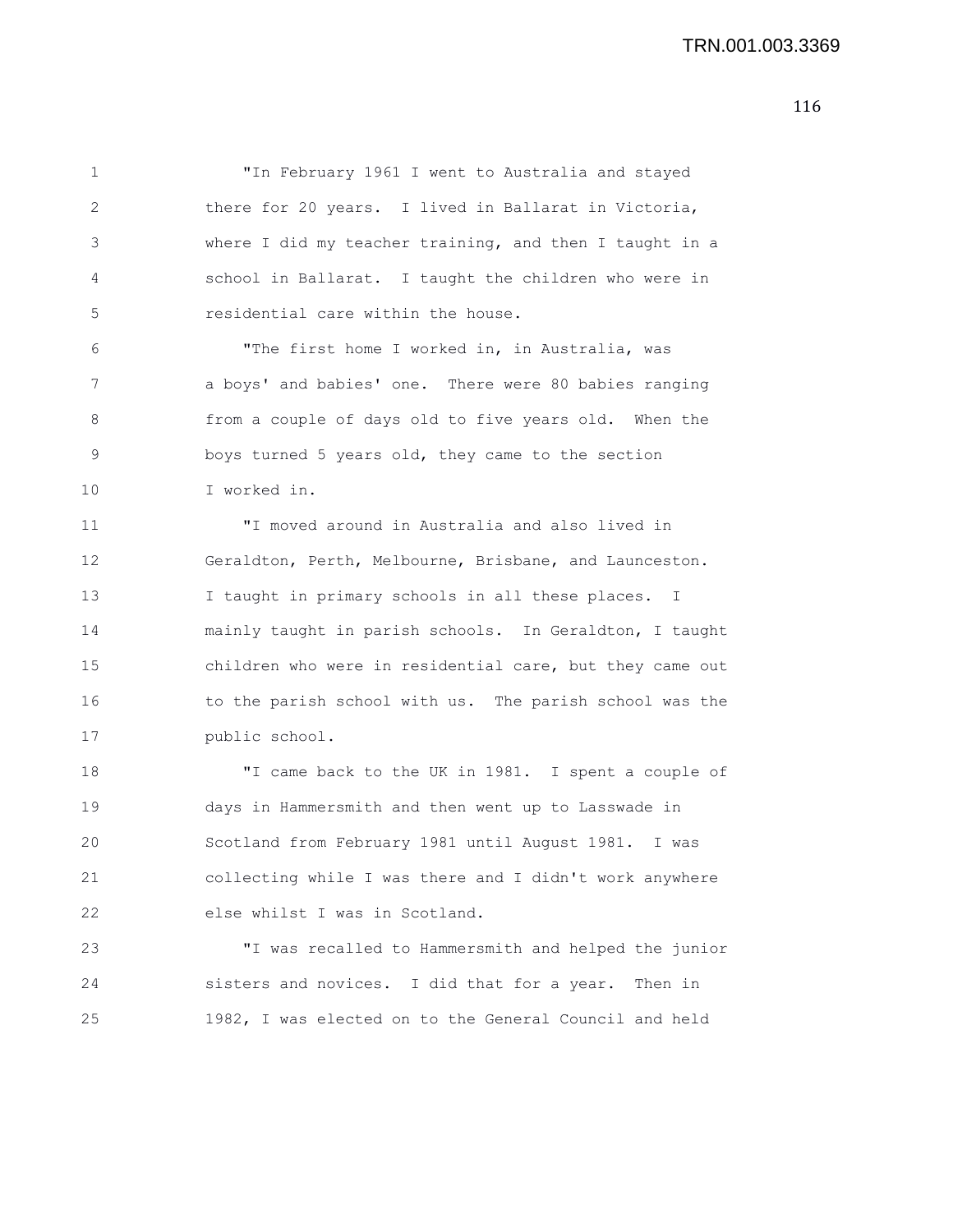1 that position for 12 years.

2 "I was appointed Superior in the Nazareth House in 3 Mallow in 1994. I stayed there for 11 years. I went 4 back to Hammersmith in 2006 and was appointed Superior 5 there. I stayed there for seven years before coming to 6 Nazareth House Lasswade. I am now semi-retired and do 7 pastoral ministry and other odd bits where I can help 8 out. There are no children in Nazareth House in 9 Lasswade now.

10 "I didn't have much childcare training in my first 11 teaching post in Birmingham but I had helped out a 12 little with the children when I was first training in 13 Hammersmith. I trained to be a primary schoolteacher in 14 Aquinas College in Ballarat, Australia. It was 15 a two-year course.

16 "I was based in Nazareth House Lasswade. Within the 17 grounds of Nazareth House, there was a building called 18 Holycote and also a main building. The children stayed 19 in the main block in the main building and in Holycote. 20 The convent was in a separate part of the main building. 21 I lived in the convent, which was separate from the main 22 block and Holycote.

23 "The kitchen was just behind the main block, but was 24 closer to the convent than the main block. That was 25 where all the meals for the sisters and the children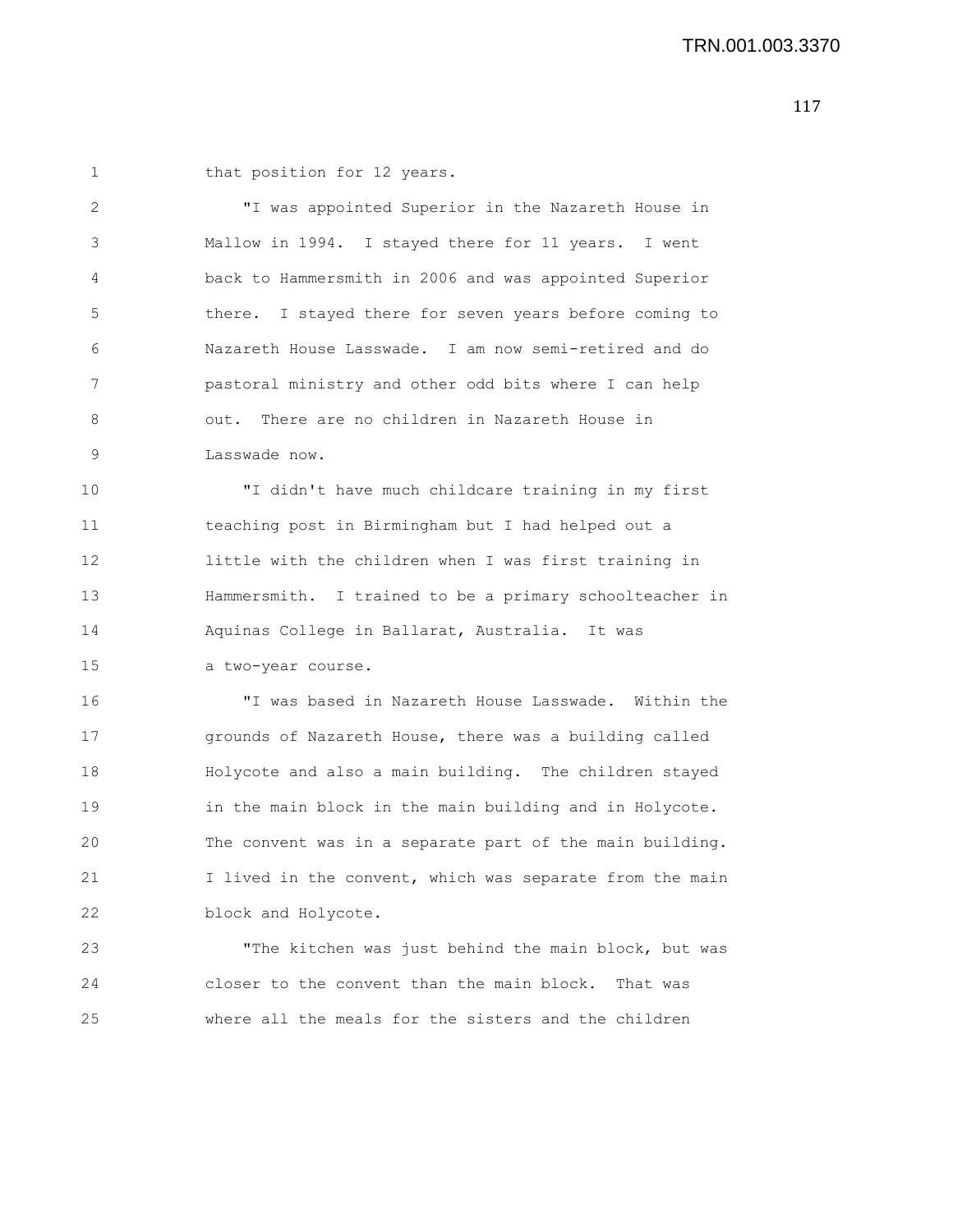1 were prepared. The meals would then be transported in 2 a heated trolley to the main block, Holycote and the 3 convent. Everybody got good meals. 4 "The children were in Holycote, which was a building 5 just inside of the main entrance. It is no longer there 6 now. There were two groups of children there when I was 7 there. There was also a group of children in the main 8 block, which was a separate building from Holycote. 9 "Holycote and the main block would have had their 10 own dining room with a kitchenette just off it. This 11 meant that as well as getting meals from the main 12 kitchen, they had their own facilities to prepare snacks 13 as well. I didn't see this happening, but I know what 14 the layout of the building was. 15 "The only contact I had with the children was to see 16 them outside playing or seeing them coming in and out of 17 their buildings. I would say hello to them if I passed, 18 but that was all the interaction I had. I would also 19 see them at mass on Sundays. I was asked to go and help 20 with the children in the evening time after they had had 21 their dinner. I was never with them during mealtimes. 22 I think I was only with the children about four times 23 during my six months there and it was only for about 24 an hour at a time. I think I went to Holycote about 25 three times and the main block only once.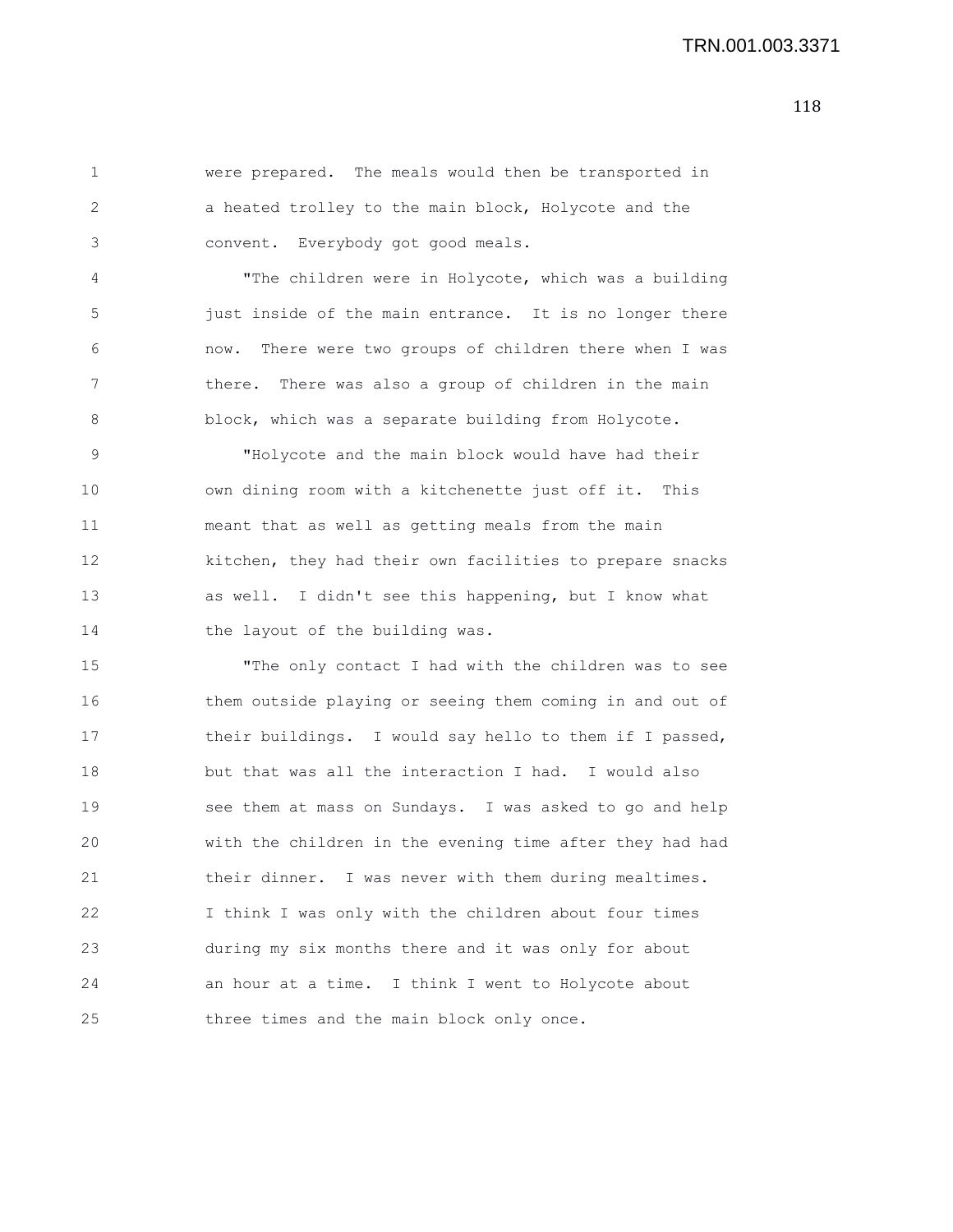1 "I'm not sure what the reason was for me being asked 2 to go and help. Maybe the sister there was out or at 3 a meeting. It would have been the Mother Superior who 4 would have asked me to go over and help the children. 5 I'm not clear what I did with the children during the 6 few times I went over to the main block or Holycote. 7 I maybe just chatted or helped with their homework but 8 I don't remember the details. I don't know if time was 9 set out for homework.

10 "I sat with the children in the sitting room in 11 Holycote and the main block when I went over. I found 12 the children to be happy, relaxed, well-behaved, 13 friendly and welcoming. I didn't have any other 14 interaction with the children. I don't know what their 15 routine or sleeping arrangements were.

16 "I got up and went for prayer in the morning. I'm 17 not sure what time morning prayer was at that time, but 18 it is at 7.10 am now and mass at 7.30 am. I would have 19 had any breakfast after morning prayers. I would have 20 breakfast in the sisters' refectory in the convent. The 21 children would probably pray and have breakfast in their 22 own building.

23 "My role was collecting and I always did that with 24 another sister. I started collecting with Sister LPY 25 then Sister Raphael and Sister Carl. Sister LPY is now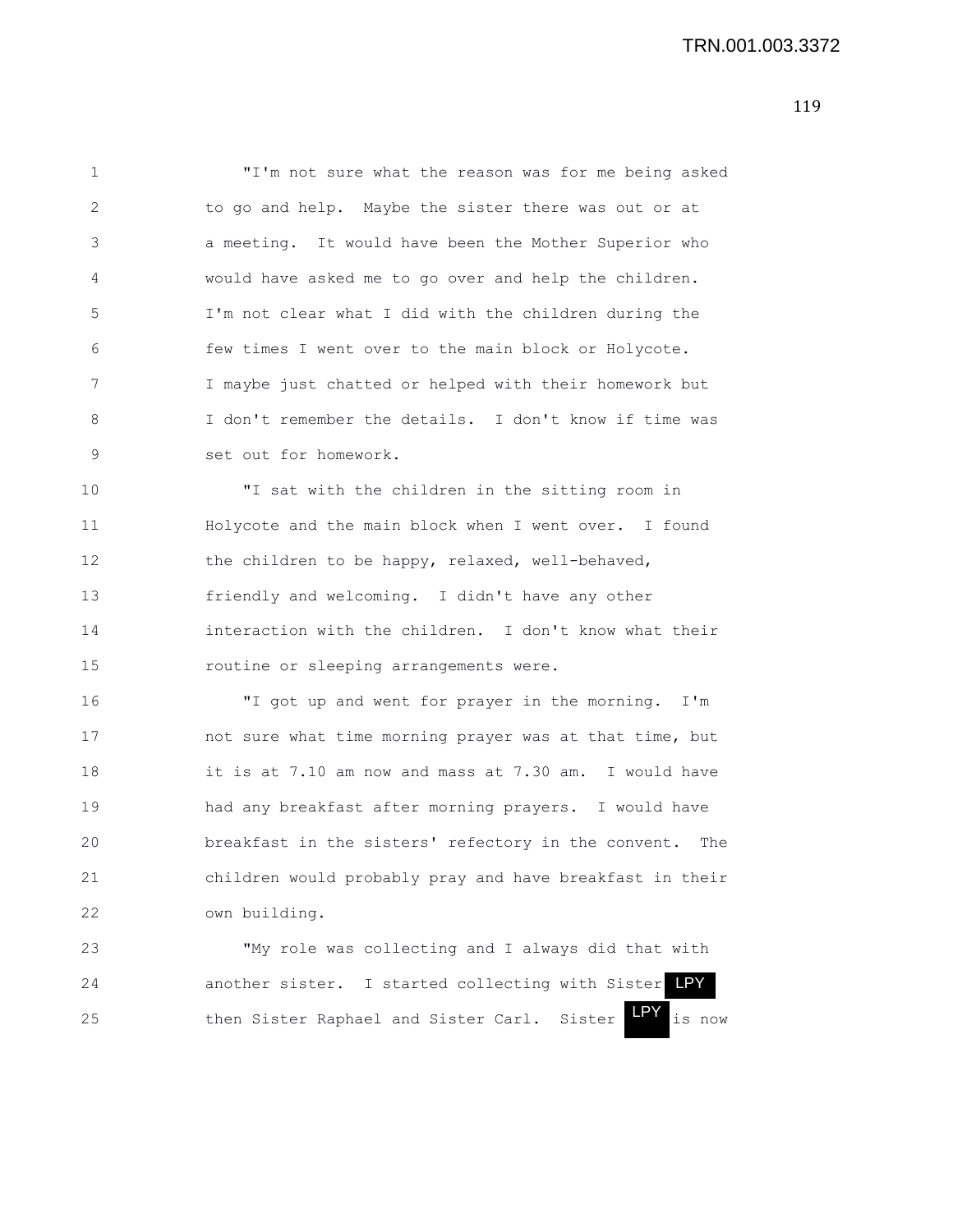1 in America. Sister Raphael is now dead. 2 "We would collect from Mondays to Saturdays. 3 We would normally start after morning mass, and 4 if we wanted to go earlier, we would go to the Poor 5 Claire Convent for early mass. We would collect all day 6 and then usually return before dark. The time we 7 returned depended on whether it was summer or winter. 8 "The area we covered for collecting went as far as 9 St Andrews and the borders of Glasgow. We also went all 10 over Fife. We mainly collected in shops and offices. 11 We didn't go to people's homes. 12 **"Sister ITT** and Sister Joan of Arc worked with the 13 children in Holycote. Sister Joan of Arc is dead now. 14 Sister **LOC Worked in the main block.** 15 She is also deceased. The sisters who worked with the 16 children would have had staff, but I don't know how many 17 or who they were. 18 "During my six months at Lasswade in 1981, the 19 children were gradually being phased out of the main 20 house and being transferred to Holycote. The main house 21 was being renovated for the care of the elderly. My 22 collecting was to get funds for the renovation. 23 "By the time I left Lasswade in August 1981 there 24 were no children left in the main block. There were LQC

25 a few elderly residents there by that time. I'm not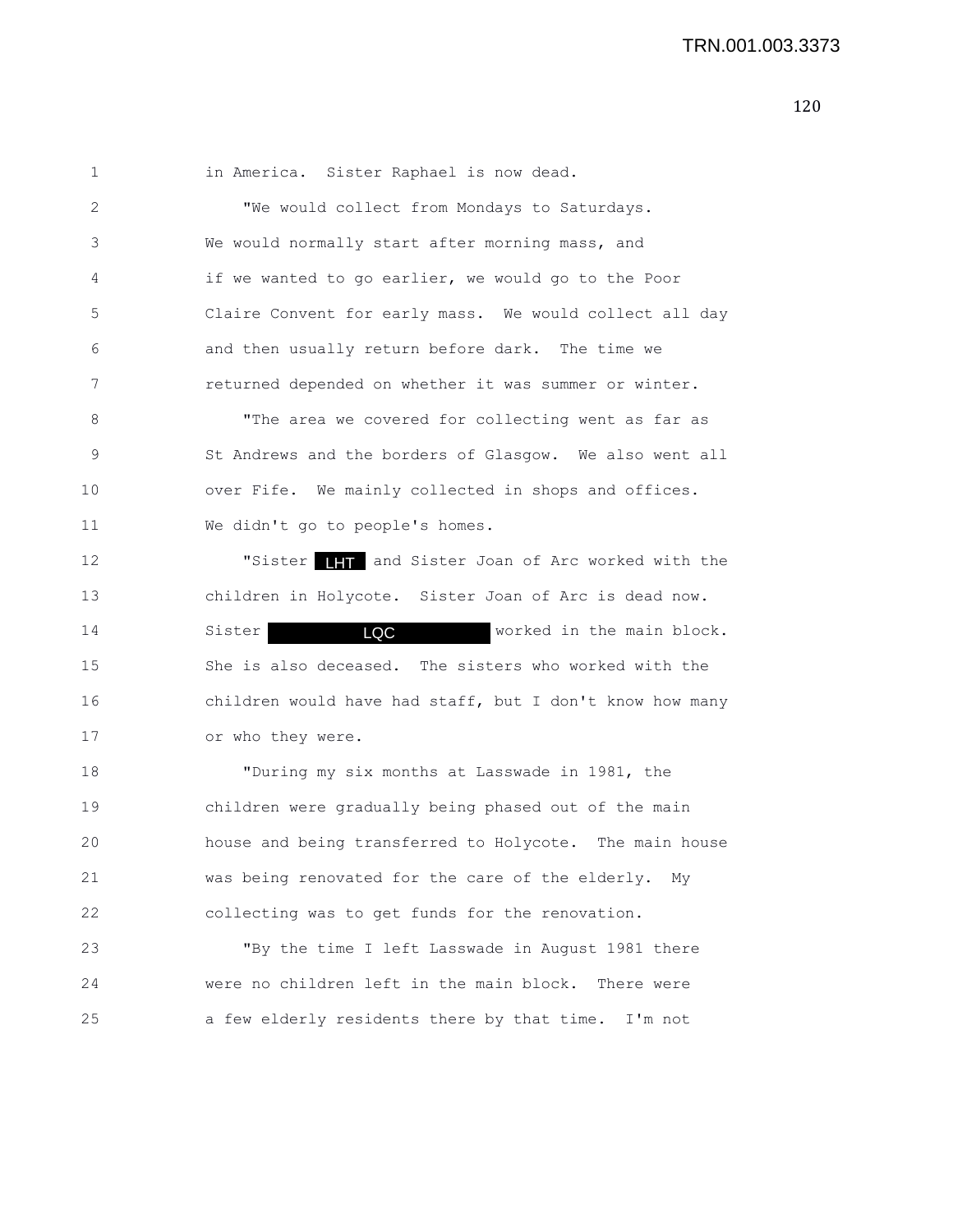1 sure how it worked out with the children that were moved 2 out of the main building. Maybe they went on other 3 homes, but I don't know. 4 "The Superior General and her council are the 5 governing body of the congregation in the order. They 6 are based in Hammersmith, London. There is what we call 7 the General Chapter, which is held over six years, and 8 it is during the General Chapter that the 9 Superior General is elected or re-elected. The members 10 of the chapter also elect the general council, who are 11 also known as the generalate, at the same time. They do 12 this by holding a vote. I was elected twice and held my 13 position on the council for 12 years from 1982 to 1994. 14 "Being a member of the generalate involved doing a 15 lot of things, including visiting all the houses in the 16 congregation." 17 LADY SMITH: Before you move on to another page, I think we 18 probably need to correct the spelling of "council" 19 there; would that be right? 20 MS RATTRAY: I think that would be correct. 21 LADY SMITH: It should be "c-i-l" at the end. 22 MS RATTRAY: Yes. 23 "This was something that I also did, either with the 24 Superior General or another councillor. Each house 25 would get a visit from the generalate in Hammersmith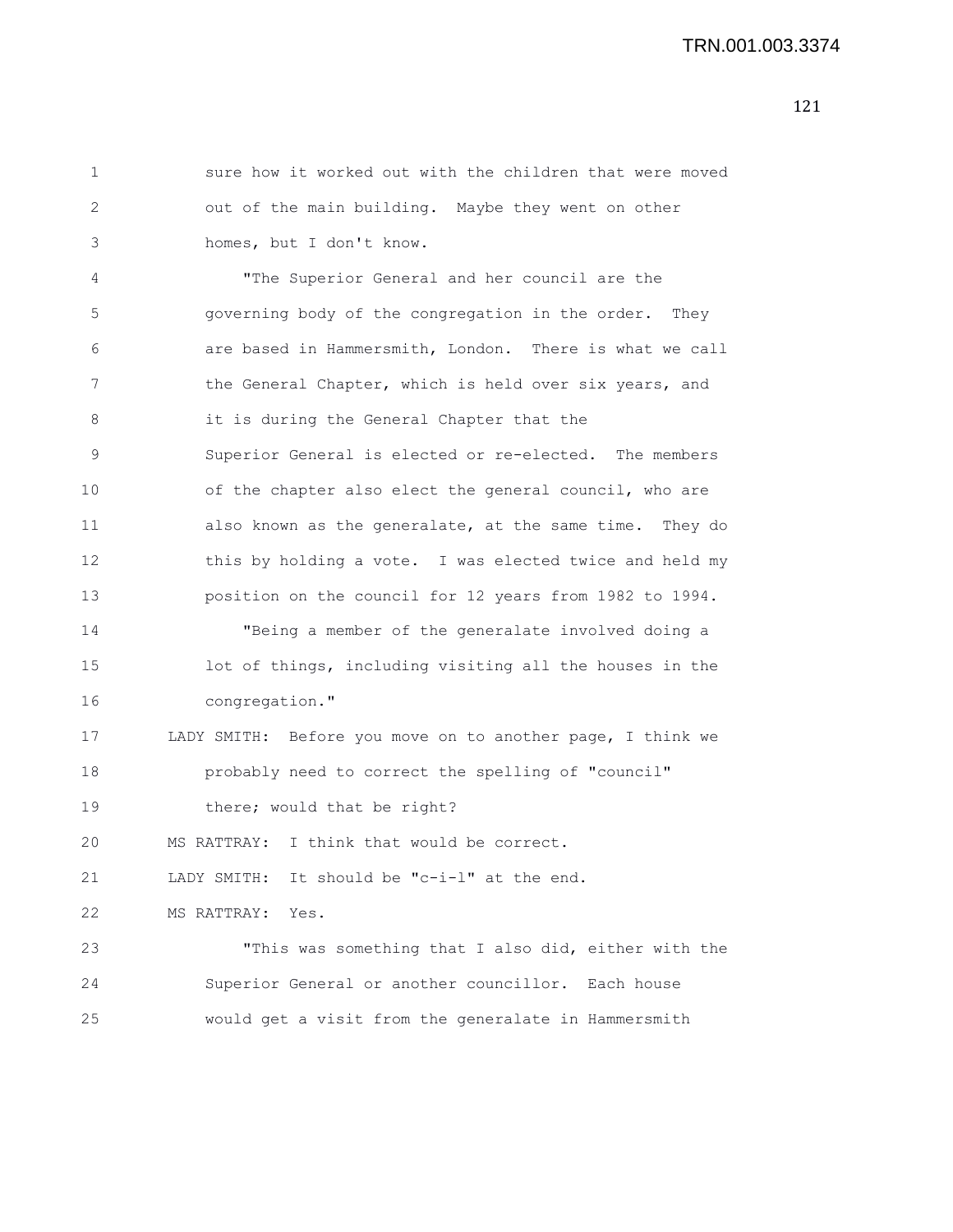1 every six years, but they would also get a visit from 2 their own regional superior every year.

3 "I carried out generalate visits during the 12 years 4 I worked on the general council and went to different 5 countries. I think I would have inspected near to 40 6 houses, but I'm not sure because some houses closed. 7 We would get instructions from London on what to look 8 for during the visits. There would have been a list of 9 things to look at, but I don't remember what was on it.

10 "The purpose of the visits was to see that 11 everything was going according to plan and that 12 everybody was happy in the house. We would check on the 13 sisters to see if they had any problems or wanted to 14 feed back any issues. We would then feed back to 15 London. It was like a support for the sisters. 16 We would also check on the work that was being done 17 within the house, for instance the care that the elderly 18 or children in the house were receiving.

19 "We would give notice that we were visiting and then 20 stay at each house for about a week. During that time, 21 we would walk around and observe and talk to people. 22 We would speak to lots of people in each house about how 23 things were there. We would speak to the staff and the 24 sisters, as well as any elderly residents or children 25 who used the facilities.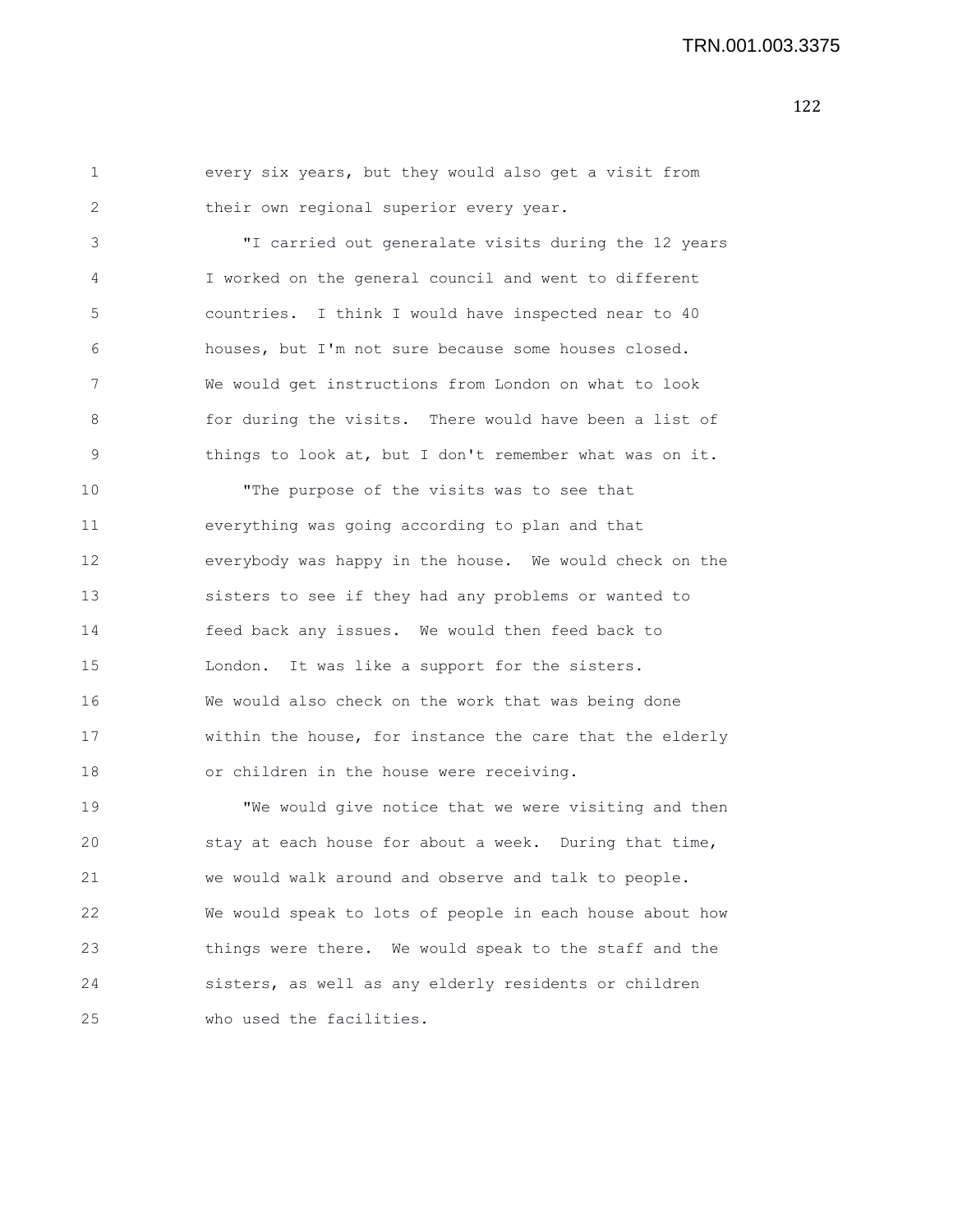1 "During my visits, I also visited the four 2 Nazareth Houses in Scotland. They were Aberdeen, 3 Lasswade, Cardonald and Kilmarnock. I don't remember 4 when I would have visited them. The only one that was 5 still caring for children during my visits was Lasswade, 6 so the visit must have been before 1984. The other 7 three houses were caring for the elderly.

8 "During our visits, we would do checks on admission 9 registers, which had the children's names, names of 10 their parents and dates of arrival. We also did checks 11 on the discharge register, which was a separate book, 12 and also the accounts during the visits. I would have 13 done this at Lasswade.

14 "There was also an inventory of their clothing, 15 which would record what they brought with them. 16 I imagine this would have been recorded when the 17 children were admitted. I don't know if these things 18 would have been returned to them when they left. Any 19 clothes would maybe be worn out or wouldn't have fit 20 them any more.

21 "I don't have a recollection of whether there were 22 any other daily or weekly books kept. I think there was 23 an observations book, but I don't remember what was in 24 it. I wouldn't have looked at any social work contact. 25 "I would usually talk to children during visits, so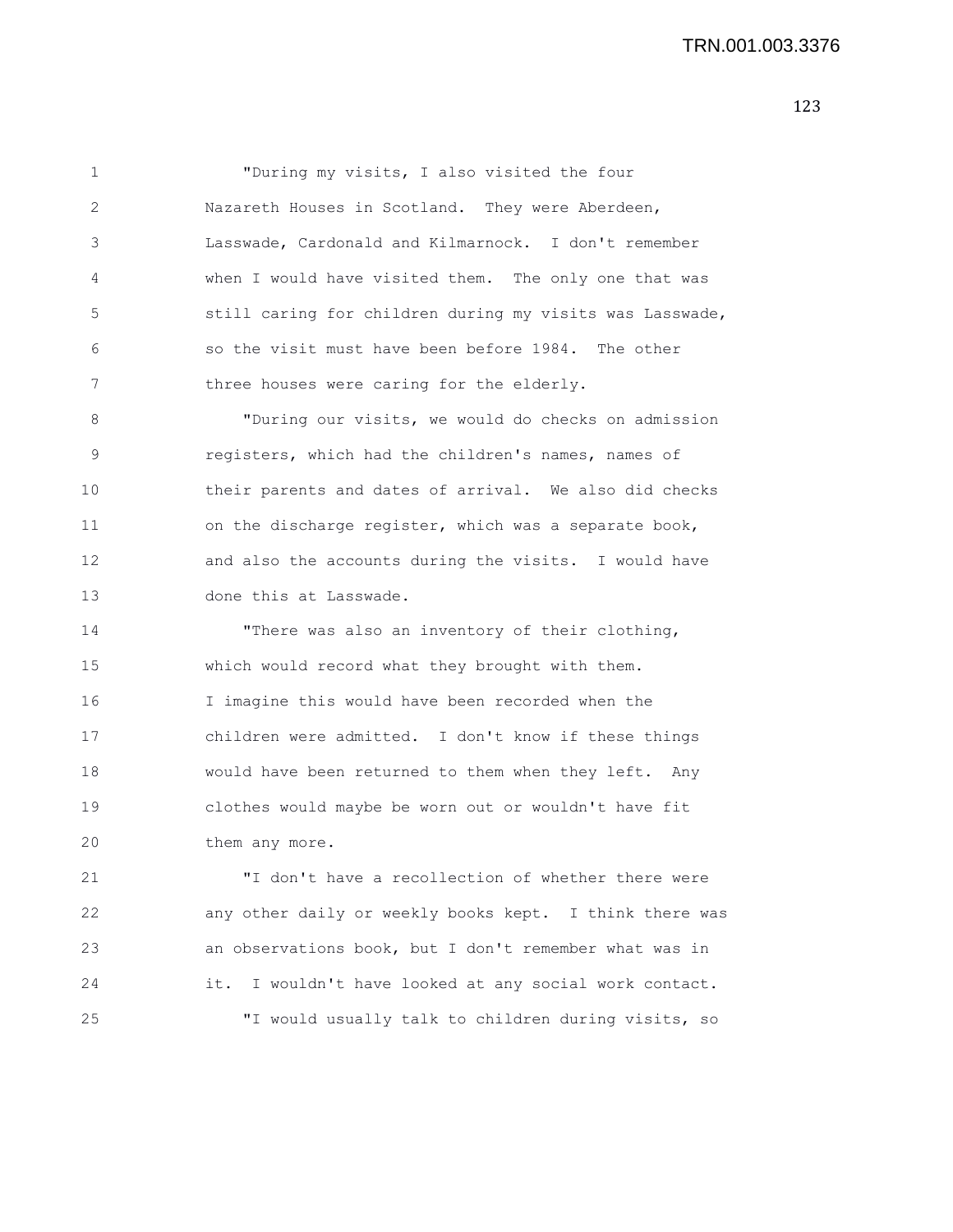1 I imagine I probably spoke to the children in Lasswade 2 when I visited, but I can't remember specifically. The 3 purpose of speaking to the children would have been to 4 see how they were and if they were happy. I don't 5 remember ever speaking to any child on any of my visits 6 who said they weren't happy. They didn't appear to be 7 unhappy.

8 "Any comments about the welfare of children would 9 have been recorded in the visitation report. A copy of 10 the visitation reports would have been kept in the local 11 council book in the local house. Every house had 12 a local council book, which held the minutes of monthly 13 council meetings that took place in every house. A copy 14 of the visitation report would also be sent to 15 Hammersmith.

16 "I don't remember anybody ever feeding anything 17 negative back to me. If anybody had told me of abuse or 18 anything like that, I would have listened to what the 19 child had to say. Then I would have spoken to the other 20 sister from the generalate who was with me and we would 21 have tried to sort it out.

22 "We would probably try to sort it out on site by 23 talking to the people involved and if we dealt with it, 24 then we probably wouldn't report it back to London. 25 We would report it back to London if we felt we needed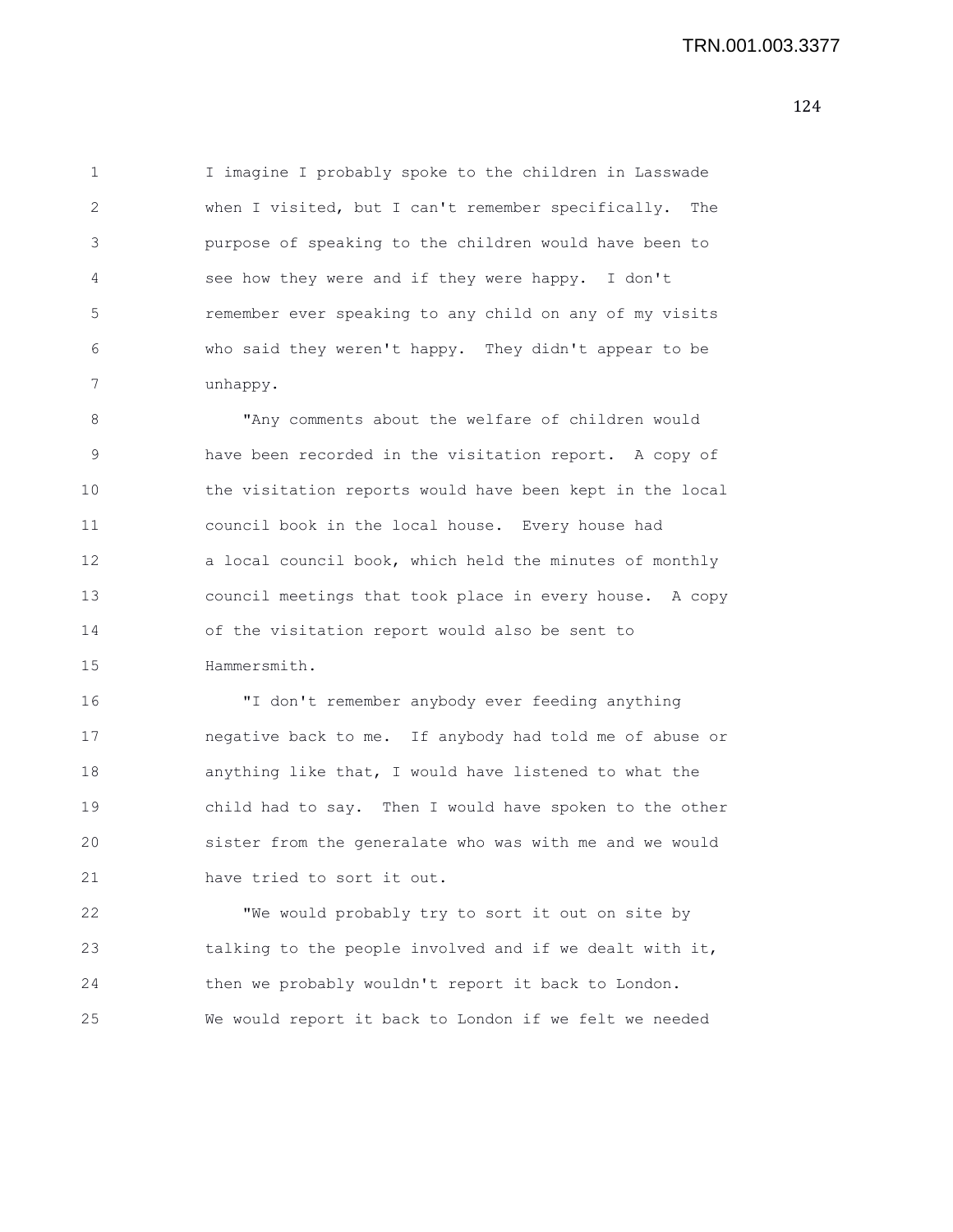1 to take it further.

2 "A note would definitely have been made of any 3 allegation if it was made, but I don't know where 4 it would have been recorded because I have never had to 5 do it. It might not go into the general report on the 6 house, but it would be recorded somewhere. I don't 7 remember anything like this happening so I have never 8 had the issue to deal with.

9 "I would have done a report after each visit and 10 there would have been certain points that we would have 11 to report on. We wouldn't write down the names of the 12 specific people we spoke to during the visits because we 13 spoke to them more on a friendly basis. That report 14 would have been filed with London. There should be 15 a report on my visit to Lasswade. They also would have 16 gotten a visit from their regional superior every year. 17 I imagine they also would have kept records of their 18 visits.

19 "I have no experience of the childcare in 20 Nazareth House in Scotland. I can only speak from my 21 experiences and from my time working in Nazareth House 22 in Australia. I looked after children who still keep in 23 touch with me. I received a letter from a social worker 24 in Australia saying one child that I had cared for was 25 looking for me because she thought of me as her mother,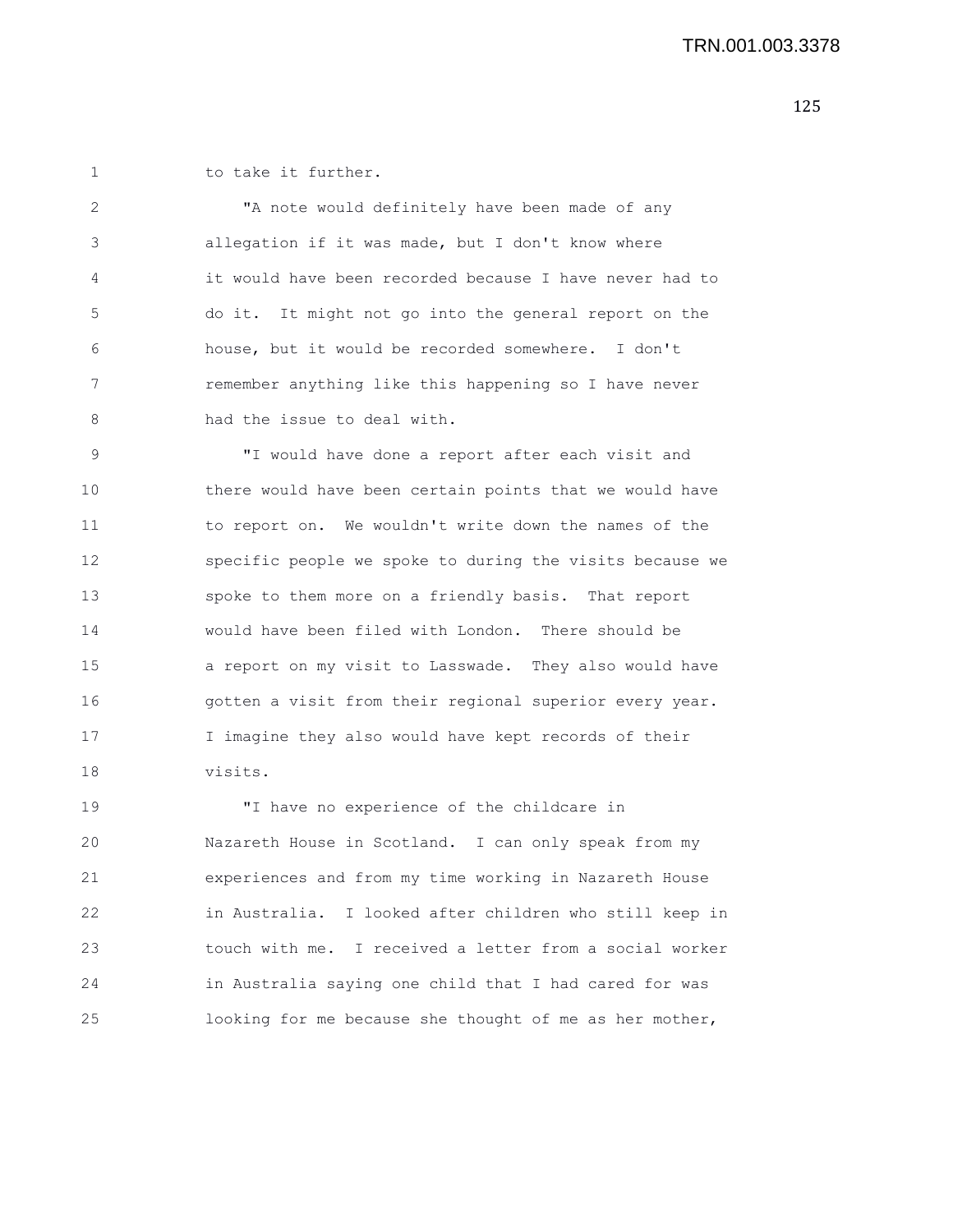1 and she is now in touch with me. I visited Australia in 2 2014 and had the privilege of meeting some of the 3 children I'd cared for when I lived there. Some of them 4 still phone to wish me happy birthday. 5 "I know from my own experience that the children 6 appreciated what was done for them in Nazareth House. 7 In terms of the children who speak of not having had 8 positive experiences in Nazareth House, you have to 9 think about where the children came from. Some came 10 into care because their mum died or because of their own 11 family circumstances. I have heard what has been said 12 by some of the children in care and that they did not 13 have happy memories. I have never seen abuse of 14 children. I have never seen children slapped or 15 humiliated for bed-wetting. I did not observe any abuse 16 and have no experience of that. 17 "I have no objection to my witness statement being 18 published as part of the evidence to the inquiry. 19 I believe the facts stated in this witness statement are 20 true." 21 The witness signed the statement on 1 June 2018. 22 My Lady, that concludes the evidence for today. 23 I understand that tomorrow we have two oral witnesses 24 and we'll also have several read-ins ready. 25 LADY SMITH: Thank you very much. I'll rise now and sit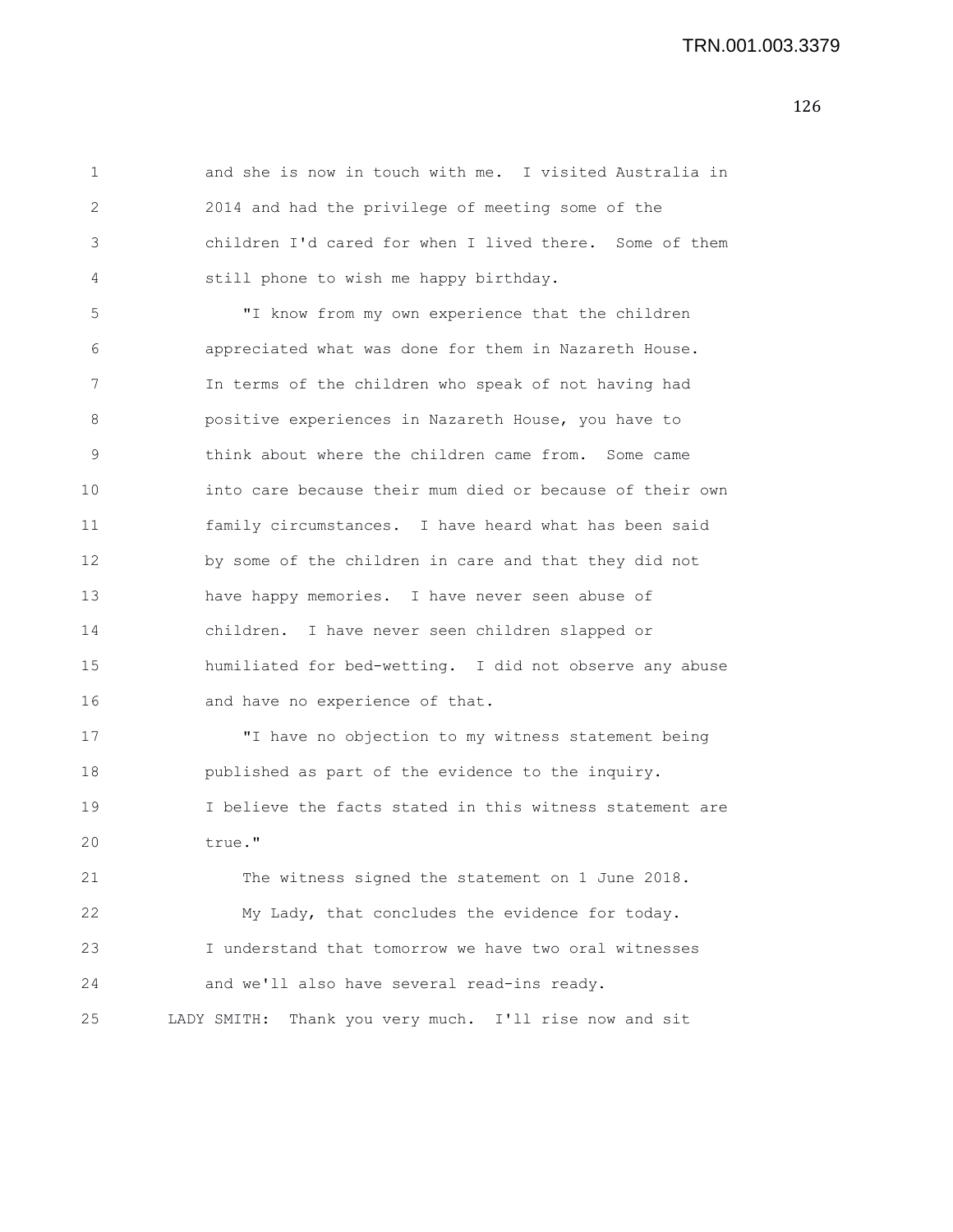| $\mathbf 1$      | again at 10 o'clock tomorrow morning. |
|------------------|---------------------------------------|
| $\sqrt{2}$       | $(1.00 \text{ pm})$                   |
| $\mathsf 3$      | (The hearing adjourned until 10.00 am |
| $\sqrt{4}$       | on Thursday 14 June 2018)             |
| $\mathbb S$      |                                       |
| $\epsilon$       |                                       |
| $\boldsymbol{7}$ |                                       |
| $\,8\,$          |                                       |
| $\mathsf 9$      |                                       |
| $10$             |                                       |
| $11\,$           |                                       |
| $12\,$           |                                       |
| $13\,$           |                                       |
| 14               |                                       |
| 15               |                                       |
| 16               |                                       |
| $17\,$           |                                       |
| $1\,8$           |                                       |
| 19               |                                       |
| $20$             |                                       |
| 21               |                                       |
| 22               |                                       |
| 23               |                                       |
| 24               |                                       |
| 25               |                                       |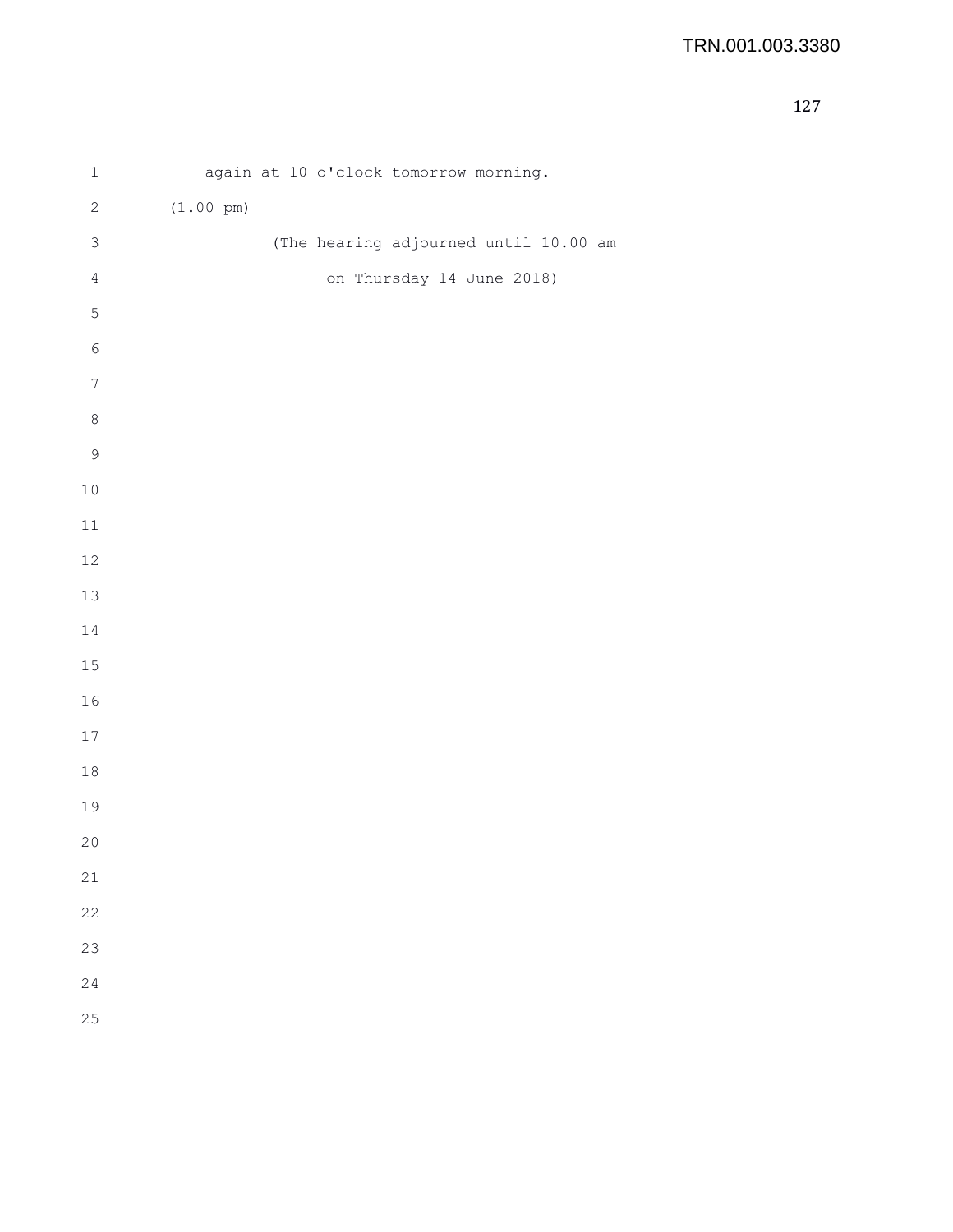| $\mathbf 1$ | INDEX                                |
|-------------|--------------------------------------|
| 2           | SISTER ELIZABETH HACKETT (sworn) 1   |
| 3           | Questions from MR MacAULAY 1         |
| 4           | Witness statement of "SISTER 69      |
| 5           | GWENDOLINE" (read)                   |
| 6           | Witness statement of 88              |
| 7           | "SISTER ANTOINETTE"                  |
| 8           | Witness statement of SISTER OONAH 95 |
| 9           | HANRAHAN (read)                      |
| 10          | Witness statement of "SISTER 114     |
| 11          | MARGARET RIORDAN" (read)             |
| 12          |                                      |
| 13          |                                      |
| 14          |                                      |
| 15          |                                      |
| 16          |                                      |
| 17          |                                      |
| 18          |                                      |
| 19          |                                      |
| 20          |                                      |
| 21          |                                      |
| 22          |                                      |
| 23          |                                      |
| 24          |                                      |
| 25          |                                      |